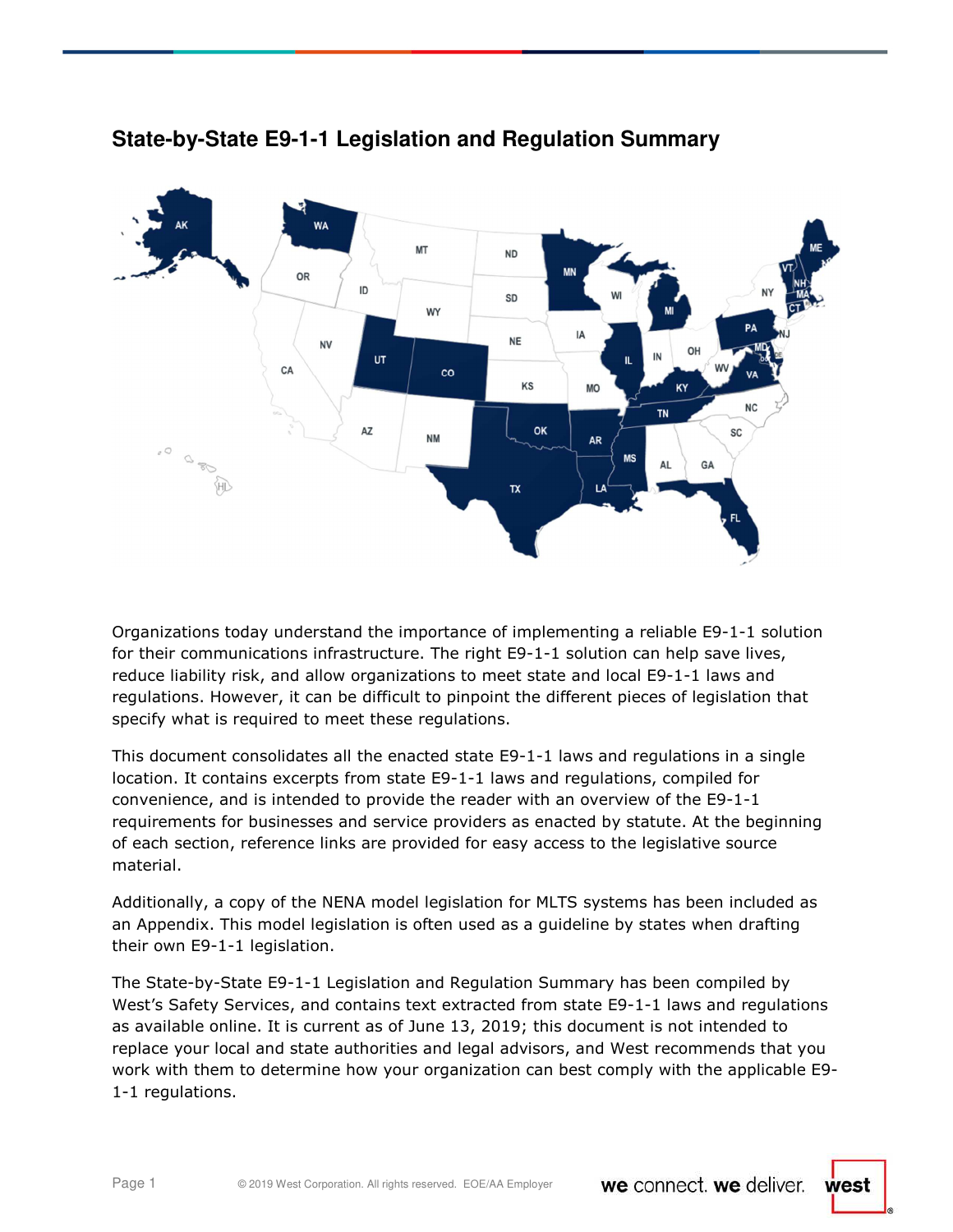# **Table of Contents**

| Alaska                             | 3   |
|------------------------------------|-----|
| Arkansas                           | 5   |
| Colorado                           | 9   |
| Connecticut                        | 13  |
| Florida                            | 16  |
| Illinois                           | 17  |
| Kentucky                           | 35  |
| Louisiana                          | 38  |
| Maine                              | 39  |
| Maryland                           | 49  |
| Massachusetts                      | 50  |
| Michigan                           | 57  |
| Minnesota                          | 60  |
| Mississippi                        | 65  |
| New Hampshire                      | 66  |
| Oklahoma                           | 69  |
| Pennsylvania                       | 70  |
| Tennessee                          | 79  |
| Texas                              | 81  |
| <b>Tarrant County, Texas</b>       | 86  |
| Utah                               | 87  |
| Vermont                            | 89  |
| Virginia                           | 95  |
| Washington                         | 99  |
| Appendix 1: NENA Model Legislation | 100 |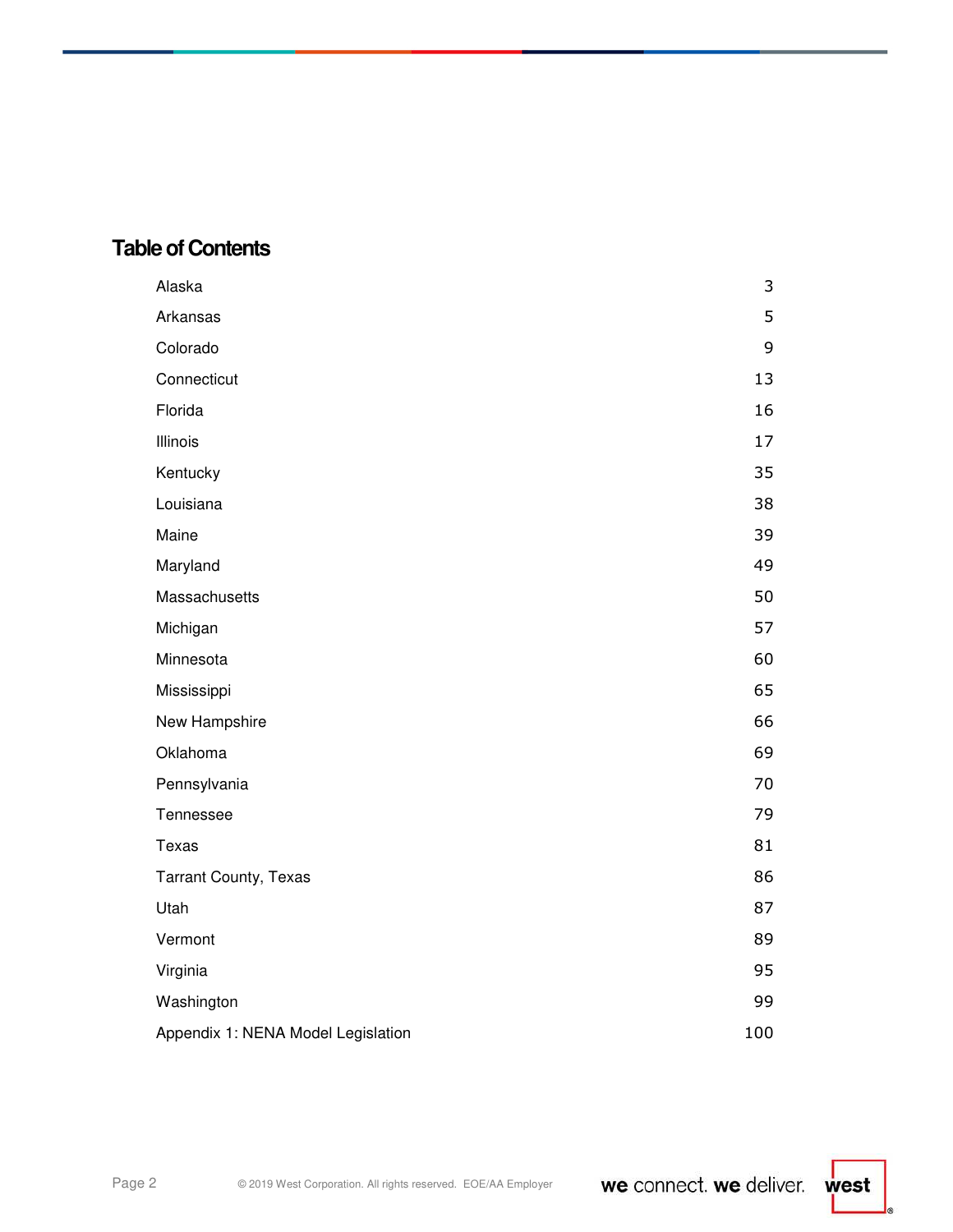# **Alaska**

Reference Links:

http://codes.findlaw.com/ak/title-29-municipal-government/ak-st-sect-29-35-134.html http://www.legis.state.ak.us/PDF/30/Bills/SB0215Z.PDF

## *Alaska Statutes Title 29. Municipal Government § 29.35.134. Multi-line telephone systems -*

A municipality may by ordinance elect to require an enhanced 911 system from a multi-line telephone system. A multi-line telephone system operator must arrange to update the automatic location identification database with an appropriate master street address guide, valid address, and callback number for each multi-line telephone system telephone, so that the location information specifies the emergency response location of the caller. A multi-line telephone system operator is considered to be in compliance with this section when the multi-line telephone system complies with enhanced 911 generally accepted industry standards as defined by the Regulatory Commission of Alaska. For purposes of this section,

- 1. "callback number" means a number used by the public safety answering point to recontact the location from which a 911 call is placed; the number may or may not be the number of the station used to originate the 911 call;
- 2. "emergency response location" means the location to which a 911 emergency response team may be dispatched that is specific enough to provide a reasonable opportunity for the emergency response team to quickly locate a caller anywhere within it;
- 3. "master street address guide" means a database of formatted street names, numerical addresses or address ranges, and other parameters defining valid locations and emergency services zones, and their associated emergency services numbers, that enables the proper routing and response to 911 calls;
- 4. "multi-line telephone system" means a system made up of common control units, telephone sets, and control hardware and software, including network and premises based systems such as Centrex and PBX, Hybrid, and Key Telephone Systems, as classified by the Federal Communications Commission under Part 68 Requirements, and including systems owned or leased by governmental agencies or nonprofit entities, as well as for profit entities;
- 5. "multi-line telephone system operator" means an entity that owns, leases, or rents from a third party, and operates a multi-line telephone system through which a caller may place a 911 call through a public switched network.

Effective November 21, 2018, AS 29.35.134 is amended by adding new subsections to read: (b)The operator of a multi-line telephone system that is required to comply with this section shall ensure that the system

(1) allows a caller to call 911 by dialing 911 directly without an additional code, digit, prefix, postfix, or trunk-access code;

(2) for every 911 call made using the system, provides to the public safety answering point receiving the call verified automated number and location information for the call, including

- (A) the street name, valid address, and business name, if applicable;
- (B) the direct callback telephone number;
- (C) the office, unit, or building number, as applicable;
- (D) the room number or equivalent designation;

 (E) if the multi-line telephone system operates for a building that has more than one floor, the building floor;

- (F) if the multi-line telephone system operates for more than one building, the
- (i) building number or equivalent designation; and
- (ii) building floor; and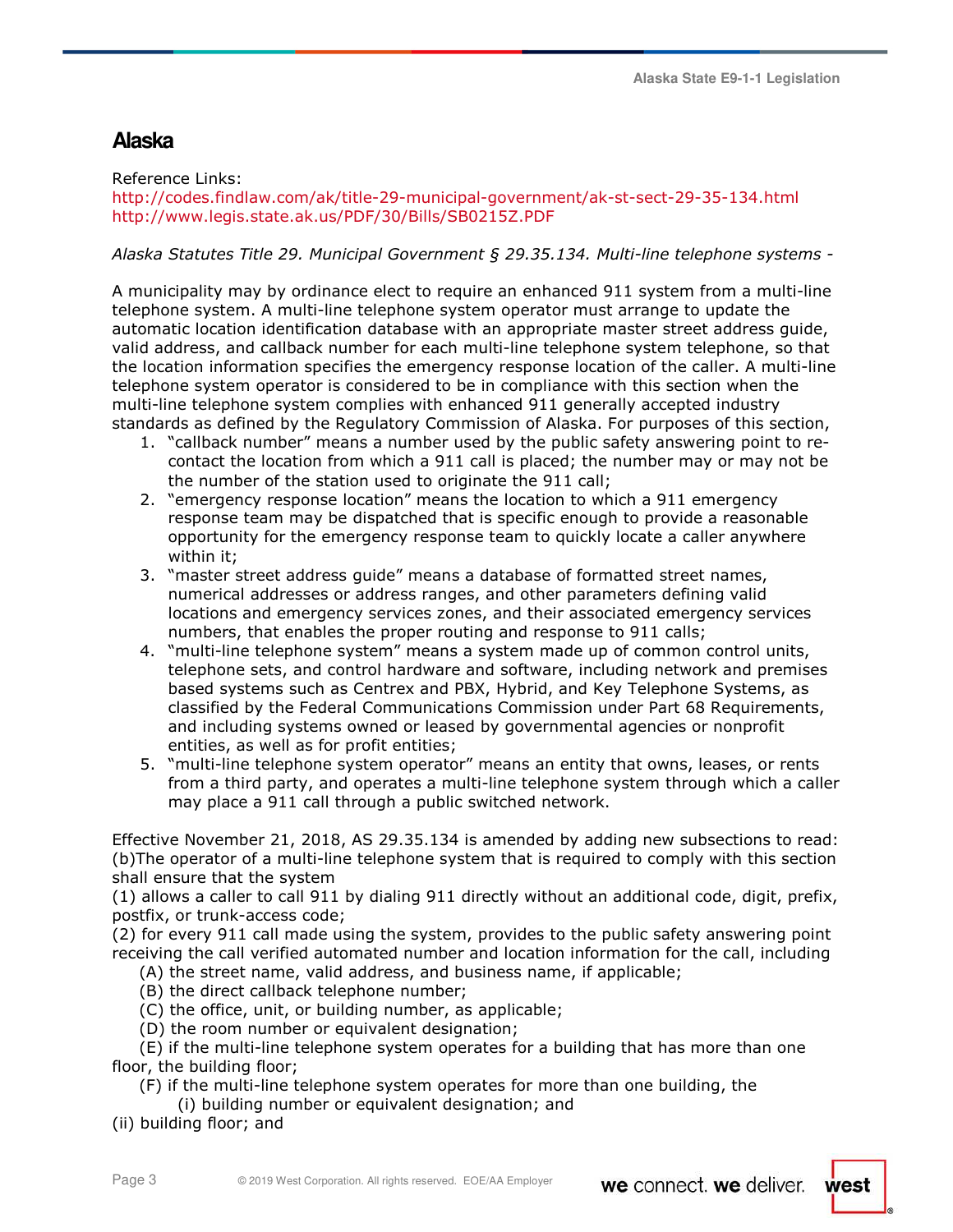(3) has a location database that stores the information required under (2) of this subsection and that the system is updated

(A) as soon as practicable after the system is installed; and

 (B) within one business day after completion of any changes made to the system or the physical characteristics of the facility where the system is used; this subparagraph does not apply to changes incurred during the installation of the system.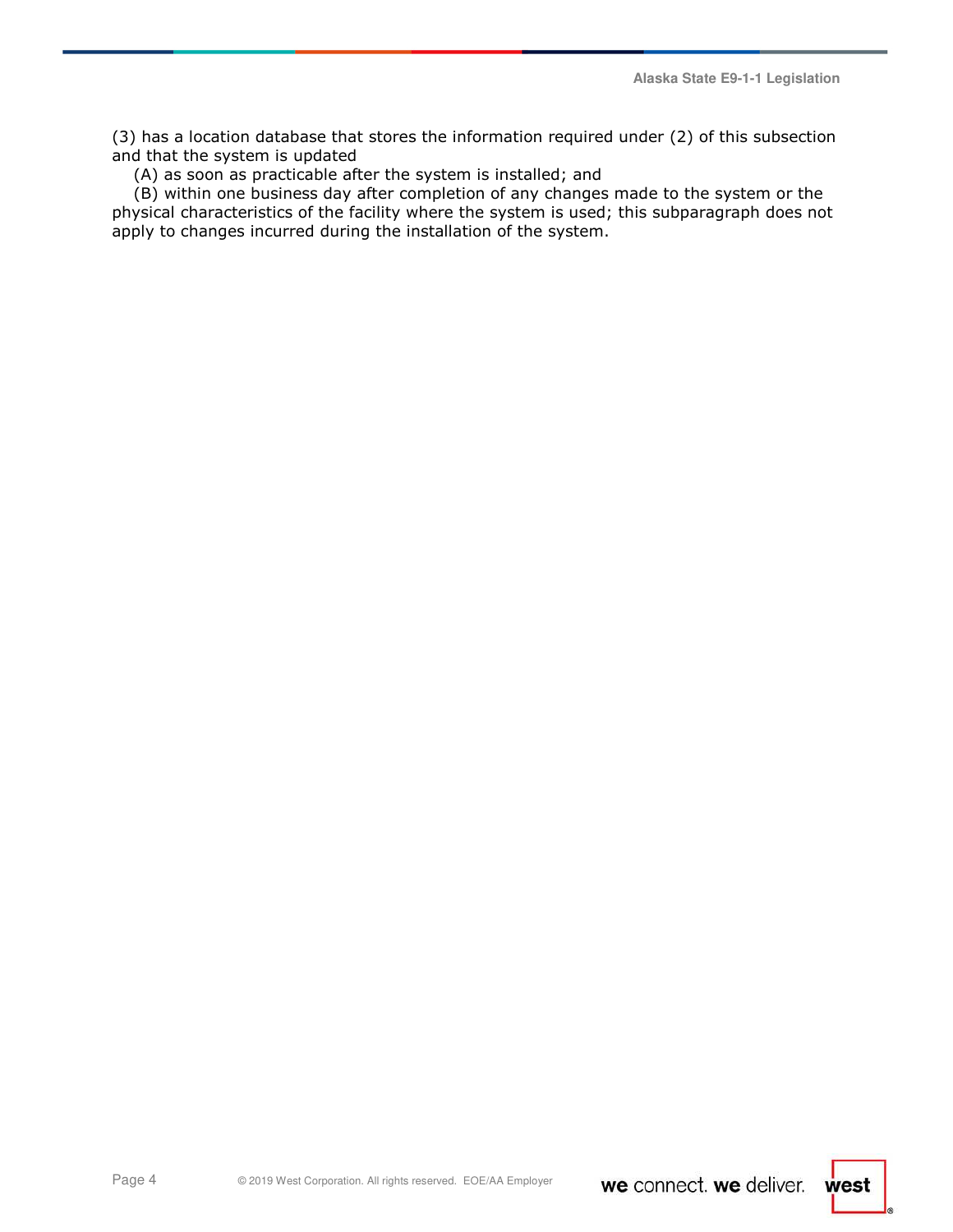# **Arkansas**

Reference Link:

http://www.lexisnexis.com/hottopics/arcode/Default.asp

- Accept Terms and Conditions by clicking "Ok Close"
- Expand Title 12
- Expand Subtitle 2
- Expand Chapter 10
- Expand Subchapter 3
- Select the appropriate sections.

## *12-10-303. Definitions.*

As used in this subchapter:

- 1) "Automatic location identification" means an enhanced 911 service capability that enables the automatic display of information defining the geographical location of the telephone used to place the 911 call;
- 2) "Automatic number identification" means an enhanced 911 service capability that enables the automatic display of the ten-digit number used to place a 911 call from a wire line, wireless, voice over internet protocol, or any nontraditional phone service;
- 3) "Basic 911 system" means a system by which the various emergency functions provided by public and private safety agencies within each political subdivision may be accessed utilizing the three-digit number 911, but no available options are included in the system;
- 4) "Board" means the Arkansas Emergency Telephone Services Board created by this subchapter;
- 5) "Chief executive" means the Governor, county judges, mayors, city managers, or city administrators of incorporated places, and is synonymous with head of government, dependent on the level and form of government;
- 6) "CMRS connection" means each account or number assigned to a CMRS customer;
- 7)
- a) "Commercial mobile radio service" or "CMRS" means commercial mobile service under §§ 3(27) and 332(d), Federal Telecommunications Act of 1996, 47 U.S.C. § 151 et seq., Federal Communications Commission rules, and the Omnibus Budget Reconciliation Act of 1993.
- b)
- i) "Commercial mobile radio service" or "CMRS" includes any wireless, twoway communication device, including radio-telephone communications used in cellular telephone service, personal communication service, or the functional and competitive or functional or competitive equivalent of a radio-telephone communications line used in cellular telephone service, a personal communication service, or a network radio access line.
- ii) "Commercial mobile radio service" or "CMRS" does not include services whose customers do not have access to 911 or a 911-like service, a communication channel suitable only for data transmission, a wireless roaming service or other nonlocal radio access line service, or a private telecommunications system;
- 8) "Dispatch center" means a public or private agency that dispatches public or private safety agencies but does not operate a 911 public safety answer point;
- 9) "Enhanced 911 network features" means those features of selective routing that have the capability of automatic number and location identification;
- 10)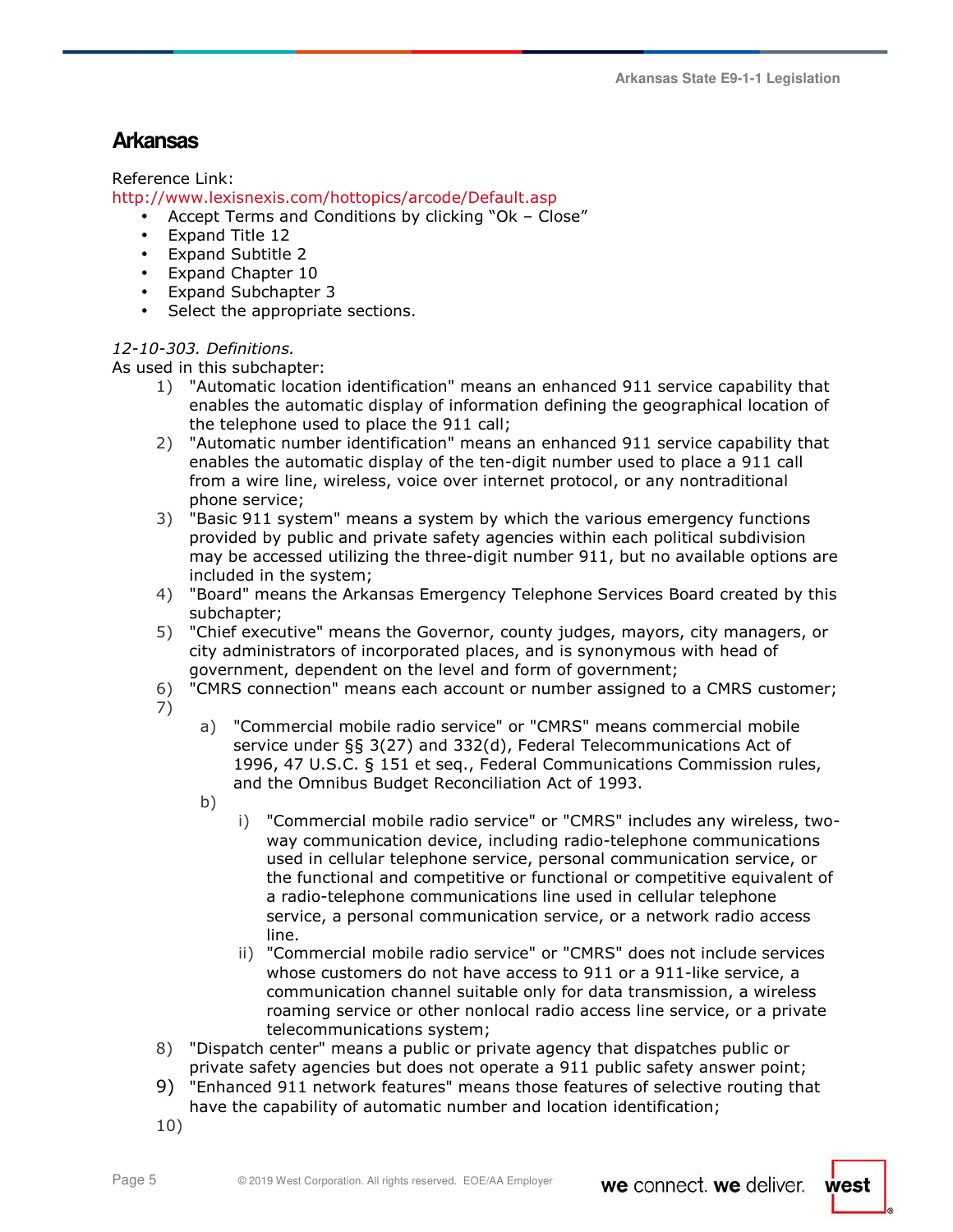- a) "Enhanced 911 system" means enhanced 911 service, which is a telephone exchange communications service consisting of telephone network features and public safety answering points designated by the chief executive that enables users of the public telephone system to access a 911 public safety communications center by dialing the digits "911".
- b) The service directs 911 calls to appropriate public safety answering points by selective routing based on the geographical location from which the call originated and provides the capability for automatic number identification and automatic location identification;
- 11) "Exchange access facilities" means all lines provided by the service supplier for the provision of local exchange service, as defined in existing general subscriber services tariffs;
- 12) "Governing authority" means county quorum courts and governing bodies of municipalities;
- 13) "911 public safety communications center" means the communications center operated on a twenty-four-hour basis by one (1) of the operating agencies defined by this subchapter and as designated by the chief executive of the political subdivision that includes the public safety answering point and dispatches one (1) or more public safety agencies;
- 14) "Nontraditional phone service" means any service that:
	- a) Enables real-time voice communications from the user's location to customer premise equipment;
	- b) Permits users to receive calls that originate on the public switched telephone network or to terminate calls to the public switched telephone network; and c) Has the capability of placing a 911 call;
- 15) "Nontraditional phone service connection" means each account or number assigned to a nontraditional phone service customer;

16)

- a) "Operating agency" means the public safety agency authorized and designated by the chief executive of the political subdivision to operate a 911 public safety communications center.
- b) Operating agencies are limited to offices of emergency services, fire departments, and law enforcement agencies of the political subdivisions;
- 17) "Prepaid wireless telecommunications service" means a prepaid wireless calling service as defined in § 26-52-314;
- 18) "Private safety agency" means any entity, except a public safety agency, providing emergency fire, ambulance, or emergency medical services;
- 19) "Public safety agency" means an agency of the State of Arkansas or a functional division of a political subdivision that provides firefighting, rescue, natural, or human-caused disaster or major emergency response, law enforcement, and ambulance or emergency medical services;
- 20) "Public safety answering point" means the location at which 911 calls are initially answered;
- 21) "Public safety officers" means specified personnel of public safety agencies;
- 22) "Readiness costs" means equipment and payroll costs associated with equipment, call takers, and dispatchers on standby waiting for 911 calls;
- 23) "Service supplier" means any person, company, or corporation, public or private, providing exchange telephone service or CMRS service throughout the political subdivision;
- 24) "Selective routing" means the method employed to direct 911 calls to the appropriate public safety answering point based on the geographical location from which the call originated;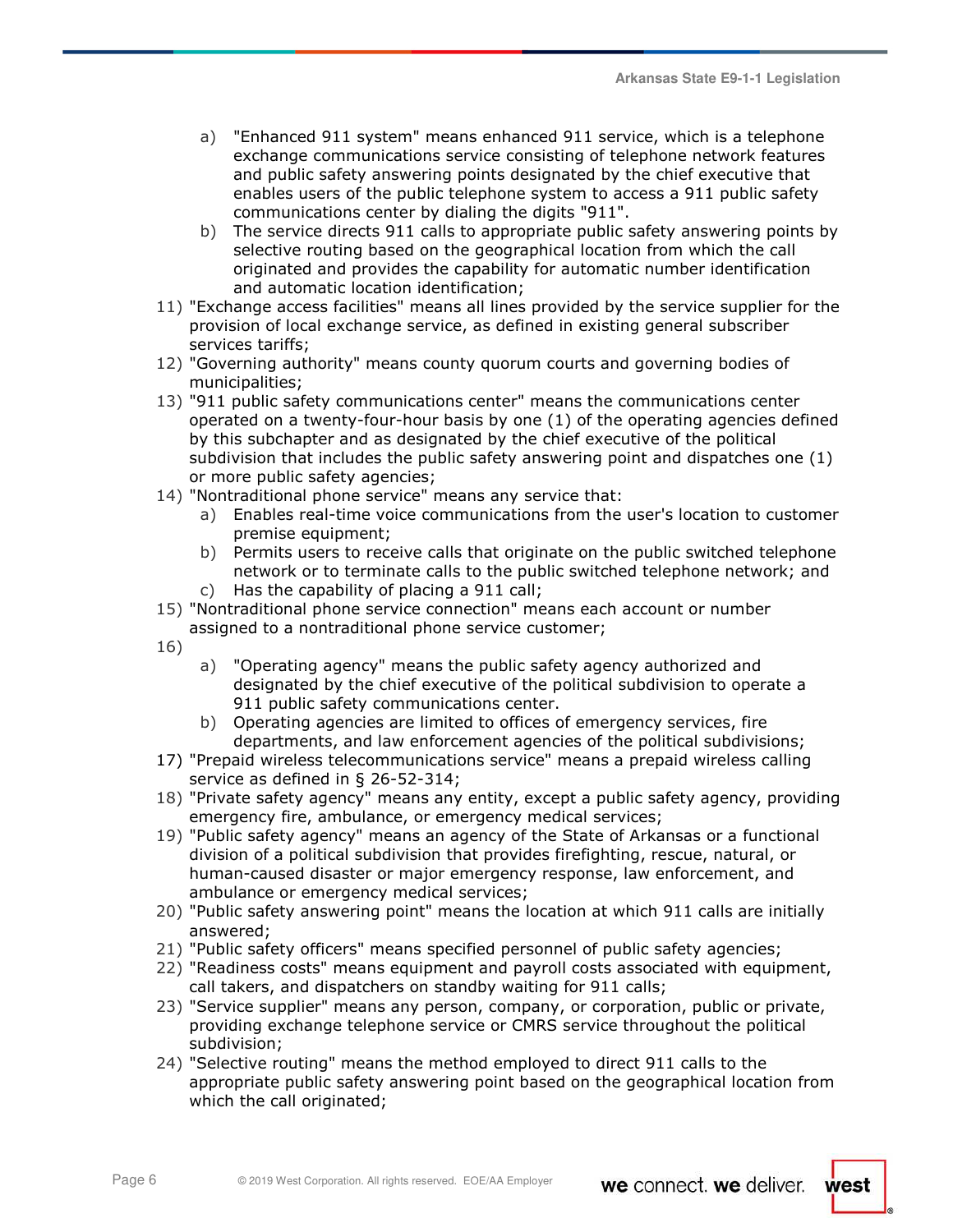- 25) "Service supplier" means any person, company, or corporation, public or private, providing exchange telephone service or CMRS service throughout the political subdivision;
- 26) "Service user" means any person, company, corporation, business, association, or party not exempt from county or municipal taxes or utility franchise assessments who is provided landline telephone service, CMRS service, voice over internet protocol service, or any non-traditional phone service with the capability of placing a 911 call in the political subdivision;
- 27)
- a) "Tariff rate" means the rate or rates billed by a service supplier as stated in the service supplier's tariffs, price lists, customer contracts, or other methods of publishing service offerings that represent the service supplier's recurring charges for exchange access facilities, exclusive of all:
	- i) Taxes;
	- ii) Fees;
	- iii) Licenses; or
	- iv) Similar charges whatsoever.
- b) The tariff rate per county may include extended service area charges only if an emergency telephone service charge has been levied in a county and a resolution of intent has been passed by a county's quorum court that defines tariff rate as being inclusive of extended service area charges;
- 28) "Voice over internet protocol connection" means each account or number assigned to a voice over internet protocol customer;
- 29) "Voice over internet protocol service" means any service that:
	- a) Enables real-time voice communications;
	- b) Requires a broadband connection from the user's location;
	- c) Requires internet protocol compatible customer premise equipment;
	- d) Permits users to receive calls that originate on the public switched telephone network or to terminate calls to the public switched telephone network; and
	- e) Has the capability of placing a 911 call; and
- 30) "Wireless telecommunications service provider" means a provider of commercial mobile radio services:
	- a) As defined in 47 U.S.C. § 332(b), as it existed on January 1, 2006, including all broadband personal communications services, wireless radio telephone services, geographic-area-specialized and enhanced-specialized mobile radio services, and incumbent, wide area, specialized mobile radio licensees that offer real-time, two-way voice service interconnected with the public switched telephone network; and
	- b) That either:
		- i) Is doing business in the State of Arkansas; or
		- ii) May connect with a public safety communications center.

HISTORY: Acts 1985, No. 683, § 3; A.S.A. 1947, § 73-1824; Acts 1997, No. 810, § 1; 2003, No. 668, § 1; 2007, No. 582, § 1; 2009, No. 1221, § 1; 2013, No. 623, §§ 1, 2; 2015, No. 919, § 1.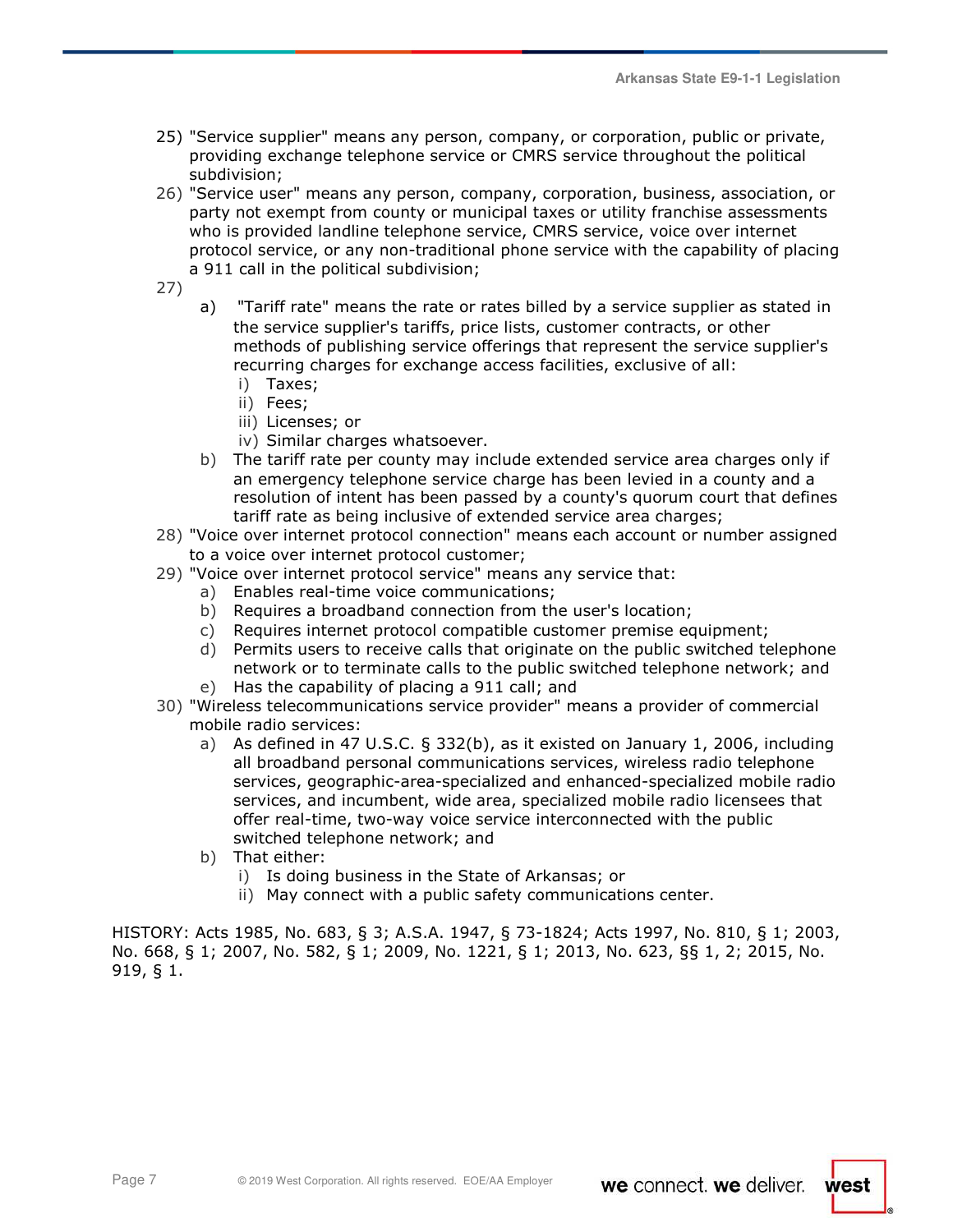- *12-10-317. 911 center -- Operation -- Rights, duties, liabilities, etc., of service providers.*  a)
	- (1) Each service provider shall forward to any public safety answering point equipped for enhanced 911 service the telephone number and street address of any telephone used to place a 911 call.
	- (2) Subscriber information provided in accordance with this subsection shall be used only for the purpose of responding to requests for emergency service from public or private safety agencies, for the investigation of false or intentionally misleading reports of incidents requiring emergency service response, or for other lawful purposes.
	- (3) No service provider, agents of a service provider, political subdivision, or officials or employees of a political subdivision shall be liable to any person who uses the enhanced 911 service established under this subchapter for release of the information specified in this section or for failure of equipment or procedure in connection with enhanced 911 service or basic 911 service.
	- b) The 911 public safety communication center shall be notified in advance by an authorized service provider representative of any routine maintenance work to be performed which may affect the 911 system reliability or capacity. Any such work shall be performed during public safety answering point off-peak hours.

HISTORY: Acts 1985, No. 683, § 7; A.S.A. 1947, § 73-1828.

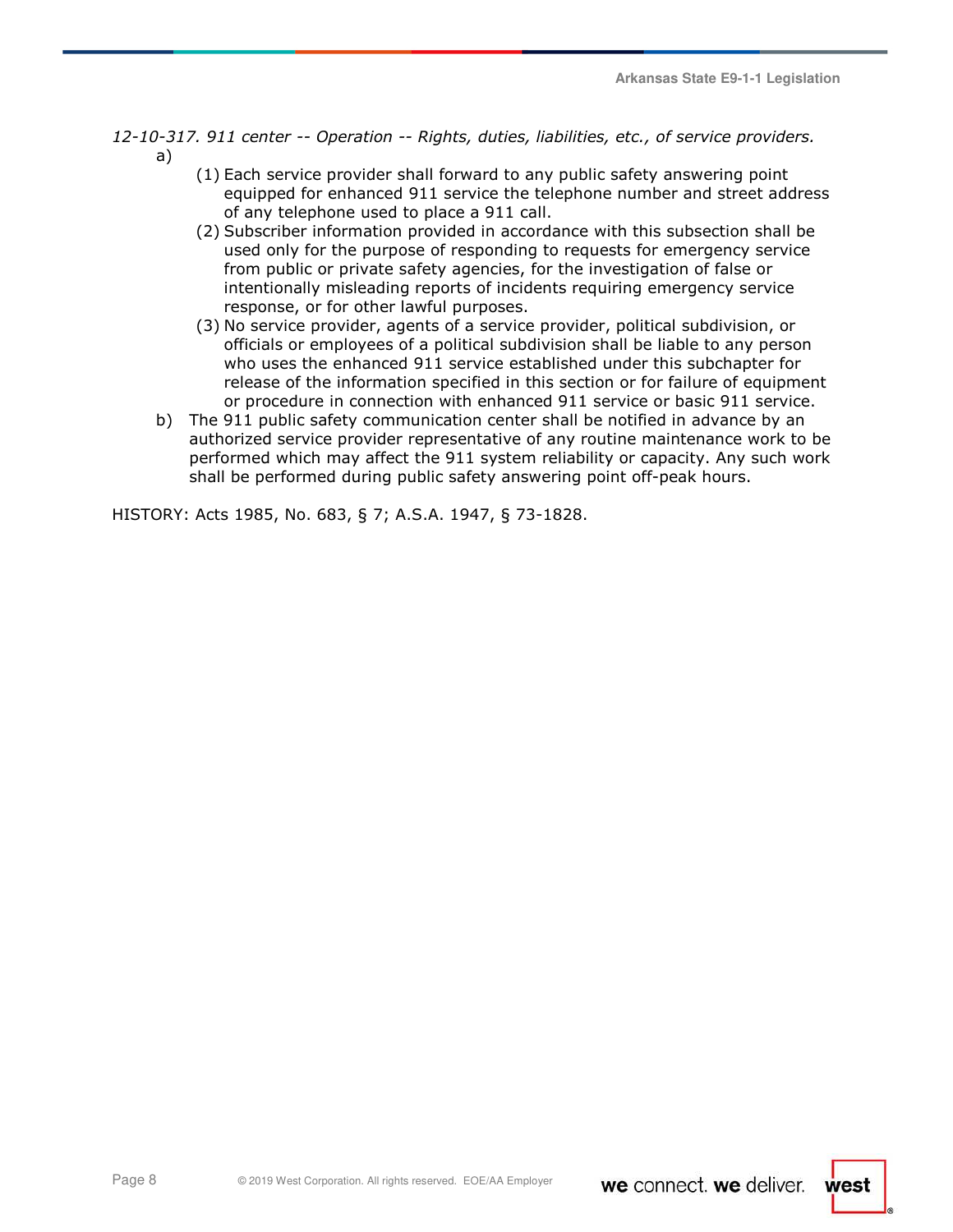# **Colorado**

Reference Link:

http://www.lexisnexis.com/hottopics/Colorado/

- Accept Terms and Conditions by clicking "I Agree"
- Select Colorado Revised Statutes
- Search 29-11-100.5, 29-11-101, 29-11-106

29-11-100.5. Legislative declaration - provision of emergency service to wireless and multiline telephone service users.

- 1) The general assembly hereby finds and declares that dialing 9-1-1 is the most effective and familiar way the public has of seeking emergency assistance. The amendments to this part 1 made in Senate Bill 97-132, enacted at the first regular session of the sixty-first general assembly, are intended to provide a funding mechanism for 9-1-1 and enhanced 9-1-1 service for wireless service users. Enhanced 9-1-1 permits rapid response in situations where callers are unable to relay their phone number or location. Public safety answering points will need to make extensive changes in, and additions to, existing equipment to provide enhanced 9-1-1 service to wireless service users. To do so, public safety answering points must have the resources to purchase and update equipment, software, and training. A mechanism for recovery of costs reasonably incurred by wireless carriers, service suppliers, and basic emergency service providers in the acquisition and transmission of 9-1-1 information to public safety answering points is necessary to ensure that wireless service users receive the same level of 9-1-1 service as wireline service users.
- 2) The general assembly further finds and declares that public safety agencies increasingly rely on enhanced 9-1-1 to provide dependable and precise information about the 9-1-1 caller's location and an accurate telephone number to reach the caller. Many multi-line telephone systems do not provide precise information about the 9-1-1 caller's location or telephone number. Inadequate location information can be life threatening if the caller is unable to verbalize the correct location. Not knowing an accurate location for a caller can result in a delay in service. In addition, many end-use customers of multi-line telephone systems do not know how to dial a 9-1-1 call from such telephones. Disclosure about 9-1-1 dialing and about the location identification capability of multi-line telephone systems are necessary first steps to ensure that multi-line telephone system service users can obtain emergency assistance by dialing 9-1-1.
- 3) Nothing in this part 1 should be construed to alter the method of regulation or deregulation of providers of telecommunications service as set forth in article 15 of title 40, C.R.S.

Source: L. 97: Entire section added, p. 571, § 1, effective April 30. L. 2001: Entire section amended, p. 64,  $\S$  1, effective August 8. L. 2004: (1) and (3) amended, p. 13,  $\S$  2, effective February 20.

### 29-11-101. Definitions.

As used in this article, unless the context otherwise requires:

(1) "Automatic location identification" ("ALI") means the automatic display, on equipment at the PSAP, of the location of the caller's telephone number, the address for the telephone, including nonlisted and nonpublished numbers and addresses, and other information about the caller's precise location.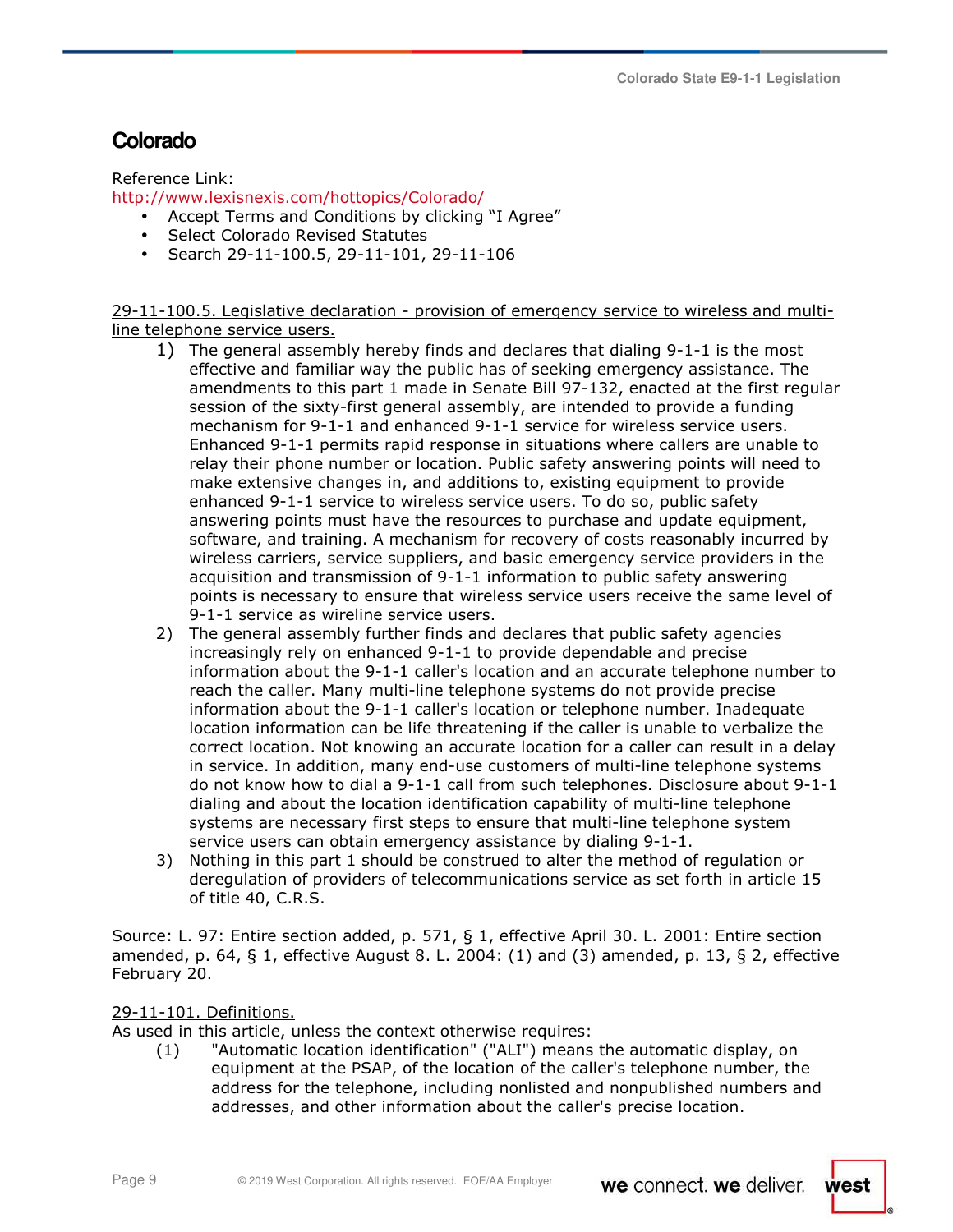- (1.1) "Automatic number identification" ("ANI") means the automatic display, on equipment at the PSAP, of the caller's telephone number.
- (1.2) "Basic emergency service provider" ("BESP") means any person authorized by the commission to undertake the aggregation and transportation of 9-1-1 calls to a PSAP.
- (1.3) "Commission" or "public utilities commission" means the public utilities commission of the state of Colorado, created in section 40-2-101, C.R.S.
- (1.5) "Emergency notification service" means an informational service that, upon activation by a public safety agency, uses the 9-1-1 database or a database derived from the 9-1-1 database to rapidly notify all telephone customers within a specified geographic area of hazardous conditions or emergent events that threaten their lives or property, including, without limitation, floods, fires, and hazardous materials incidents.
- (1.6) "Emergency service provider" means a primary provider of emergency fire fighting, law enforcement, ambulance, emergency medical, or other emergency services.
- (1.7) "Emergency telephone charge" means a charge to pay the equipment costs, the installation costs, and the directly-related costs of the continued operation of an emergency telephone service according to the rates and schedules filed with the public utilities commission, if applicable.
- (2) "Emergency telephone service" means a telephone system utilizing the single three-digit number 9-1-1 for reporting police, fire, medical, or other emergency situations.
- (2.5) "Equipment supplier" means any person providing telephone or other equipment necessary for an emergency telephone service to any public agency or governing body in this state, through lease or sale.
- (3) "Exchange access facilities" means the access from a specific customer's premises to the telecommunications network to effect the transfer of information.
- (4) "Governing body" means the board of county commissioners of a county or the city council or other governing body of a city, city and county, or town or the board of directors of a special district.
- (4.3) "Interconnected voice-over-internet-protocol service" means a service that:
	- a) Enables real-time, two-way voice communications;
		- b) Requires a broadband connection from the service user's location;
		- c) Requires internet protocol-compatible customer premises equipment; and
		- d) Permits service users generally to receive calls that originate on the public switched telephone network and to terminate calls to the public switched telephone network.
- (4.5) "MLTS operator" means the person that operates an MLTS from which an enduser may place a 9-1-1 call through the public switched network.
- (4.6) "Multi-line telephone system" ("MLTS") means a system comprised of common control units, telephones, and control hardware and software providing local telephone service to multiple end-use customers in businesses, apartments, townhouses, condominiums, schools, dormitories, hotels, motels, resorts, extended care facilities, or similar entities, facilities, or structures. "Multi-line telephone system" includes:
	- a) Network and premises-based systems such as centrex, pbx, and hybridkey telephone systems; and
	- b) Systems owned or leased by governmental agencies, nonprofit entities, and for-profit businesses.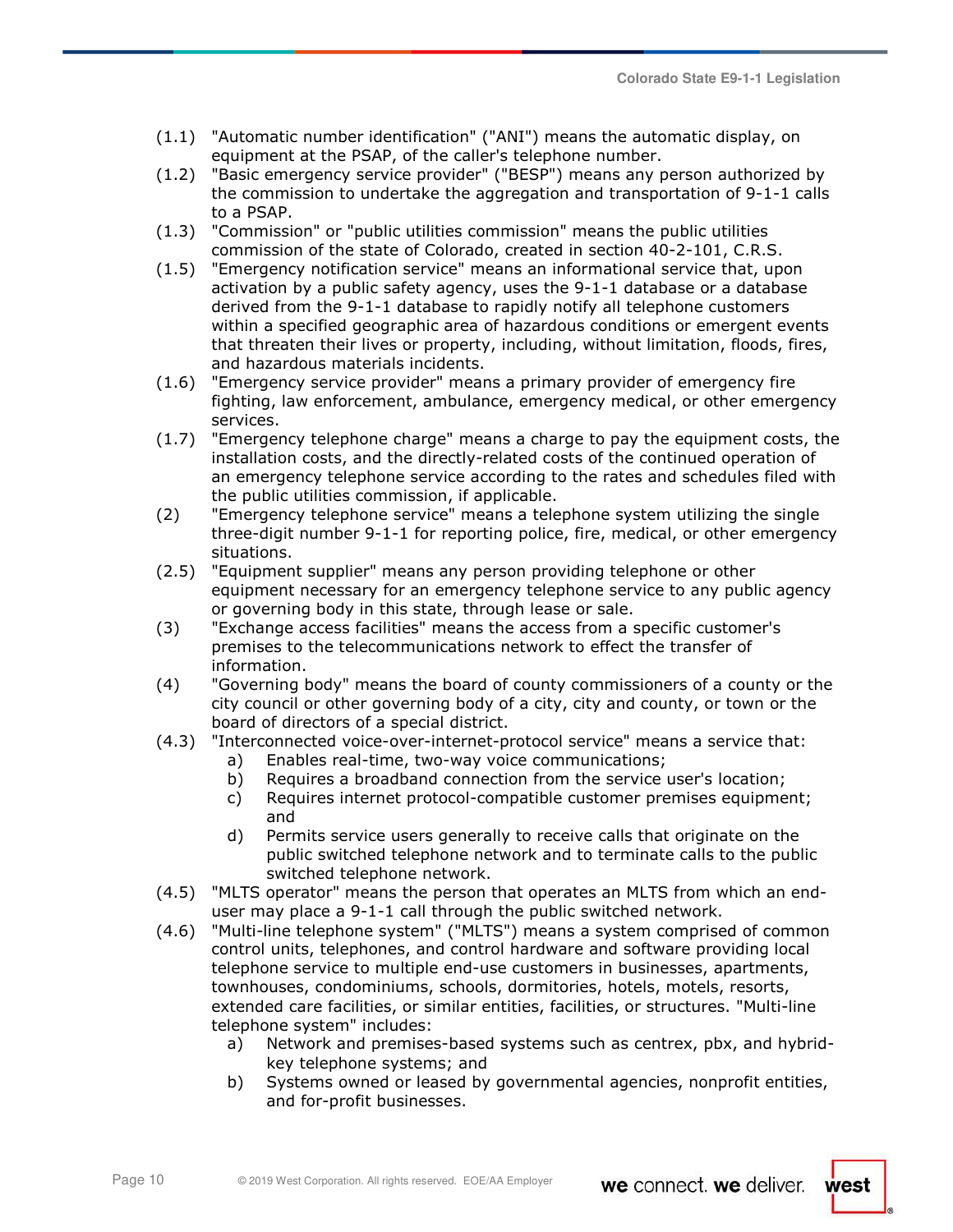- (5) "Person" means any individual, firm, partnership, copartnership, joint venture, association, cooperative organization, corporation (municipal or private and whether organized for profit or not), governmental agency, state, county, political subdivision, state department, commission, board, or bureau, fraternal organization, nonprofit organization, estate, trust, business or common law trust, receiver, assignee for the benefit of creditors, trustee, or trustee in bankruptcy or any other service user.
- (5.5) "Prepaid wireless telecommunications service" means wireless telecommunications access that allows a caller to dial 911 to access the 911 system, is paid for in advance, and is sold in predetermined units or dollars, of which the number of units or dollars available to the caller declines with use in a known amount.
- (6) "Public agency" means any city, city and county, town, county, municipal corporation, public district, or public authority located in whole or in part within this state which provides or has the authority to provide fire fighting, law enforcement, ambulance, emergency medical, or other emergency services.
- (6.5) "Public safety answering point" ("PSAP") means a facility equipped and staffed on a 24-hour basis to receive and process 9-1-1 calls.
- (6.7) "Rates" means the rates billed by a service supplier pursuant to tariffs, price lists, or contracts, which rates represent the service supplier's recurring charges for exchange access facilities or their equivalent, exclusive of all taxes, fees, licenses, or similar charges.
- (7) "Service supplier" means a person providing exchange telephone services, a person providing telecommunications service via wireless carrier, and a person providing interconnected voice-over-internet-protocol service to any service user in this state, either directly or by resale.
- (8) "Service user" means a person who is provided exchange telephone service, a person who is provided telecommunications service via wireless carrier, and a person who is provided interconnected voice-over-internet-protocol service in this state.
- (9) (Deleted by amendment, L. 97, p. 572, § 2, effective April 30, 1997.)
- (10) "Telecommunications service" has the meaning set forth in section 40-15-102 (29), C.R.S.
- (11) "Wireless automatic location identification" ("wireless ALI") means the automatic display, on equipment at the PSAP, of the location of the wireless service user initiating a 9-1-1 call to the PSAP.
- (12) "Wireless automatic number identification" ("wireless ANI") means the mobile identification number of the wireless service user initiating a 9-1-1 call to the PSAP.
- (13) "Wireless carrier" means a cellular licensee, a personal communications service licensee, and certain specialized mobile radio providers designated as covered carriers by the federal communications commission in 47 CFR 20.18 and any successor to such rule.
- (14) "Wireless communications access" means the radio equipment and assigned mobile identification number used to connect a wireless customer to a wireless carrier for two-way interactive voice or voice-capable services.

Source: L. 81: Entire article added, p. 1415, § 1, effective May 26. L. 85: (1) amended and (2.5) added, p. 1052, § 1, effective April 17. L. 97: (1), (2), (7), (8), and (9) amended and (1.3), (1.7), (6.5), (6.7), and (10) to (14) added, p. 572, § 2, effective April 30. L. 2001:  $(1)$  amended and  $(1.1)$ ,  $(1.2)$ ,  $(4.5)$ , and  $(4.6)$  added, p. 65, § 2, effective April 8. L. 2002: (1.5) added, p. 83, § 1, effective March 22. L. 2004: (1.6) added, p. 1879, § 1, effective July 1; (13) and (14) amended, p. 1202, § 70, effective August 4. L. 2008: (3), (7), and (8)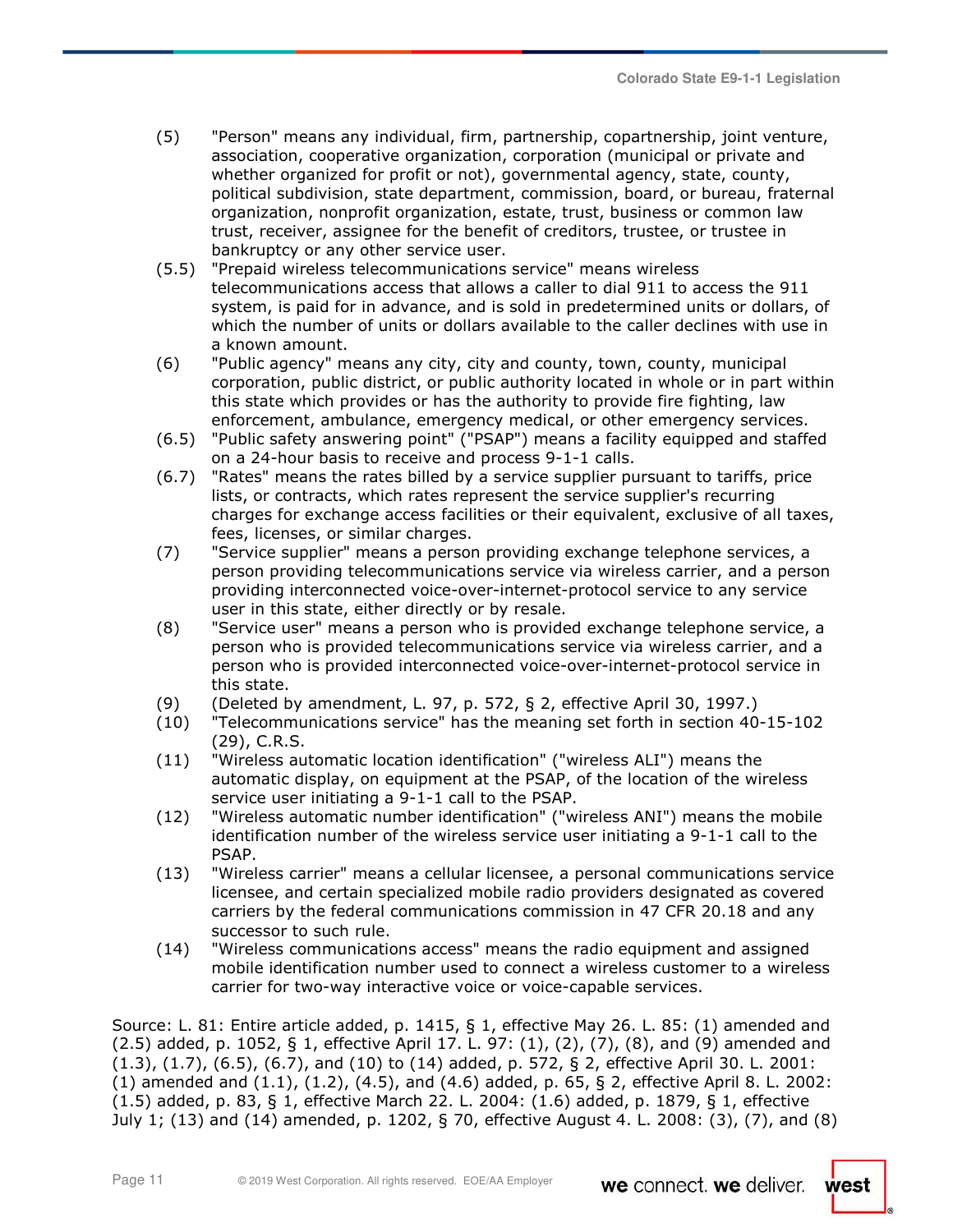amended and (4.3) added, p. 683, § 1, effective August 5. L. 2010: (5.5) added, (SB 10- 120), ch. 371, p. 1739, § 1, effective January 1, 2011.

29-11-106. Disclosure of 9-1-1 dialing and calling capabilities.

- 1) When the method of dialing a local call from an MLTS telephone requires the dialing of an additional digit to access the public switched network, MLTS operators shall provide written information to their end-users describing the proper method of dialing 9-1-1 from an MLTS telephone in an emergency. MLTS operators that do not give the ANI, the ALI, or both shall disclose such fact in writing to their end-users and instruct them to provide their telephone number and exact location when calling 9-1-1.
- 2)
- a) For purposes of this section, "end-user" means the person making telephone calls, including 9-1-1 calls, from the MLTS providing telephone service to the person's place of employment or to the person's permanent or temporary residence.
- b) For purposes of this section, "MLTS operator" means the person who has responsibility to the end-user to coordinate telephone line number and address location assignments.
- 3) The public utilities commission may promulgate rules to implement this section in accordance with article 4 of title 24, C.R.S.
- 4) Nothing in this section shall be construed to alter the method of regulation or deregulation of providers of telecommunications service by the public utilities commission as set forth in article 15 of title 40, C.R.S.

Source: L. 2001: Entire section added, p. 66, § 3, effective August 8.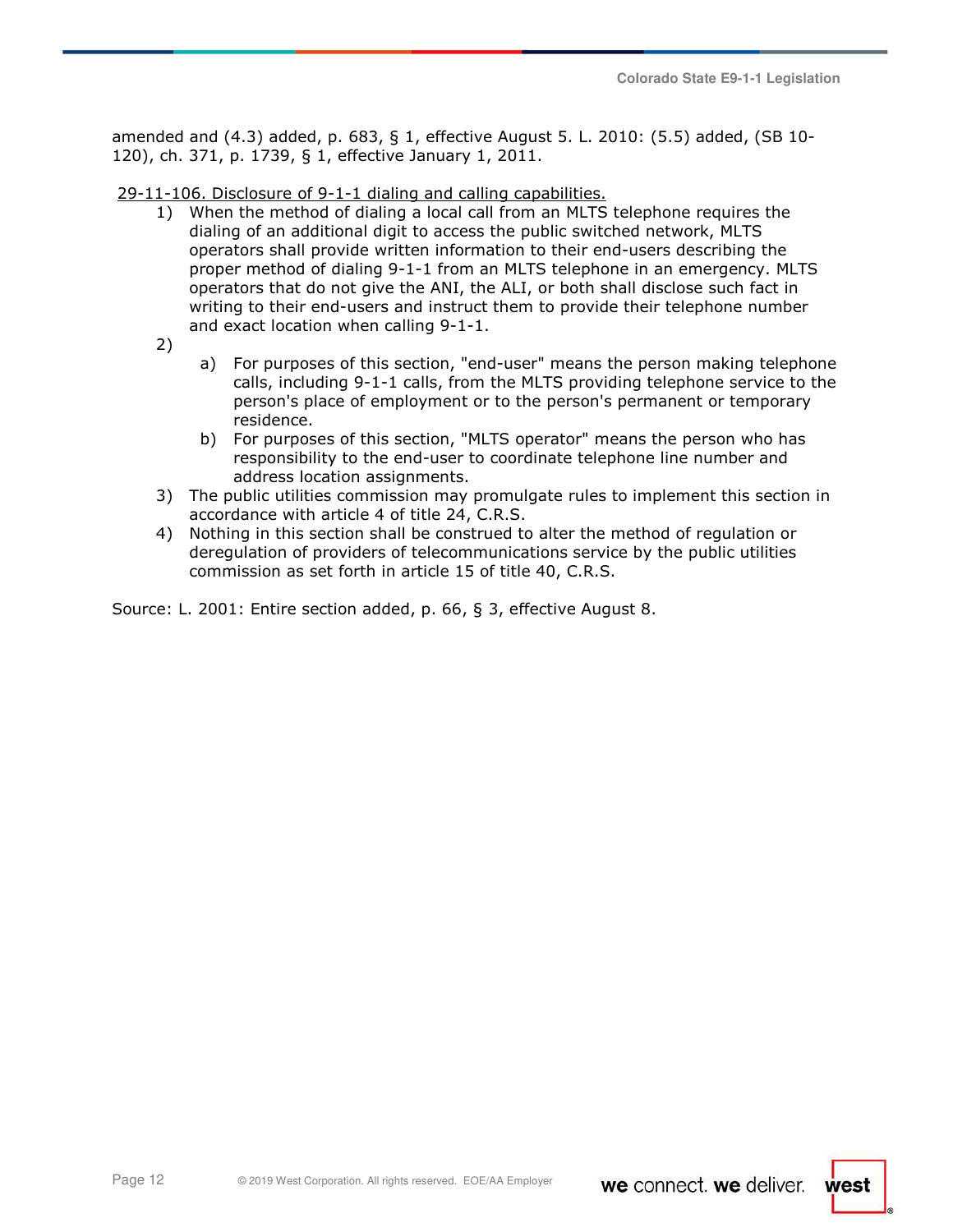# **Connecticut**

Reference Link: https://www.cga.ct.gov/current/pub/chap\_518a.htm#sec\_28-25b

Sec. 28-25b. Public safety answering points. Automatic alarms or alerting devices. Private safety answering points. Report. Emergency medical dispatch.

- a) Each public safety answering point shall be capable of transmitting requests for law enforcement, fire fighting, medical, ambulance or other emergency services to a public or private safety agency that provides the requested services.
- b) Each public safety answering point shall be equipped with a system approved by the office for the processing of requests for emergency services from the physically disabled.
- c) No person shall connect to a telephone company's network any automatic alarm or other automatic alerting device which causes the number "9-1-1" to be automatically dialed and provides a prerecorded message in order to directly access emergency services, except for a device approved by the office and required by a physically disabled person to access a public safety answering point.
- d) Except as provided in subsection (e) of this section, no person, firm or corporation shall program any telephone or associated equipment with outgoing access to the public switched network of a telephone company so as to prevent a 9-1-1 call from being transmitted from such telephone to a public safety answering point.
- e) A private company, corporation or institution which has full-time law enforcement, fire fighting and emergency medical service personnel, with the approval of the office and the municipality in which it is located, may establish 9-1-1 service to enable users of telephones within their private branch exchange to reach a private safety answering point by dialing the digits "9-1-1". Such 9-1-1 service shall provide the capability to deliver and display automatic number identification and automatic location identification by electronic or manual methods approved by the office to the private safety answering point. Prior to the installation and utilization of such 9-1-1 service, each municipality in which it will function, shall submit a private branch exchange 9-1-1 utilization plan to the office in a format approved by the office. Such plan shall be approved by the chief executive officer of such municipality who shall attest that the dispatch of emergency response services from a private safety answering point is equal to, or better than, the emergency response services dispatched from a public safety answering point.
- f) On and after January 1, 2001, each public safety answering point shall submit to the office, on a quarterly basis, a report of all calls for services received through the 9-1-1 system by the public safety answering point. Such report shall include, but not be limited to, the following information:
	- (1) The number of 9-1-1 calls during the reporting quarter; and
	- (2) for each such call, the elapsed time period from the time the call was received to the time the call was answered, and the elapsed time period from the time the call was answered to the time the call was transferred or terminated, expressed in time ranges or fractile response times. The information required under this subsection may be submitted in any written or electronic form selected by such public safety answering point and approved by the Commissioner of Emergency Services and Public Protection, provided the commissioner shall take into consideration the needs of such public safety answering point in approving such written or electronic form. On a quarterly basis, the office shall make such information available to the public and shall post such information on its web site on the Internet.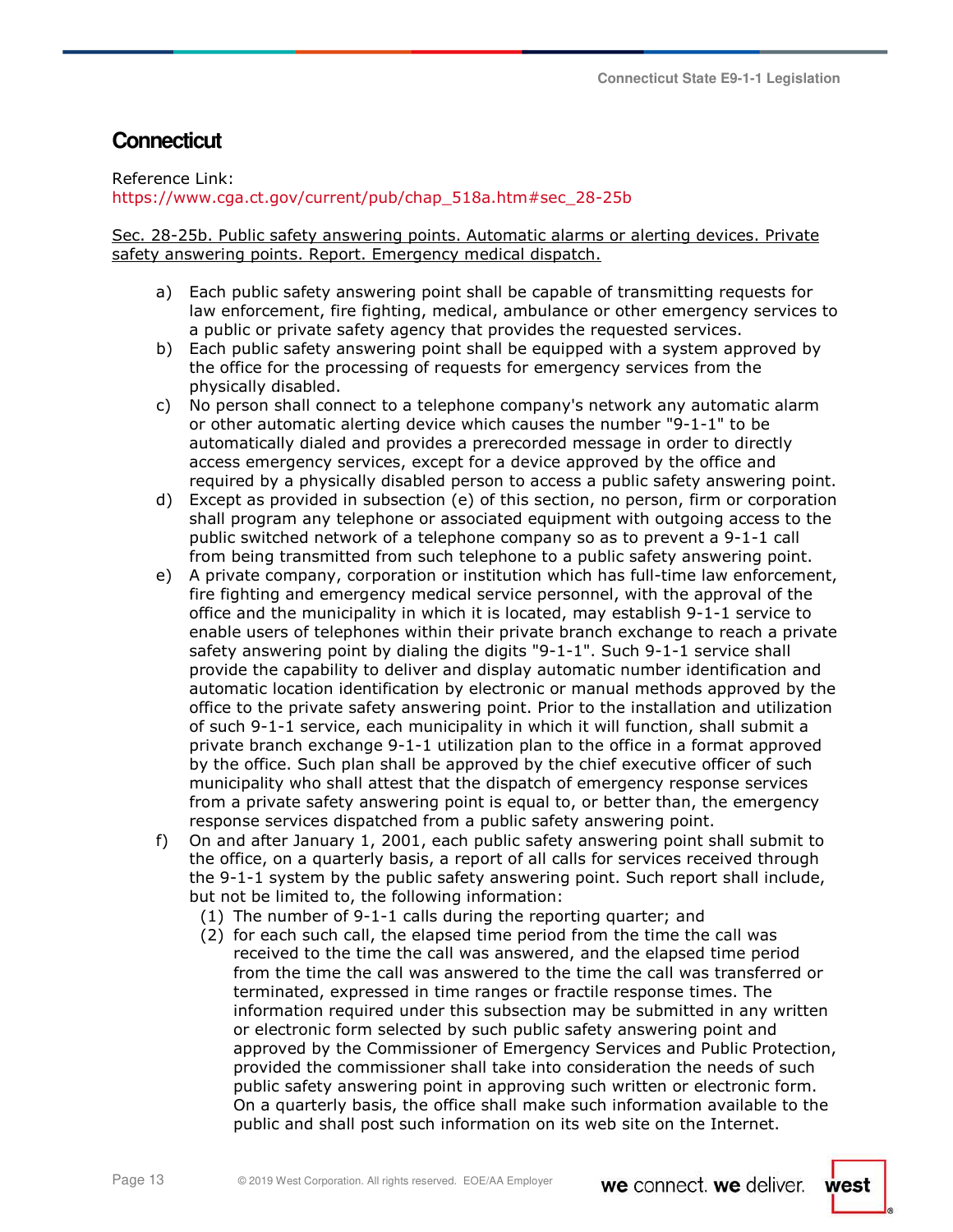g)

- (1) Not later than July 1, 2004, each public safety answering point shall provide emergency medical dispatch, or shall arrange for emergency medical dispatch to be provided by a public safety agency, private safety agency or regional emergency telecommunications center, in connection with all 9-1-1 calls received by such public safety answering point for which emergency medical services are required. Any public safety answering point that arranges for emergency medical dispatch to be provided by a public safety agency, private safety agency or regional emergency telecommunications center shall file with the office such documentation as the office may require to demonstrate that such public safety agency, private safety agency or regional emergency telecommunications center satisfies the requirements of subdivisions (2) and (3) of this subsection.
- (2) Each public safety answering point, public safety agency, private safety agency or regional emergency telecommunications center performing emergency medical dispatch in accordance with subdivision (1) of this subsection shall establish and maintain an emergency medical dispatch program. Such program shall include, but not be limited to, the following elements:
	- A. Medical interrogation, dispatch prioritization and prearrival instructions in connection with 9-1-1 calls requiring emergency medical services shall be provided only by personnel who have been trained in emergency medical dispatch through satisfactory completion of a training course provided or approved by the office under subdivision (3) of this subsection;
	- B. a medically approved emergency medical dispatch priority reference system shall be utilized by such personnel;
	- C. emergency medical dispatch continuing education shall be provided for such personnel;
	- D. a mechanism shall be employed to detect and correct discrepancies between established emergency medical dispatch protocols and actual emergency medical dispatch practice; and
	- E. a quality assurance component shall be implemented to monitor, at a minimum, (i) emergency medical dispatch time intervals, (ii) the utilization of emergency medical dispatch program components, and (iii) the appropriateness of emergency medical dispatch instructions and dispatch protocols. The quality assurance component shall be prepared with the assistance of a physician licensed in this state who is trained in emergency medicine and shall provide for an ongoing review of the effectiveness of the emergency medical dispatch program.
- (3) Not later than July 1, 2001, the office shall provide an emergency medical dispatch training course and an emergency medical dispatch continuing education course, or approve any emergency medical dispatch training course and emergency medical dispatch continuing education course offered by other providers, that meets the requirements of the U.S. Department of Transportation, National Highway Traffic Safety Administration, Emergency Medical Dispatch (EMD): National Standard Curriculum, as from time to time amended.
- (4) The office shall provide each public safety answering point or regional emergency telecommunications center performing emergency medical dispatch in accordance with subdivision (1) of this subsection with initial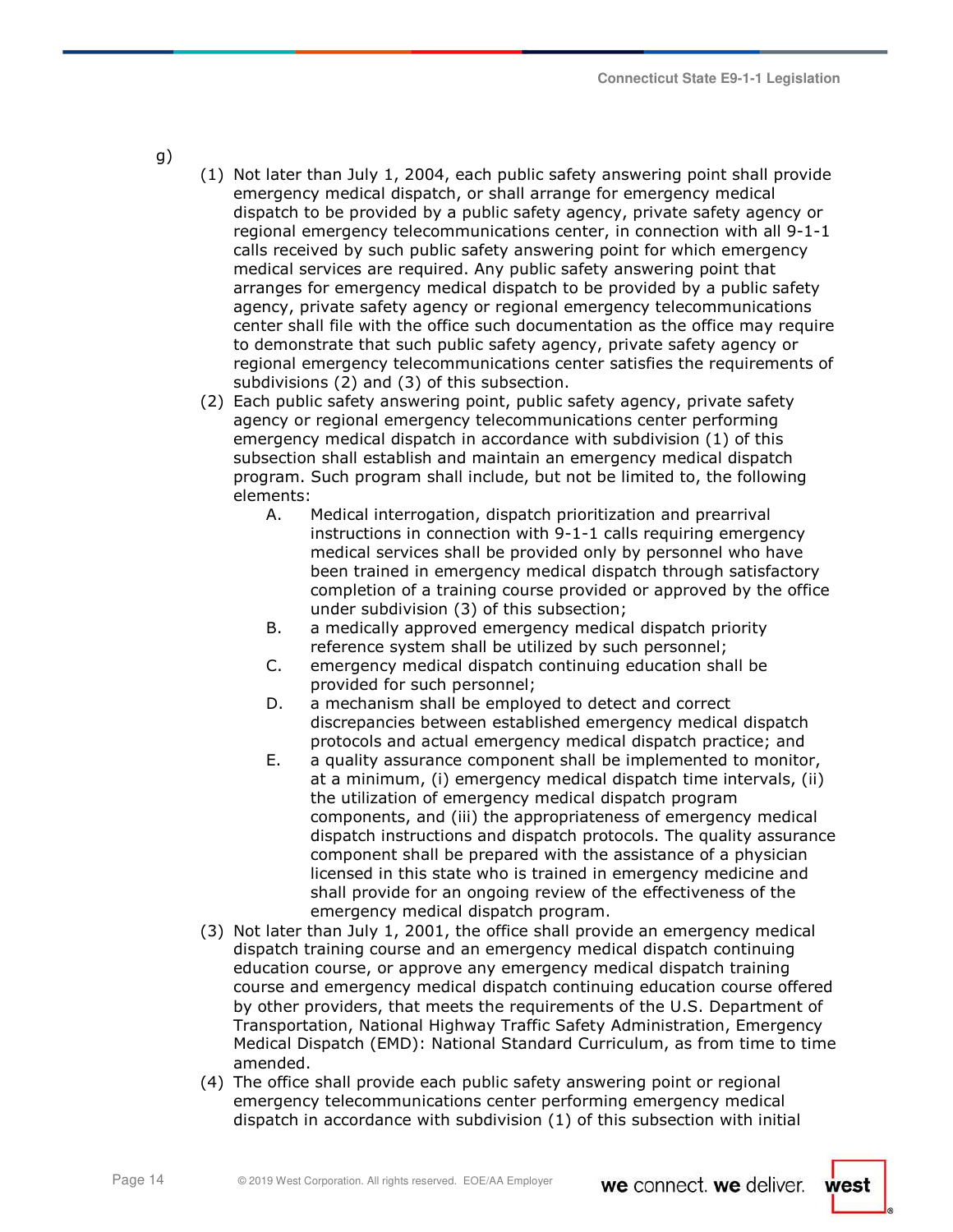training of emergency medical dispatch personnel and an emergency medical dispatch priority reference card set.

(P.A. 84-416, S. 3, 15; P.A. 89-118, S. 1; P.A. 91-360, S. 2, 4; P.A. 93-206, S. 8, 16; P.A. 00-151, S. 8, 14; P.A. 06-195, S. 57; P.A. 11-21, S. 134.)

History: P.A. 89-118 added a new Subsec. (d), prohibiting the programming of any telephone so as to prevent the transmission of a 9-1-1 call to a public safety answering point; P.A. 91-360 added a new Subsec. (e), permitting private companies, corporations or institutions which have full-time security, fire and emergency medical service personnel to establish 9-1-1 service to enable users of telephones within such companies or institutions to reach a private safety answering point, and amended Subsec. (d) to add an exception for provisions of Subsec. (e); P.A. 93-206 amended Subsecs. (b), (c) and (e) to substitute "office" for "bureau", effective July 1, 1993; P.A. 00-151 added new Subsecs. (f) and (g) re information reporting and emergency medical dispatch, effective July 1, 2000; P.A. 06-195 amended Subsec. (f) by requiring public safety answering points to report all calls for services received through 9-1-1 system, by deleting provision re medical emergency in Subdiv. (1), by revising reporting requirements re elapsed time period of calls in Subdiv. (2) and by deleting provision requiring quarterly submission of information to Commissioner of Public Health, effective June 7, 2006; pursuant to P.A. 11-51, "Commissioner of Public Safety" was changed editorially by the Revisors to "Commissioner of Emergency Services and Public Protection" in Subsec. (f), effective July 1, 2011.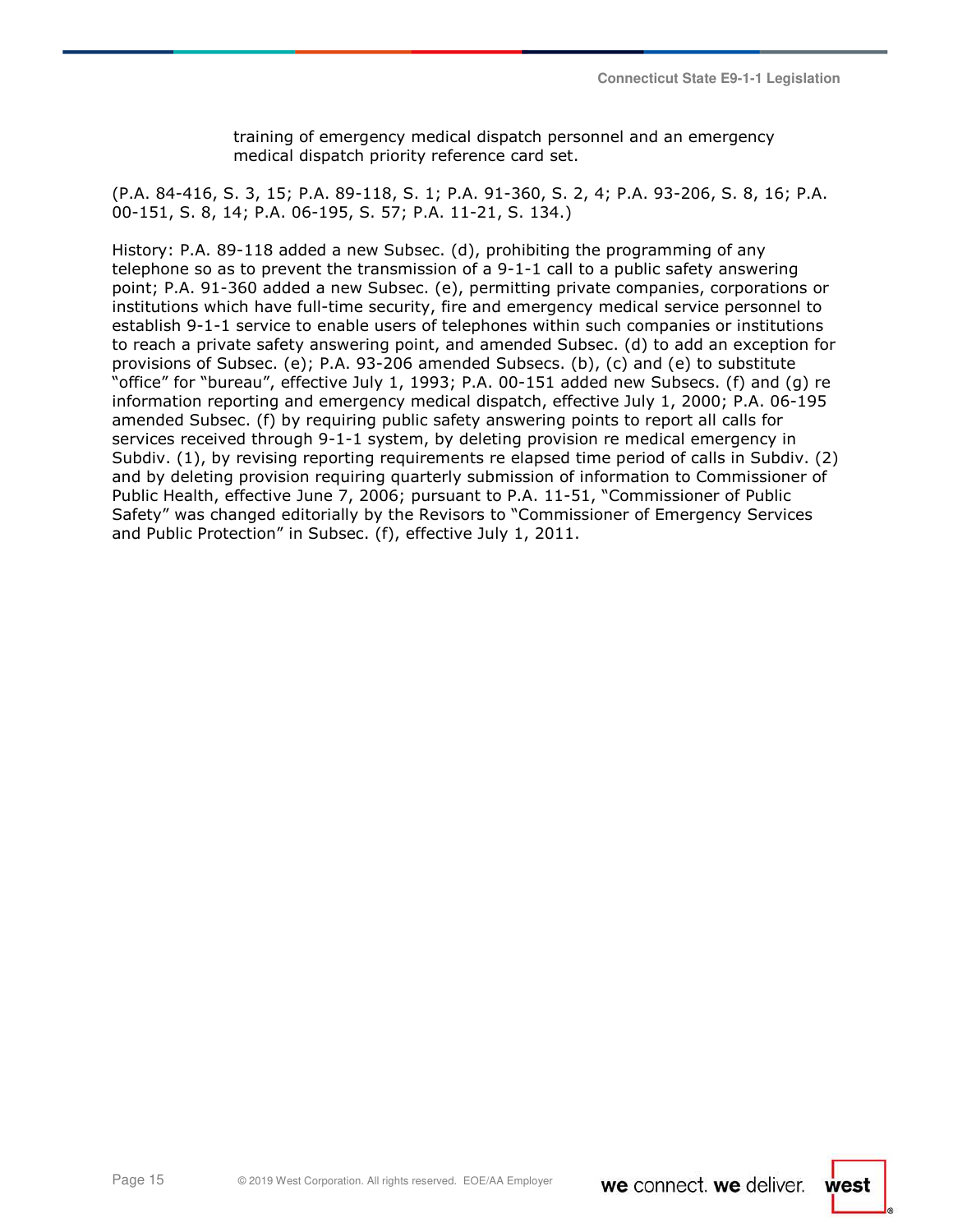# **Florida**

Reference Link:

http://www.leg.state.fl.us/statutes/index.cfm?mode=View%20Statutes&SubMenu=1&App\_ mode=Display\_Statute&Search\_String=365.175&URL=0300- 0399/0365/Sections/0365.175.html

### 365.175 Emergency telephone number 911 private branch exchange-private switch automatic location identification.

- 1) DEFINITIONS.--As used in this section, the term:
	- a) "Automatic location identification" or "ALI" means the automatic display at the Public Safety Answering Point (PSAP) of the caller's telephone number, the address or location of the telephone, and supplementary emergency services information.
	- b) "Automatic location identification retrieval" or "ALI retrieval" means the process of querying the 911 database for ALI records.
	- c) "Automatic number identification" or "ANI" means the telephone number associated with the access line from which a call originates.
	- d) "Private branch exchange" or "PBX" means a private telephone system that is connected to the Public Switched Telephone Network (PSTN).
	- e) "Private switch ALI" or "PSA" means a service option which provides enhanced 911 features for telephone stations behind private switches, e.g., PBX's.
- 2) REQUIRED ALI CAPABILITY.--Each PBX system installed after January 1, 2004, must be capable of providing automatic location identification to the station level.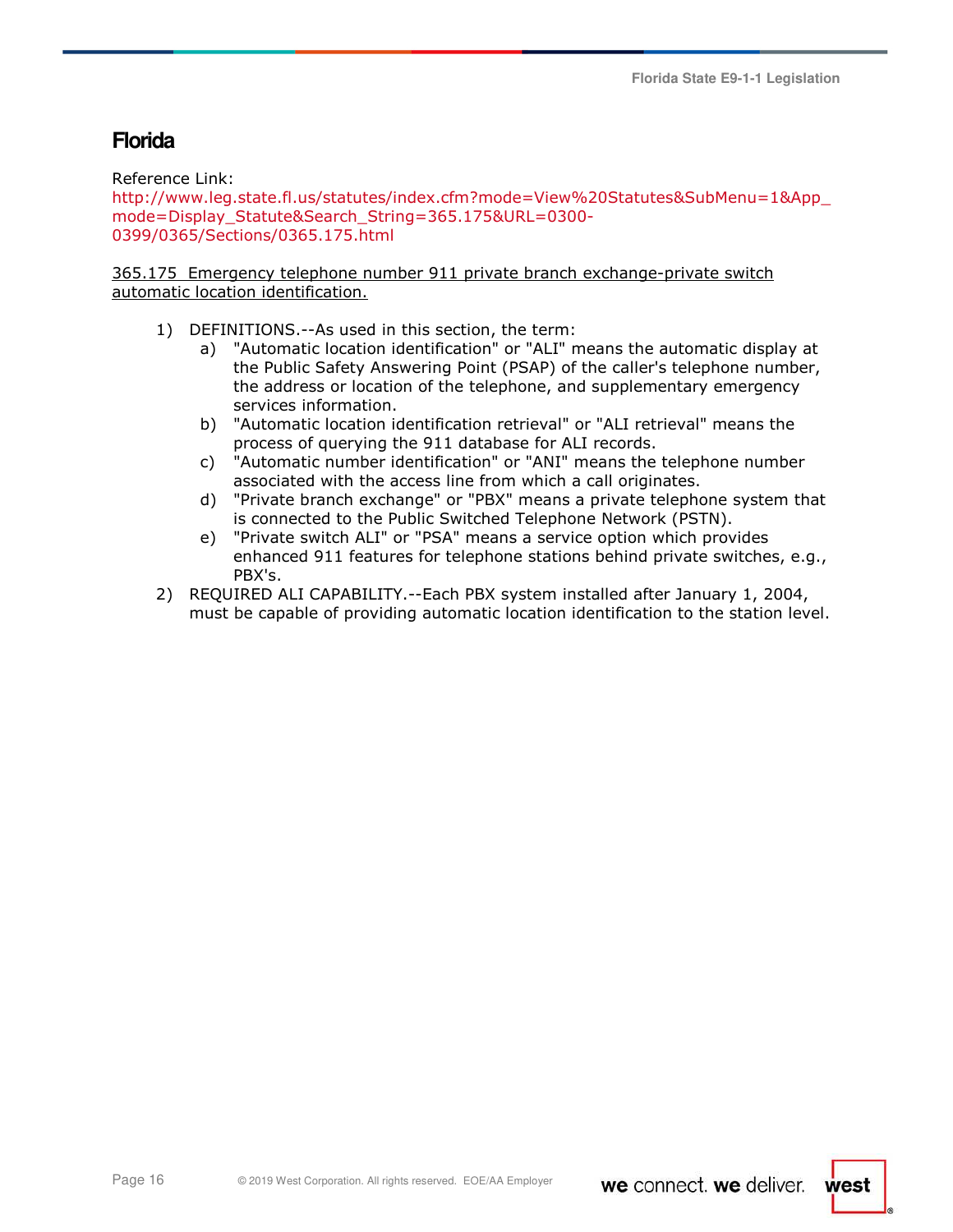## **Illinois**

Reference Links:

http://www.ilga.gov/legislation/ilcs/ilcs3.asp?ActID=741&ChapterID=11 http://ilga.gov/commission/jcar/admincode/083/08300726sections.html http://ilga.gov/commission/jcar/admincode/083/08300727sections.html

## (50 ILCS 750/15.5) Sec. 15.5. Private residential switch service 9-1-1 service.

- (a) After June 30, 1995, an entity that provides or operates private residential switch service and provides telecommunications facilities or services to residents shall provide to those residential end users the same level of 9-1-1 service as the public agency and the telecommunications carrier are providing to other residential end users of the local 9-1-1 system. This service shall include, but not be limited to, the capability to identify the telephone number, extension number, and the physical location that is the source of the call to the number designated as the emergency telephone number.
- (b) The private residential switch operator is responsible for forwarding end user automatic location identification record information to the 9-1-1 system provider according to the format, frequency, and procedures established by that system provider.
- (c) This Act does not apply to any PBX telephone extension that uses radio transmissions to convey electrical signals directly between the telephone extension and the serving PBX.
- (d) An entity that violates this Section is guilty of a business offense and shall be fined not less than \$1,000 and not more than \$5,000.
- (e) Nothing in this Section shall be construed to preclude the Attorney General on behalf of the Department or on his or her own initiative, or any other interested person, from seeking judicial relief, by mandamus, injunction, or otherwise, to compel compliance with this Section.

(Source: P.A. 99-6, eff. 1-1-16.)

## (50 ILCS 750/15.6) Sec. 15.6. Enhanced 9-1-1 service; business service.

- (a) After June 30, 2000, or within 18 months after enhanced 9-1-1 service becomes available, any entity that installs or operates a private business switch service and provides telecommunications facilities or services to businesses shall assure that the system is connected to the public switched network in a manner that calls to 9-1-1 result in automatic number and location identification. For buildings having their own street address and containing workspace of 40,000 square feet or less, location identification shall include the building's street address. For buildings having their own street address and containing workspace of more than 40,000 square feet, location identification shall include the building's street address and one distinct location identification per 40,000 square feet of workspace. Separate buildings containing workspace of 40,000 square feet or less having a common public street address shall have a distinct location identification for each building in addition to the street address.
- (b) Exemptions. Buildings containing workspace of more than 40,000 square feet are exempt from the multiple location identification requirements of subsection (a) if the building maintains, at all times, alternative and adequate means of signaling and responding to emergencies. Those means shall include, but not be limited to, a telephone system that provides the physical location of 9-1-1 calls coming from within the building. Health care facilities are presumed to meet the requirements of this paragraph if the facilities are staffed with medical or nursing personnel 24 hours per day and if an alternative means of providing information about the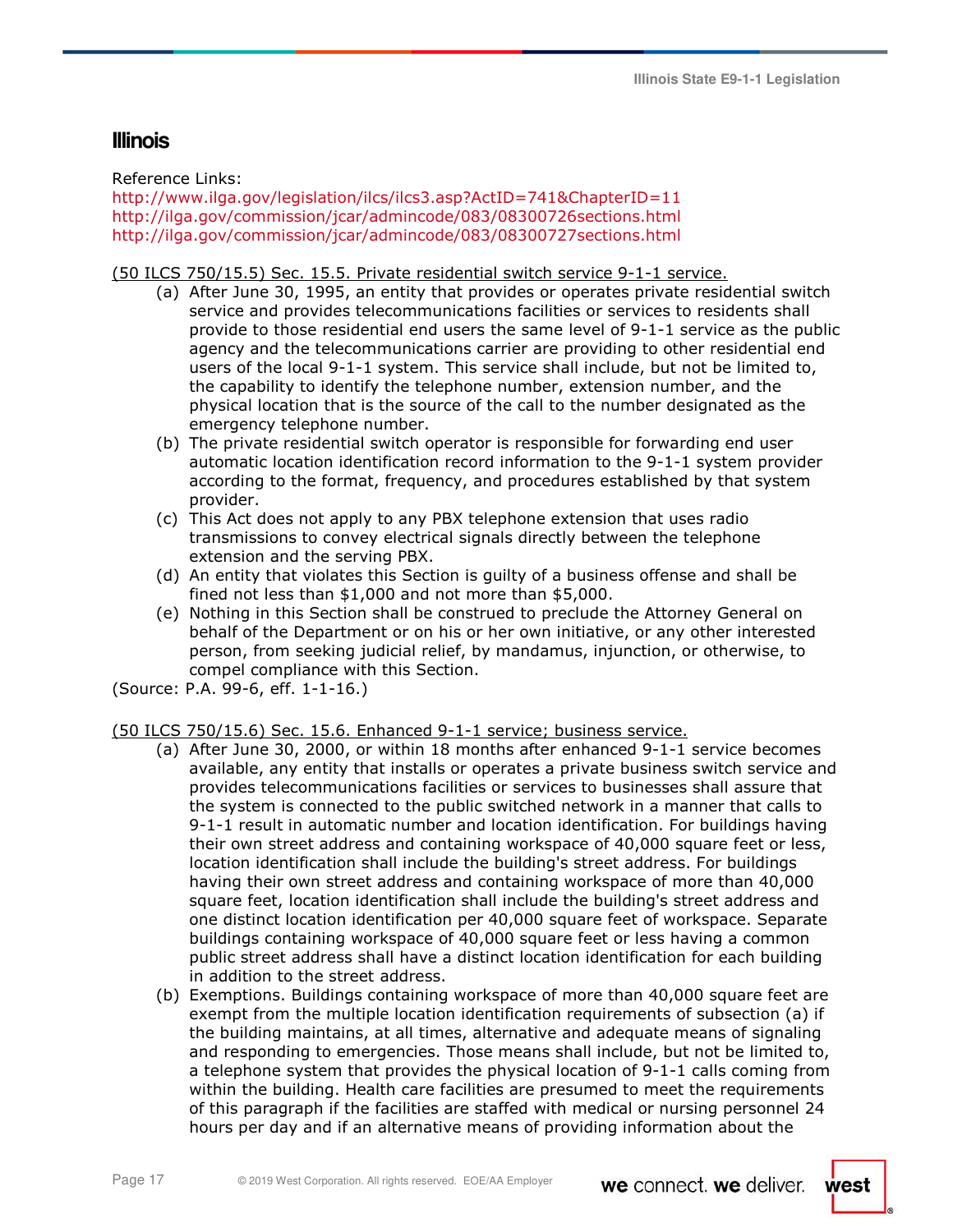source of an emergency call exists. Buildings under this exemption must provide 9-1-1 service that provides the building's street address.

Buildings containing workspace of more than 40,000 square feet are exempt from subsection (a) if the building maintains, at all times, alternative and adequate means of signaling and responding to emergencies, including a telephone system that provides the location of a 9-1-1 call coming from within the building, and the building is serviced by its own medical, fire and security personnel. Buildings under this exemption are subject to emergency phone system certification by the Administrator.

Buildings in communities not serviced by enhanced 9-1-1 service are exempt from subsection (a).

Correctional institutions and facilities, as defined in subsection (d) of Section 3-1- 2 of the Unified Code of Corrections, are exempt from subsection (a).

- (c) This Act does not apply to any PBX telephone extension that uses radio transmissions to convey electrical signals directly between the telephone extension and the serving PBX.
- (d) An entity that violates this Section is guilty of a business offense and shall be fined not less than \$1,000 and not more than \$5,000.
- (e) Nothing in this Section shall be construed to preclude the Attorney General on behalf of the Department or on his or her own initiative, or any other interested person, from seeking judicial relief, by mandamus, injunction, or otherwise, to compel compliance with this Section.
- (f) The Department may promulgate rules for the administration of this Section.
- (Source: P.A. 99-6, eff. 1-1-16.)

(50 ILCS 750/15.8) Sec. 15.8. 9-1-1 dialing from a business.

- (a) Any entity that installs or operates a private business switch service and provides telecommunications facilities or services to businesses shall ensure that all systems installed on or after July 1, 2015 (the effective date of Public Act 98-875) are connected to the public switched network in a manner such that when a user dials "9-1-1", the emergency call connects to the 9-1-1 system without first dialing any number or set of numbers.
- (b) The requirements of this Section do not apply to:
	- 1) any entity certified by the Illinois Commerce Commission to operate a Private Emergency Answering Point as defined in 83 Ill. Adm. Code 726.105; or
	- 2) correctional institutions and facilities as defined in subsection (d) of Section 3-1-2 of the Unified Code of Corrections.
- (c) An entity that violates this Section is guilty of a business offense and shall be fined not less than \$1,000 and not more than \$5,000.

(Source: P.A. 98-875, eff. 7-1-15; 99-6, eff. 1-1-16.)

TITLE 83: PUBLIC UTILITIES CHAPTER I: ILLINOIS COMMERCE COMMISSION SUBCHAPTER f: TELEPHONE UTILITIES PART 726 REQUIREMENTS FOR BUSINESSES WITH PRIVATE BUSINESS SWITCH SERVICE TO COMPLY WITH THE EMERGENCY TELEPHONE SYSTEM ACT

*SUBPART A: GENERAL PROVISIONS* 

Section 726.100 Application of Part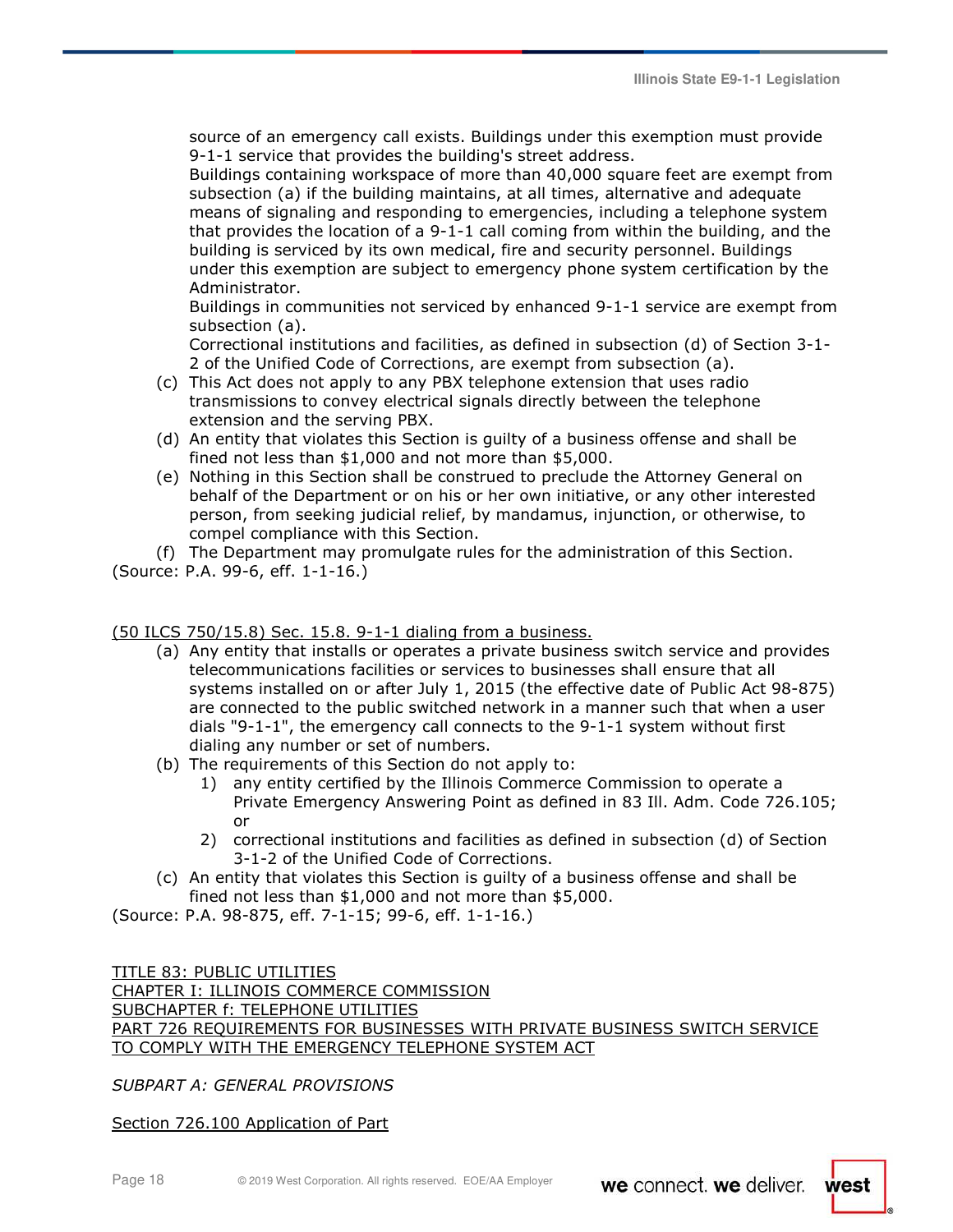This Part shall apply to any private business switch operator that is also a business in the State of Illinois, except to the extent of any exemptions conferred by Section 15.6(a) and (b) of the Emergency Telephone System Act [50 ILCS 750/15.6(a) and (b)]. Also see Section 726.205(b) of this Part.

#### Section 726.105 Definitions

"Automatic Location Identification" or "ALI" – A feature or function that transmits the 9-1-1 caller's address and, where required, the Distinct Location Identification to the public safety answering point (PSAP) in an Enhanced 9-1-1 system.

"Automatic Number Identification" or "ANI" – Automatic display of the 9-1-1 calling party's telephone number on the PSAP monitor.

"Business" includes every trade, occupation, profession, and other lawful purpose carried on primarily for profit, regardless of whether the business is organized as a corporation, limited liability company, partnership, sole proprietorship, joint venture, or in any other manner whatever

"Call referral" – A 9-1-1 service in which the Private Emergency Answering Point (PEAP) operator provides the calling party with the telephone number of the appropriate public safety agency or other providers of emergency services.

"Call relay" – A 9-1-1 service whereby the PEAP operator takes the pertinent information from the caller and relays that information to the appropriate public safety agency or other emergency responders.

"Call transfer" – A 9-1-1 service in which the PEAP operator receiving a call will transfer the incoming call to the appropriate public safety agency or other emergency responders.

"Centrex-type service" – A telecommunications system that is central office based and has feature characteristics similar to a private branch exchange (PBX). The switching of calls, both intercom and local/long distance, is performed at the local exchange carriers' facilities

"Commission" – The Illinois Commerce Commission.

"Direct dispatch" – A 9-1-1 service that provides for the direct dispatch by a PEAP operator of the appropriate public safety agency or other emergency responders upon receipt of a telephone request for such services and the decision as to the proper action to be taken.

"Direct inward dialing" or "DID" – The ability for an outside caller to be connected to an internal telephone extension without intervention by an operator or attendant.

"Distinct Location Identification" or "DLI" – An additional location identification that provides specific identification of a building, complex or campus. A DLI could include a floor number, wing name/number and building name/number for every 40,000 square feet of workspace.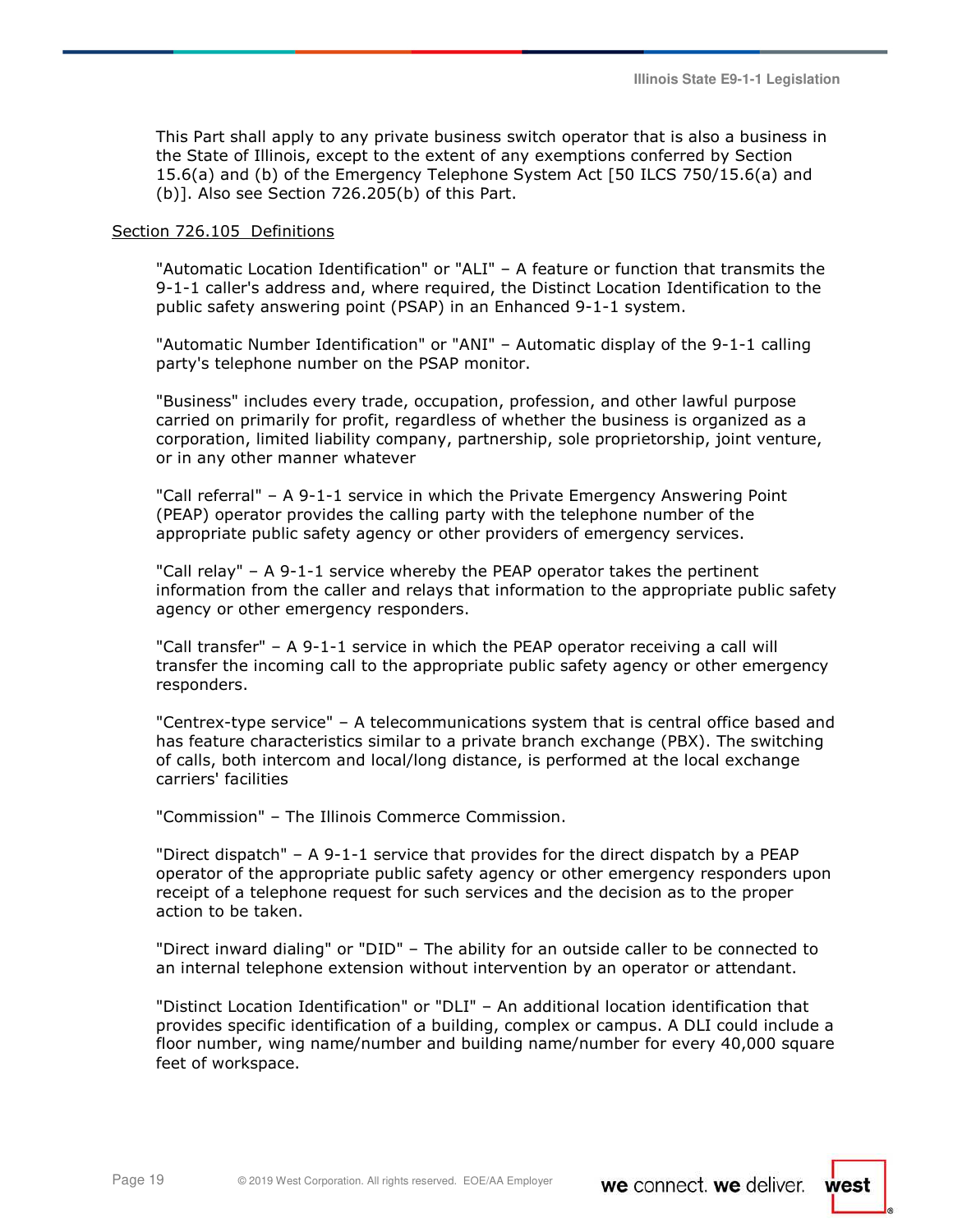"Emergency call" – A telephone request for emergency services that requires immediate action to prevent loss of life, reduce bodily injury, and/or prevent or reduce loss of property.

"Emergency responders" – Other providers of emergency services in addition to public safety agencies and private companies. These responders typically provide security protection, fire protection and medical assistance within a particular business that handles its internal emergency calls.

"Enhanced 9-1-1" or "E9-1-1" – An emergency telephone system with specific electronically controlled features such as ALI, ANI, or selective routing, and that uses a Master Street Address Guide (MSAG) geographic file.

"Location identification" – The street address of the workspace.

"Master Street Address Guide" or "MSAG" – The computerized geographical file consisting of all streets and address data within the 9-1-1 system area. This database is the key to the selective routing capability of 9-1-1 systems. The database matches an originating caller to a specific answering point based on the address data. The MSAG may require updating after the initial file is established.

"Private business switch service" – A telecommunications service such as Centrex type service or telecommunications equipment such as a private branch exchange service (PBX) system. The term "private business switch service" does not include key telephone systems or equivalent telephone systems registered with the Federal Communications Commission under 47 CFR 68 when not used in conjunction with Centrex type and PBX systems. In instances where Centrex type service is used in conjunction with key telephone systems not emulating PBX functionality, the responsibility for passing ANI and ALI rests with the carrier providing the Centrex. Private business switch services are typically used by, but are not limited to, private businesses, corporations, not for profit organizations, schools, governmental units and industries where the telecommunications service is primarily for conducting business.

"Private Emergency Answering Point" or "PEAP" – A place within a business where the business operators answer and dispatch emergency calls. A business must obtain certification to handle internal emergency calls from its internal switch.

"Public agency" – The State and any unit of local government or special purpose district located in whole or in part within this State that provides or has authority to provide firefighting, police, ambulance, medical, or other emergency services. [50 ILCS 750/2.01]

"Public area" – An area within a building where the general public and/or the business entity customers have access on a regular basis. Such areas would include, but not be limited to, reception areas, corridors, lobbies and waiting rooms.

"Public safety agency" – A functional division of a public agency that provides firefighting, police, medical, or other emergency services. [50 ILCS 750/2.02]

"Public safety answering point" or "PSAP" – The PSAP is the initial answering location of a 9-1-1 call within a municipality or county. The PSAP is also known as a "Center".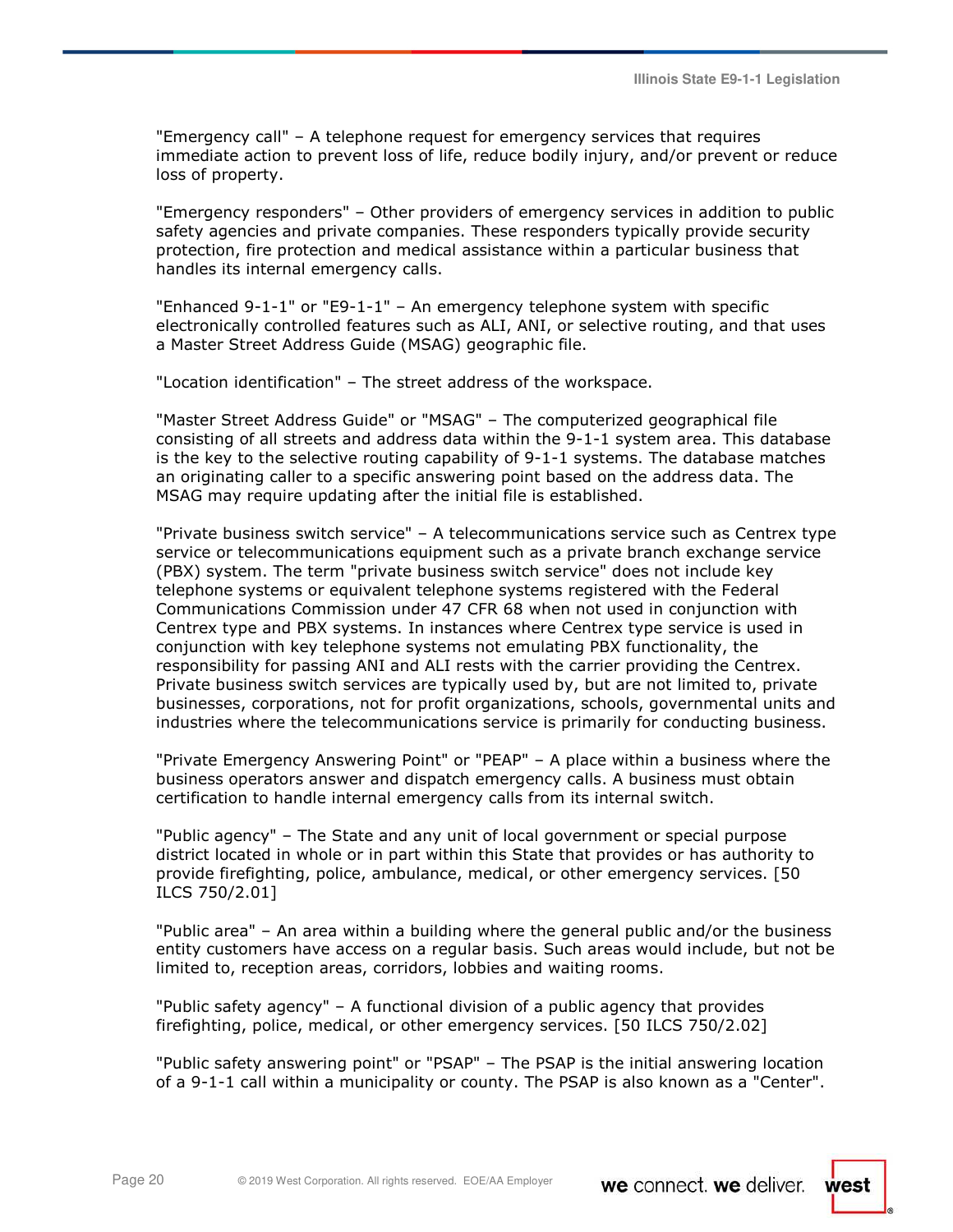"Text telephone" or "TT" – A teletypewriter, a device that employs graphic or Braille communication in the transmission of coded signals through a wire or radio communication system.

"Workspace" – The physical building area where work is normally performed. This is a net square footage measurement that includes hallways, conference rooms, restrooms, break rooms, and/or storage rooms but does not include wall thickness, shafts, heating/ventilating/air conditioning equipment spaces, mechanical/electrical spaces or other similar areas where employees do not normally have access.

## *SUBPART B: STANDARDS OF SERVICE*

#### Section 726.200 General Standards and Requirements

The digits "9-1-1" shall be the primary emergency telephone number within a county or municipality that has received Commission approval of a 9-1-1 system. In areas where Enhanced 9-1-1 is available, a private business switch operator must ensure that its system is capable of meeting the requirements set forth in Section 726.205. Nothing in this Section shall require changes in customary dialing patterns (i.e., using the prefix or access code 9 to obtain an outside line before dialing 9-1-1).

### Section 726.205 Business Compliance

- a) After June 30, 2000, or within 18 months after Enhanced 9-1-1 is made available, any entity that installs or operates a private business switch service and provides telecommunications facilities or services to businesses shall assure that such a system in a business is connected to the public switched network in a manner so that calls to 9-1-1 result in automatic number identification (ANI) and automatic location identification (ALI).
	- (1) ANI shall be provided based on the following criteria, which are minimum standards:
		- A. For buildings having their own street address and containing workspace of 40,000 square feet or less, one ANI shall be transmitted to the 9-1-1 system;
		- B. For buildings having their own street address and containing workspace of more than 40,000 square feet, one ANI per 40,000 square feet of workspace shall be transmitted to the 9- 1-1 system;
		- C. For private business switch operators/owners providing service in multi-floor buildings and sharing space with other non-related entities, a distinct ANI for each entity shall be transmitted to the appropriate 9-1-1 system per 40,000 square feet of workspace; and
		- D. For private business switch operators/owners providing service in multi-building locations and sharing space with other nonrelated entities, a distinct ANI for each entity shall be transmitted to the appropriate 9-1-1 system.
	- (2) The ALI information shall follow the database format defined by the National Emergency Number Association Recommended Formats for Data Exchange Version 1 or 2.1, "NENA Recommended Formats & Protocols For Data Exchange" (May 1999, published by the National Emergency Number Association, 4789 Papermill Road, Coshocton OH 43812). This incorporation does not include any later amendments or editions. ALI requirements are based on the following criteria when a 9-1-1 call is placed: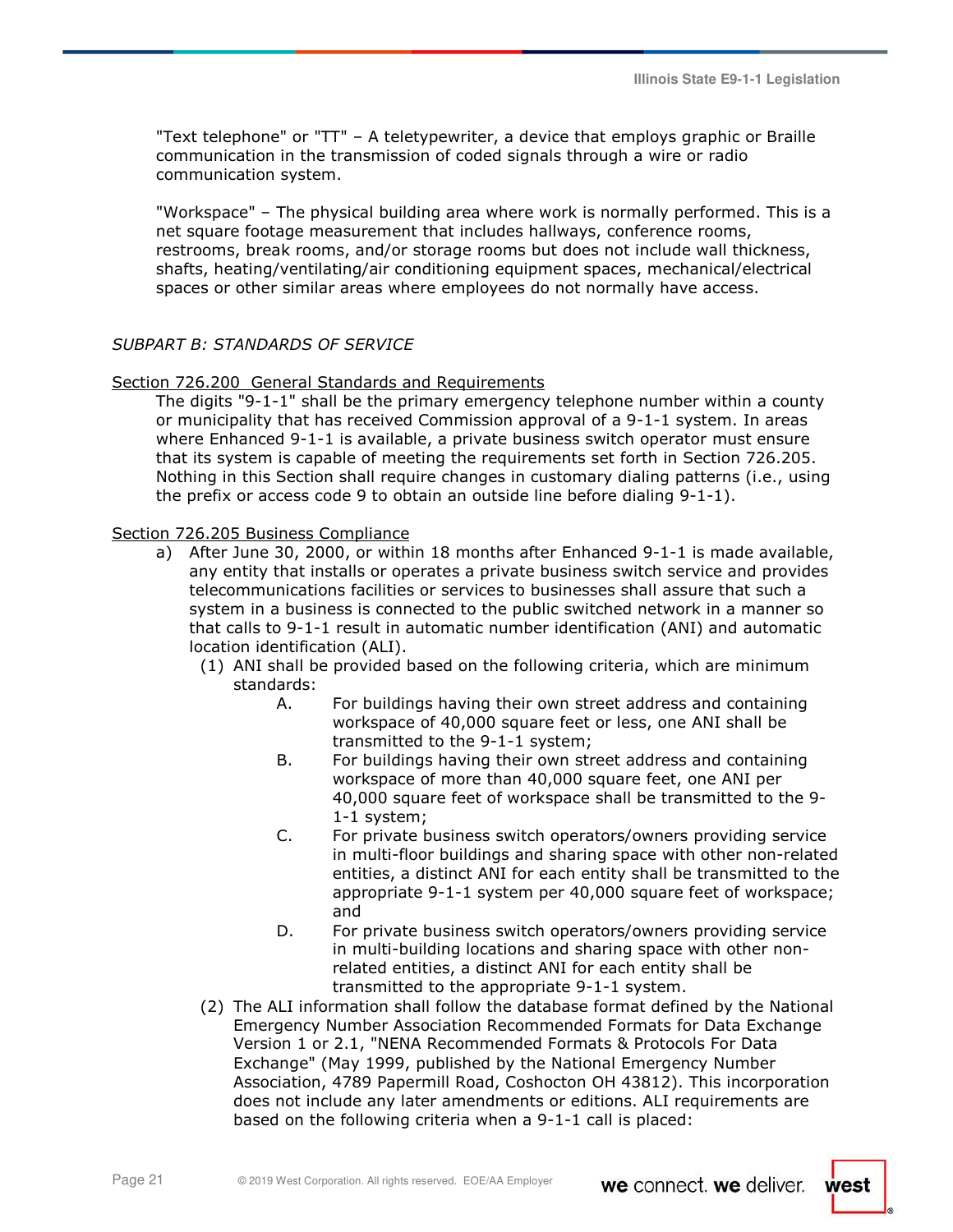- A. For buildings having their own street address and containing workspace of 40,000 square feet or less, one ALI shall be transmitted to the 9-1-1 system and will include the building's street address.
- B. For buildings having their own street address and containing workspace of more than 40,000 square feet, location identification shall include the building's street address (ALI) and one DLI per 40,000 square feet of workspace. ALI and DLI information shall be transmitted to the 9-1-1 system. The DLI shall, as accurately as possible, specify the location from which the 9-1-1 call is being placed. For example, if the area contains multiple floors, the DLI shall specify all floor numbers included in the 40,000 square feet of workspace. The DLI must be able to identify the entire 40,000 square feet of workspace.
- C. For private business switch operators/providers providing service in multi-floor buildings and sharing space with other non-related entities, a DLI for each entity shall be transmitted to the appropriate 9-1-1 system.
- D. For private business switch operators/providers providing service in multi-building locations and sharing space with other non-related entities, a DLI for each entity shall be transmitted to the appropriate 9-1-1 system.
- E. Separate buildings containing workspace of 40,000 square feet or less having a common public street address shall have a DLI for each building in addition to the street address. [50 ILCS 750/15.6(a)]
- (3) In cases where clarification is needed, the business switch owner/operator shall work with 9-1-1 system management and the database provider to implement a usable DLI.
- b) Exemptions to subsection (a) of this Section.
	- (1) Buildings containing workspace of more than 40,000 square feet are exempt from the multiple location identification requirements in subsections  $(a)(2)(B)$  and  $(a)(2)(E)$  of this Section if the building maintains, at all times, alternative and adequate means of signaling and responding to emergencies. Those means shall include, but not be limited to, a telephone system that provides the physical location of 9-1-1 calls coming from within the building.
		- A. Businesses that qualify for this exemption must have staff available to meet the public safety agency responding to the 9- 1-1 call at the designated address. This staff must be able to direct the public safety agency to the site of the emergency.
		- B. Businesses that qualify for this exemption must not intercept the 9-1-1 call. All 9-1-1 calls under this exemption will be directly selectively routed to the appropriate 9-1-1 system.
		- C. Buildings under this exemption must, however, ensure that the appropriate building street address where the call originated is being provided to the 9-1-1 system.
		- D. A business seeking exemption under this subsection (b)(1) shall provide notice that it seeks such exemption to the public safety agency with jurisdiction over the physical location of the building for which exemption is sought, and to the Commission. Nothing in this subsection shall be construed to limit the Commission's authority to investigate and revoke or impose conditions upon such exemptions if it determines, after notice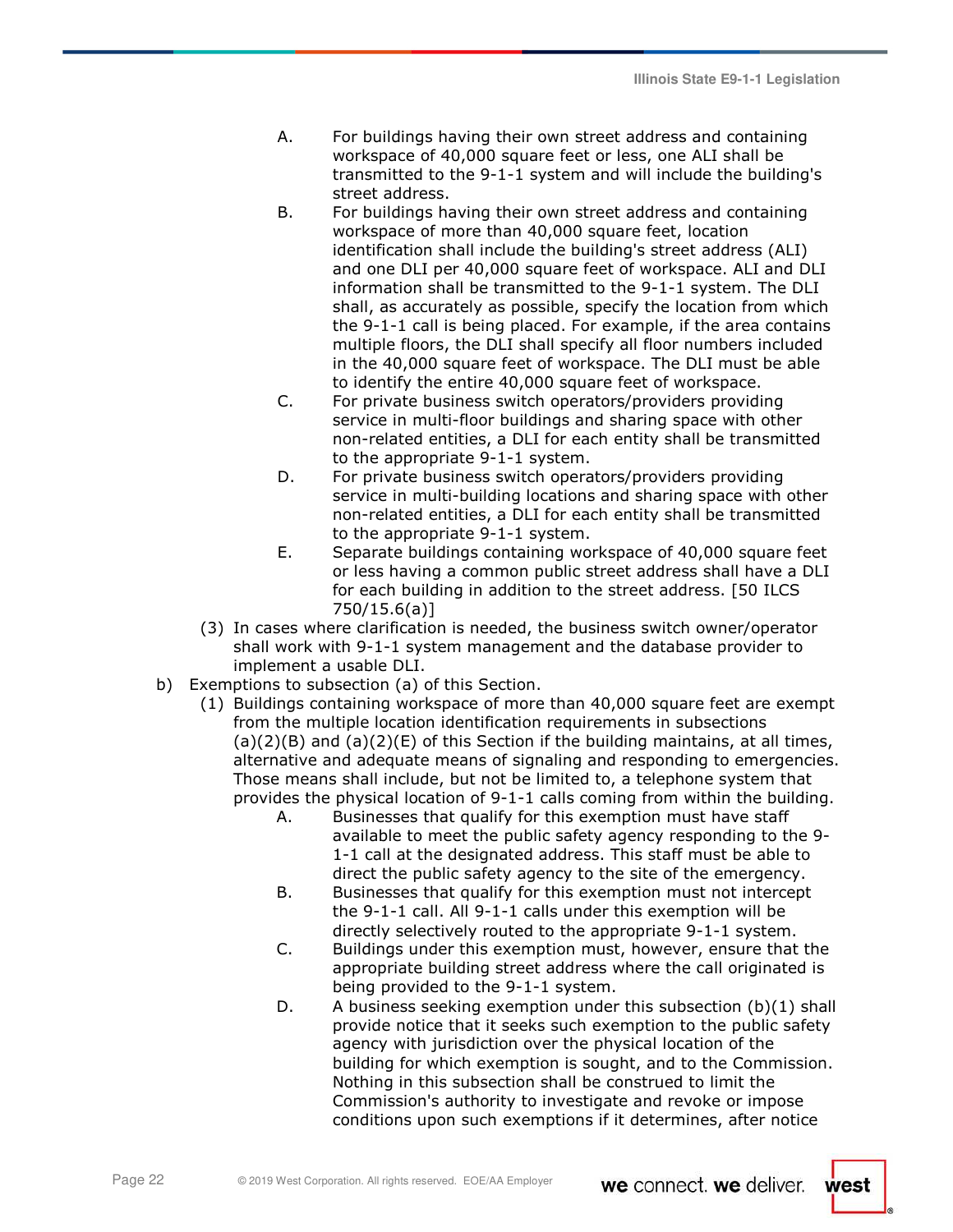and hearing, that such revocation or imposition of conditions is reasonably necessary to insure the public safety.

- (2) Health care facilities are presumed to meet the requirements of subsection (b)(1) if the facilities are staffed with medical or nursing personnel 24 hours per day and if an alternative means of providing information about the source of an emergency call exists. Buildings under this exemption must provide 9-1-1 service that provides the building address.
- (3) Buildings containing workspace of more than 40,000 square feet or sites that contain multiple buildings sharing the same address or businesses that occupy multiple buildings in close proximity with different addresses that maintain, at all times, alternative and adequate means of signaling and responding to emergencies, including a telephone system that provides the location of a 9-1-1 call coming from within the building, and that are serviced by their own medical, fire and security personnel, may qualify for an exemption pending Commission approval of the business' emergency phone system. Certification by the Commission is necessary prior to a business answering and dispatching its own internal emergency calls. Entities that qualify for this exemption must comply with Subparts C, D, and E of this Part.
	- A. A business seeking to obtain an exemption under this subsection (b)(3) must file a petition with the Commission pursuant to 83 Ill. Adm. Code 200 requesting such exemption. Such petition shall contain a showing that the business seeking exemption is in compliance with Subparts C, D, and E of this Part, and shall further make a showing that the business seeking exemption provides emergency medical response equal in quality to that provided by the public safety agency with jurisdiction over the physical location of the building for which exemption is sought.
	- B. The Commission Staff shall review all such petitions for exemption and shall make a recommendation to the Commission that the Commission grant the exemption, with such conditions as are reasonably necessary to ensure the public safety, or deny the exemption. The Commission shall, after notice and hearing, grant the exemption with such conditions as are reasonably necessary to ensure the public safety, or deny the exemption.
- (4) Buildings in communities that are not serviced by Enhanced 9-1-1 service are exempt. [50 ILCS 750/15.6(b)]

## *SUBPART C: AUTHORIZATION TO OPERATE*

### Section 726.300 Order of Authority/Application Process

- a) Any business that qualifies for exemption under Section 726.205(b)(3) to operate an emergency answering point within its own facility must comply with Subparts C, D and E of this Part. In addition, the business shall file a petition for an order of authority to operate a Private Emergency Answering Point (PEAP), as described in its final plan pursuant to Section 726.305. The final plan shall be attached to the petition and filed with the Commission in accordance with the Commission's Rules of Practice, 83 Ill. Adm. Code 200.
- b) The original and three copies of a cover letter to the Chief Clerk, the petition, the verified statement, and the final plan must be filed with the Chief Clerk. In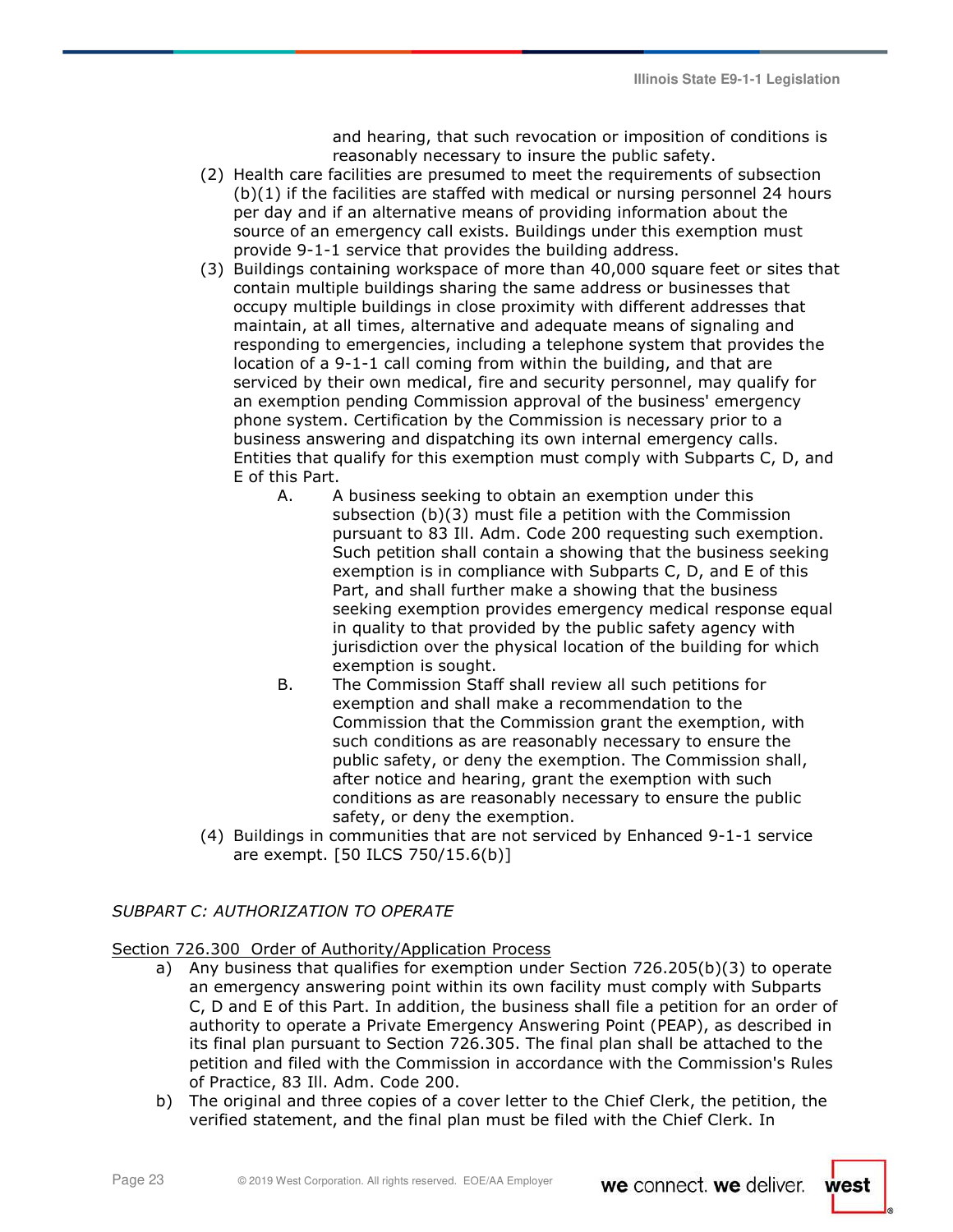addition, a copy of all items must be submitted simultaneously to the 9-1-1 Program Director of the Commission.

- c) The petitioner must also notify the appropriate 9-1-1 system of its plans to answer its internal emergency calls. In addition, a copy of the petitioner's application must be provided to 9-1-1 system management.
- d) The Commission shall have the authority to audit 9-1-1 systems to verify compliance with the Act and this Part.
- e) Modification to an approved application or system shall be submitted to the Commission in writing no later than 10 days after the change.

### Section 726.305 Tentative/Final Plans

- a) Each business shall submit a tentative plan (draft) with Commission Staff for review, prior to filing its final plan with the Chief Clerk. Staff has 90 days to review and provide written comments back to the applicant.
- b) Tentative and final plans shall consist of a narrative that provides an explanation of the proposed system's operation and a completed application to Illinois Commerce Commission for the provision of 9-1-1 service, consisting of the following exhibits
	- (1) Exhibit 1: A thorough explanation regarding the make-up of the facility's security, fire and medical departments. The explanation shall include emergency responders' responsibilities are and how they are better able to respond to an incident internally than an outside agency. In addition, this exhibit shall indicate how each emergency responder will be dispatched within the facility.
	- (2) Exhibit 2: Call handling agreements with the internal emergency responders, including, but not limited to, the internal security services, internal fire services, and internal medical services. These agreements shall include a commitment from the parties that appropriate action shall be taken in response to emergency calls and subsequent dispatches and that top priority shall be given to such emergency calls by the parties.
	- (3) Exhibit 3: Call handling agreements with the existing Enhanced 9-1-1 system for additional back-up police, fire and medical assistance pursuant to Section 726.510(c).
	- (4) Exhibit 4: Back-up PEAP agreement pursuant to Section 726.400(d).
	- (5) Exhibit 5: Standard Operating Procedures and Disaster Procedures specified in Section 726.505.
	- (6) Exhibit 6: Network Diagram a chart showing the trunking configuration from the applicant's switch to the back-up PEAP pursuant to Section 726.400.

### *SUBPART D: ENGINEERING*

### Section 726.400 Private Emergency Answering Point

- A business that has been certified by the Commission to operate a PEAP and to handle its internal emergency calls must meet the following minimum standards:
	- a) The business applying to be a PEAP may have as its primary emergency telephone number a dialing code other than 9-1-1. At such time that its current telephone switching system is replaced, the business shall program its system to respond to 9-1-1 in addition to its current dialing code.
	- b) The PEAP shall be operational 24 hours a day, 7 days a week, except in cases where the entity is closed or shut down and no employees are or could be present in any part of the facility.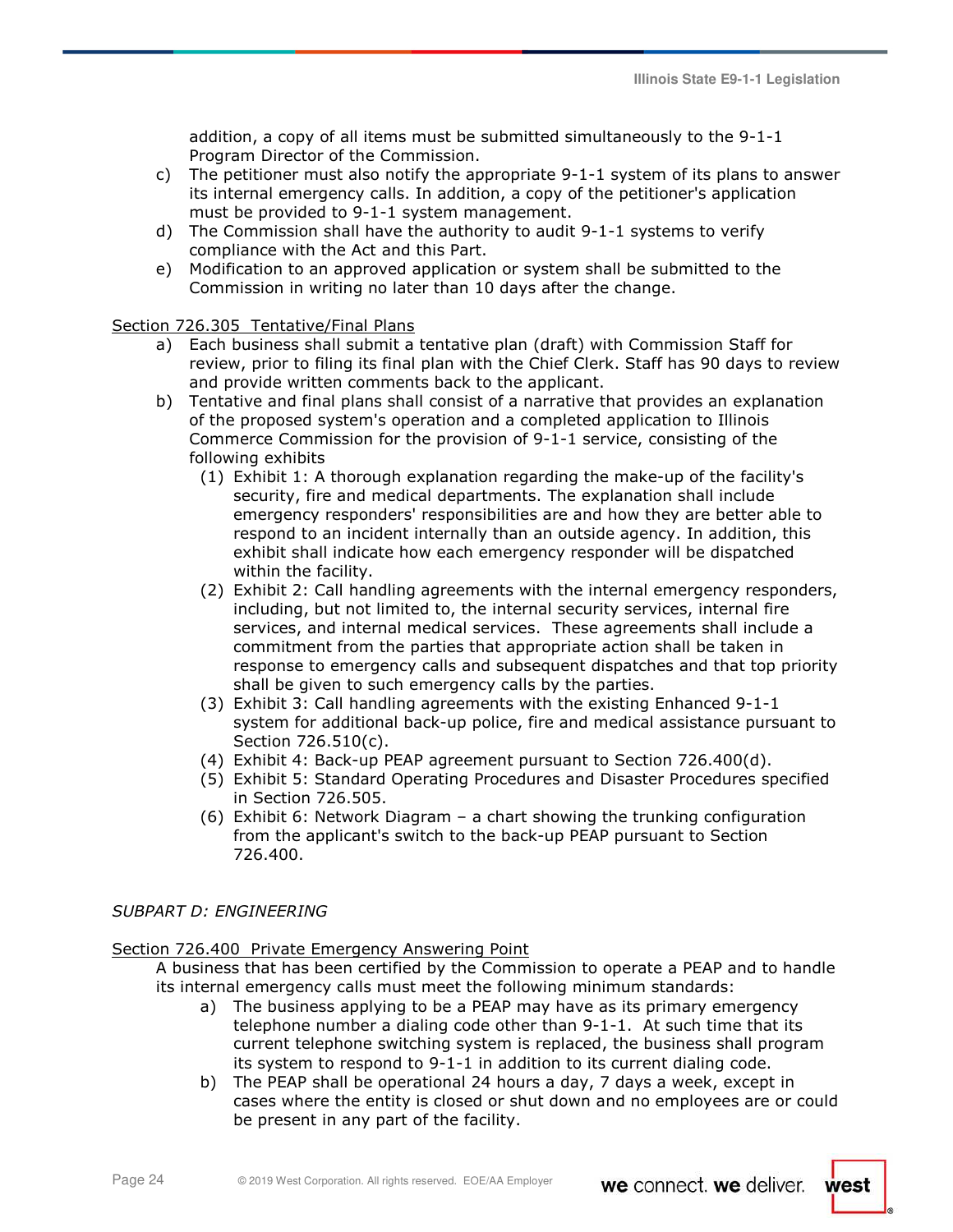- c) Each PEAP shall have an operational TT if the business employs hearing or speech impaired persons or if there is a public area in the building where the public has access to a telephone to dial 9-1-1 or other emergency code.
- d) There must be at least one back-up location remote from the primary answering point that will be promptly staffed by trained personnel should the primary location experience equipment failure or become unstaffed due to fire or other emergency. Instead of an on-site remote back-up location, a written agreement may be established with the existing 9-1-1 system to be the remote back-up/overflow answering point. The phone switch must be configured to automatically transfer calls to the remote answering point if a call to the primary answering point goes unanswered or if the primary answering point has to be evacuated.
- e) Personnel answering the emergency phone must be trained on how to respond to emergency callers and how to summon appropriate inside and outside assistance for an emergency situation. Eight hours minimum training is required based on competency and experience.
- f) The PEAP shall be equipped with an emergency back-up power source capable of supplying electrical power to serve the basic power requirements of the PEAP for a minimum of 4 hours.
- g) Critical areas of the PEAP must have adequate physical security to prevent the intentional disruption of service. In the absence of a high level of security, either of the following options may be substituted to ensure the answering and dispatch of the emergency call:
- (1) A secondary back-up location remotely located from the primary answering point that is staffed 24 hours a day with trained personnel; or
- (2) An alternative method of communication available that will transmit an emergency request and result in the dispatch of emergency services.
- h) Access to phone switch equipment will be restricted to those who have need to service the equipment.
- i) No emergency calls shall be placed on hold.
- j) 90% of all emergency calls must be answered within 10 seconds.
- k) Emergency calls shall be identified by the telecommunications equipment in such a manner that indicates that the call is an emergency so the operator can give priority to the call. Where possible, the telephone switching systems shall provide top priority to all emergency calls if a blocking condition occurs in the phone system.

## *SUBPART E: OPERATIONS*

### Section 726.500 System Review and Reporting

Each business certified by the Commission to handle its internal emergency calls shall provide an annual update to the Commission's 9-1-1 Emergency Telephone Section by January 1 of each year. The business shall provide the following information:

- a) The business' name and street address;
- b) The name and telephone number of a contact person;
- c) The recertification of all agreements.

## Section 726.505 Written Operating Procedures

Each certified business shall develop and utilize written "Standard Operating Procedures" and "Disaster Procedures" for its emergency operations and for the use by its personnel who will be handling the emergency calls. Copies of these procedures must also be included in the application when petitioning the Commission for approval.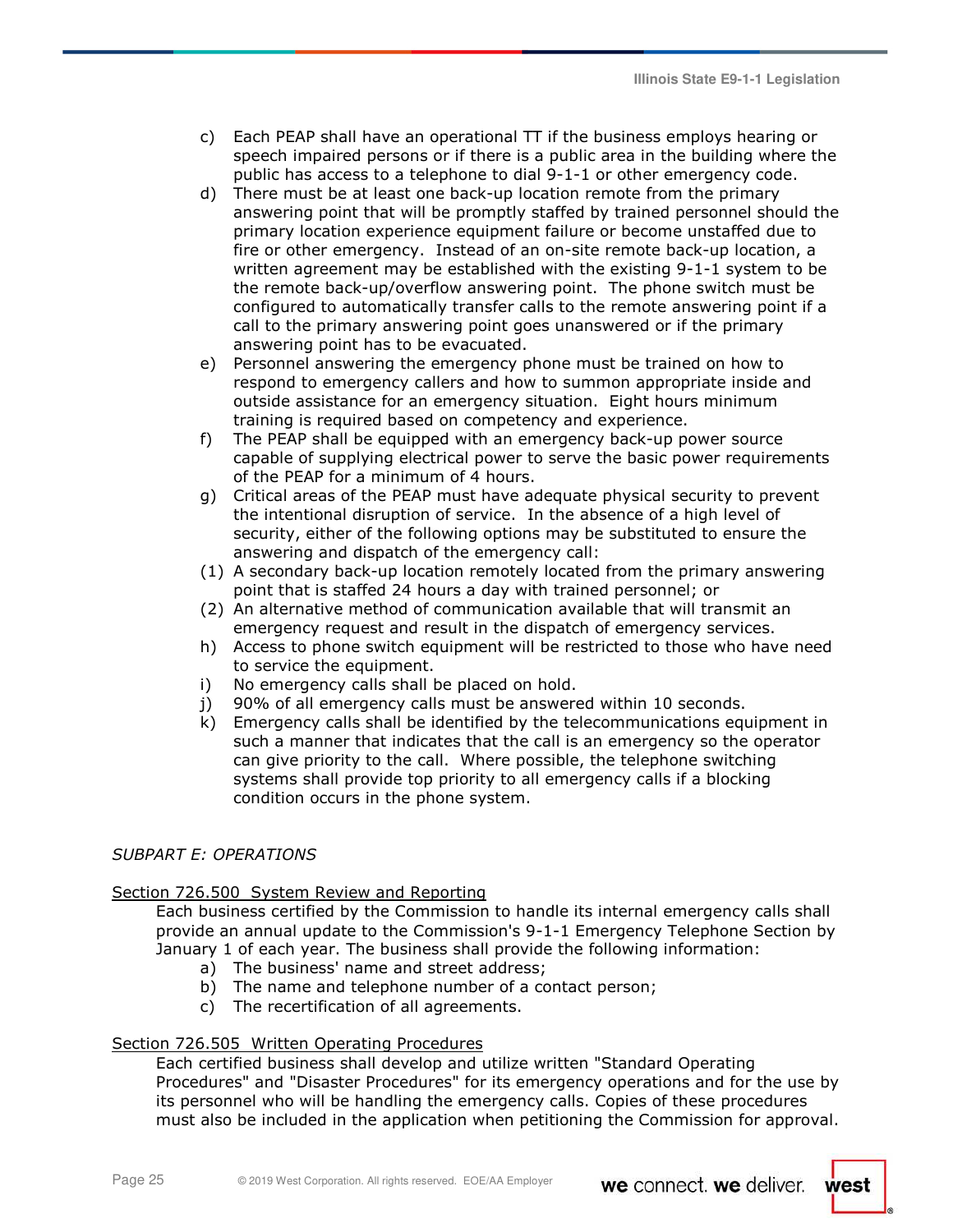## Section 726.510 Call Handling Procedures

- a) Each business shall enter into call handling agreements with its internal emergency responders for police, fire and medical assistance. Thus, the agreements must specify the method of dispatch that will be used in contacting these responders.
- b) Each business shall enter into call handling agreements with the 9-1-1 system for fire, police and medical assistance in case additional assistance is needed beyond what the facility itself can provide. Thus, there must also be a method available for the entity to request additional assistance from the existing 9-1-1 system to provide back-up services in the event that an incident occurs that would require additional emergency resources.
- c) Each business shall specify in the application to the Commission how calls will be dispatched to emergency responders within its facility. In addition, the business shall provide details concerning how additional public safety agencies or other providers of emergency services outside of the business will be dispatched in the event that additional assistance is needed. In addition, copies of these agreements must be included with the application to the Commission.
- d) Each business may choose from the following methods of dispatch:
	- (1) Direct Dispatch:
	- (2) Call Relay;
	- (3) Call Referral; or
	- (4) Call Transfer.
- e) Each business shall ensure that the disposition of each emergency call is handled according to the agreements it has entered into with its emergency responding agencies within its facility.
- f) Each business shall ensure that the disposition of each emergency call is handled according to the agreements it has entered into with the 9-1-1 system or other public safety agencies.

### TITLE 83: PUBLIC UTILITIES

CHAPTER I: ILLINOIS COMMERCE COMMISSION SUBCHAPTER f: TELEPHONE UTILITIES PART 727 REQUIREMENTS FOR NON-BUSINESS ENTITIES WITH PRIVATE BUSINESS SWITCH SERVICE TO COMPLY WITH THE EMERGENCY TELEPHONE SYSTEM ACT

*SUBPART A: GENERAL PROVISIONS* 

### Section 727.100 Application of Part

This Part shall apply to any private business switch operator that is also a nonbusiness entity in the State of Illinois, except to the extent of any exemptions conferred by Section 15.6(a) and (b) of the Emergency Telephone System Act [50 ILCS 750/15.6(a) and (b)]. Also see Section 727.205(b) of this Part.

### Section 727.105 Definitions

"Automatic Location Identification" or "ALI" – A feature or function that transmits the 9-1-1 caller's address and, where required, the Distinct Location Identification to the public safety answering point (PSAP) in an Enhanced 9-1-1 system.

"Automatic Number Identification" or "ANI" – Automatic display of the 9-1-1 calling party's telephone number on the PSAP monitor.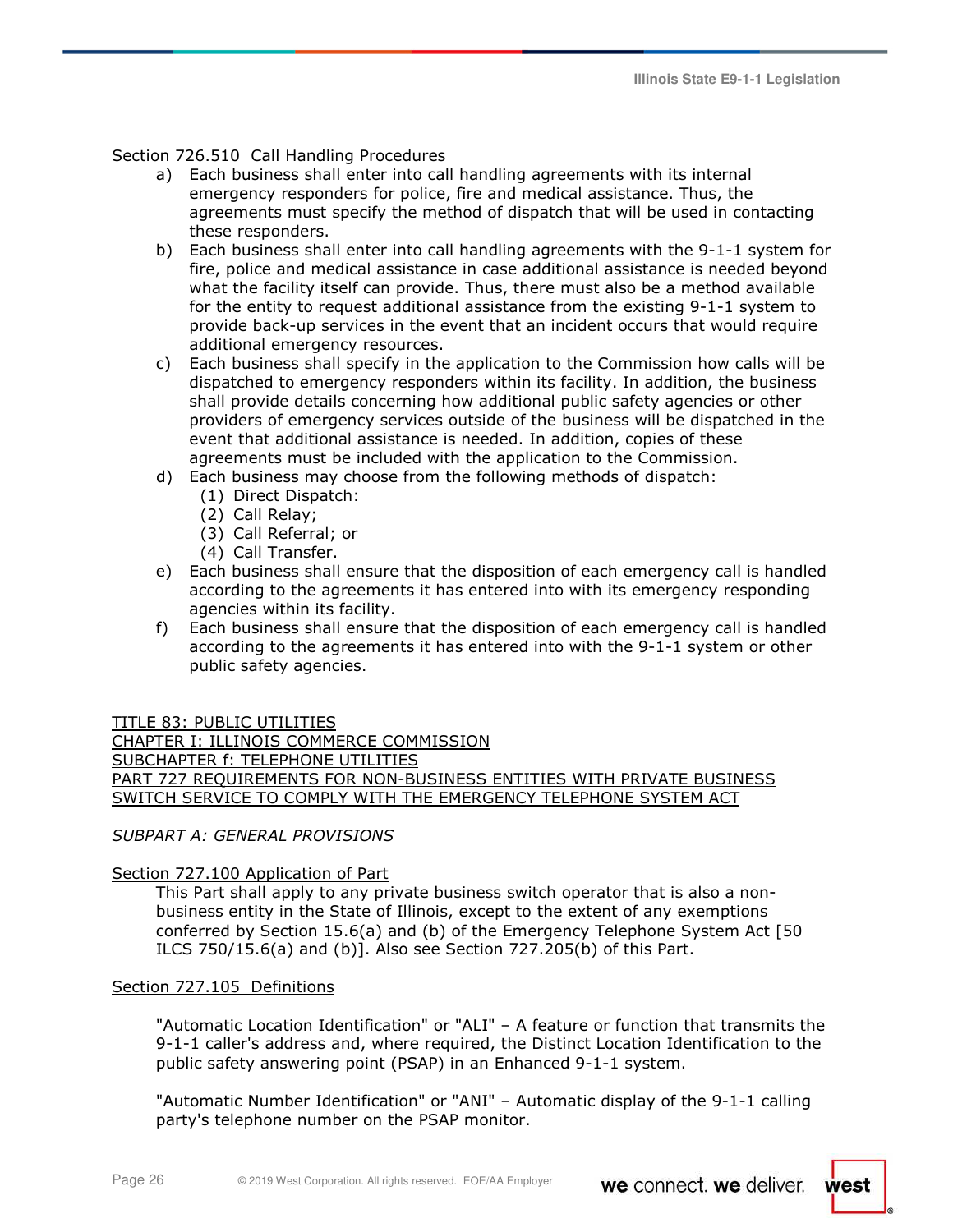"Call referral" – A 9-1-1 service in which the Private Emergency Answering Point (PEAP) operator provides the calling party with the telephone number of the appropriate public safety agency or other providers of emergency services.

"Call relay" – A 9-1-1 service whereby the PEAP operator takes the pertinent information from the caller and relays that information to the appropriate public safety agency or other emergency responders.

"Call transfer" – A 9-1-1 service in which the PEAP operator receiving a call will transfer the incoming call to the appropriate public safety agency or other emergency responders.

 "Centrex-type service" – A telecommunications system that is central office based and has feature characteristics similar to a private branch exchange (PBX). The switching of calls, both intercom and local/long distance, is performed at the local exchange carrier's facilities.

"Commission" – The Illinois Commerce Commission.

"Direct dispatch" – A 9-1-1 service that provides for the direct dispatch by a PEAP operator of the appropriate public safety agency or other emergency responders upon receipt of a telephone request for such services and the decision as to the proper action to be taken.

"Direct inward dialing" or "DID" – The ability for an outside caller to be connected to an internal telephone extension without intervention by an operator or attendant.

"Distinct Location Identification" or "DLI" – An additional location identification that provides specific identification of a building, complex or campus. A DLI could include a floor number, wing name/number and building name/number for every 40,000 square feet of workspace.

"Emergency call" – A telephone request for emergency services which requires immediate action to prevent loss of life, reduce bodily injury, and/or prevent or reduce loss of property.

"Emergency responders" – Other providers of emergency services in addition to public safety agencies and private companies. These responders typically provide security protection, fire protection and medical assistance within a particular non-business entity that handles its internal 9-1-1 calls.

"Enhanced 9-1-1" or "E9-1-1" – An emergency telephone system with specific electronically controlled features such as ALI, ANI, or selective routing, and that uses a Master Street Address Guide (MSAG) geographic file.

"Location identification" – The street address of the workspace.

"Master Street Address Guide" or "MSAG" – The computerized geographical file consisting of all streets and address data within the 9-1-1 system area. This database is the key to the selective routing capability of 9-1-1 systems. The database matches an originating caller to a specific answering point based on the address data. The MSAG may require updating after the initial file is established.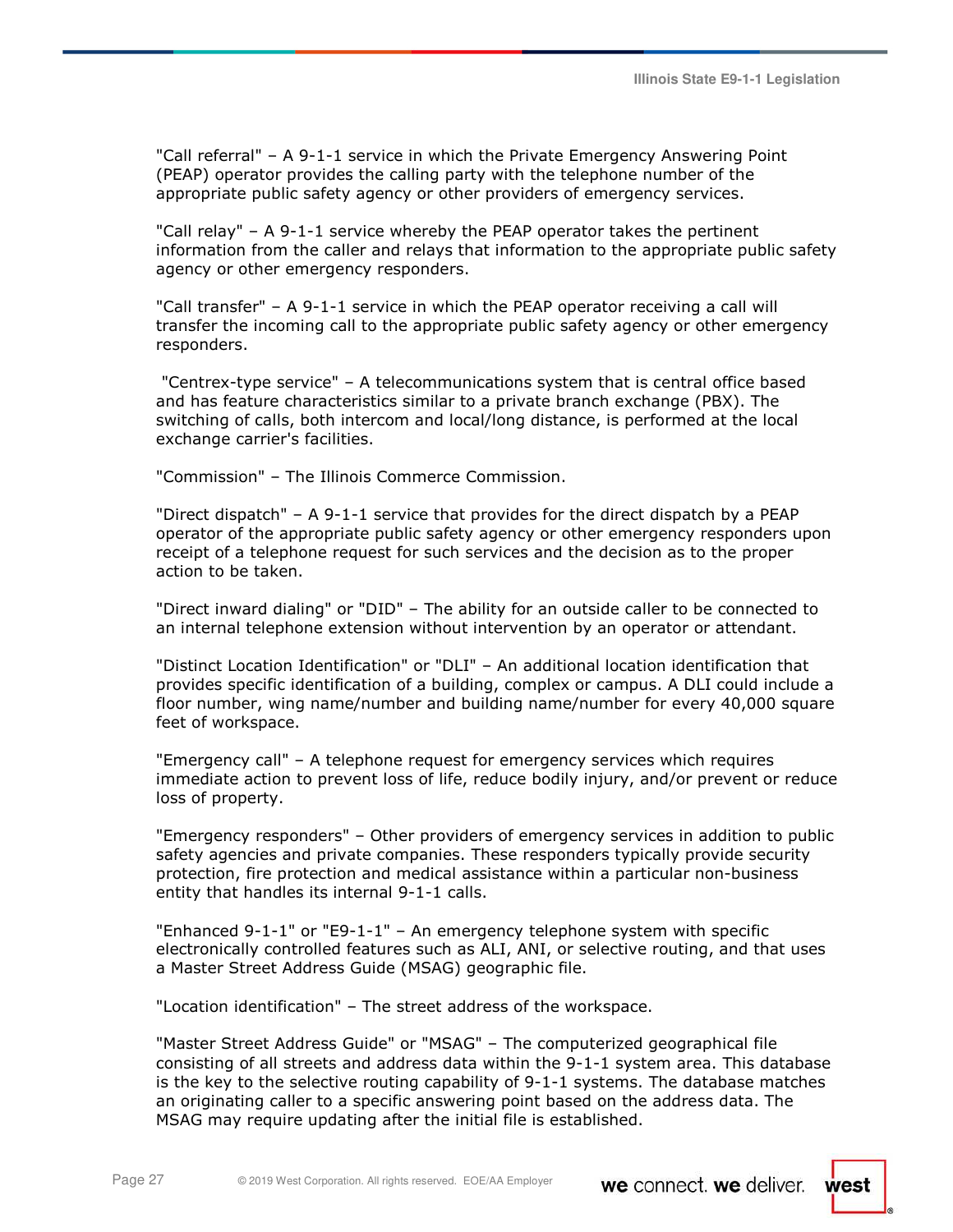"Non-business entity" means any entity not a business, as "business" is defined in 83 Ill. Adm. Code 726.105. "Non-business entity" shall include, but not necessarily be limited to, any municipality or unit of local government as defined in Article 7, Section 1 of the Illinois Constitution of 1970; any entity that is also a school operated by authority of the School Code [105 ILCS 5]; or any entity that is a not for profit organization that qualifies for tax exempt status under Section  $501(c)(3)$  or  $501(c)(4)$ of the Internal Revenue Code of 1986 (26 USC 501).

"Private business switch service" – A telecommunications service such as Centrex type service or telecommunications equipment such as a private branch exchange service (PBX) system. The term "private business switch service" does not include key telephone systems or equivalent telephone systems registered with the Federal Communications Commission under 47 CFR 68 when not used in conjunction with Centrex type and PBX systems. In instances where Centrex type service is used in conjunction with key telephone systems not emulating PBX functionality, the responsibility for passing ANI and ALI rests with the carrier providing the Centrex. Private business switch services are typically used by, but are not limited to, private businesses, corporations, not for profit organizations, schools, governmental units and industries where the telecommunications service is primarily for conducting business.

"Private Emergency Answering Point" or "PEAP" – A place within a non-business entity where the operators answer and dispatch 9-1-1 calls from within the facility. A nonbusiness entity must obtain certification to handle internal 9-1-1 calls from its internal switch.

"Public agency" – The State and any unit of local government or special purpose district located in whole or in part within this State that provides or has authority to provide fire fighting, police, ambulance, medical, or other emergency services. [50 ILCS 750/2.01]

"Public area" – An area within a building where the general public and/or the nonbusiness entity patrons have access on a regular basis. Such areas would include, but not be limited to, reception areas, corridors, lobbies, and waiting rooms.

"Public safety agency" – A functional division of a public agency that provides firefighting, police, medical, or other emergency services. [50 ILCS 750/2.02]

"Public safety answering point" or "PSAP" – The PSAP is the initial answering location of a 9-1-1 call within a municipality or county. The PSAP is also know as a "Center."

"Text telephone" or "TT" – A teletypewriter, a device that employs graphic or Braille communication in the transmission of coded signals through a wire or radio communication system.

"Workspace" – The physical building area where work is normally performed. This is a net square footage measurement which includes hallways, conference rooms, restrooms, break rooms, and/or storage rooms but does not include wall thickness, shafts, heating/ventilating/air conditioning equipment spaces, mechanical/electrical spaces or other similar areas where employees do not normally have access..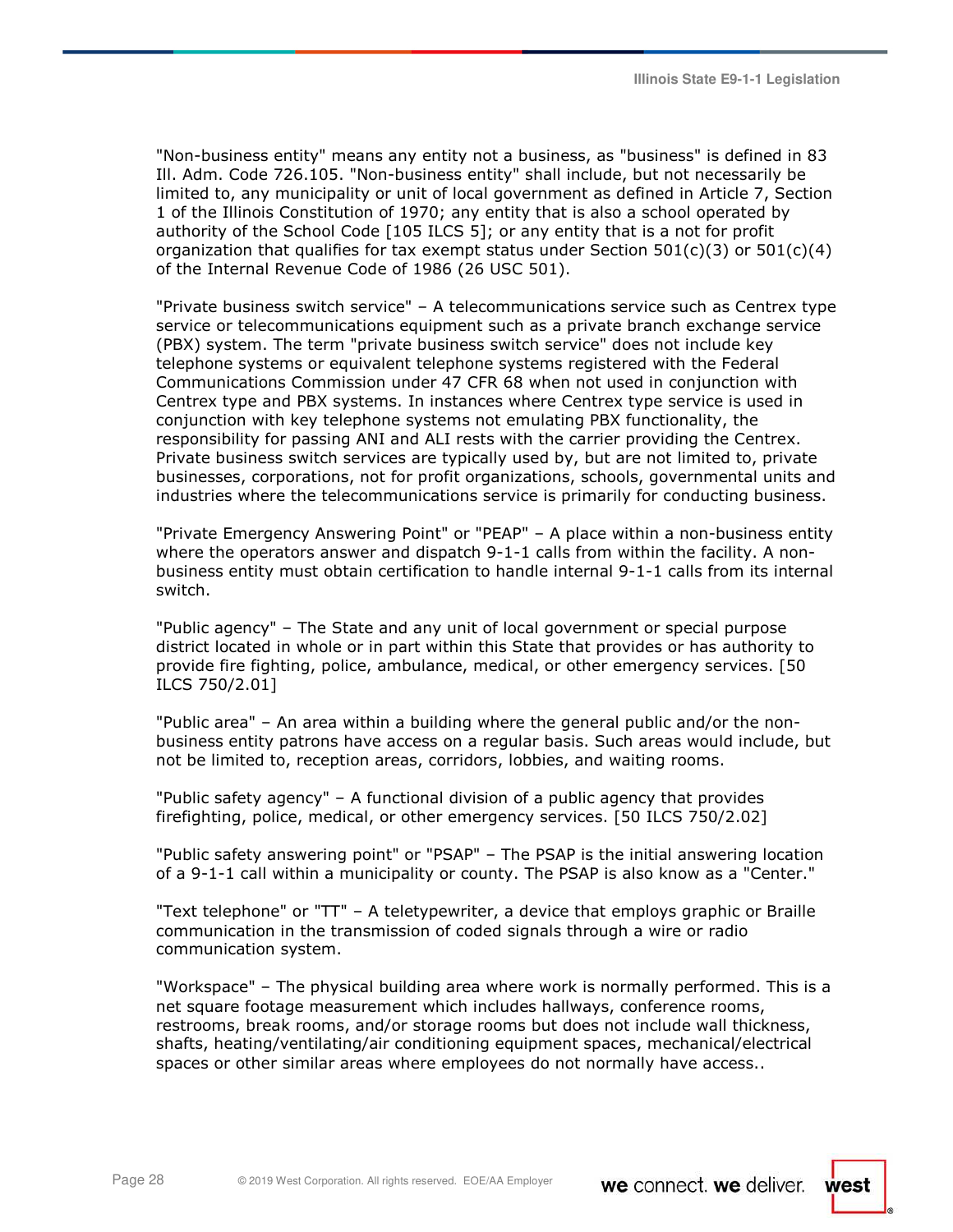## *SUBPART B: STANDARDS OF SERVICE*

## Section 727.200 General Standards and Requirements

The digits "9-1-1" shall be the primary emergency telephone number within a county or municipality that has received Commission approval of a 9-1-1 system. In areas where Enhanced 9-1-1 is available, a private business switch operator must ensure that its system is capable of meeting the requirements set forth in Section 727.205. Nothing in this Section shall require changes in customary dialing patterns (i.e., using the prefix or access code 9 to obtain an outside line before dialing 9-1-1).

## Section 727.205 Non-business Entity Compliance

- a) After June 30, 2000, or within 18 months after Enhanced 9-1-1 is made available, any entity that installs or operates a private business switch service and provides telecommunications facilities or services to non-business entities shall assure that such a system in the non-business entity is connected to the public switched network in a manner so that calls to 9-1-1 result in automatic number identification (ANI) and automatic location identification (ALI). [50 ILCS 750/15.6(a)]
	- (1) ANI shall be provided based on the following criteria, which are minimum standards:
		- A. For buildings having their own street address and containing workspace of 40,000 square feet or less, one ANI shall be transmitted to the 9-1-1 system;
		- B. For buildings having their own street address and containing workspace of more than 40,000 square feet, one ANI per 40,000 square feet of workspace shall be transmitted to the 9- 1-1 system;
		- C. For private business switch operators/owners providing service in multi-floor buildings and sharing space with other non-related entities, a distinct ANI for each entity shall be transmitted to the appropriate 9-1-1 system per 40,000 square feet of workspace; and
		- D. For private business switch operators/owners providing service in multi-building locations and sharing space with other nonrelated entities, a distinct ANI for each entity shall be transmitted to the appropriate 9-1-1 system.
	- (2) The ALI information shall follow the database format defined by the National Emergency Number Association Recommended Formats for Data Exchange Version 1 or 2.1, "NENA Recommended Formats & Protocols For Data Exchange" (May 1999, published by the National Emergency Number Association, 4789 Papermill Road, Coshocton, OH 43812). This incorporation does not include any later amendments or editions. ALI requirements are based on the following criteria when a 9-1-1 call is placed:
		- A. For buildings having their own street address and containing workspace of 40,000 square feet or less, one ALI shall be transmitted to the 9-1-1 system and will include the building's street address.
		- B. For buildings having their own street address and containing workspace of more than 40,000 square feet, location identification shall include the building's street address (ALI) and one DLI per 40,000 square feet of workspace. ALI and DLI information shall be transmitted to the 9-1-1 system. The DLI shall, as accurately as possible, specify the location from which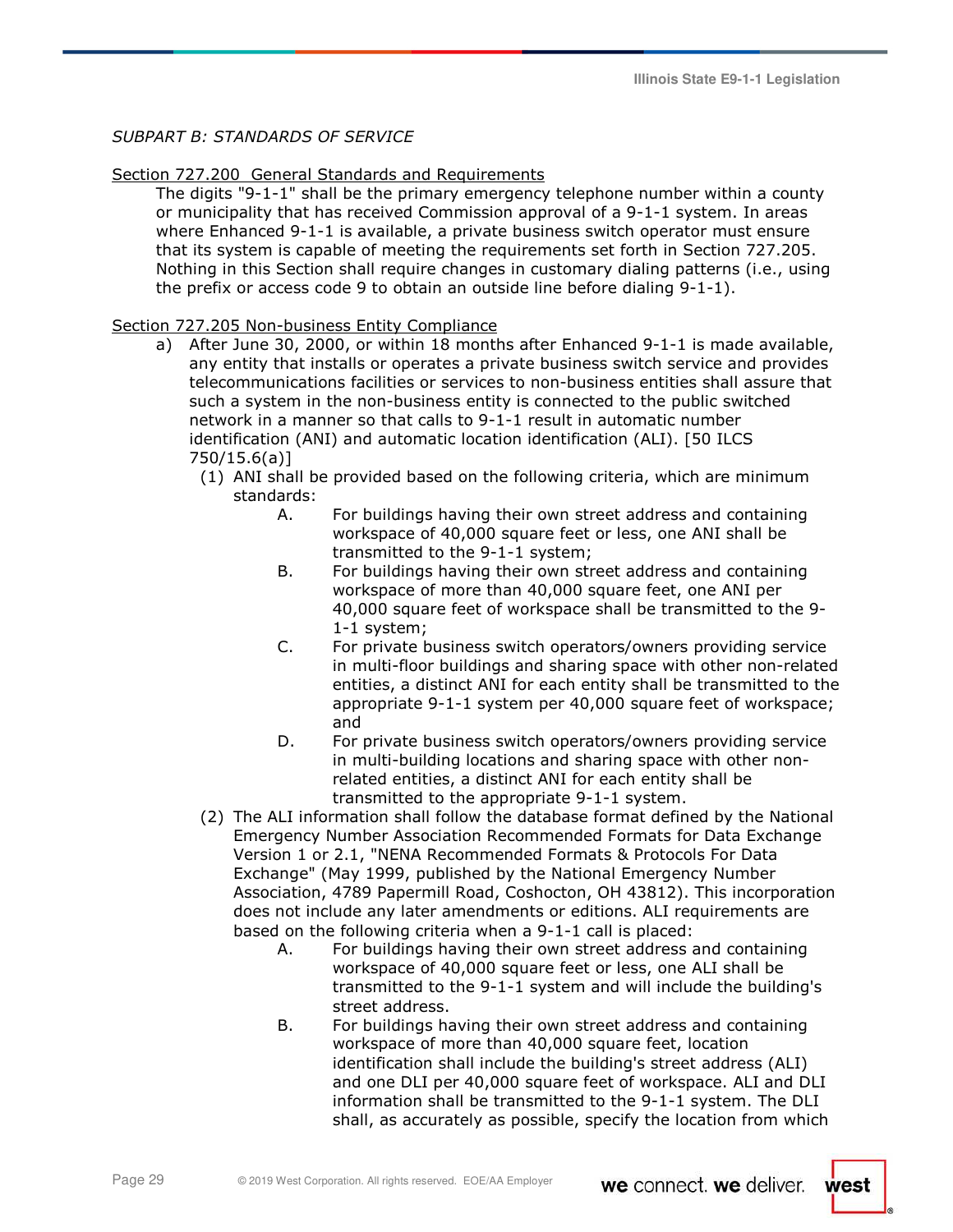the 9-1-1 call is being placed. For example, if the area contains multiple floors, the DLI shall specify all floor numbers included in the 40,000 square feet of workspace. The DLI must be able to identify the entire 40,000 square feet of workspace.

- C. For private business switch operators/providers providing service in multi-floor buildings and sharing space with other non-related entities, a DLI for each entity shall be transmitted to the appropriate 9-1-1 system.
- D. For private business switch operators/providers providing service in multi-building locations and sharing space with other non-related entities, a DLI for each entity shall be transmitted to the appropriate 9-1-1 system.
- E. Separate buildings containing workspace of 40,000 square feet or less having a common public street address shall have a DLI for each building in addition to the street address. [50 ILCS 750/15.6(a)]
- (3) In cases where clarification is needed, the business switch owner/operator shall work with 9-1-1 system management and the database provider to implement a usable DLI.
- b) Exemptions to subsection (a) of this Section.
	- (1) Buildings containing workspace of more than 40,000 square feet are exempt from the multiple location identification requirements in subsections(a)(2)(B) and (E) of this Section if the building maintains, at all times, alternative and adequate means of signaling and responding to emergencies. Those means shall include, but not be limited to, a telephone system that provides the physical location of 9-1-1 calls coming from within the building.
		- A. Non-business entities that qualify for this exemption must have staff available to meet the public safety agency responding to the 9-1-1 call at the designated address. This staff must be able to direct the public safety agency to the site of the emergency.
		- B. Non-business entities that qualify for this exemption must not intercept the 9-1-1 call. All 9-1-1 calls under this exemption will be directly selectively routed to the appropriate 9-1-1 system.
		- C. Buildings under this exemption must, however, ensure that the appropriate building street address where the call originated is being provided to the 9-1-1 system.
		- D. A non-business entity seeking exemption under this subsection (b)(1) shall provide notice that it seeks such exemption to the public safety agency with jurisdiction over the physical location of the building for which exemption is sought, and to the Commission. Nothing in this subsection shall be construed to limit the Commission's authority to investigate and revoke or impose conditions upon such exemptions if it determines, after notice and hearing, that such revocation or imposition of conditions is reasonably necessary to insure the public safety.
	- (2) Health care facilities are presumed to meet the requirements of subsection (b)(1) if the facilities are staffed with medical or nursing personnel 24 hours per day and if an alternative means of providing information about the source of an emergency call exists. Buildings under this exemption must provide 9-1-1 service that provides the building's address.
	- (3) Buildings containing workspace of more than 40,000 square feet or sites that contain multiple buildings sharing the same address or non-business entities that occupy multiple buildings in close proximity with different addresses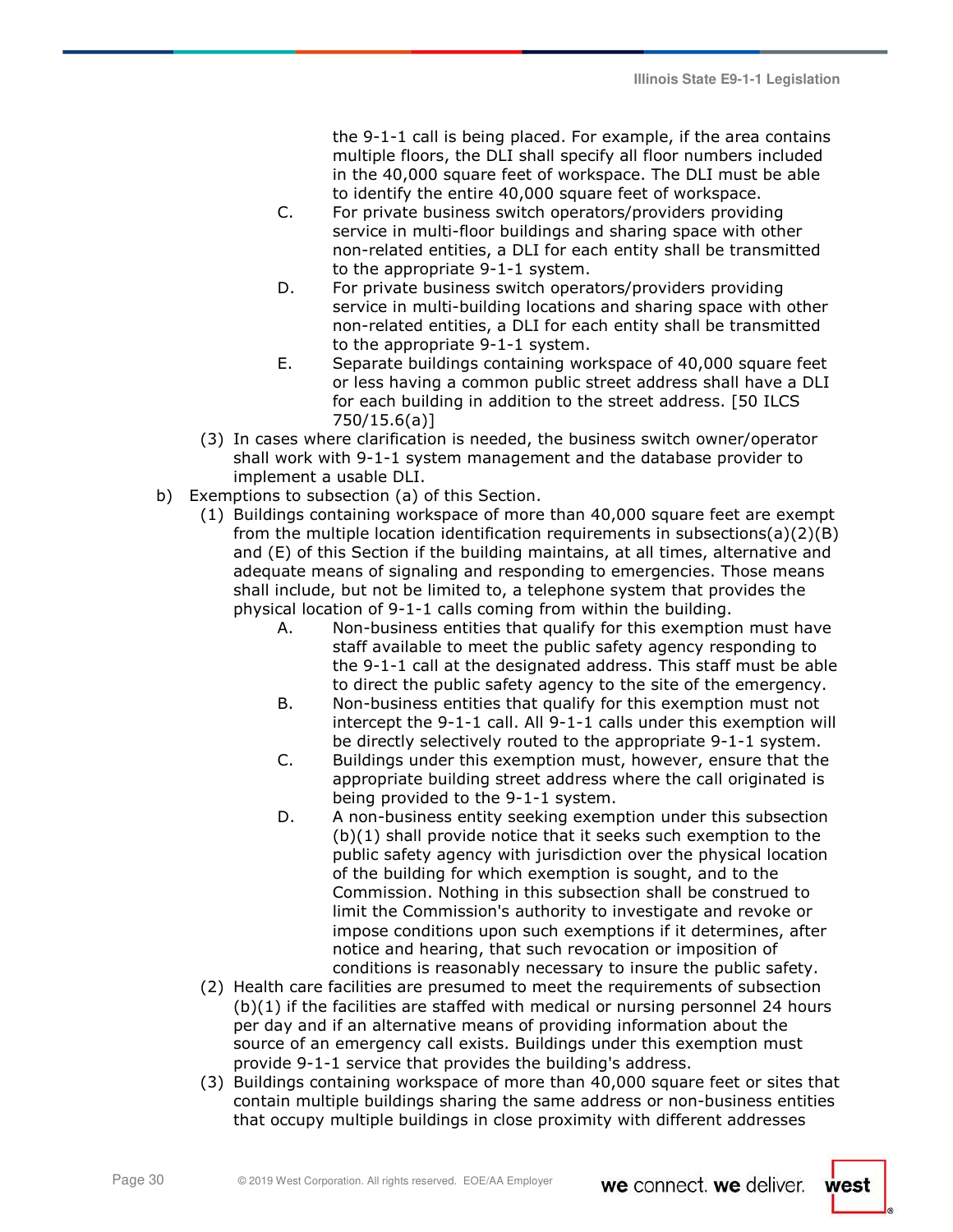that maintain, at all times, alternative and adequate means of signaling and responding to emergencies, including a telephone system that provides the location of a 9-1-1 call coming from within the building, and that are serviced by their own medical, fire and security personnel, may qualify for an exemption pending Commission approval of the non-business entity's emergency phone system. Certification by the Commission is necessary prior to a non-business entity answering and dispatching its own internal 9-1-1 calls. Non-business entities that qualify for this exemption must comply with Subparts C, D, and E of this Part.

- A. A non-business entity seeking to obtain an exemption under this subsection (b)(3) must file with the Commission a petition pursuant to 83 Ill. Adm. Code 200 requesting such exemption. Such petition shall contain a showing that the non-business entity seeking exemption is in compliance with Subparts C, D, and E of this Part, and shall further make a showing that the non-business entity seeking exemption provides emergency medical response equal in quality to that provided by the public safety agency with jurisdiction over the physical location of the building for which exemption is sought.
- B. The Commission Staff shall review all such petitions for exemption and shall make a recommendation to the Commission that the Commission grant the exemption, grant the exemption with such conditions as are reasonably necessary to insure the public safety, or deny the exemption. The Commission shall, after notice and hearing, grant the exemption with such conditions as are reasonably necessary to insure the public safety, or deny the exemption.
- (4) Buildings in communities that are not serviced by Enhanced 9-1-1 service are exempt. [50 ILCS 750/15.6(b)]

## Section 727.300 Order of Authority/Application Process

- a) Any non-business entity that qualifies for exemption under Section 727.205(c)(3) to operate a 9-1-1 answering point within its own facility must comply with Subparts C, D and E of this Part. In addition, the non-business entity shall file a petition for an order of authority to operate a Private Emergency Answering Point (PEAP), as described in its final plan pursuant to Section 727.305. The final plan shall be attached to the petition and filed with the Commission in accordance with the Commission's Rules of Practice, 83 Ill. Adm. Code 200.
- b) The original and three copies of a cover letter to the Chief Clerk, the petition, the verified statement, and the final plan must be filed with the Chief Clerk. In addition, a copy of all items must be submitted simultaneously to the 9-1-1 Program Director of the Commission.
- c) The petitioner must also notify the appropriate 9-1-1 system of its plans to answer its internal 9-1-1 calls. In addition, a copy of the petitioner's application must be provided to 9-1-1 system management.
- d) The Commission shall have the authority to audit 9-1-1 systems to verify compliance with the Act and this Part.
- e) Modification to an approved application or system should be submitted to the Commission in writing no later than 10 days after the change.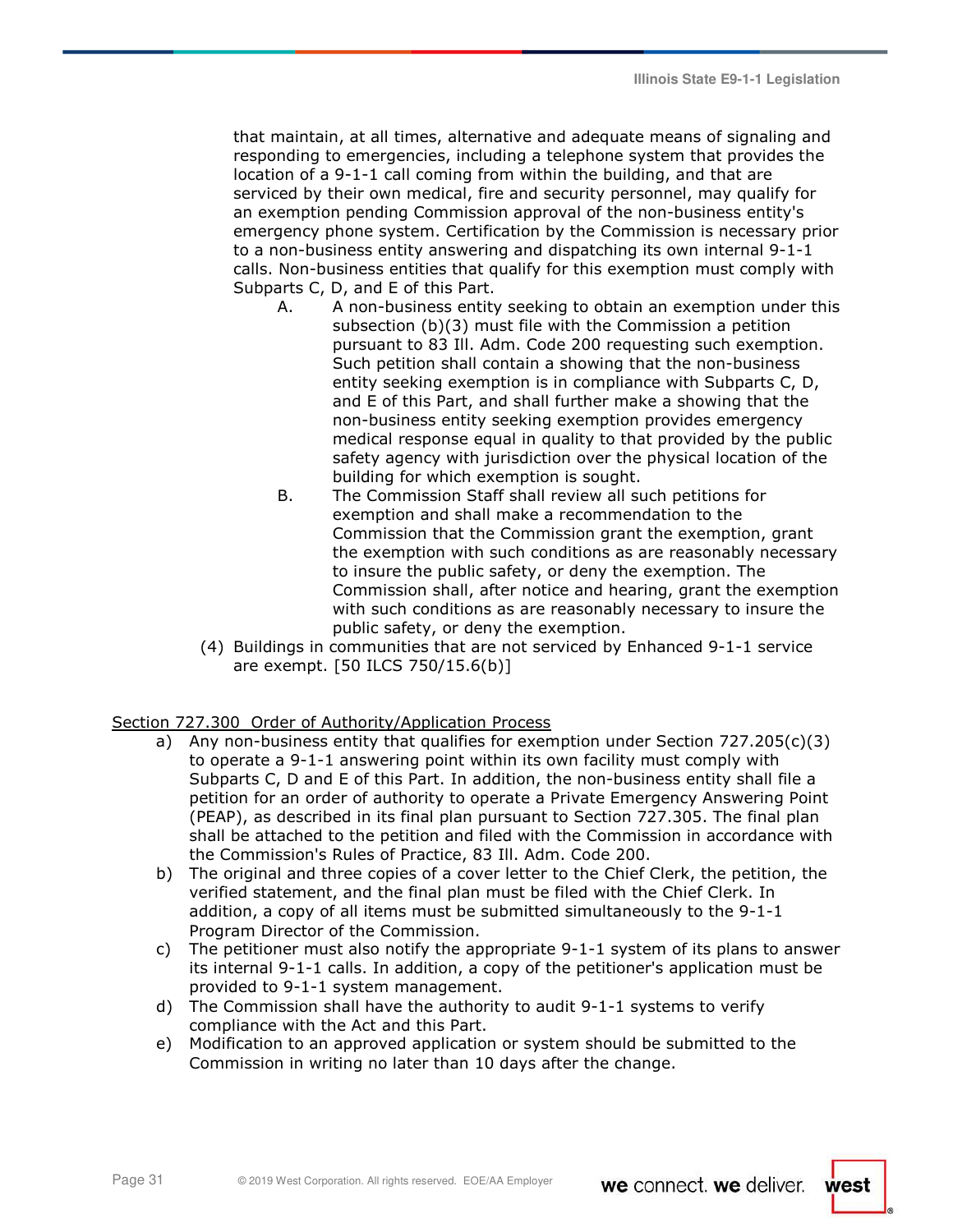## Section 727.305 Tentative/Final Plans

- a) Each non-business entity shall submit a tentative plan (draft) with Commission Staff for review, prior to filing its final plan with the Chief Clerk. Staff has 90 days to review and provide written comments back to the applicant.
- b) Tentative and final plans shall consist of a narrative which provides an explanation of the proposed system's operation and a completed application to Illinois Commerce Commission for the provision of 9-1-1 service, consisting of the following exhibits:
	- (1) Exhibit 1: A thorough explanation regarding the make-up of the facility's security, fire and medical departments. Explain what these emergency responders' responsibilities are and how they are better able to respond to an incident internally than an outside agency. In addition, this exhibit shall indicate how each emergency responder will be dispatched within the facility.
	- (2) Exhibit 2: Call handling agreements with the internal emergency responders, including, but not limited to, the internal security services, internal fire services, and internal medical services. These agreements shall include a commitment from the parties that appropriate actions shall be taken in response to emergency calls and subsequent dispatches and that top priority shall be given to such emergency calls by the parties.
	- (3) Exhibit 3: Call handling agreements with the existing Enhanced 9-1-1 system for additional back-up police, fire and medical assistance pursuant to Section 727.510(c).
	- (4) Exhibit 4: Back-up PEAP agreement pursuant to Section 727.400(d).
	- (5) Exhibit 5: Standard Operating Procedures and Disaster Procedures specified in Section 727.505.
	- (6) Exhibit 6: Network Diagram a chart showing the trunking configuration from the applicant's switch to the back-up PEAP pursuant to Section 727.400.

## *SUBPART D: ENGINEERING*

### Section 727.400 Private Emergency Answering Point

A non-business entity that has been certified by the Commission to operate a PEAP and to handle its internal emergency calls must meet the following minimum standards:

- a) The non-business entity applying to be a PEAP may have as its primary emergency telephone number a dialing code other than 9-1-1. At such time that its current telephone switching system is replaced, the non-business entity shall program its system to respond to 9-1-1 in addition to its current dialing code.
- b) The PEAP shall be operational 24 hours a day, 7 days a week, except in cases where the entity is closed or shut down and no employees are or could be present in any part of the facility.
- c) Each PEAP shall have an operational TT if the business employs hearing or speech impaired persons or if there is a public area in the building where the public has access to a telephone to dial 9-1-1 or other emergency code.
- d) There must be at least one backup location remote from the primary answering point that will be promptly staffed by trained personnel should the primary location experience equipment failure or become unstaffed due to fire or other emergency. Instead of an on-site remote backup location, a written agreement may be established with the existing 9-1-1 system to be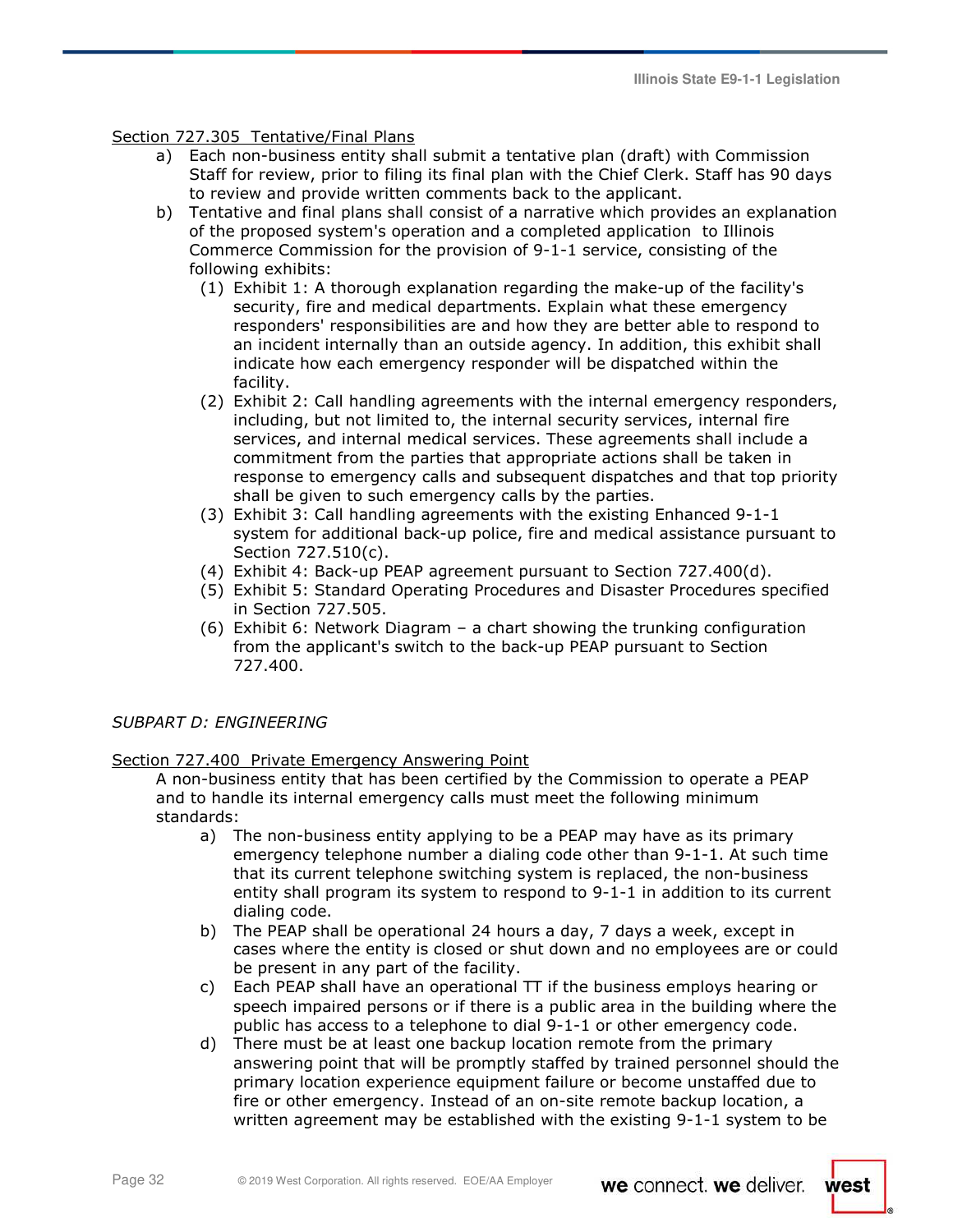the remote backup/overflow answering point. The phone switch must be configured to automatically transfer calls to the remote answering point if a call to the primary answering point goes unanswered or if the primary answering point has to be evacuated.

- e) Personnel answering the emergency phone must be trained on how to respond to emergency callers and how to summon appropriate inside and outside assistance for an emergency situation. Eight hours minimum training is required based on competency and experience.
- f) The PEAP shall be equipped with an emergency back-up power source capable of supplying electrical power to serve the basic power requirements of the PEAP for a minimum of 4 hours.
- g) Critical areas of the PEAP must have adequate physical security to prevent the intentional disruption of service. In the absence of a high level of security, either of the following options may be substituted to ensure the answering and dispatch of the emergency call:
- (1) A secondary back-up location remotely located from the primary answering point which is staffed 24 hours a day with trained personnel; or
- (2) An alternative method of communication available which will transmit an emergency request and result in the dispatch of emergency services.
- h) Access to phone switch equipment will be restricted to those who have need to service the equipment.
- i) No emergency calls shall be placed on hold.
- j) 90% of all emergency calls must be answered within 10 seconds.
- k) Emergency calls shall be identified by the telecommunications equipment in such a manner that indicates that the call is an emergency so the operator can give priority to the call. Where possible, the telephone switching systems shall provide top priority to all emergency calls if a blocking condition occurs in the phone system.

## *SUBPART E: OPERATIONS*

### Section 727.500 System Review and Reporting

Each non-business entity certified by the Commission to handle its internal 9-1-1 calls shall provide an annual update to the ICC 9-1-1 Emergency Telephone Section by January 1 of each year. The non-business entity shall provide the following information:

- a) The non-business entity's name and street address;
- b) The name and telephone number of a contact person;
- c) The recertification of all agreements.

### Section 727.505 Written Operating Procedures

Each certified non-business entity shall develop and utilize written "Standard Operating Procedures" and "Disaster Procedures" for its emergency operations and for the use by its personnel who will be handling the emergency calls. Copies of these procedures must also be included in the application when petitioning the Commission for approval.

### Section 727.510 Call Handling Procedures

a) Each non-business entity shall enter into call handling agreements with its internal emergency responders for police, fire and medical assistance. Thus, the agreements must specify the method of dispatch that will be used in contacting these responders.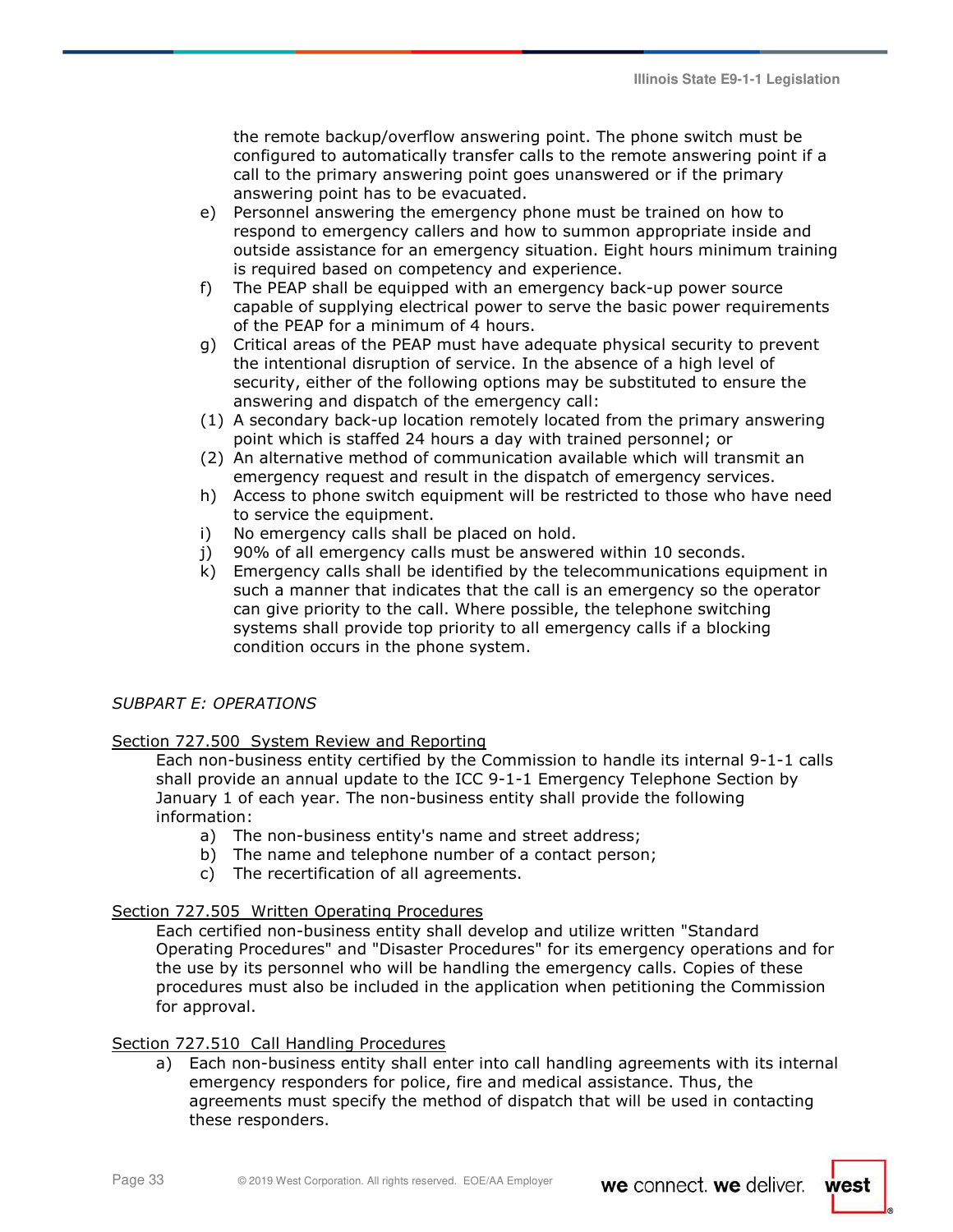- b) Each non-business entity shall enter into call handling agreements with the 9-1-1 system for fire, police and medical assistance in case additional assistance is needed beyond what the facility itself can provide. Thus, there must also be a method available for the non-business entity to request additional assistance from the existing 9-1-1 system to provide back-up services in the event that an incident occurs which would require additional emergency resources.
- c) Each non-business entity shall specify in the application to the Commission how calls will be dispatched to emergency responders within its facility. In addition, the non-business entity shall provide details concerning how additional public safety agencies or other providers of emergency services outside of the non-business entity will be dispatched in the event that additional assistance is needed. In addition, copies of these agreements must be included with the application to the Commission.
- d) Each non-business entity may choose from the following methods of dispatch:
	- (1) Direct Dispatch:
	- (2) Call Relay;
	- (3) Call Referral; or
	- (4) Call Transfer.
- e) Each non-business entity shall ensure that the disposition of each 9-1-1 emergency call is handled according to the agreements it has entered into with its emergency responding agencies within its facility.
- f) Each non-business entity shall ensure that the disposition of each 9-1-1 emergency call is handled according to the agreements it has entered into with the 9-1-1 system or other public safety agencies.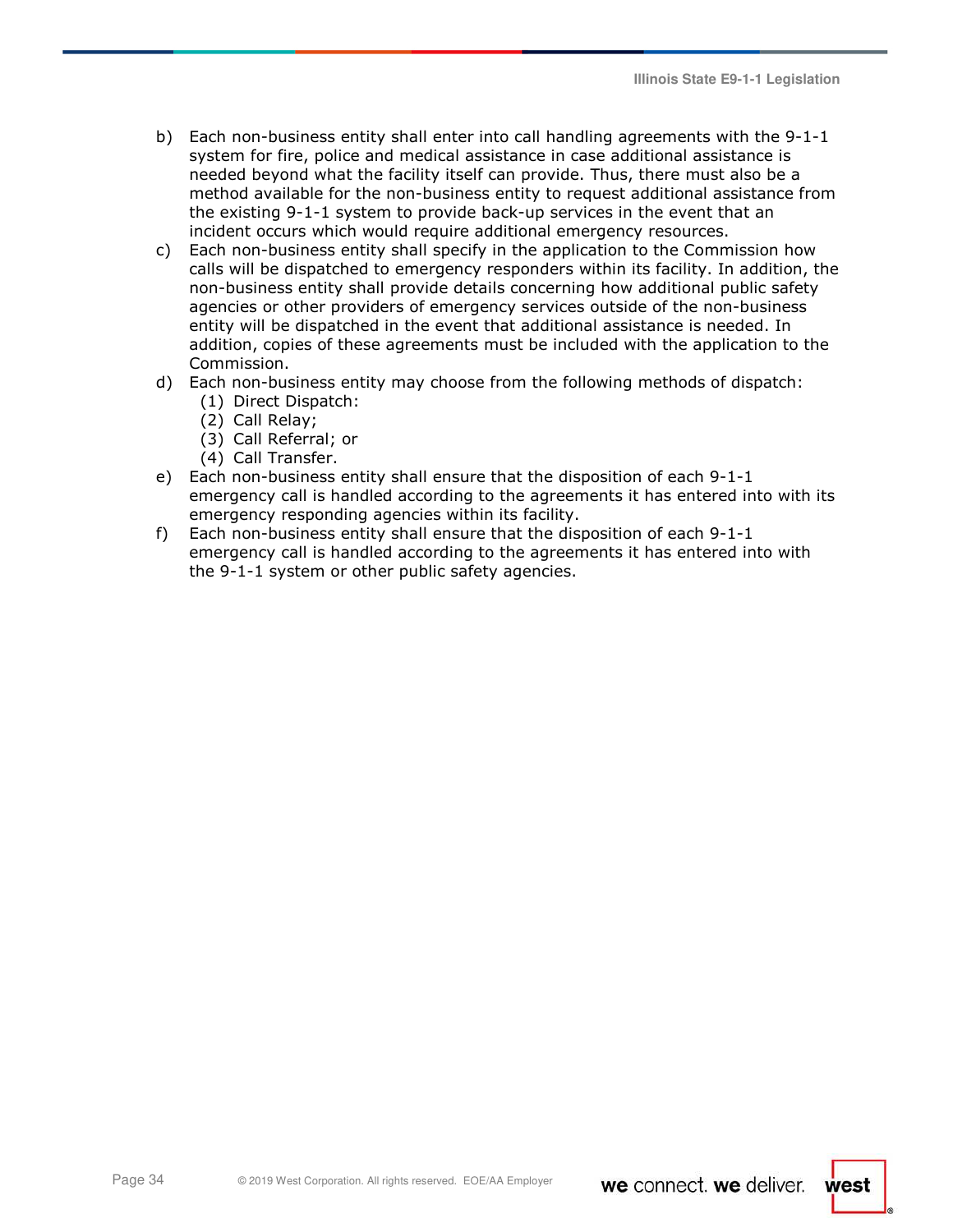# **Kentucky**

Reference Link:

http://www.lrc.ky.gov/Statutes/chapter.aspx?id=37327

## 65.750 Definitions for KRS 65.750 to 65.760.

As used in this section to KRS 65.760:

- 1) "911 emergency service" means a system that provides the end user of a service connection with emergency services by dialing 9-1-1, directs 911 calls to the appropriate public safety answering points based on the geographic location from which the call originated, and provides the capability for automatic number identification and automatic location identification features in accordance with the FCC order. As used in KRS 65.760, the term "911 emergency service" includes the terms "wireless enhanced 911 system," "wireless enhanced 911 service," and "wireless E911 service" as used in KRS 65.7621 to 65.7643;
- 2) "Automatic call distribution" or "ACD" means a system that automatically distributes incoming calls to PSAP attendants in the order the calls are received;
- 3) "Automatic number identification" or "ANI" means a feature that allows for the automatic display of the 911 caller's ten (10) digit number, or equivalent, in accordance with applicable FCC rules and regulations;
- 4) "Automatic location identification" or "ALI" means a feature by which the location or estimated location of the calling party is made available to a PSAP in accordance with applicable FCC rules and regulations;
- 5) "Automatic location identification data management system" or "ALI/DBS" means a system of manual procedures and computer programs used to create, store, and update the data required for ALI in support of enhanced 911;
- 6) "Automatic vehicle location" or "AVL" means a system used to track emergency responder vehicles;
- 7) "Dispersed private telephone system" or "DPTS" means a multiline, shared tenant system or PBX used for the purpose of reselling telephone service to residential customers and whose connection to a telephone network is capable of carrying emergency calls from more than one (1) specific location within a structure or structures but does not mean a multiline, shared tenant system or PBX owned and operated by a state agency or used in providing service within a hotel or motel;
- 8) "FCC order" means the Order of the Federal Communications Commission, FCC Docket No. 94-102, adopted effective October 1, 1996, including any subsequent amendments or modifications thereof;
- 9) "Fully enhanced 911 emergency telephone service" meansa telephone network feature that selectively routes calls placed to the national 911 emergency number to the proper public service answering points (PSAPs) and provides the PSAP with a voice connection and ANI and ALI information;
- 10) "Geographic information systems" or "GIS" means a system for capturing, storing, displaying, analyzing, and managing data, and associated attributes which are spatially referenced;
- 11) "Law Enforcement Information Network of Kentucky and the National Crime Information Center" or "LINK/NCIC" means two (2) systems used by law enforcement and emergency communications personnel for short messaging between agencies and to request vehicle, driver, and criminal history checks;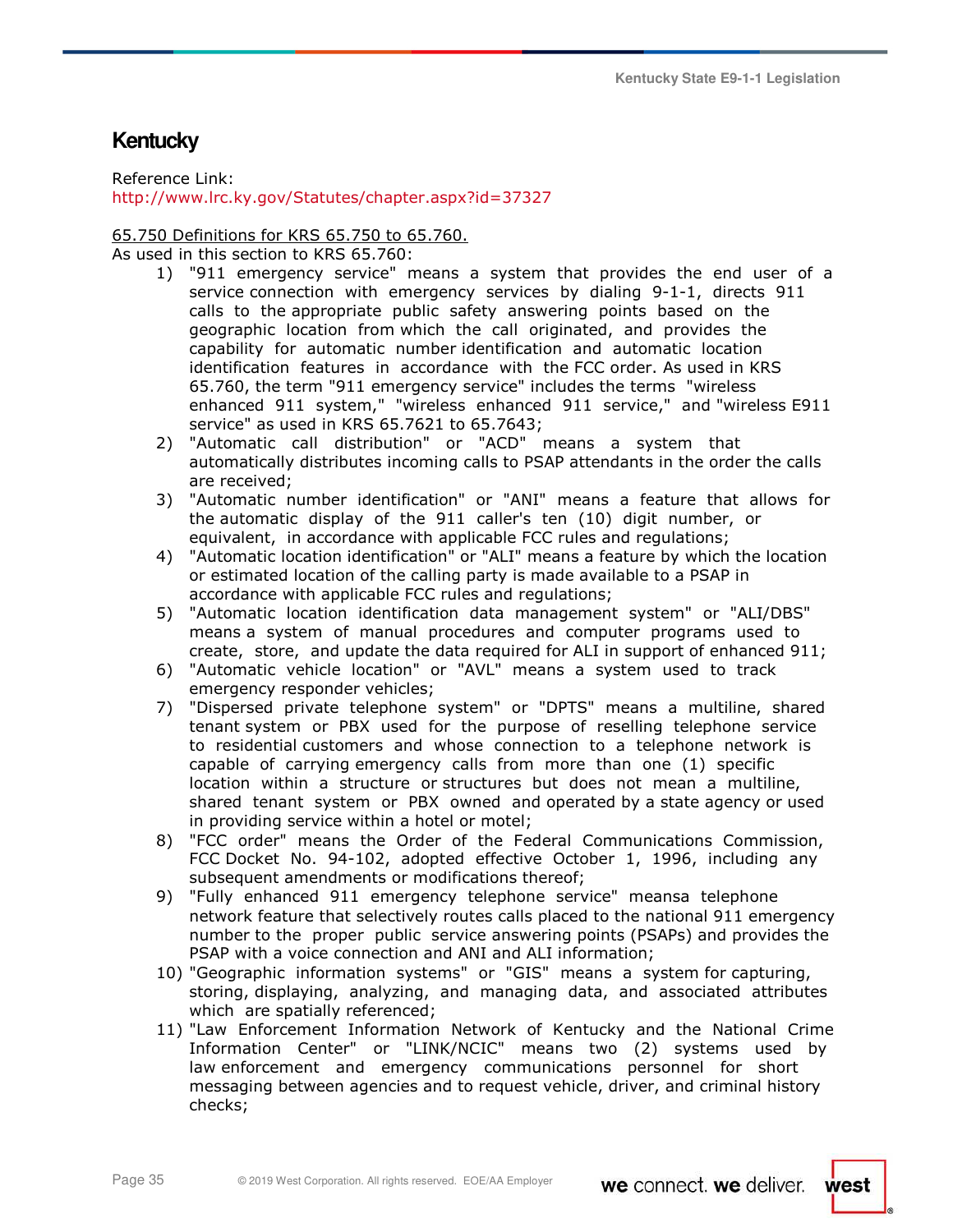- 12) "Local government" means any city, county, urban-county government, consolidated local government, unified local government, or charter county government;
- 13) "Master street address guide" or "MSAG" means a database of street names and house number ranges within their associated communities defining emergency services zones and their associated emergency service numbers used by PSAPs to enable proper routing of 911 calls;
- 14) "Private branch exchange" or "PBX" means a privately owned switch system that connects calls to a telephone company;
- 15) "Public safety answering point" or "PSAP" means a communications facility that is assigned the responsibility to receive 911 calls originating in a given area and, as appropriate, to dispatch public safety services or to extend, transfer, or relay 911 calls to appropriate public safety agencies;
- 16) "Service connection" means the transmission, conveyance, or routing of voice, data, video, text, or any other information signal of the purchaser's choosing by any medium or method now in existence or later devised with the ability to directly connect the user to 911 emergency services;
- 17) "Service supplier" means a person or entity that administers, maintains, and operates the ALI/DBS and may include telephone companies that provide local exchange telephone service to a telephone subscriber;
- 18) "Station identification number" or "SIN" means a number that a DPTS uses to identify a specific station on the switch; and
- 19) "Interconnected Voice over Internet Protocol" or "VoIP" means a service that:
	- a) Enables real-time, two-way voice communications;
	- b) Requires a broadband connection from the user's location;
	- c) Requires Internet protocol-compatible customer premises equipment; and
	- d) Permits users generally to receive calls that originate on the public switched telephone network and terminate calls to the public switched telephone network.

Effective: July 15, 2016

History: Amended 2016 Ky. Acts ch. 111, sec. 2, effective July 15, 2016. -- Amended 1998 Ky. Acts ch. 521, sec. 1, effective July 15, 1998; and ch. 535, sec. 13, effective July 15, 1998. -- Created 1984 Ky. Acts ch. 154, sec. 1, effective July 13, 1984.

65.751 Legislative findings and declarations regarding 911 emergency services. The General Assembly hereby finds and declares that:

- 1) The general welfare and safety of the citizens of the Commonwealth of Kentucky in emergency situations depend in large measure upon a fully functional 911 emergency services system;
- 2) It is in the best interests of the Commonwealth to provide adequate resources to local governments for the effective delivery of life-saving 911 emergency services;
- 3) The authority granted and the purposes to be accomplished by KRS 65.750 to 65.760 and 65.7621 to 65.7643 are proper governmental and public purposes necessary for the provision of 911 emergency services to the citizens of the Commonwealth; and
- 4) The CMRS service charges, as defined in KRS 65.7621(10), are vital to the provision of 911 emergency services to the citizens of the Commonwealth and are intended to apply to each CMRS connection regardless of whether that connection is prepaid, postpaid, or uses free minutes.

Effective: July 15, 2016

History: Created 2016 Ky. Acts ch. 111, sec. 1, effective July 15, 2016.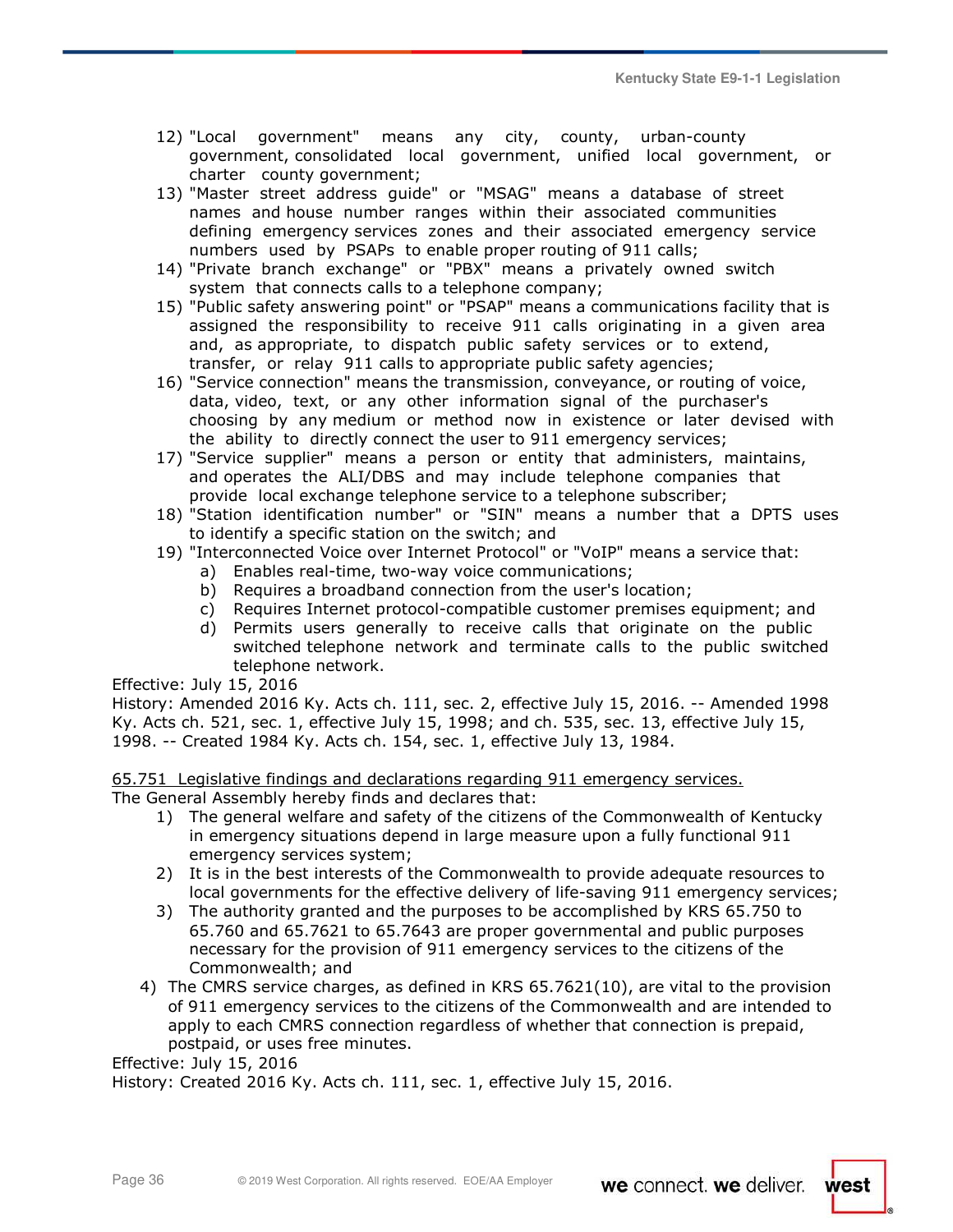65.752 Requirements for enhanced 911 emergency service -- Privacy of information.

- 1) Any DPTS located in an area that has adopted enhanced 911 emergency service shall within three (3) years of the date of its adoption, or if already adopted within three (3) years after July 15, 1998, be able to:
	- a) Operate effectively within an enhanced 911 system;
	- b) Transmit a SIN for the station that directly dials the emergency number 911 to the service supplier; and
	- c) Provide the service supplier with the following system information that shall be updated within five (5) business days if changes occur within the system:
		- 1. Number of incoming trunk connections to the enhanced 911 system; and
		- 2. SIN, sublocation, such as floor or apartment number, if applicable, and street address of each station that may originate an emergency call.
- 2) In areas where fully enhanced 911 service has been implemented, the service supplier shall, at a minimum, make the verified ANI and ALI provided by the DPTS available to a PSAP for a fully enhanced 911 call.
- 3) In areas where fully enhanced 911 service has been implemented, the service supplier shall maintain the confidentiality and privacy of all information contained in the ALI/DBS, including any information that identifies telephone calls made from extensions on DPTS, except when the release of the information is ordered by a court of competent jurisdiction.
- 4) In areas where enhanced 911 service has been implemented, an employee of a PSAP shall not retrieve or disclose ALI information except in response to a 911 call or for the purpose of maintaining the ALI database, unless ordered by a court of competent jurisdiction.

Effective: July 15, 1998

History: Created 1998 Ky. Acts ch. 521, sec. 2, effective July 15, 1998.

65.754 Penalties for violations of KRS 65.752.

- 1) Any owner, employee, or agent of a DPTS that knowingly or wantonly violates the provisions of KRS 65.752(2) shall be fined not less than twenty-five dollars (\$25) nor more than two hundred dollars (\$200) or imprisoned in the county jail for not more than ninety (90) days, or both. Each day the violation continues shall be considered a separate offense.
- 2) Any owner, employee, or agent of a DPTS or a service supplier that violates the provisions of KRS 65.752(3) shall be subject to the following penalties:
	- a) For a first offense, a Class A misdemeanor; and
	- b) For a second and subsequent offense, a Class D felony.

Effective: July 15, 1998

History: Created 1998 Ky. Acts ch. 521, sec. 3, effective July 15, 1998.

65.755 Digits reserved for emergency telephone number.

Every telephone company within the Commonwealth shall reserve the initial digits 9-1-1 for use as an emergency telephone number. The company shall assign this number within an exchange only to a public body or other applicant for the establishment of 911 emergency service.

Effective: July 15, 2016

History: Amended 2016 Ky. Acts ch. 111, sec. 25, effective July 15, 2016. --Created 1984 Ky. Acts ch. 154, sec. 2, effective July 13, 1984.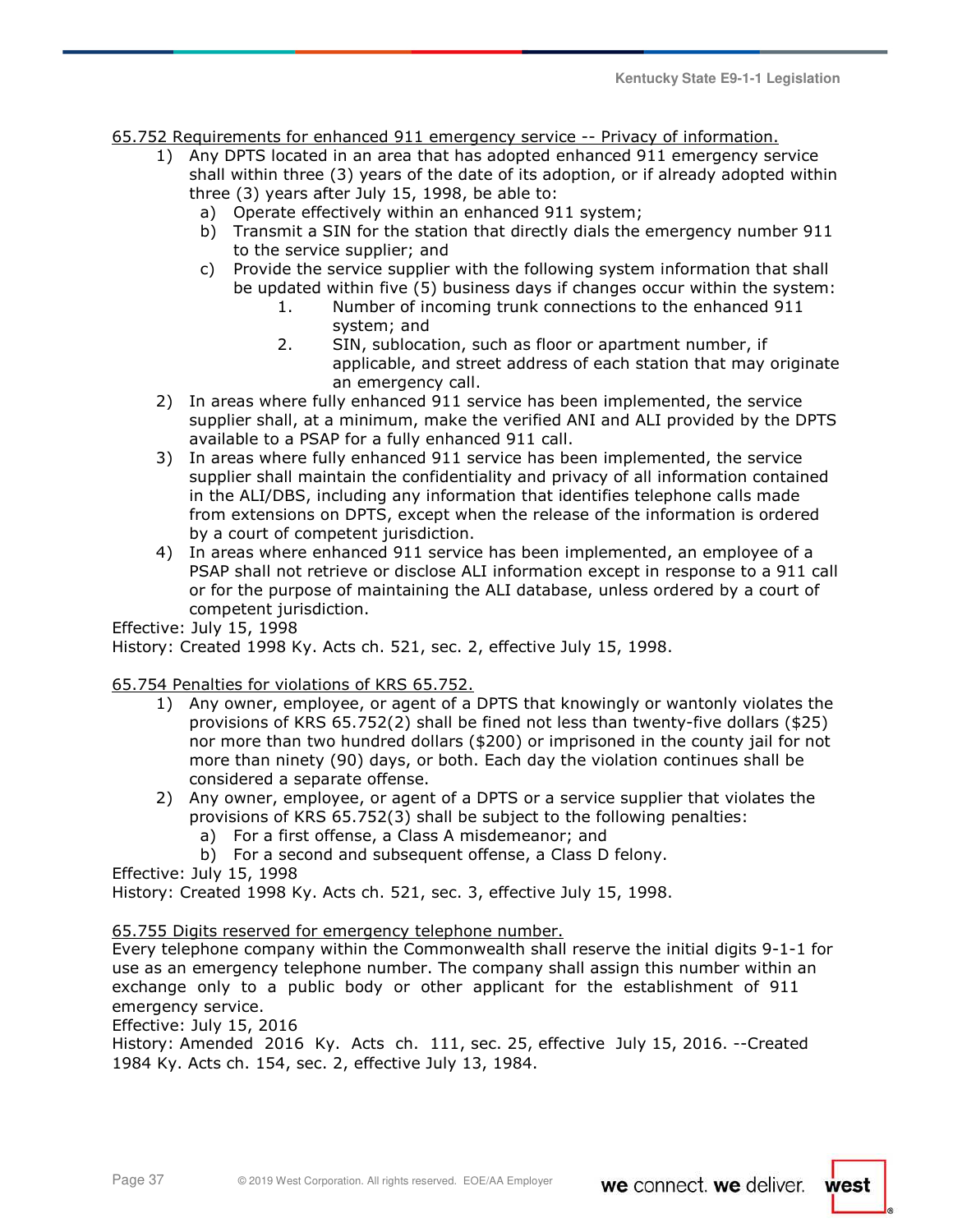# **Louisiana**

Reference Link: http://legis.la.gov/Legis/Law.aspx?d=286146

RS 33:9110 Multi-line telephone systems

- A) As used in this Section, the following words and terms shall have the following meanings:
	- (1) "Automatic location identification" or "ALI" means the automatic display at the Public Safety Answering Point (PSAP) of the caller's telephone number, the address or location of the telephone, and the supplementary emergency services information.
	- (2) "Automatic location identification retrieval" or "ALI retrieval" means the process of querying the 9-1-1 database for all ALI records.
	- (3) "Automatic number identification or "ANI" means the telephone number associated with the access line from which a call originates.
	- (4) "District" means a communication district created pursuant to R.S. 33:9101 or pursuant to or by any local or special act except a district that is governed by the provisions of Part II of this Chapter unless otherwise provided by law.
	- (5) "Private branch exchange" or "PBX" means a private telephone system that is connected to the Public Switched Telephone Network (PSTN).
	- (6) "Private switch ALI" or "PSA" means a service option that provides enhanced 9-1-1 features for telephone stations behind private branch exchanges.
- B) Each private branch exchange (PBX) system installed after January 1, 2005, must be capable of providing automatic location identification (ALI) to the station level.

Acts 2004, No. 737, §1.

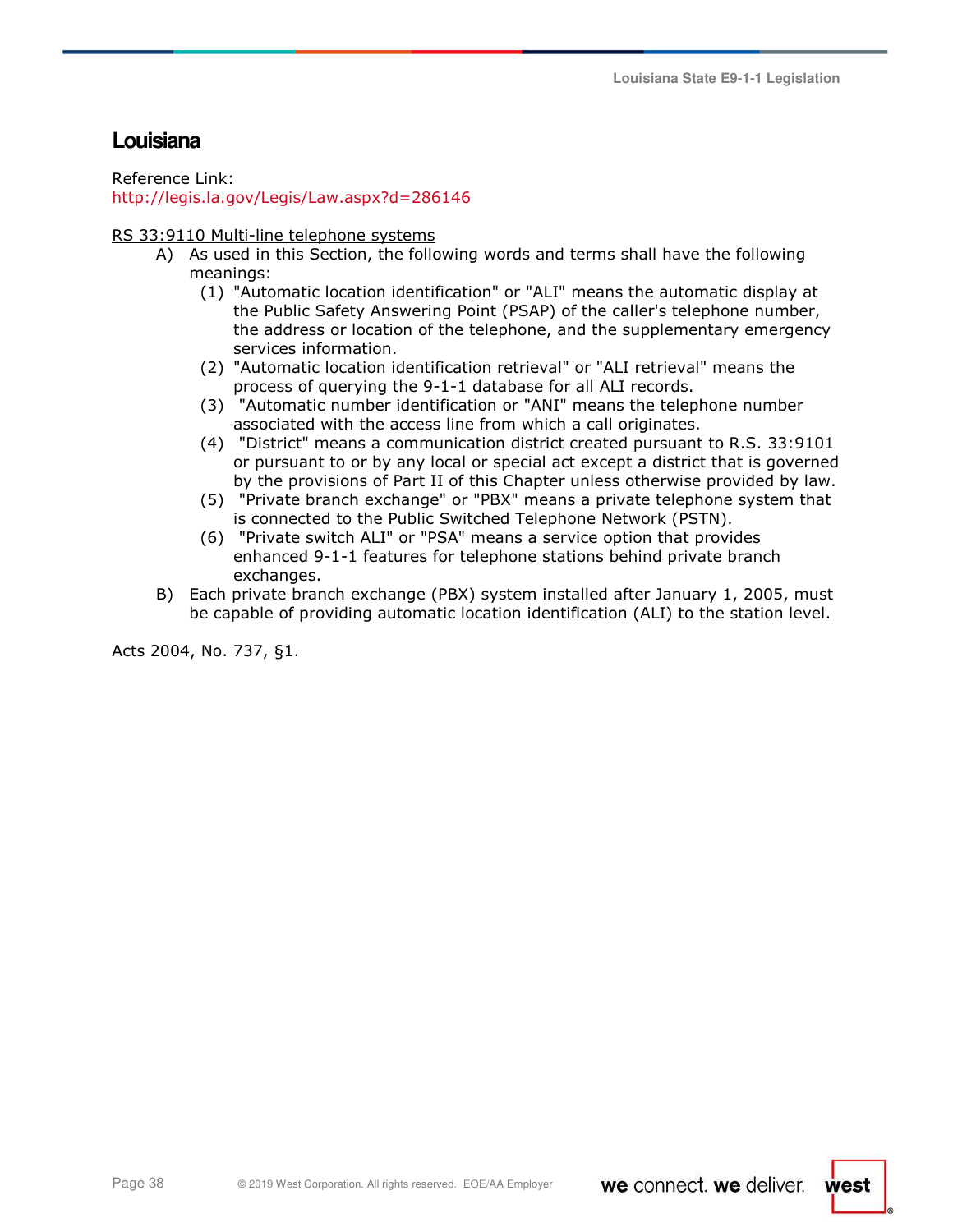# **Maine**

Reference Links: http://legislature.maine.gov/statutes/25/title25sec2934.html http://www.mainelegislature.org/legis/bills/getPDF.asp?paper=SP0271&item=2&snum=128 http://www.maine911.com/laws\_rules/rules.htm

Title 25 Part 8 Chapter 352 §2934

# **§2934. Multiline telephone systems**

**1. Requirements.** The bureau may by rule establish requirements for locating emergency calls, and initiating emergency responses to such calls, made from within multiline telephone systems, including network-based or premises-based systems, whether owned or leased by a public or private entity, such as private branch exchanges or Centrex systems. Rules adopted pursuant to this section:

- A. May not require any local unit of government to expand or modify its activities so as to necessitate additional expenditures from local revenues;
- B. Apply only to multiline telephone systems installed, introduced, established or replaced after the effective date of the rules;
- C. Must provide for appropriate standards, exemptions and waivers that balance the benefits of improved methods of locating emergency calls, and initiating emergency responses to such calls, made from within multiline telephone systems and the cost of achieving those improvements. The rules must allow, in appropriate circumstances, for methods that do not utilize automatic location identification and automatic number identification standards used in processing enhanced 9-1-1 calls; and
- D. May establish appropriate technical, procedural or any other standards relating to multiline telephone systems, telecommunications carrier interconnectivity, databases, dialing instructions, signaling or other matters necessary or appropriate to carry out the purposes of this section.

**2. Rules.** Rules adopted pursuant to this section are major substantive rules as defined in Title 5, chapter 375, subchapter 2-A. The bureau may not provisionally adopt any rule under this section that has not been approved by the Public Utilities Commission.

# **RULES BELOW TO BE EFFECTIVE AROUND SEPTEMBER 17, 2017**

# **25MRSA §2934 (Note: Amendment to §2934, sub-§1 and §2934-A anticipated to be effective around September 17, 2017.)**

An Act To Ensure Direct Dialing of 911 from Multiline Telephone Systems

Be it enacted by the People of the State of Maine as follows:

Sec. 1. 25 MRSA §2934, sub-§1, as enacted by PL 2003, c. 478, §1, is amended to read:

1. Requirements. The bureau may by rule establish requirements for locating emergency calls, and initiating emergency responses to such calls, made from within multiline telephone systems, including network-based or premises-based systems and voice over

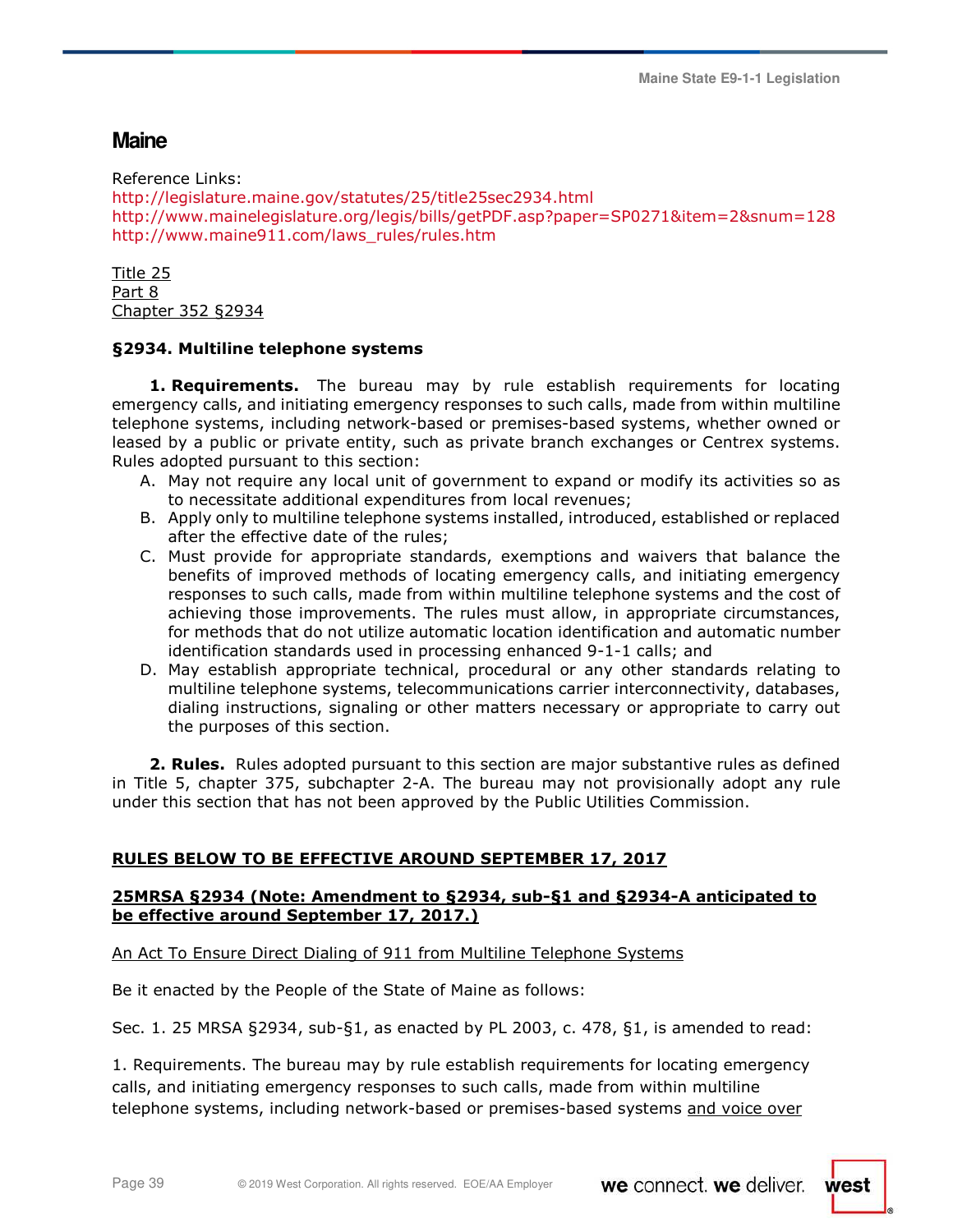Internet protocol systems, whether owned or leased by a public or private entity, such as private branch exchanges or Centrex systems. Rules adopted pursuant to this section:

- A. May not require any local unit of government to expand or modify its activities so as to necessitate additional expenditures from local revenues;
- B. Apply only to multiline telephone systems installed, introduced, established or replaced after the effective date of the rules;
- C. Must provide for appropriate standards, exemptions and waivers that balance the benefits of improved methods of locating emergency calls, and initiating emergency responses to such calls, made from within multiline telephone systems and the cost of achieving those improvements. The rules must allow, in appropriate circumstances, for methods that do not utilize automatic location identification and automatic number identification standards used in processing enhanced 9-1-1 calls; and
- D. May establish appropriate technical, procedural or any other standards relating to multiline telephone systems, telecommunications carrier interconnectivity, databases, dialing instructions, signaling or other matters necessary or appropriate to carry out the purposes of this section.

# **Sec. 2. 25 MRSA §2934-A is enacted to read:**

§2934-A. Emergency calling from multiline telephone systems

1. Direct dialing of 911. A public or private entity that installs or operates a multiline telephone system shall ensure that the system is connected to the public switched telephone network in such a way that when an individual using the system dials 911, the call connects to the public safety answering point without requiring the user to first dial any other number or set of numbers. This subsection does not apply to any local unit of government if complying would necessitate additional expenditures from local revenues.

2. Compliance period. A public or private entity shall comply with subsection 1 within one year after the effective date of this section or, if the public or private entity does not have a multiline telephone system capable of complying with subsection 1, by the date that the multiline telephone system is next upgraded to a system capable of complying with subsection 1.

# **PUC Rules**

| 65-625 Emergency Services Communications Bureau                                                                                                                                                                                                                                |                                                                |  |
|--------------------------------------------------------------------------------------------------------------------------------------------------------------------------------------------------------------------------------------------------------------------------------|----------------------------------------------------------------|--|
|                                                                                                                                                                                                                                                                                | Chapter 11: PBX/MULTILINE TELEPHONE SYSTEM (MLTS) REQUIREMENTS |  |
| Section 1.                                                                                                                                                                                                                                                                     | Applicability                                                  |  |
| The provisions of this Chapter shall apply to multiline telephone systems introduced or<br>installed on or after the effective date of this Chapter, and to multiline telephone<br>systems which are substantially upgraded on or after the effective date of this<br>Chapter. |                                                                |  |
| Section 2. Definitions                                                                                                                                                                                                                                                         |                                                                |  |

1. "Alternative Methods of Notification" means a method of locating an emergency caller and initiating an emergency response for users of Multiline Telephone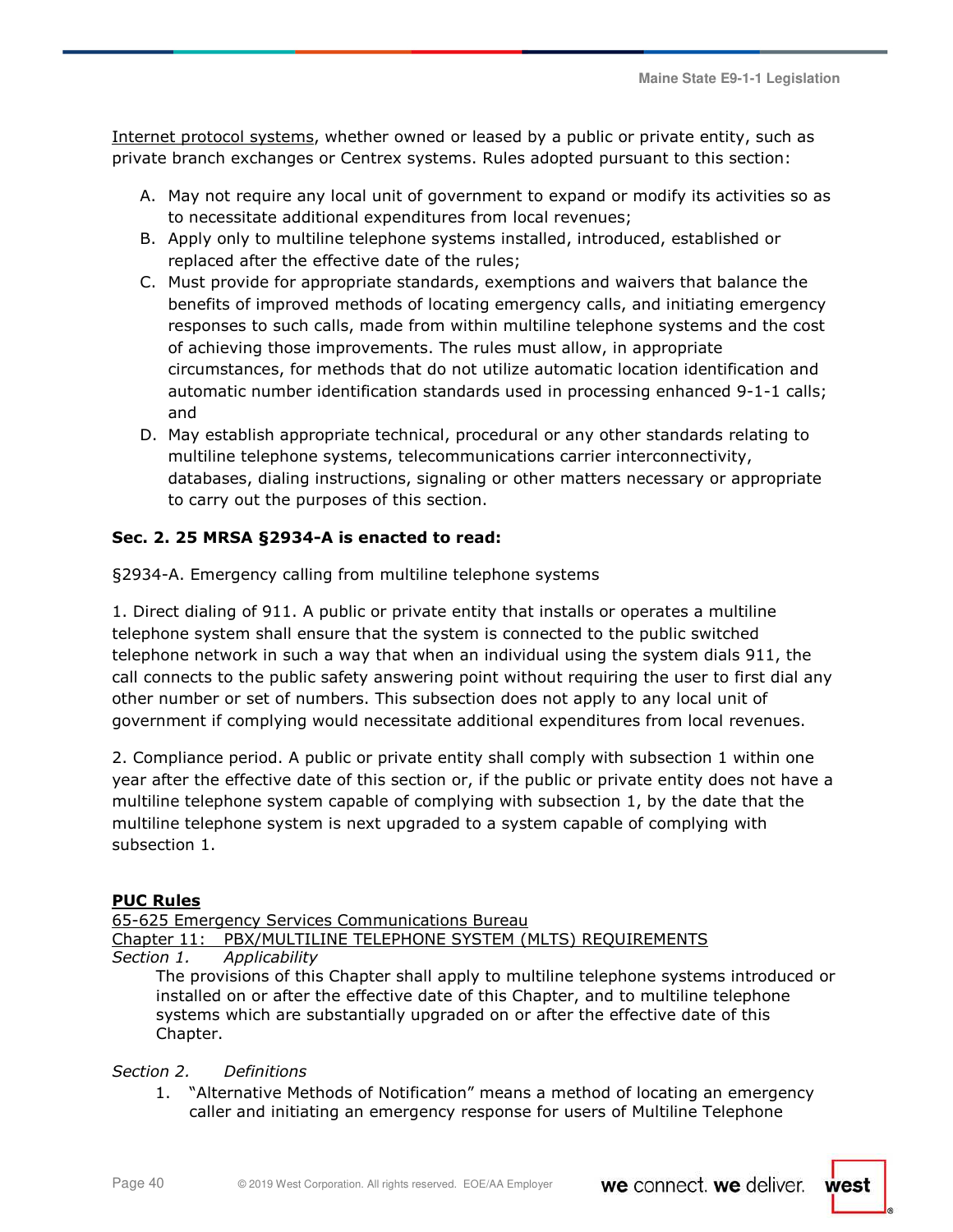Service other than the use of Automatic Location Identification and Automatic Number Identification standards used in processing enhanced 9-1-1 calls.

- 2. "Alternative Methods to Support Enhanced 9-1-1" means any method used by a MLTS Operator to give emergency response teams a reasonable opportunity to quickly locate a caller as an alternative to the MLTS signaling needed to produce the automatic display of caller location information on the video terminal of the call-taker.
- 3. "Automatic Location Identification (ALI)" means the automatic display at the PSAP of the caller's telephone number, the address/location of the telephone, and supplementary emergency services information.
- 4. "Automatic Number Identification (ANI)" means the automatic display at the PSAP of the telephone number associated with the access line from which a 9-1-1 call originates.
- 5. "Building Unit Identifier (BUI)" means a room number or equivalent designation of a portion of a structure and/or building that uses a multiline telephone system.
- 6. "Centrex" means a business telephone service offered by some Local Exchange Carriers that provides PBX type features over access lines.
- 7. "Emergency Location Identification Number (ELIN)" means a valid North American Numbering Plan format telephone number (assigned to the MLTS Operator by the appropriate authority), which is used to route the call to a PSAP and used to retrieve the ALI for the PSAP. The ELIN may be the same number as the ANI. In some cases, the number may not be a dialable number.
- 8. "Emergency Response Location (ERL)" means a location to which a 9-1-1 emergency response team may be dispatched. The location should be specific enough to provide a reasonable opportunity for the emergency response team to quickly locate a caller anywhere within it.
- 9. "Emergency Services Communication Bureau (the Bureau)" means the Emergency Services Communication Bureau created pursuant to 25 M.R.S.A. §2934.
- 10. "9-1-1 Service Provider" means an entity providing one or more of the following 9-1-1 elements: Network, Customer Premise Equipment, or database service.
- 11. "Master Street Address Guide (MSAG)" means a database of street names and house number ranges within their associated communities defining emergency service zones (ESZs) and their associated emergency service numbers (ESNs) to enable proper routing of 9-1-1 calls.
- 12. "Multiline Telephone System (MLTS)" means a system comprised of common control unit(s), telephone sets, and control hardware and software. This includes, but is not limited to, network and premises based systems (e.g., Centrex and PBX, Hybrid, and Key Telephone Systems) that are owned or leased by municipal or government entities, non-profit entities, and for-profit businesses.
- 13. "MLTS operator" means the entity that either owns, or leases/rents from a third party, and operates a MLTS through which a caller/person may place a 9-1-1 call through the public switched network.
- 14. "Private Emergency Answering Point (PEAP)" means an answering point operated by non-public safety entities with alternative and adequate means of signaling and directing a response to emergencies.
- 15. "Private Branch Exchange (PBX)" means a private telephone switch that is connected to the Public Switched Telephone Network.
- 16. "Public Switched Telephone Network (PSTN)" means the network of equipment, lines, and controls assembled to establish communication paths between calling and called parties in North America.
- 17. "Public Safety Answering Point (PSAP)" means a facility equipped and staffed to receive 9-1-1 calls.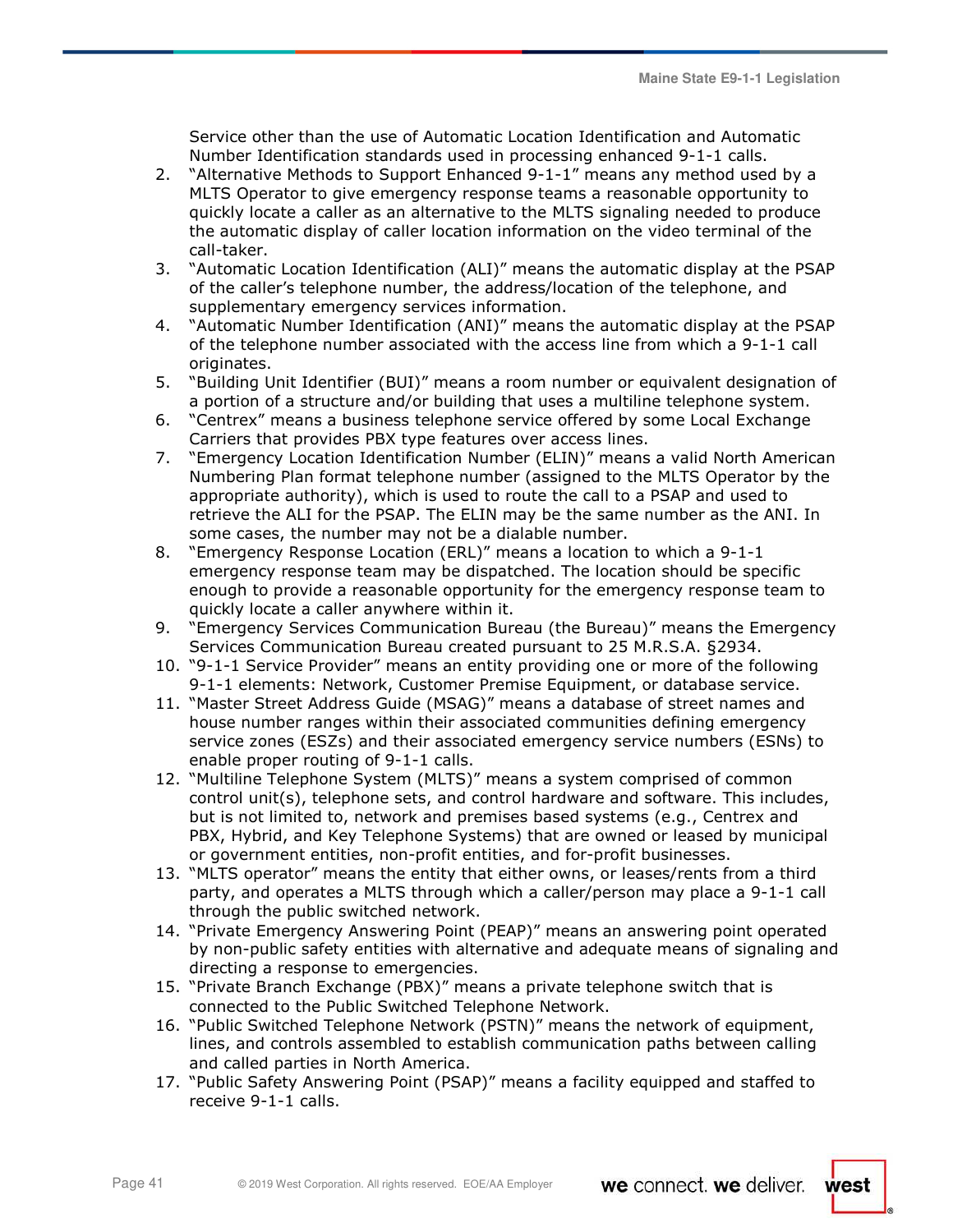- 18. "Residence or residence facility" means multi-family facilities including apartments, townhouses, condominiums, dormitories, hotels, motels, resorts, extended care facilities, or similar entities, facilities, or structures.
- 19. "Shared Residential MLTS Service" means the use of a MLTS to provide service to residential facilities even if the service is not so delineated for purposes of billing.
- 20. "Substantially Upgraded" means having increased the capacity of a multiline telephone system by more than 75% of its previous capacity.

# *Section 3. Shared Residential Multiline Telephone System Service.*

Operators of Shared MLTS service with residential customers are required to ensure that the telecommunications system is connected to the Public Switched Telephone Network in a manner that calls to 9-1-1 result in one distinct ANI and one distinct ALI for each living unit, unless the facility at all times maintains Alternative Methods of Notification that have been approved by the Bureau.

### *Section 4. Business Multiline Telephone System*

- 1. Any entity that is responsible for operation of a private business switch service shall ensure that such a system is connected to the Public Switched Telephone Network in a manner such that dialing "9-1-1" will result in the display of the ANI and ALI at the appropriate PSAP.
- 2. The ANI shall meet at least the following minimum standards:
	- a. For buildings having their own street address and containing workspace of 40,000 square feet or less, one ANI shall be transmitted to the appropriate jurisdictional PSAP.
	- b. For buildings having their own street address and containing workspace of more than 40,000 square feet, one ANI per 40,000 square feet of workspace shall be transmitted to the appropriate jurisdictional PSAP.
	- c. For buildings having their own street address with multiple floors occupied by one entity, one ANI per floor per 40,000 square feet of workspace shall be transmitted to the appropriate jurisdictional PSAP.
	- d. For private business switch operators/owners providing service in multi-floor buildings and sharing space with other non-related entities, a distinct ANI for each entity shall be transmitted to the appropriate jurisdictional PSAP per 40,000 square feet of workspace.
	- e. For private business switch operators/owners providing service in multibuilding locations and sharing space with other non-related entities, a distinct ANI for each building and each entity shall be transmitted to the appropriate jurisdictional PSAP per 40,000 square feet of workspace per building.
- 3. The ALI shall follow the database format currently being used in the State of Maine ALI database that is owned and maintained by the ESCB. ALI requirements are based on the following criteria when a 9-1-1 call is placed:
	- a. For buildings having their own street address and containing workspace of 40,000 square feet or less, one ALI shall be transmitted to the PSAP and shall include the building's street address.
	- b. For buildings having their own street address and containing workspace of more than 40,000 square feet, the ALI shall include the building's street address along with one Emergency Response Location (ERL) per 40,000 square feet of workspace. The ALI and ERL shall be transmitted to the appropriate jurisdictional PSAP. The ERL shall, as accurately as possible, specify the location from which the 9-1-1 call was placed. The ERL must be able to identify the entire 40,000 square feet of workspace. Multiple ERLs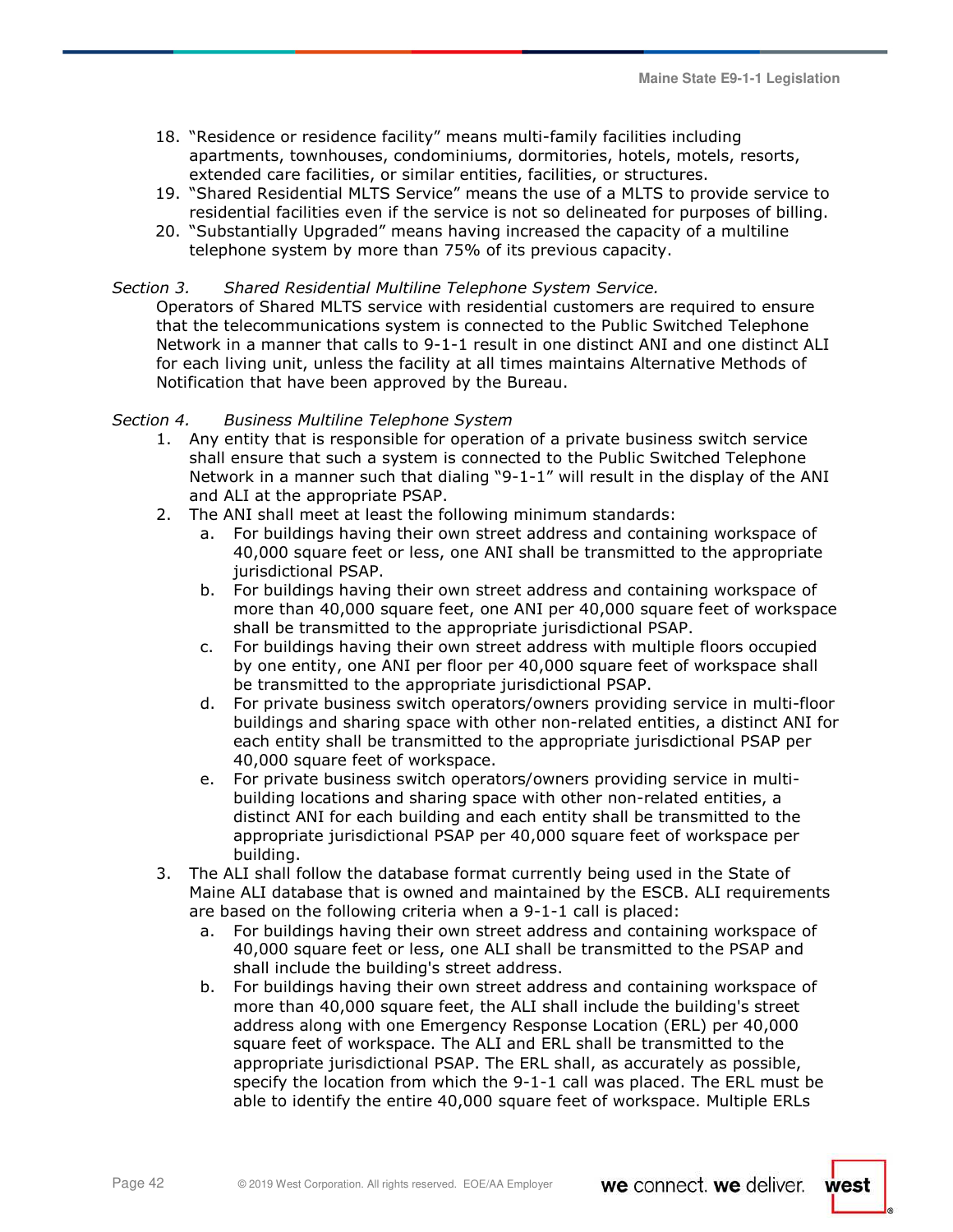shall be used to the extent necessary to identify the 40,000 square feet of workspace.

- c. For private business switch operators/providers providing service in multifloor buildings and sharing space with other non-related entities, an ERL for each entity and floor shall be transmitted to the appropriate jurisdictional PSAP per 40,000 square feet of workspace. Multiple ERLs shall be used to the extent necessary to identify the 40,000 square feet of workspace.
- d. For private business switch operators/providers providing service in multibuilding locations and sharing space with other non-related entities, an ERL for each entity and building shall be transmitted to the appropriate jurisdictional PSAP per 40,000 square feet of workspace. Multiple ERLs shall be used to the extent necessary to identify each 40,000 square feet of workspace.
- e. For private business switch operators/providers providing service in separate buildings containing workspace of 40,000 square feet or less and having a common public street address, an ERL for each building shall be transmitted to the appropriate jurisdictional PSAP, in addition to the street address. Multiple ERLs shall be used to the extent necessary to identify each 40,000 square feet of workspace.

# *Section 5. Hotel/Motel Multiline Telephone System*

A hotel and motel MLTS shall permit the dialing of 9-1-1 in emergencies. The MLTS Operator shall ensure that the MLTS is connected to the Public Switched Telephone Network using one of the following methods:

- a. All 9-1-1 calls originating from the hotel or motel MLTS shall provide the jurisdictional PSAP with the ability to clearly identify the address and Building Unit Identifier of the 9-1-1 caller through the delivery of an ANI and/or ELIN, which results in the subsequent retrieval of the ALI for each telephone set within the facility; or
- b. The MLTS shall provide an automated means that will connect the caller, PSAP, and knowledgeable designated individual(s) at the facility when 9-1-1 is dialed. For option (b), the designated individual(s) may supplement or replace the ALI record with specific location information, by effectively communicating to the PSAP the specific location of the caller; or
- c. The hotel or motel operating the MLTS shall adopt and use Alternative Methods of Notification that have been approved by the Bureau, as provided in Section 10 of this Chapter.

# *Section 6. ALI Database Maintenance*

Unless a waiver has been granted under Section 14, MLTS Operators shall arrange to update the ALI Database with the appropriate Master Street Address Guide (MSAG) valid address and callback information for each MLTS telephone, so that the location information specifies the ERL of the caller. These updates shall be made as soon as practicable for new MLTS installation, or within one business day of record completion of the actual changes for previously installed systems.

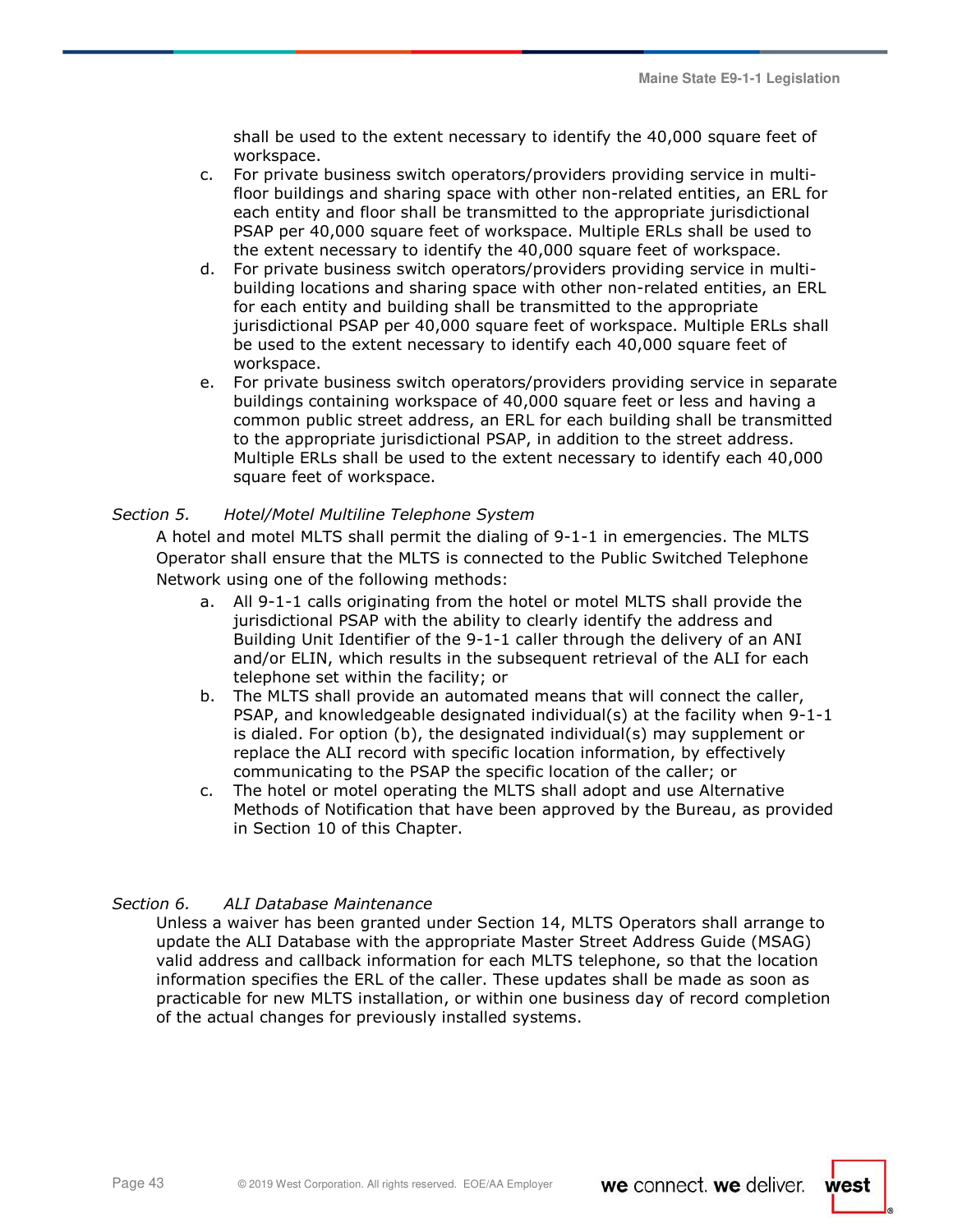# *Section 7. Industry Standards*

MLTS Operators shall use accepted and current industry standards, as approved by the Bureau, for interconnection into the State of Maine 9-1-1 system. Telecommunication carriers are responsible for providing interconnectivity using generally accepted industry standards.

# *Section 8. Dialing Instructions*

- 1. Notwithstanding any exemptions or exceptions granted pursuant to this Chapter, the MLTS Operator shall make every reasonable effort to ensure that potential 9- 1-1 callers are aware of the proper procedures for requesting emergency assistance. The MLTS Operator shall provide each potential 9-1-1 caller with written information that clearly and accurately describes the proper method of accessing emergency telephone service, or 9-1-1, in an emergency.
	- a. Such written information shall be provided to each caller by placing stickers or cards containing the appropriate method to access 9-1-1 on or next to each MLTS telephone. Such written information shall be provided to each individual caller annually and at the time of hire in the case of an employer, at the time of registration in the case of a school, and at the time of occupancy in the case of a residence facility, hotel, or motel.
	- b. At a minimum, such written information shall include the following words: In an emergency, dial [insert proper dialing sequence].
- 2. If calls to access 9-1-1 from an MLTS do not give one distinctive ANI or one distinctive ALI, or both, for each end user, the MLTS operator shall provide written instructions to direct each caller to stay on the telephone and tell the 9-1-1 calltaker his or her telephone number and exact location.
	- a. Such written information shall be provided to each individual caller annually and at the time of hire in the case of an employer, at the time of registration in the case of a school, and at the time of occupancy in the case of a residence facility, hotel, or motel. Whenever possible, such information also shall be placed on cards or stickers on or next to the MLTS telephone.
	- b. At a minimum, such written information shall include the following words: "When calling 9-1-1 from this telephone, you must tell the 9-1-1 operator your phone number and exact location. This telephone does not automatically give the 9-1-1 operator your phone number and exact location. This information is critical to a quick response by emergency medical, fire, or law enforcement responders."
- 3. If an MLTS operator provides telephones that may be used by the public, the MLTS operator shall place a sticker or card on or next to that telephone that identifies the method for dialing 9-1-1 from that telephone.
- 4. The disclosure requirements of this Chapter shall not apply to MLTS provided to inmates in penal institutions, jails, or correctional facilities, to residents of mental health facilities, including substance abuse and mental health treatment facilities, or other such facilities where access to 9-1-1 is not required.

# *Section 9. MLTS Signaling*

All multiline telephone systems shall support E 9-1-1 calling by using any generally accepted industry standard signaling protocol that is designed to produce an automatic display of caller information and location at the PSAP.

# *Section 10. Alternative Methods of Notification, Communication, and Emergency Response*

Operators of buildings containing workspace of more than 40,000 square feet may seek Bureau approval of alternative methods of notification, communication, and

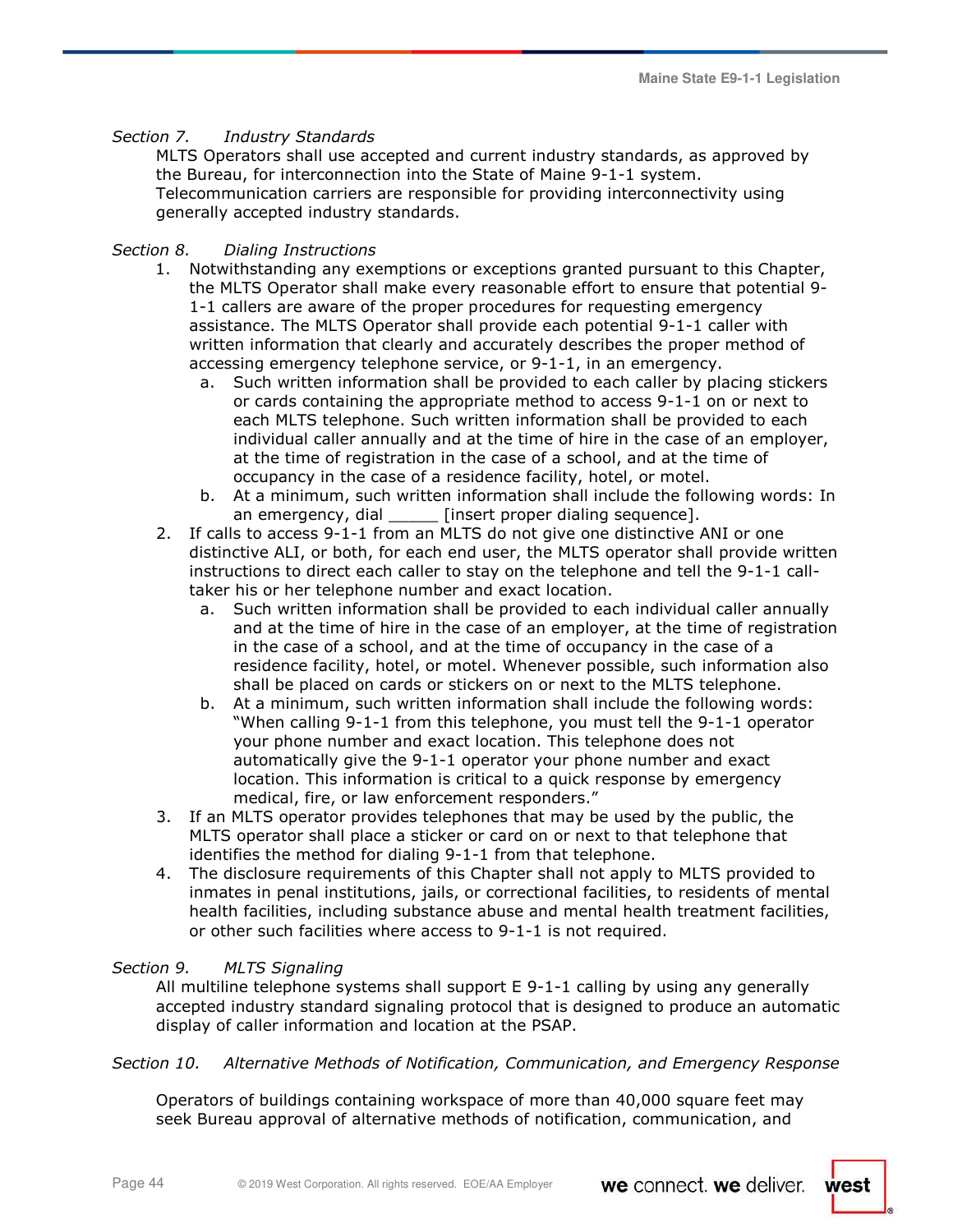response to emergencies. The alternative method shall include, at a minimum, the following:

- 1. A telephone system that provides the physical location of 9-1-1 calls coming from the building;
- 2. Staff available to meet the public safety agency responding to the 9-1-1 call at the designated address. Such staff must be able to direct the public safety agency to the site of the emergency;
- 3. A telephone system that does not intercept calls and instead directly routes calls to the appropriate jurisdictional PSAP; and
- 4. A telephone system that provides the appropriate building street address from where the call originated, directed to the appropriate jurisdictional PSAP.

Any business seeking to qualify under this section shall provide notice to the Bureau that it is seeking to qualify under this section, and shall notify the PSAP with jurisdiction over the physical location of the building. The Bureau may investigate any building or business for which approval has been granted or is being sought under this section, and may revoke or impose conditions or any such approval if the Bureau determines, after notice and hearing, that such revocation or imposition of conditions is reasonably necessary to protect public safety.

Health care facilities are exempt from paragraphs 1-3 above if such facilities are staffed with medical or nursing personnel 24 hours per day and an alternative means of providing information about the source of an emergency call exists. Facilities operating under this exemption shall provide access to 9-1-1 service that provides the building address.

# *Section 11. Application for Private Emergency Answering Point*

- 1. Buildings containing workspace of more than 40,000 square feet, sites that contain multiple buildings that share the same address, or businesses, entities or institutions that occupy multiple buildings in close proximity with different addresses may maintain a Private Emergency Answering Point (PEAP). Such businesses, entities, or institutions shall seek authorization as a PEAP under the provisions of this section and Section 12 of this Chapter. Authorization by the Bureau is necessary prior to a business answering and dispatching its own internal emergency calls. Entities that qualify under this section must be either multi-floor buildings or multi-building locations and provide their own medical, fire, and law enforcement either internally or by contract.
- 2. Any business, entity, or institution that seeks to operate a PEAP within its own facility shall follow the procedures established herein to petition the Bureau for authorization.
- 3. Each business, entity, or institution shall submit a Proposed Plan to the Bureau for review, prior to filing its final plan. The Bureau shall review the Proposed Plan and provide written comments to the applicant.
- 4. Proposed and final plans shall consist of a narrative that provides an explanation of the proposed system's operation and shall include, but not be limited to, the following exhibits:
	- Exhibit 1: A description of the facility's medical, fire, and law enforcement departments. The description shall include emergency responders' responsibilities, and how they are capable of responding to an incident internally in a manner equivalent to an outside agency. In addition, this exhibit shall indicate how each emergency responder will be dispatched within the facility.

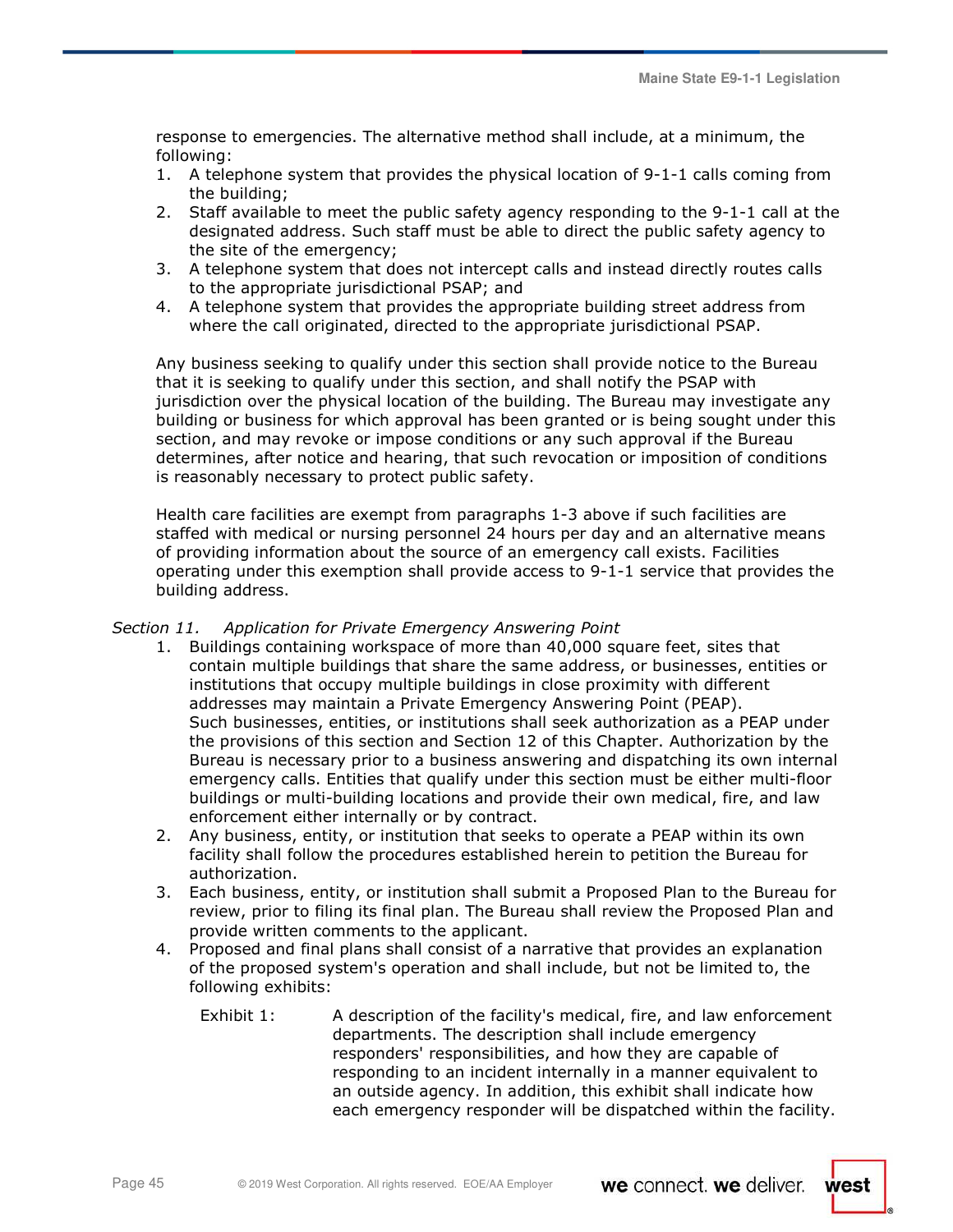| Exhibit 2: | Call handling agreements with the internal emergency             |
|------------|------------------------------------------------------------------|
|            | responders, including, but not limited to, the internal medical, |
|            | fire, and law enforcement services. These agreements shall       |
|            | include a commitment from the parties that appropriate action    |
|            | shall be taken in response to emergency calls and subsequent     |
|            | dispatches and that top priority shall be given to such          |
|            | emergency calls by the parties.                                  |

- Exhibit 3: Call handling agreements with the existing jurisdictional PSAP for additional back-up medical, fire, and law enforcement assistance.
- Exhibit 4: Agreements and provisions providing for back-up PSAP services.
- Exhibit 5: Standard Operating Procedures. Such procedures shall specify how calls will be dispatched to emergency responders within its facility. In addition, such procedures shall specify how additional public safety agencies or other emergency response services outside of the business will be dispatched in the event that additional emergency assistance is needed.
- Exhibit 6: Disaster Procedures.
- Exhibit 7: Network Diagram—a chart showing the trunking configuration from the applicant's switch to the jurisdictional PSAP.
- Exhibit 8: Facility Floor Plan.
- 5. After review by the Bureau, the business, entity, or institution shall submit a Final Plan to the Bureau. Such Plan shall be effective upon signature by the Bureau Director.
- *Section 12. Private Emergency Answering Point* 
	- 1. Any entity or business that has been authorized by the Bureau to operate a PEAP and to handle its own internal emergency calls must meet the following minimum standards:
		- a. the PEAP shall use the digits "9-1-1" as its primary emergency telephone number;
		- b. the PEAP shall be operational 24 hours a day, 7 days a week, except in cases where the entity is closed or shut down and no employees are or could be present in any part of the facility;
		- c. the PEAP shall have a written agreement with the existing jurisdictional PSAP to be the remote back-up/overflow answering point. Such agreement shall contain or provide procedures for routing calls to the jurisdictional PSAP;
		- d. the phone switch shall be configured to automatically transfer calls to the jurisdictional PSAP if a call to the primary answering point goes unanswered or if the primary answering point has to be evacuated;
		- e. the PEAP shall have ring down or transfer capability to the jurisdictional PSAP via the 9-1-1 network to transfer 9-1-1 calls appropriately;
		- f. personnel answering the emergency phone shall be trained on how to respond to emergency callers and how to summon appropriate inside and outside assistance in an emergency. All such personnel shall attend stateprovided dispatcher training, if available. Each PEAP shall be responsible for the costs of such training;
		- g. the PEAP shall meet minimum PSAP requirements as established by the Bureau; and

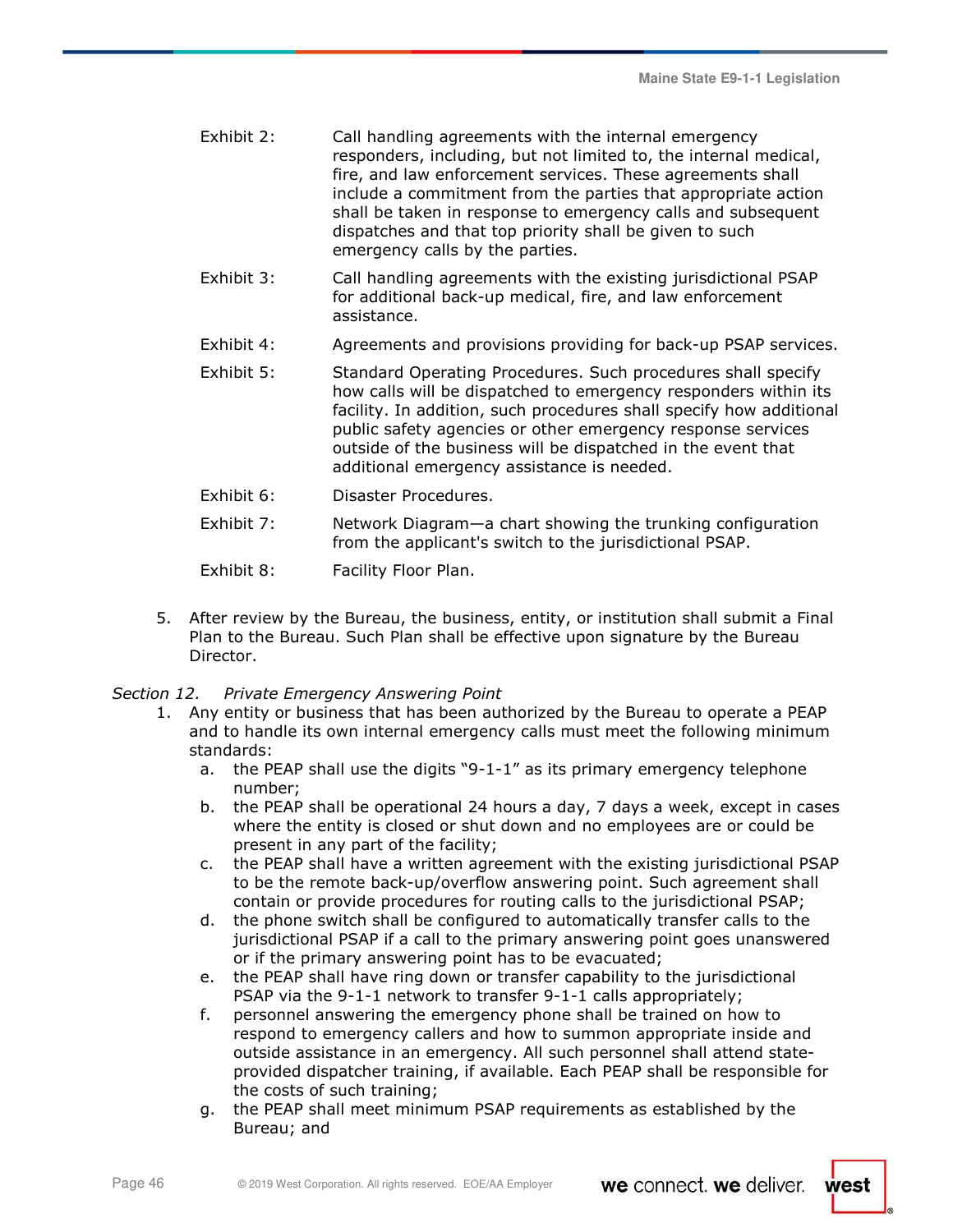- h. emergency calls shall be identified by the telecommunications equipment in such a manner that the operator can give priority to the call. Where possible, the telephone switching system shall provide top priority to all emergency calls if a blocking condition occurs in the phone system.
- 2. The Bureau shall have the authority to inspect and audit the PEAP to verify compliance. Should the Bureau find an entity in non-compliance and the entity is unable to correct the issue to remain compliant, the Bureau may remove PEAP authority from the entity.
- 3. Each PEAP shall develop and use written Standard Operating Procedures and Disaster Procedures for its emergency operations and for the use by its personnel who will be handling emergency calls.
- 4. Each PEAP shall enter into call handling agreements with its internal emergency responders for medical, fire, or law enforcement services. Such agreements shall specify the method of dispatch that will be used in contacting these responders.
- 5. Each PEAP shall enter into call handling agreements with the jurisdictional PSAP for medical, fire, or law enforcement services in the event that additional assistance is needed beyond what the PEAP itself can provide, or in the event the PEAP becomes inoperable.
- 6. Each PEAP shall provide an annual report to the Bureau on January 1 of each year, to be submitted in electronic format. The annual report shall provide the following information:
	- a. The business' name and street address.
	- b. The name and telephone number of a contact person.
	- c. The recertification of all agreements, including but not limited to, agreements with the jurisdictional PSAP.
	- d. Current Standard Operating Procedures.
	- e. Current Disaster Procedures.

Modification to an approved application or system shall be submitted to the Bureau in writing no later than 10 days before the change is to take place.

# *Section 13. Exemptions*

- 1. A MLTS with a single ERL and fewer than 49 stations is exempt from the signaling and database maintenance regulations. Requirements for MLTS and cordless MLTS Operators to provide dialing instructions shall still apply.
- 2. MLTS Operators that employ alternative methods of Enhanced 9-1-1 support are exempt from the signaling and database maintenance requirements.

# *Section 14. Application for Local Units of Government*

In accordance with 25 M.R.S.A. §2934(1)(A), a local unit of government is not required to comply with any provision of this Chapter if compliance would require the local unit of government to expand or modify its activities so as to necessitate additional expenditures from local revenues.

# *Section 15. Waivers*

- 1. Only the Bureau is authorized to grant waivers from, or enforce compliance with, this Chapter.
- 2. Nothing in this section is intended to relieve employers or MLTS operators of their obligations under federal and state workplace Occupational Safety and Health Act (OSHA) statutes and under the Americans with Disabilities Act (ADA) and any associated rules.

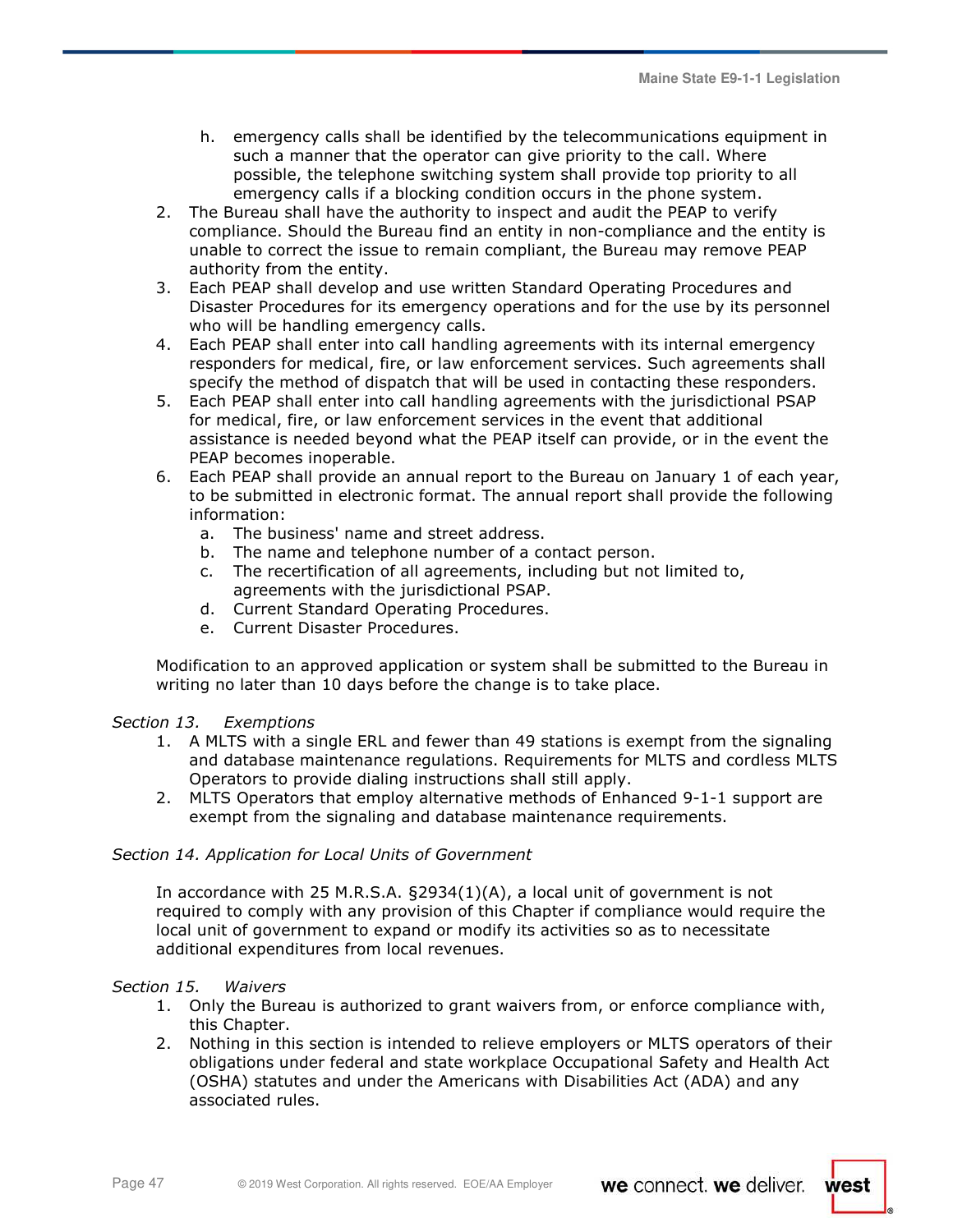BASIS STATEMENT: The factual and policy basis for this rule is set forth in the Commission's Order Adopting Final Rule, Docket No. 2005-86, issued on 06/21/05; Order Provisionally Adopting Rule, Docket No. 2005-86, issued on April 25, 2005; Copies of the Statement and Order have been filed with this rule at the Office of the Secretary of State. Copies may also be obtained from the Administrative Director, Public Utilities Commission, 242 State Street, 18 State House Station, Augusta, Maine 04333-0018.

### AUTHORITY: 25 M.R.S.A. § 2934

EFFECTIVE DATE: This rule was approved as to form and legality by the Attorney General on June 24, 2005. It was filed with the Secretary of State (filing 2005-253) on June 27, 2005 and will be effective on July 27, 2005.

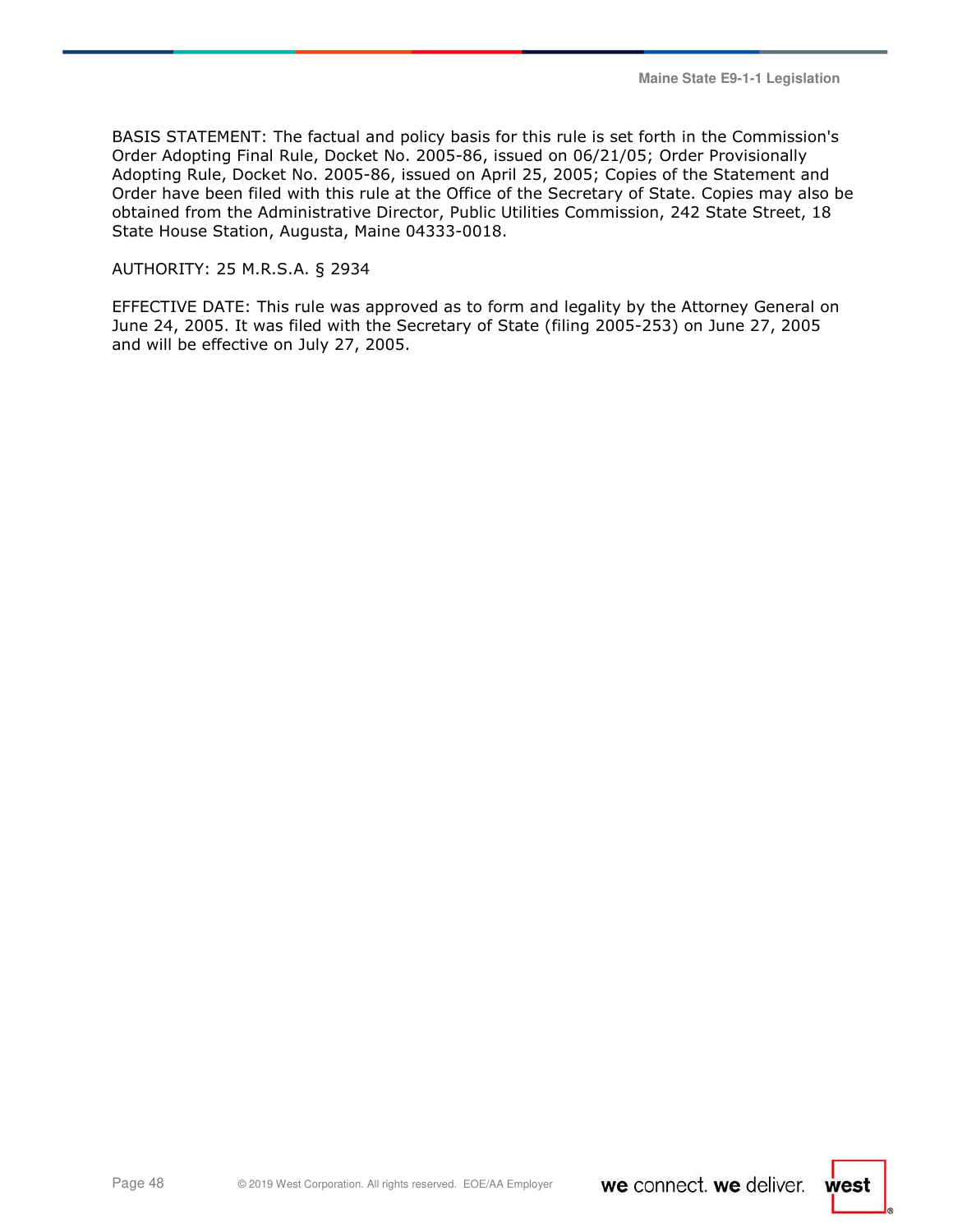# **Maryland**

Reference Link:

```
http://mgaleg.maryland.gov/webmga/frmStatutesText.aspx?article=gps&section=1-
314&ext=html&session=2016RS&tab=subject5
```
Public Safety §1–314.

- a) In this section, "multiple–line telephone system" means a system that:
	- 1) consists of common control units, telephone sets, control hardware and software, and adjunct systems, including network and premises–based systems; and
	- 2) is designed to aggregate more than one incoming voice communication channel for use by more than one telephone.

b)

- 1) Except as provided in paragraph (2) of this subsection, on or before December 31, 2017, a person that installs or operates a multiple–line telephone system shall ensure that the system is connected to the public switched telephone network in such a way that when an individual using the system dials 9–1–1, the call connects to the public safety answering point without requiring the user to dial any other number or set of numbers.
- 2) A unit of the Executive Branch of State government shall comply with paragraph (1) of this subsection on the date that the multiple–line telephone system of the unit is next upgraded.

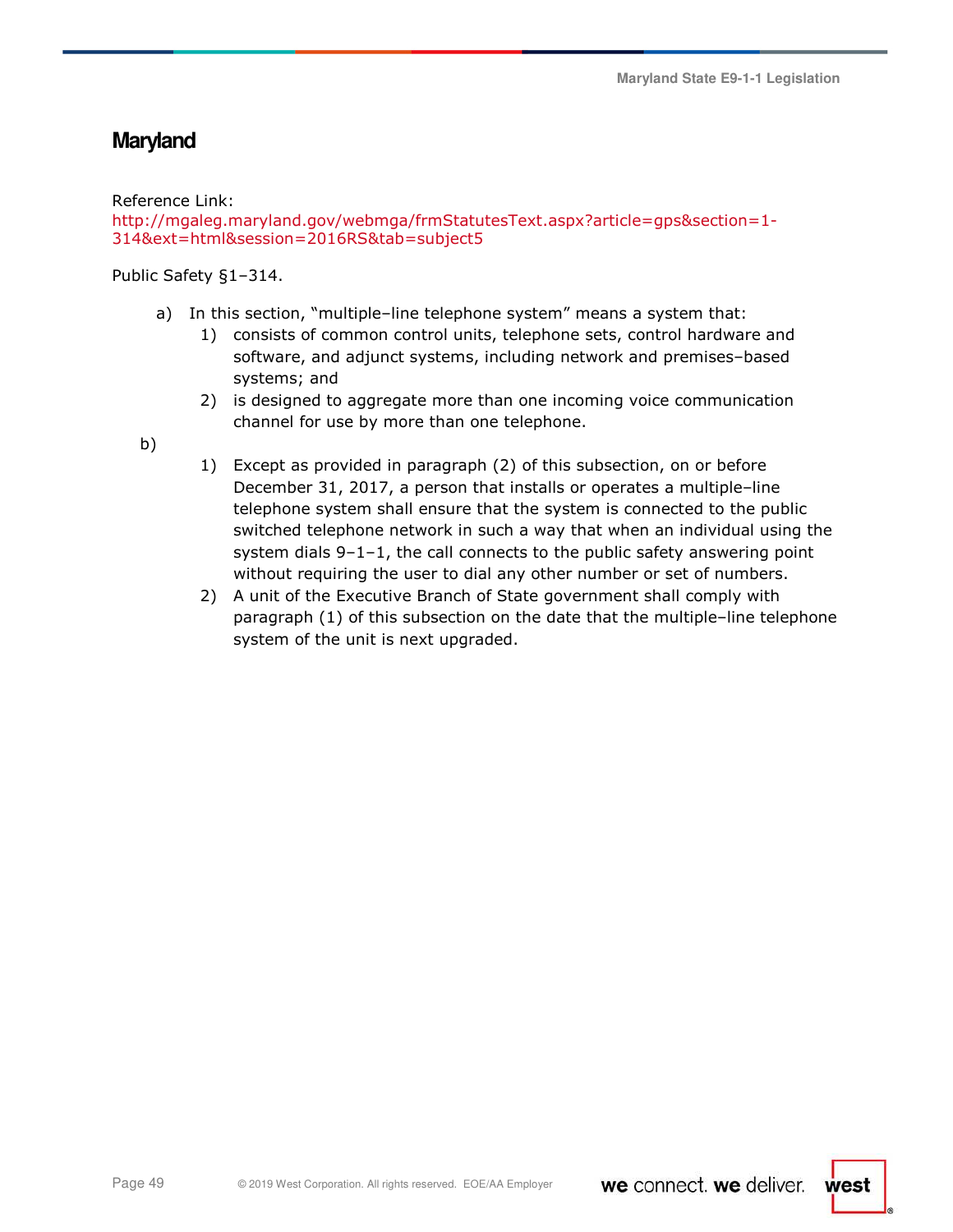# **Massachusetts**

Reference Links:

https://malegislature.gov/Laws/GeneralLaws/PartI/TitleII/Chapter6A/Section18J http://www.mass.gov/eopss/docs/setb/clean-final-regulations-560-cmr-40.pdf

### Section 18J: Multi-line telephone system required to provide enhanced 911 service; exemptions

Section 18J. Beginning July 1, 2009, any new or substantially renovated multi-line telephone system shall provide the same level of enhanced 911 service that is provided to others in the commonwealth. The department shall adopt regulations to implement this requirement. In such regulations the department may exempt certain multi-line telephone systems from this requirement based on such factors as costs and the public benefits of compliance, except that accessibility of such a system to people with disabilities may only be waived if the proponent of the waiver has shown it to be technologically infeasible or of excessive cost without benefit to the disability community. For the purposes of this section, a ''multi-line telephone system'' shall mean a system comprised of common control units, telephones and control hardware and software providing local telephone service to multiple end-use customers in businesses, apartments, townhouses, condominiums, schools, dormitories, hotels, motels, resorts, extended care facilities, or similar entities, facilities or structures. ''Multi-line telephone system'' shall include: (1) network and premises based systems such as centrex, pbx and hybrid key telephone systems; and (2) systems owned or leased by governmental agencies, nonprofit entities and for-profit businesses.

# 560 CMR 4.00: REGULATIONS GOVERNING ENHANCED 911 SERVICE FOR MULTI-LINE TELEPHONE SYSTEMS

*4.01: Purpose* 

The purpose of 560 CMR 4.00 is to establish regulations to carry out the provisions of M.G.L. c. 6A, §18J to require that, beginning July 1, 2009, any new or substantially renovated multi-line telephone system shall provide the same level of enhanced 911 service that is provided to others in the commonwealth.

# *4.02: Scope and Applicability*

560 CMR 4.00 applies to all new or substantially renovated multi-line telephone systems beginning July 1, 2009.

# *4.03: Definitions*

Automatic location identification or ALI means an enhanced 911 service capability that allows for the automatic display of information relating to the geographical location of the communication device used to place a 911 call.

ALI Database means the set of ALI records residing on a computer system.

Automatic number identification or ANI means an enhanced 911 service capability that allows for the automatic display of a telephone number used to place or route a 911 call.

Business or entity multi-line telephone system means a multi-line telephone system that provides service to a corporation, trust, organization, partnership, cooperative, joint venture, incorporated or unincorporated association, whether for profit or not for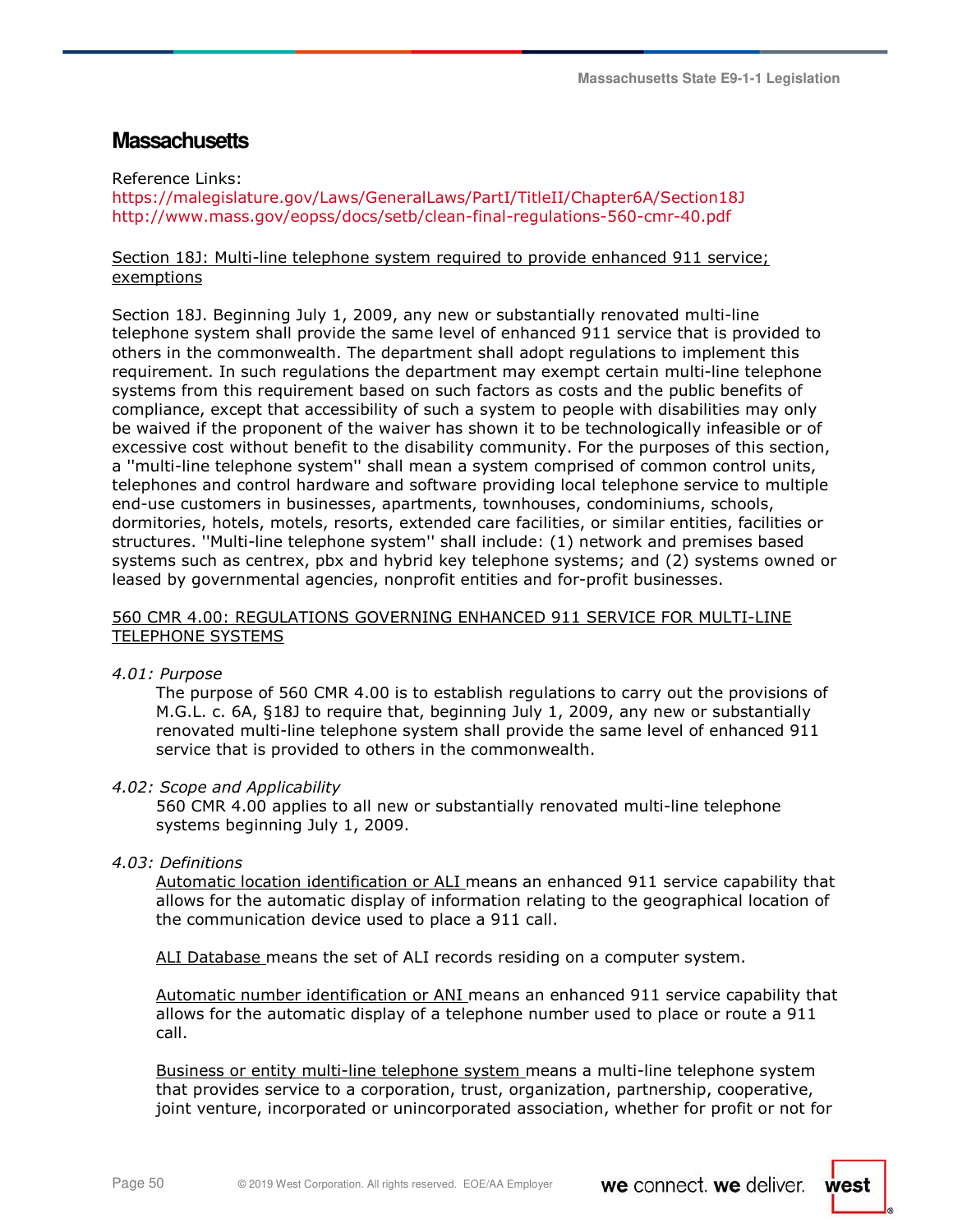profit and whether created by or organized under the laws of the commonwealth or under laws other than those of the commonwealth.

Call back number means a number used by a PSAP to contact the location from which the 911 call was placed. This number shall allow a call from the PSAP to reach the station used to originate the 911 call, or the number of a switchboard operator, attendant, or other designated on-site individual with the ability to direct emergency responders to the 911 caller's location 24 hours a day, 7 days a weeks, 365 days a year.

Centrex means a system that is central office based and has feature characteristics similar to a private branch exchange.

Commonwealth means the Commonwealth of Massachusetts.

Department means the state 911 department.

Direct Inward Dialing means the ability for an outside caller to be connected directly to an internal telephone extension without having to pass through a switchboard operator or attendant.

Emergency response location or ERL means a location to which emergency response services may be dispatched.

Emergency response location or ERL identifier means an additional location identification that provides specific location identification within a building, structure, complex, or campus such as a floor name or number, wing name or number, building name or number, unit name or number, room name or number, or office or cubicle name or number.

End user means a person who uses communication services.

Enhanced 911 service means a service consisting of communication network, database and equipment features provided for subscribers or end users of communication services enabling such subscribers or end users to reach a PSAP by dialing the digits 911, or by other means approved by the department, that directs calls to appropriate PSAPs based on selective routing and provides the capability for automatic number identification and automatic location identification.

Enhanced 911 network features means the components of enhanced 911 service that provide selective routing, automatic number identification and automatic location identification.

Governmental agency multi-line telephone system means a multi-line telephone system that provides service to an agency, department, executive office, board, commission, division or authority of the commonwealth, or any of its branches, or of any political subdivisions thereof; each board, commission, committee or subcommittee of any district, city, region, or town, however elected, appointed, or otherwise constituted; and the governing board of a local housing redevelopment or similar authority.

Hotel/motel multi-line telephone system means a multi-line telephone system that provides service to a hotel, motel, resort, inn, lodge, bed and breakfast or other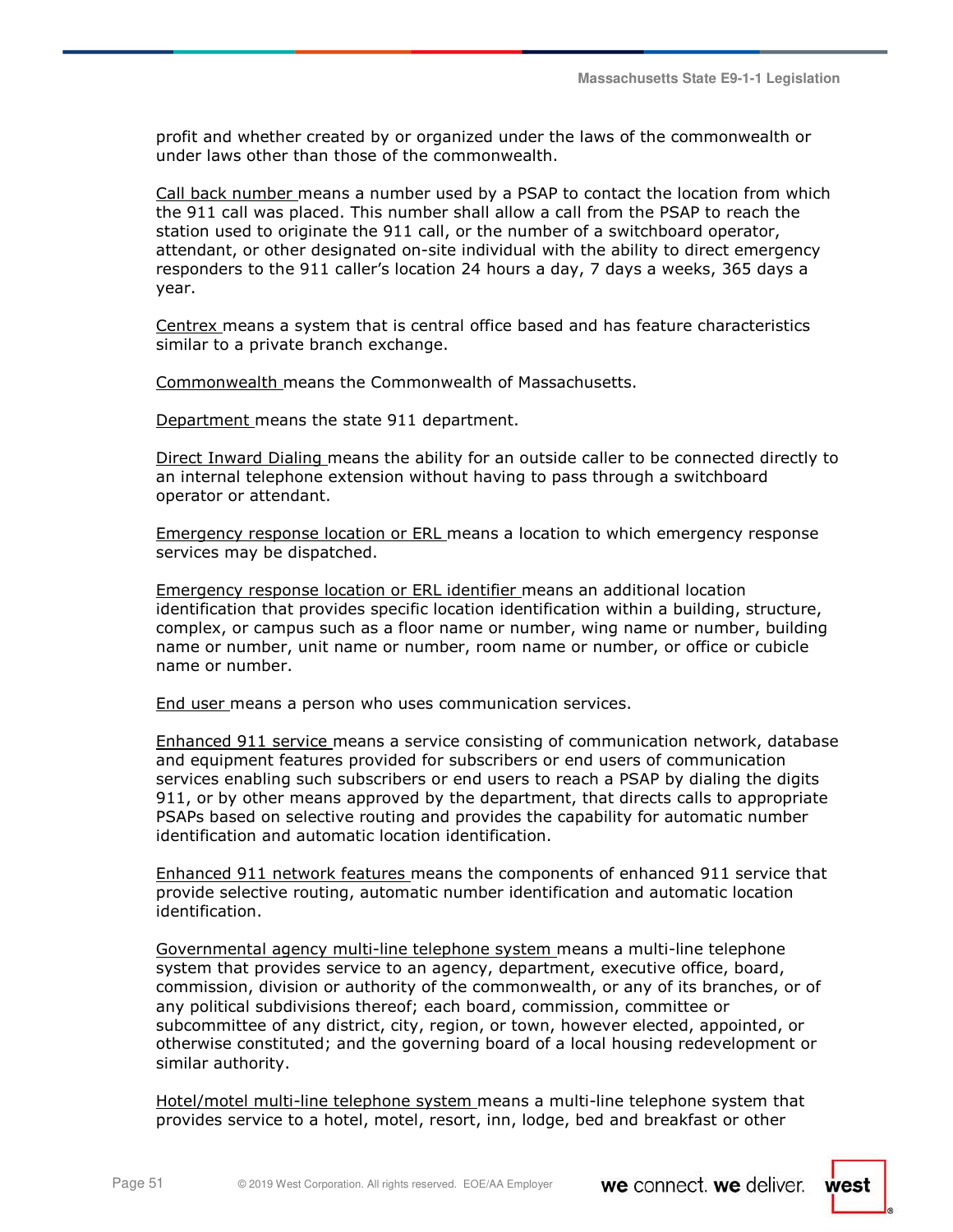west

similar accommodation with 20 or more rooms intended or designed to be used, or used, rented or hired out to be occupied for sleeping purposes.

Hybrid key telephone system means a type of multi-line telephone system designed to provide both manual and pooled access to outside lines.

Key telephone system means a type of multi-line telephone system designed to provide manual direct selection of lines for outgoing calls through keys offering identified access lines.

Multi-line telephone system means a system comprised of common control units, telephones and control hardware and software providing local telephone service to multiple end-use customers. Multi-line telephone system includes VoIP and includes network and premises based systems such as centrex, private branch exchange or pbx, and hybrid key telephone systems, but does not include key telephone systems.

Multi-line telephone system operator means a person or entity that owns, leases, or rents and manages or operates a multi-line telephone system through which an end user may place a 911 call through the public switched network.

Network components means any software or hardware for a control switch, other switch modification, trunking or any components of a computer storage system or database used for selective routing of 911 calls, automatic number identification and automatic location.

New means any multi-line telephone system acquired, installed, introduced, established, or replaced on or after July 1, 2009.

Private branch exchange or PBX means a private telephone switch that is connected to the public switched telephone network.

Private switch automatic location identification or PSALI means a service option that provides enhanced 911 service features for multi-line telephone systems.

Public safety answering point or PSAP means a facility assigned the responsibility of receiving 911 calls and, as appropriate, directly dispatching emergency response services or transferring or relaying emergency 911 calls to other public or private safety agencies or other PSAPs.

Primary Public Safety Answering Point or Primary PSAP means a facility equipped with ANI and ALI displays, and is the first point of reception of a 911 call. It serves the municipality in which it is located, and other cities and towns as may be determined by the department.

Public switched telephone network means the network of equipment, lines, and controls assembled to establish communication paths between calling and called parties in North America.

Regional PSAP means a PSAP that is operated by or on behalf of two or more municipalities of the commonwealth as a Primary PSAP for, at a minimum, the intermunicipal operation of enhanced 911 call taking and call transfer activities. Such facility may also be engaged in, pursuant to inter-municipal agreements in force, the dispatching, or control of public safety resources serving several jurisdictions.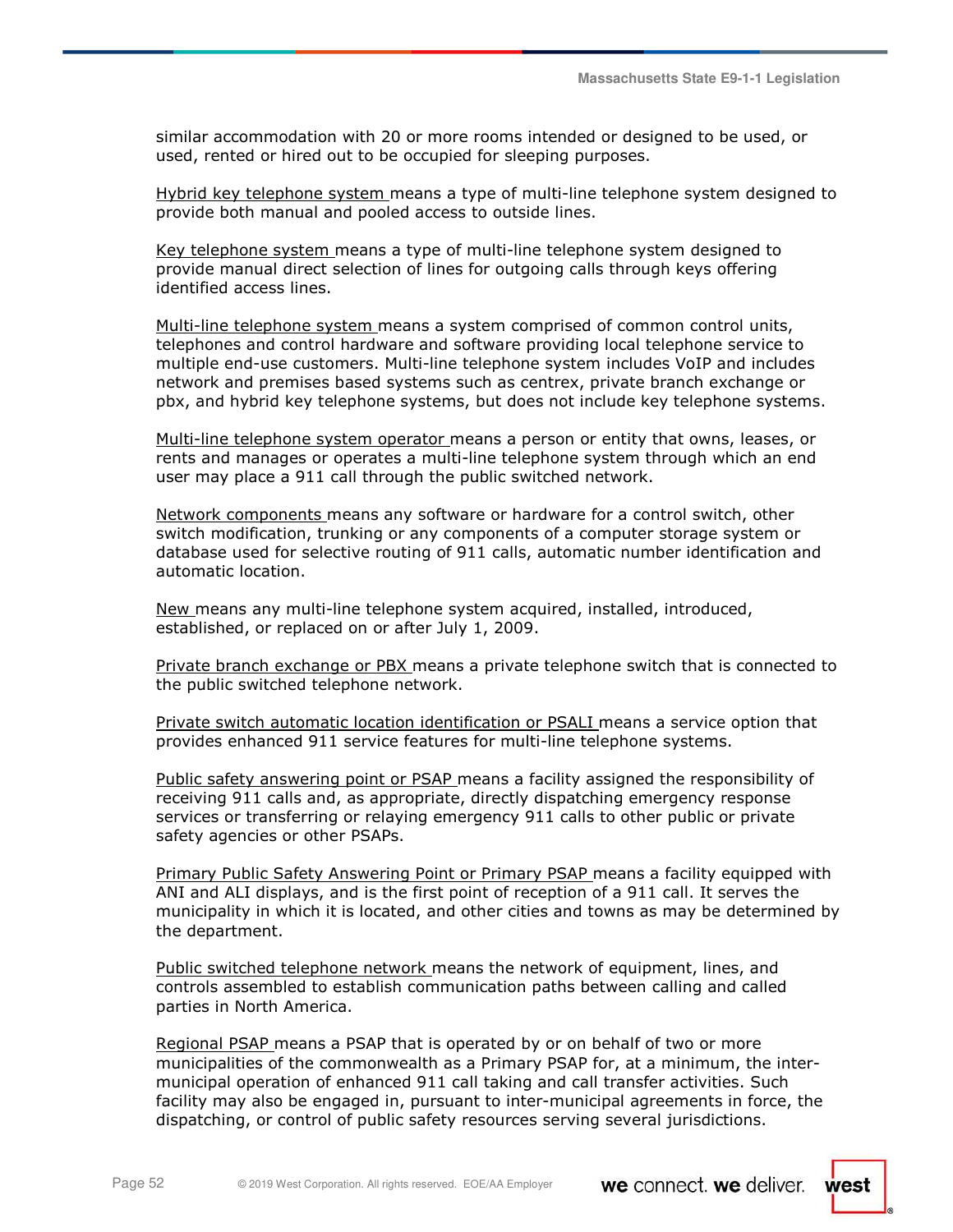Residential unit means a private home, townhouse, condominium, apartment, mobile home, cabin, cottage, or residential unit in a governmental public housing facility.

School means a private or public educational institution, college, or university, whether day or residential.

School multi-line telephone system means a multi-line telephone system that provides service to a school campus, complex, or facility, including the portions of a dormitory, sleeping unit, living unit, apartment building, boarding hall, structure, or facility suitable for use as a housing facility for students, faculty, officers, or employees.

Shared residential multi-line telephone system means a multi-line telephone system that provides service to residential subscribers or end users.

Station means a specific telephone station on a multi-line telephone system.

Substantially Renovated means (1) having the increased capacity of incoming lines or stations of a multi-line telephone system by more than 50 per cent of its previous capacity on or after July 1, 2009, regardless of whether the increased capacity results from one action or from multiple actions, or a series of or combination of actions that occur over time and that, taken together, result in an increased capacity of incoming lines or workstations by more than 50 per cent of its capacity as existed at the time of the first such action taken on or after July 1, 2009; or (2) having all or substantially all of the hardware, structural, or operating components of a multi-line telephone system upgraded, rehabilitated, altered, or replaced on or after July 1, 2009.

Subscriber means a person who uses communication services.

Unit Identifier means a room name or number, unit name or number, or equivalent designation of a portion of a structure or building. For buildings or structures used, rented, occupied or hired out for sleeping or residential purposes or containing living quarters, a unit identifier means a room name or number or unit name or number.

VoIP or Voice Over Internet Protocol means a type of internet protocol-enabled service that allows for the two-way real time transmission of voice communications and has access to the public switched network.

Workspace means an indoor area, structure or facility or a portion thereof, occupied by one or more employees during the course of employment, or other enclosed spaces where the employer has the right or authority to exercise control over the space.

#### *4.04: Standards Governing Multi-Line Telephone Systems*

Beginning July 1, 2009, all new or substantially renovated multi-line telephone systems shall provide to end users or subscribers the same level of enhanced 911 service that is provided to other end users or subscribers in the commonwealth. The service shall include, but not be limited to, ALI and ANI that meets, at a minimum, the applicable standards set forth in this part 4.04. Beginning July 1, 2009, each operator of a new or substantially renovated multi-line telephone system shall provide (1) a call back number; and (2) PSALI to the station level, or an ERL identifier. For structures or buildings located in the commonwealth, such information shall be transmitted to the appropriate jurisdictional PSAP.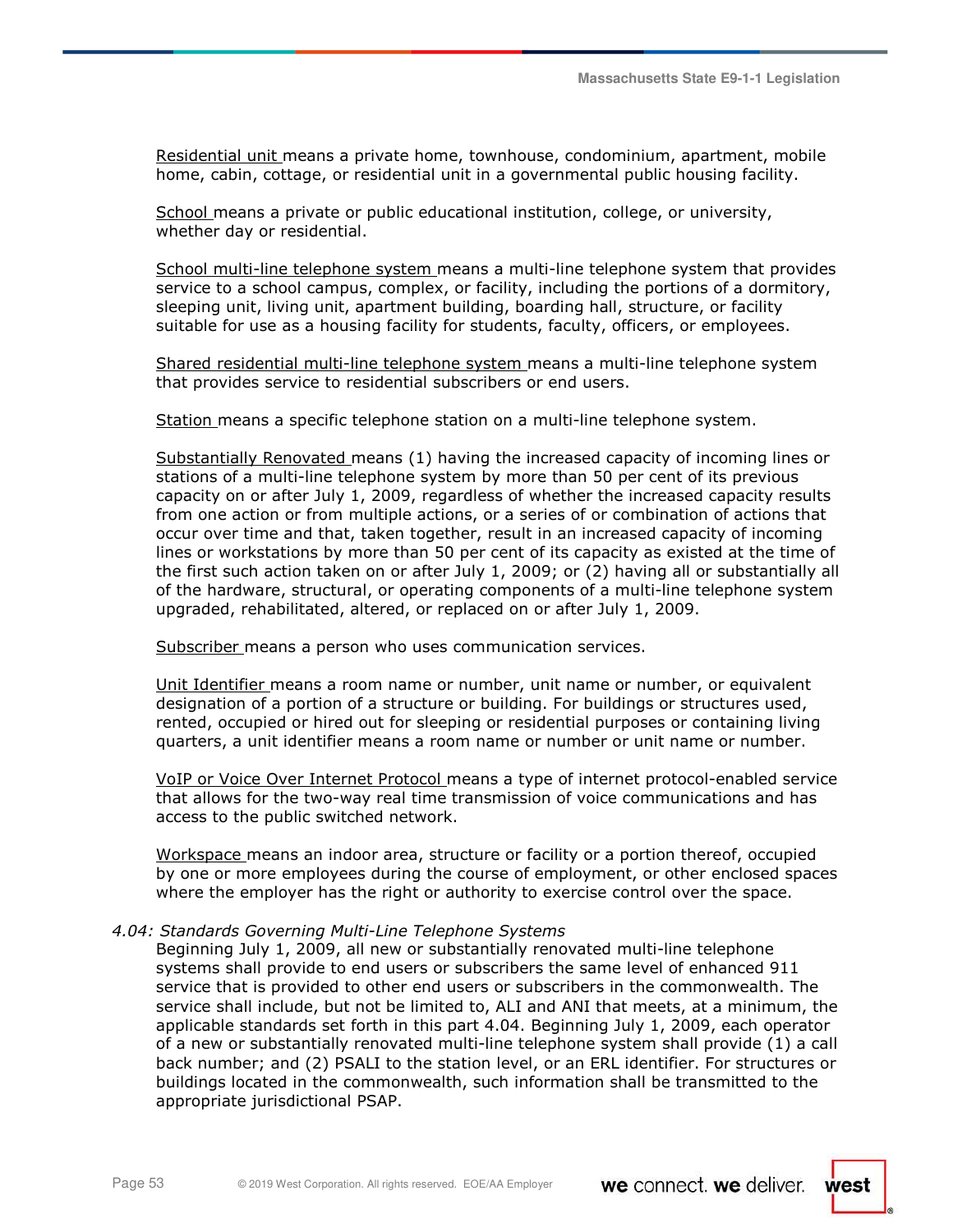If a multi-line telephone system requires a caller to dial a prefix, such as the digit 9, before dialing any outgoing call, the multi-line telephone system operator shall make a diligent effort to ensure that subscribers or end users are aware of the procedures for calling for emergency assistance. This requirement shall apply to all multi-line telephone system operators, even if such operator is providing service subject to an authorized waiver.

- 1) Shared Residential Multi-Line Telephone Systems Each operator of a shared residential multi-line telephone system shall transmit to the PSAP one ANI and one ALI for each residential unit.
- 2) Business or Entity, and Governmental Agency Multi-Line Telephone Systems Each operator of a business or entity multi-line telephone system and each operator of a governmental agency multi-line telephone system shall transmit to the PSAP the street address and an ERL identifier that provides at least the building and floor location of the caller.

Each operator of a business or entity multi-line telephone system and each operator of a governmental agency multi-line telephone system shall, for buildings having their own street address or a common street address and containing workspace of 22,500 square feet or less, transmit to the PSAP at least one ANI and at least one ERL identifier that provides a street address and a unit identifier for each building.

Each operator of a business or entity multi-line telephone system and each operator of a governmental agency multi-line telephone system shall, for buildings having their own street address or a common street address and containing workspace of more than 22,500 square feet, transmit to the PSAP at least one ANI per 22,500 square feet of workspace and at least one ERL identifier per 22,500 square feet of workspace that provides a street address and a unit identifier for each building.

The operators of the following multi-line telephone systems shall not be required to provide more than one ERL identifier:

- a. A business or entity or governmental agency multi-line telephone system with workspace less than 7,000 square feet and located on a single contiguous property;
- b. A business or entity or governmental agency multi-line telephone system with fewer than 49 stations and occupying not more than 22,500 square feet and located on a single contiguous property.

The square footage measurement includes, but not is limited to, hallways, lobbies, conference rooms, restrooms, breakrooms, elevators, laboratories, warehouse space, and other areas where the employees or the public have access on a regular basis, but does not include wall thickness, shafts, heating or ventilation spaces, mechanical or electrical spaces or other areas not ordinarily accessible to employees or the public.

Each operator of a business or entity multi-line telephone system and each operator of a governmental agency multi-line telephone system shall, for multiline telephone system telephones provided to users for use off-premises beyond the workspace of such business or entity or governmental agency, provide written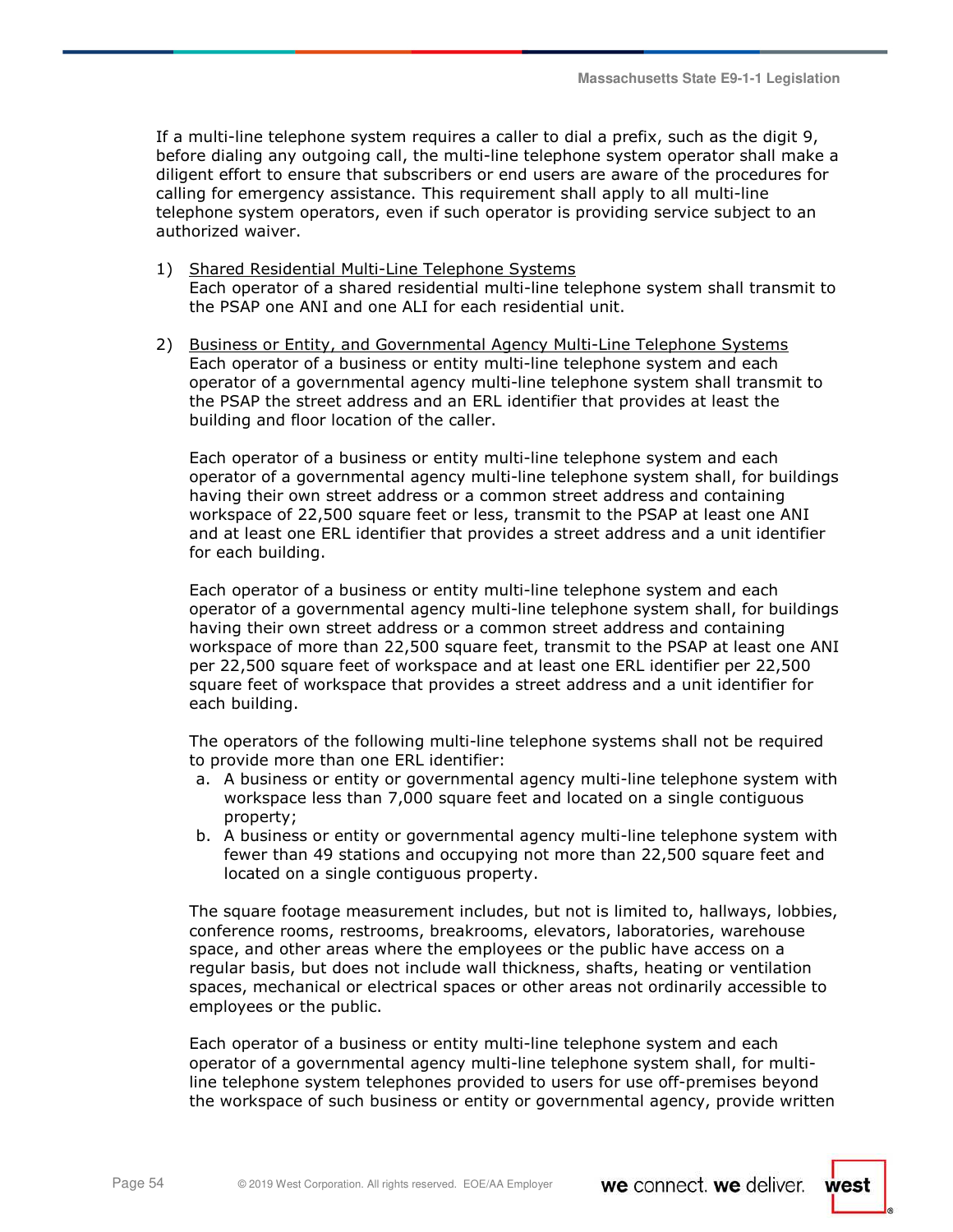instructions that clearly and accurately inform each user how to place an emergency call from the multi-line telephone system telephone.

#### 3) Hotel/Motel Multi-Line Telephone Systems

Each operator of a hotel or motel multi-line telephone system shall ensure that the system clearly identifies the street address and a unit identifier of the caller through the delivery to the PSAP of ANI, an ERL identifier, or both, and that provides the PSAP with the ability to retrieve the ALI. Each operator of a hotel/motel multi-line telephone system shall be subject to this subsection (3) and shall not be subject to the requirements applicable to operators of business or entity or governmental agency multi-line telephone systems set forth above in subsection (2).

#### 4) School Multi-Line Telephone Systems

Each operator of a school multi-line telephone system shall ensure that the system clearly identifies the street address and a unit identifier of the caller through the delivery to the PSAP of ANI, an ERL identifier, or both, and that provides the PSAP with the ability to retrieve the ALI. Each operator of a school multi-line telephone system shall be subject to this subsection (4) and shall not be subject to the requirements applicable to operators of business or entity or governmental agency multi-line telephone systems set forth above in subsection (2).

#### *4.05: ALI Database Maintenance*

Each operator of a multi-line telephone system, except those granted a waiver from the requirements of 560 CMR 4.00, shall update the ALI Database with Master Street Address Guide validation as soon as practicable for new multi-line telephone systems or within one business day following completion of the substantial renovation of an existing multi-line telephone system. To the extent that the operator of a multi-line telephone system assigns the direct inward dialing number of the station or ERL as the ALI Database record indicator, updates to the ALI Database shall match the direct inward dialing number ALI Database record indicator. The updates shall provide valid address and callback information for such multi-line telephone system.

#### *4.06: Waivers*

The operator of a multi-line telephone system may seek a waiver from the requirements of 560 CMR 4.00 from the department. The multi-line telephone system operator shall provide notice to the department that it seeks such a waiver stating the grounds thereof and setting forth information in support of its request for a waiver. The proponent of the waiver shall demonstrate that compliance with the requirements of 560 CMR 4.00 is technologically infeasible or of excessive cost without public benefit. The department may deny a request for a waiver, grant a waiver upon a showing that compliance with the requirements of 560 CMR 4.00 is technologically infeasible or of excessive cost without public benefit, or grant a waiver with such conditions as are necessary to ensure the public safety.

#### *4.07: Recordkeeping and Enforcement*

Each operator of a multi-line telephone system shall maintain, and shall make available to the department for inspection, its books and records in a manner that will permit the department to determine compliance with the provisions of 560 CMR 4.00.

Primary or regional PSAPs may require the operator of a multi-line telephone system to conduct testing to confirm that such multi-line telephone system provides the same level of enhanced 911 service that is provided to others in the commonwealth.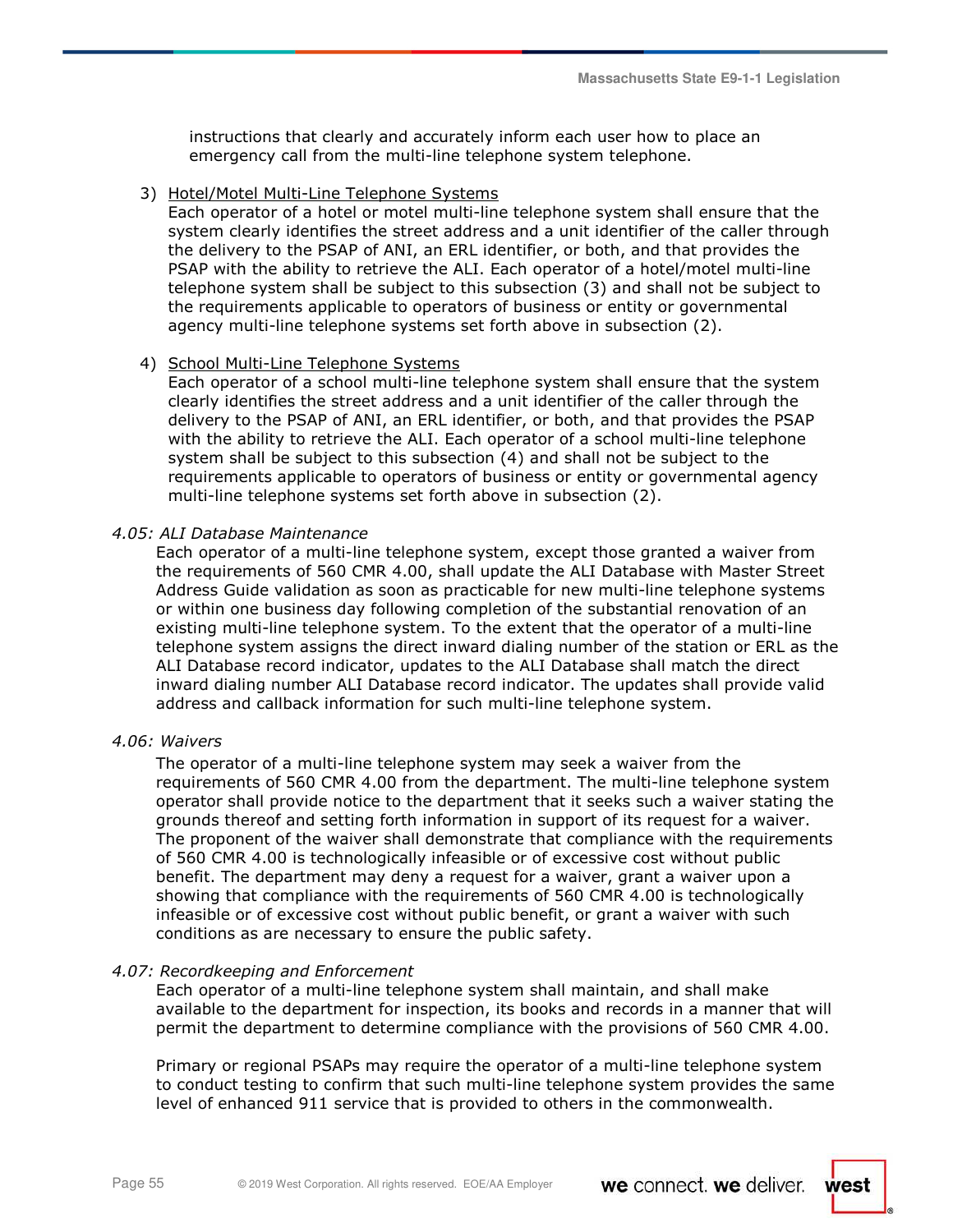**Massachusetts State E9-1-1 Legislation** 

*4.08: Severability* 

If any provision of 560 CMR 4.00, or the application thereof, is held, adjudged, or deemed invalid, such finding of invalidity shall not affect other provisions or application, and to that end the provision of 560 CMR 4.00 are severable.

REGULATORY AUTHORITY M.G.L. c. 6A, § 18J, M.G.L. c. 30A

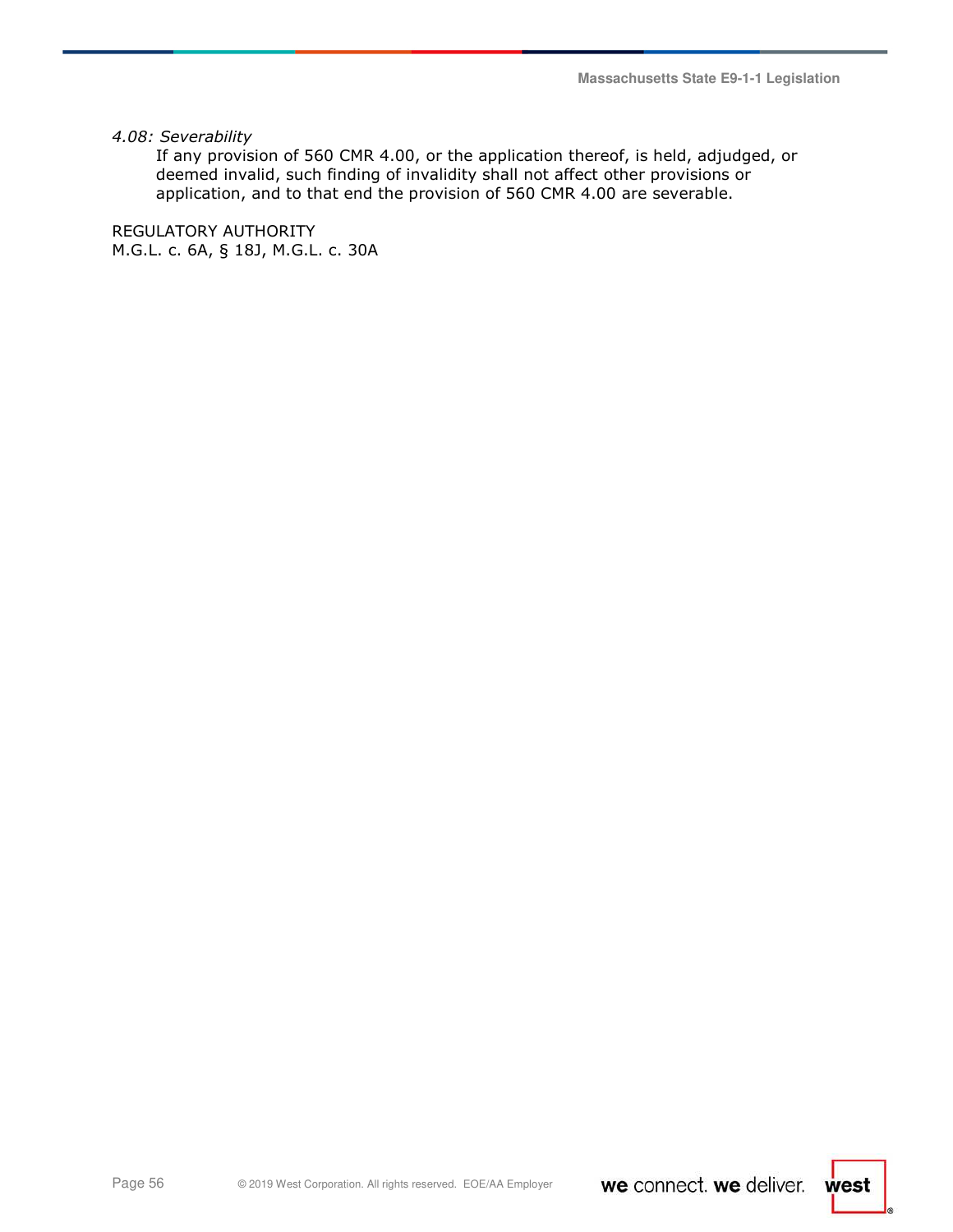# **Michigan**

Reference Links: http://www.legislature.mi.gov/(S(cwfsuaivb42s2qh121vr1a1f))/mileg.aspx?page=getObject &objectName=mcl-484-1405 PSC: http://dmbinternet.state.mi.us/DMB/ORRDocs/AdminCode/1638\_2016- 030LR\_AdminCode.pdf

# Statute:

*MCL 484.1405 Service user with multiline telephone system; installation of equipment and software; rules.* 

Sec. 405.

- 1) The commission shall consult with and consider the recommendations of the emergency 9-1-1 service committee in the promulgation of rules under section 413 to require each service user with a multiline telephone system to install no later than December 31, 2019 the necessary equipment and software to provide specific location information of a 9-1-1 call.
- 2) This section applies to multiline telephone systems regardless of the system technology.

History: 1986, Act 32, Imd. Eff. Mar. 17, 1986 ;-- Am. 1994, Act 29, Imd. Eff. Mar. 2, 1994 ;-- Am. 1999, Act 81, Imd. Eff. June 28, 1999 ;-- Am. 2007, Act 165, Imd. Eff. Dec. 21, 2007 ;-- Am. 2011, Act 271, Imd. Eff. Dec. 19, 2011 ;-- Am. 2016, Act 244, Imd. Eff. June 24, 2016

Michigan PSC rule: *PART 1. GENERAL PROVISIONS R 484.901 Applicability.* 

Rule 1.

- 1) These rules apply to multiline telephone system operators as defined in Part 1, Rule 2 of these rules.
- 2) Provisions of these rules shall be mandatory not later than the date specified in MCL 484.1405.

History: 2011 AACS.

# *R 484.902 Definitions.*

Rule 2.

- 1) As used in these rules:
	- a) "Act" means the emergency 9-1-1 service enabling act, 1986 PA 32, MCL 484.1101 et seq.
	- b) "Alternative methods of notification" means that an internal system exists which will locate the communications device used to make a 9-1-1 call and initiate an emergency response.
	- c) "Communications device" means a device capable of accessing, connecting with or interfacing with a 9-1-1 system, exclusively through the numerals 9- 1-1, by dialing, initializing, or otherwise activating the 9-1-1 system through the numerals 9-1-1 by means of a local telephone, cellular telephone, wireless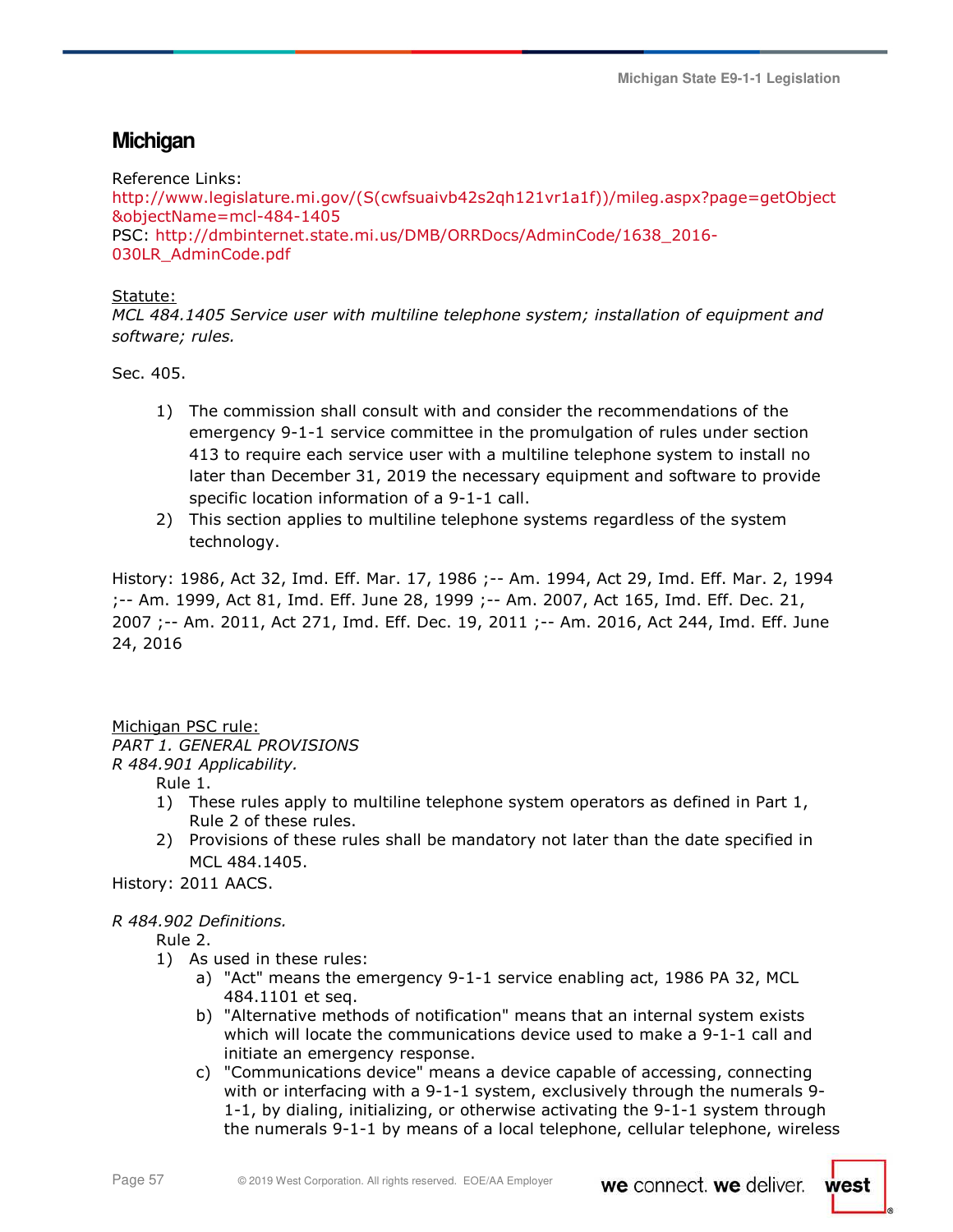communications device, interconnected voice over the internet device, or any other means.

- d) "Enhanced 9-1-1" or "E9-1-1" means an advanced form of 9-1-1 service that transmits the caller's telephone number to the public safety answering point, for cross-referencing with an address database to determine the caller's location, which is relayed to a video-monitor for the emergency dispatcher to direct public safety personnel responding to the emergency.
- e) "Multiline telephone system" or "MLTS" means a system comprised of common control unit or units, telephone sets with unique telephone numbers, and control hardware and software.
- f) "Multiline telephone system operator" or "MLTS operator" means a service user who owns, leases, or rents from a third party, and operates an MLTS.
- g) "Specific location" means a room or unit number, or room name, or equivalent unique designation of a portion of a structure or building to which a 9-1-1 emergency response team may be dispatched, and the caller quickly located, that is not more than 7,000 square feet.

History: 2011 AACS.

### *PART 2. MULTILINE TELEPHONE SYSTEM OPERATOR RESPONSIBILITIES R 484.903 Multiline telephone system operator responsibilities.*

- Rule 3.
- 1) The MLTS operator shall assure that the multiline telephone system is capable of routing 9-1-1 calls to the 9-1-1 network, and answered by a primary PSAP, in a manner that the calls result in accurate ALI and ANI that can be verified in the 9- 1-1 location database and include the specific location of the communications device.
- 2) For a building having its own street address and containing an occupied area of more than 7,000 square feet, all located on a single floor and on a single contiguous property, the MLTS operator shall identify the specific location of each communications device, including the street address.
- 3) For a building having its own street address and containing an occupied area of more than 7,000 square feet on multiple floors, the MLTS operator shall identify the specific location of each communications device including the street address and building floor.
- 4) For separate buildings, using 1 MLTS, containing a total occupied area of more than 7,000 square feet on multiple floors and on a single contiguous property having a common public street address, the MLTS operator shall identify the specific location of each communications device in each building, including the street address, building floor, and any unique building identifier, if applicable.
- 5) For separate buildings, using 1 MLTS, containing an occupied area of more than 7,000 square feet, all located on a single floor and on a single contiguous property and having a common public street address, the MLTS operator shall identify the specific location of each communications device in each building, in addition to the street address.

History: 2011 AACS; 2015 AACS.

# *PART 3. EXEMPTIONS*

# *R 484.904 Exemptions.*

Rule 4.

1) The MLTS operator is exempt from the specific location identification requirements if the building maintains, on a 24-hour basis, an alternative method of notification and adequate means of signaling and responding to emergencies including, but not limited to, a communications system that provides the specific location of 9-1-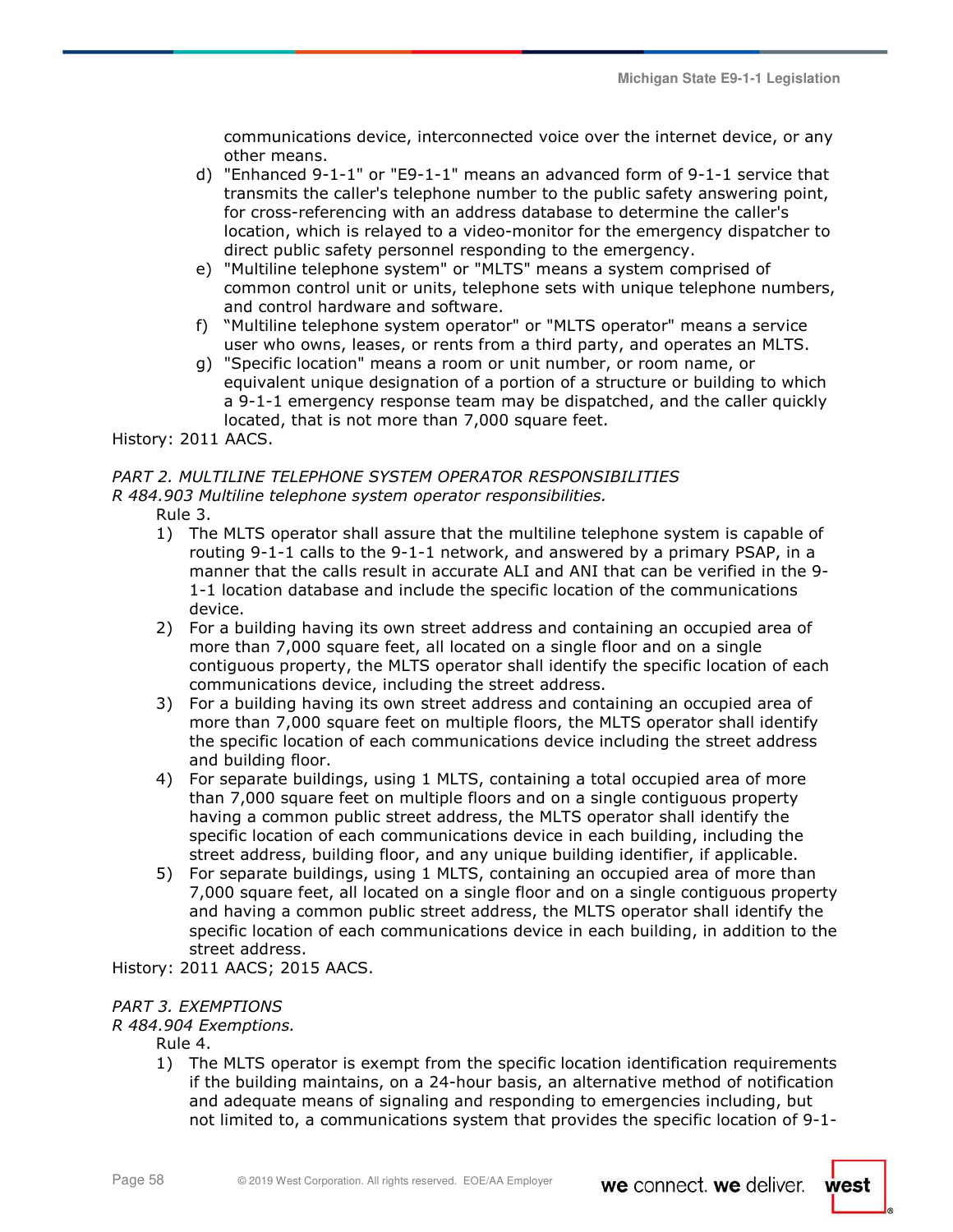1 calls from within the building or the building is serviced with its own appropriate medical, fire, and security personnel.

2) MLTS operators not serviced by enhanced 9-1-1 service are exempt until enhanced 9-1-1 is available.

History: 2011 AACS.

# *PART 4. REMEDIES AND PENALTIES*

*R 484.905 Remedies.* 

Rule 5.

MLTS operators in violation of the act after December 31, 2019 must provide the commission and the committee information on the failure to meet the deadline and within 60 days of the violation provide a plan to remedy the failure within 6 months. History: 2011 AACS;2016 AACS

*R 484.906 Penalties.* 

Rule 6.

MLTS operators in violation of the act after December 31, 2019 may be assessed a fine by the commission from \$500.00 to \$5,000.00 per offense. History: 2011 AACS;2016 AACS

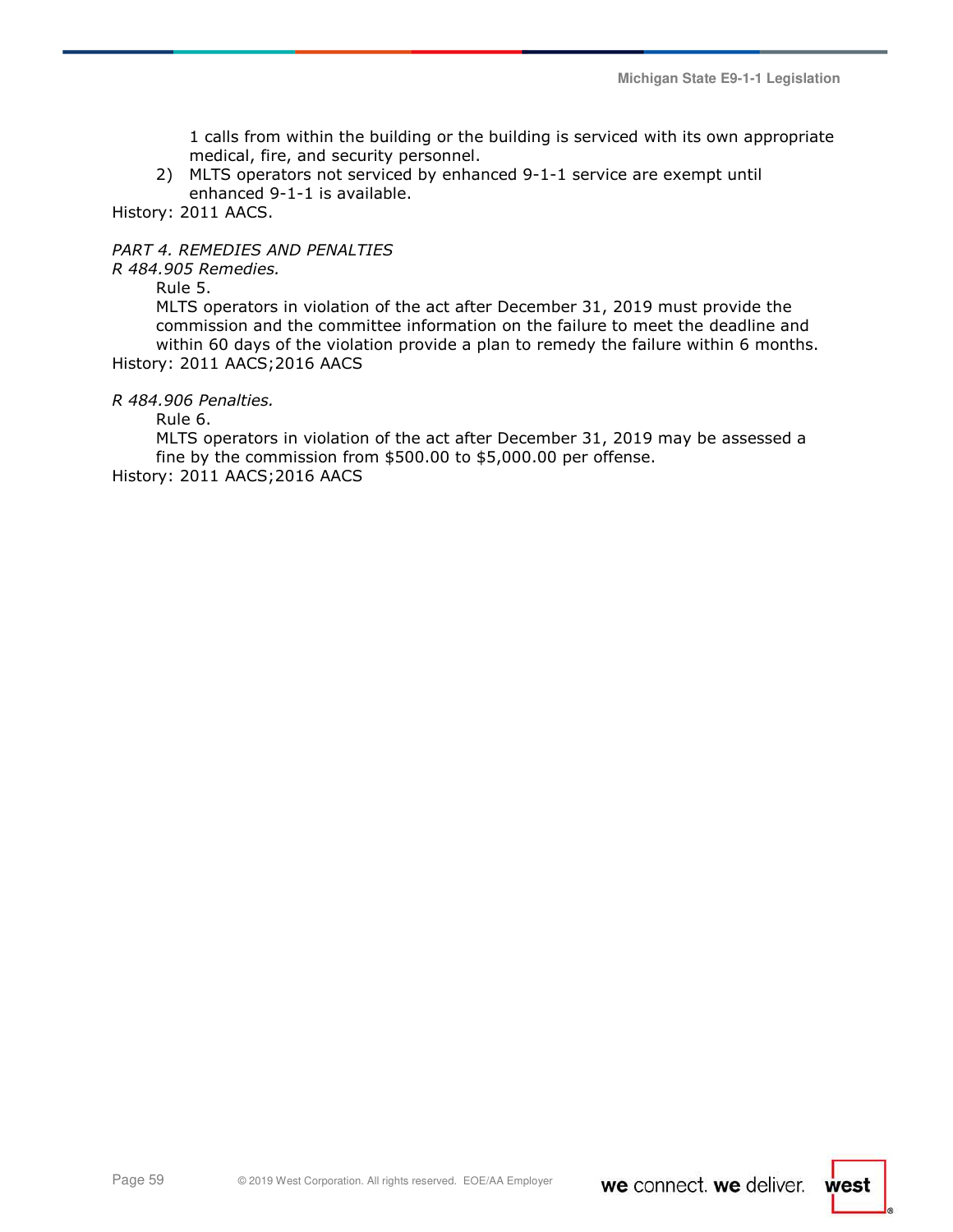# **Minnesota**

Reference Links:

https://www.revisor.mn.gov/statutes/?id=403.02 https://www.revisor.mn.gov/bin/getpub.php?type=s&year=current&num=403.15

### 403.02 DEFINITIONS.

Subdivision 1.Scope. For the purposes of this chapter, the terms defined in this section have the meanings given them.

Subd. 2. [Renumbered subd 16]

Subd. 3. [Renumbered subd 14]

Subd. 4. [Renumbered subd 18]

Subd. 5. [Renumbered subd 19]

Subd. 6. [Renumbered subd 17]

Subd. 7.Automatic location identification. "Automatic location identification" means the process of electronically identifying and displaying the name of the subscriber and the location, where available, of the calling telephone number to a person answering a 911 emergency call.

Subd. 8. [Renumbered subd 15]

Subd. 9. [Renumbered subd 13]

Subd. 9a.Callback number. "Callback number" means a number used by the public safety answering point to recontact the location from which the 911 call was placed.

Subd. 10.Commissioner. "Commissioner" means the commissioner of public safety.

Subd. 11. [Renumbered subd 20]

Subd. 11a.Emergency location identification number. "Emergency location identification number" means a valid North American numbering plan format telephone number, assigned to the multiline telephone system operator by the appropriate authority, that is used to route the call to a public safety answering point and is used to retrieve the automatic location identification for the public safety answering point.

Subd. 11b.Emergency response location. "Emergency response location" means a location to which a 911 emergency response team may be dispatched. The location must be specific enough to provide a reasonable opportunity for the emergency response team to locate a caller anywhere within it.

Subd. 12. [Renumbered subd 21]

Subd. 13.Enhanced 911 service. "Enhanced 911 service" means the use of automatic location identification or local location identification as part of local 911 service provided by an enhanced 911 system consisting of a common 911 network and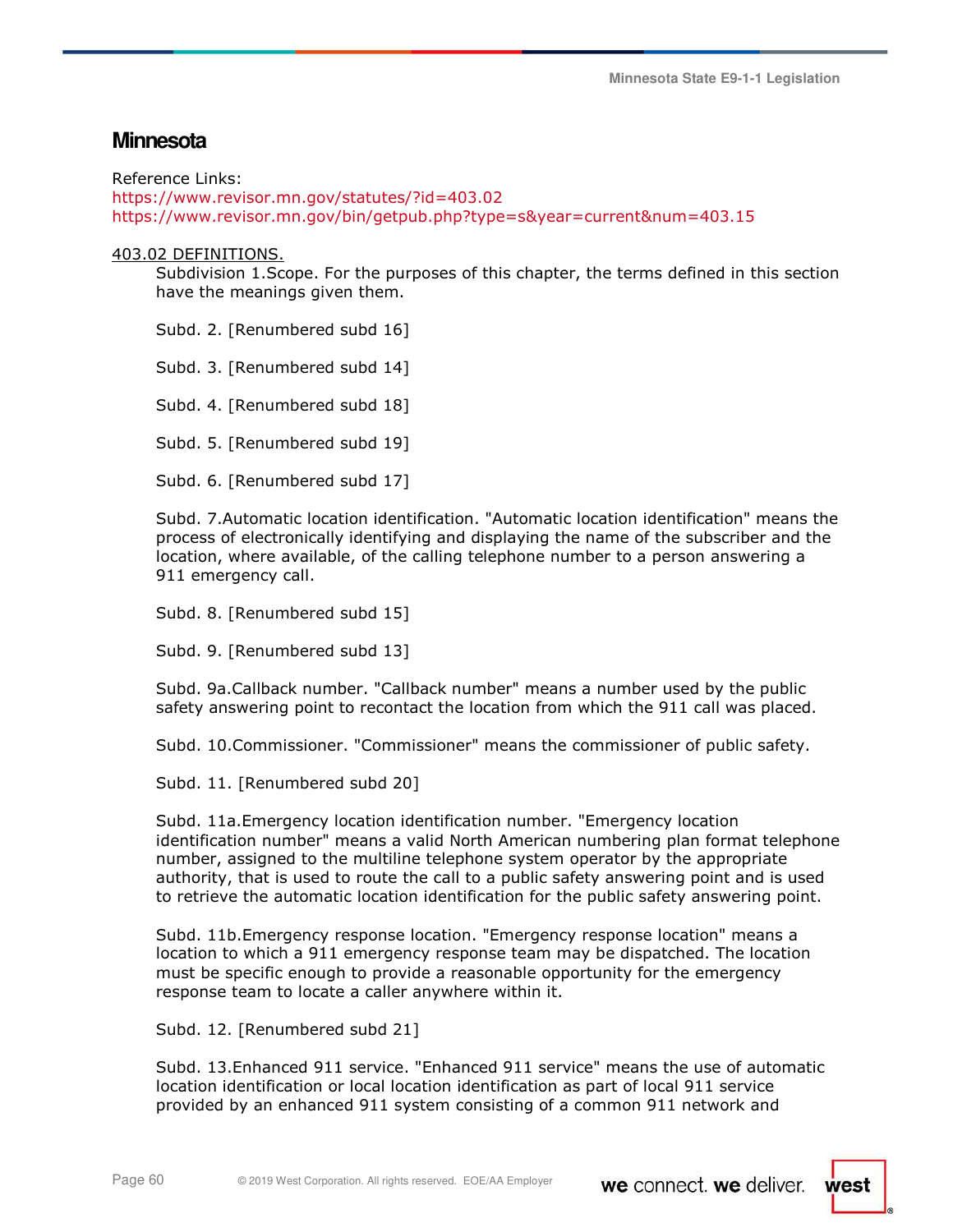database and customer data and network components connecting to the common 911 network and database.

Subd. 14.Governmental agency. "Governmental agency" means any unit of local government or special purpose district located in whole or in part within this state that provides or has authority to provide firefighting, police, ambulance, medical, or other emergency services.

Subd. 15. [Repealed, 2014 c 212 art 2 s 5]

Subd. 16.Metropolitan area. "Metropolitan area" means the counties of Anoka, Carver, Dakota, Hennepin, Ramsey, Scott, and Washington.

Subd. 16a.Multiline telephone system. "Multiline telephone system" means a private telephone system comprised of common control units, telephones, and control hardware and software that share a common interface to the public switched telephone network. This includes network and premises-based systems and systems owned or leased by governmental agencies and nonprofit entities, as well as for-profit businesses.

Subd. 17.911 service. "911 service" means a telecommunications service that automatically connects a person dialing the digits 911 to an established public safety answering point. 911 service includes:

- (1) customer data and network components connecting to the common 911 network and database;
- (2) common 911 network and database equipment, as appropriate, for automatically selectively routing 911 calls to the public safety answering point serving the caller's jurisdiction; and
- (3) provision of automatic location identification if the public safety answering point has the capability of providing that service.

Subd. 17a.911 emergency telecommunications service provider. "911 emergency telecommunications service provider" means a telecommunications service provider or other entity, determined by the commissioner to be capable of providing effective and efficient components of the 911 system, that provides all or portions of the network and database for automatically selectively routing 911 calls to the public safety answering point serving the caller's jurisdiction.

Subd. 17b.Prepaid wireless telecommunications service. "Prepaid wireless telecommunications service" means a wireless telecommunications service that allows the caller to dial 911 to access the 911 system, which service must be paid for in advance and is:

- (1) sold in predetermined units or dollars of which the number declines with use in a known amount; or
- (2) provides unlimited use for a predetermined time period.

The inclusion of nontelecommunications services, including the download of digital products delivered electronically, content, and ancillary services, with a prepaid wireless telecommunications service does not preclude that service from being considered a prepaid wireless telecommunications service under this chapter.

Subd. 18.Public safety agency. "Public safety agency" means a functional division of a public agency which provides firefighting, police, medical, or other emergency services, or a private entity which provides emergency medical or ambulance services.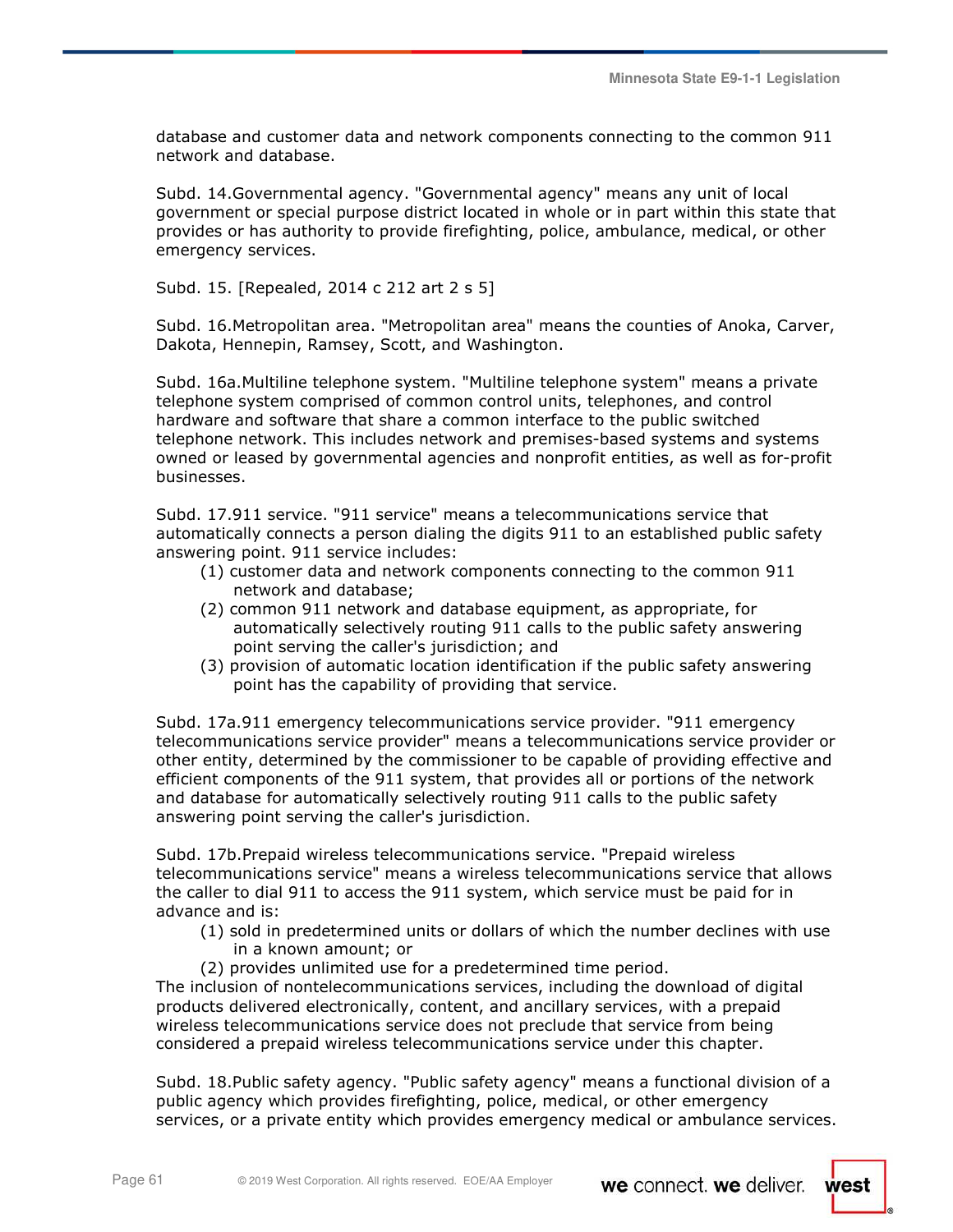Subd. 19.Public safety answering point. "Public safety answering point" means a communications facility operated on a 24-hour basis which first receives 911 calls from persons in a 911 service area and which may, as appropriate, directly dispatch public safety services or extend, transfer, or relay 911 calls to appropriate public safety agencies.

Subd. 19a.Secondary public safety answering point. "Secondary public safety answering point" means a communications facility that: (1) is operated on a 24-hour basis, in which a minimum of three public safety answering points (PSAP's) route calls for postdispatch or prearrival instructions; (2) receives calls directly from medical facilities to reduce call volume at the PSAP's; and (3) is able to receive 911 calls routed to it from a PSAP when the PSAP is unable to receive or answer 911 calls.

Subd. 19b.Shared residential multiline telephone system service. "Shared residential multiline telephone service" means the use of a multiline telephone system to provide service to residential facilities. For purposes of this subdivision, "residential facilities" means both single-family and multifamily facilities including extended care facilities and dormitories.

Subd. 20.Wire-line telecommunications service provider. "Wire-line telecommunications service provider" means a person, firm, association, corporation, or other legal entity, however organized, or combination of them, authorized by state or federal regulatory agencies to furnish telecommunications service, including local service, over wire-line facilities.

Subd. 20a.Wireless telecommunications service. "Wireless telecommunications service" means a commercial mobile radio service, as that term is defined in United States Code, title 47, section 332, subsection (d), including all broadband personal communication services, wireless radio telephone services, and geographic area specialized mobile radio licensees, that offer real-time, two-way voice service interconnected with the public switched telephone network.

Subd. 21.Wireless telecommunications service provider. "Wireless telecommunications service provider" means a provider of wireless telecommunications service.

Subd. 22. [Renumbered subd 9a]

Subd. 23. [Renumbered subd 11a]

Subd. 24. [Renumbered subd 11b]

Subd. 25. [Renumbered subd 16a]

Subd. 26. [Renumbered subd 19b]

History: 1977 c 311 s 2; 1987 c 56 s 1,2; 1990 c 543 s 1; 1994 c 616 s 6; 1995 c 149 s 1; 1997 c 202 art 3 s 18,19; 3Sp1997 c 3 s 1; 2002 c 372 s 2-6; 1Sp2003 c 1 art 2 s 102; 2004 c 282 s 3-7; 2005 c 136 art 10 s 3-6; 2006 c 260 art 6 s 2; 2013 c 143 art 13 s 10-12

# 403.15 MULTILINE TELEPHONE SYSTEM 911 REQUIREMENTS.

Subdivision 1. Multistation or PBX system. Except as otherwise provided in this section, every owner and operator of a new multistation or private branch exchange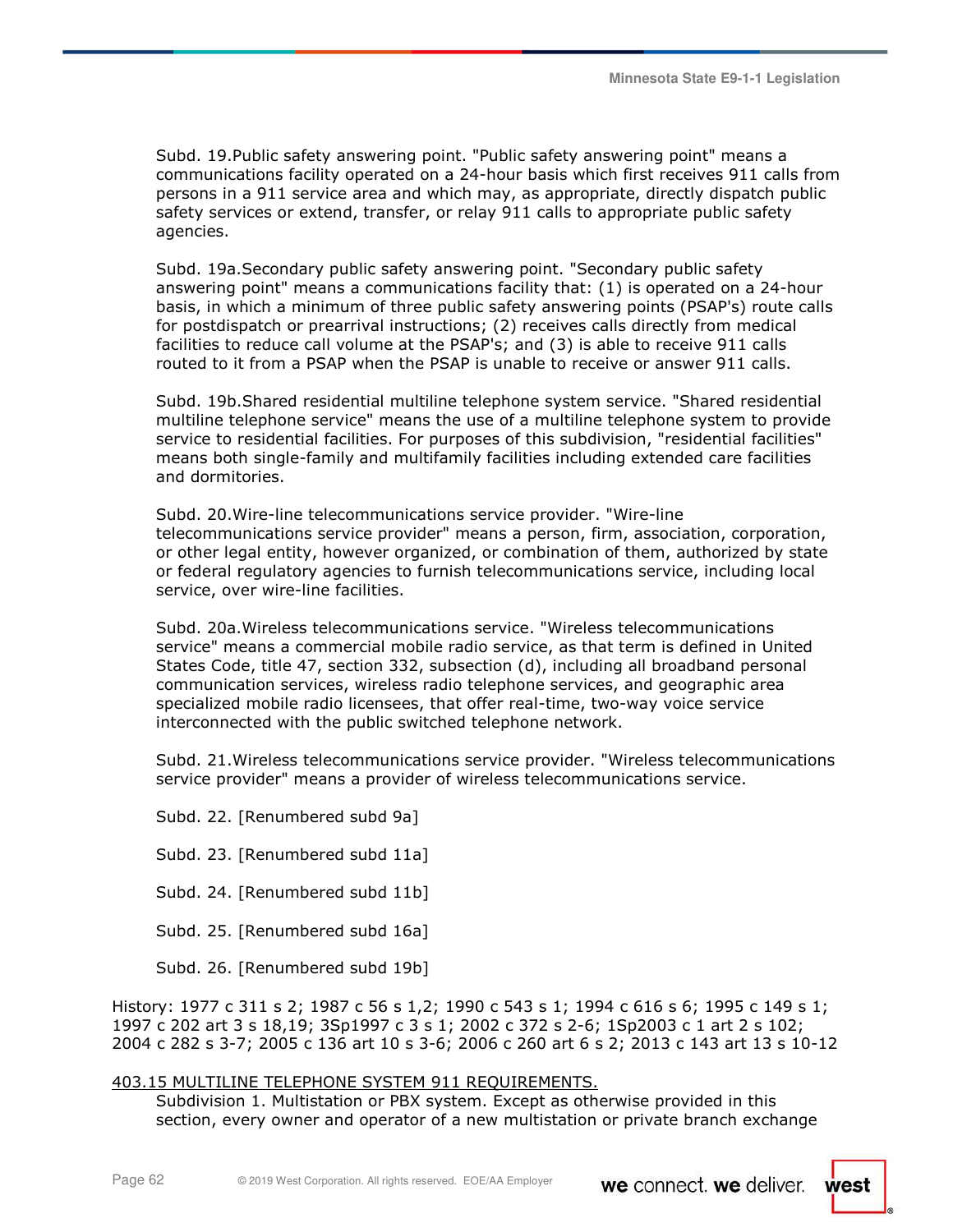(PBX) multiline telephone system purchased after December 31, 2004, shall design and maintain the system to provide a callback number and emergency response location.

Subd. 2. Multiline telephone system user dialing instructions. Each multiline telephone system operator must demonstrate or otherwise inform each new telephone system user how to call for emergency assistance from that particular multiline telephone system.

Subd. 3. Shared residential multiline telephone system. On and after January 1, 2005, operators of shared multiline telephone systems, whenever installed, serving residential customers shall ensure that the shared multiline telephone system is connected to the public switched network and that 911 calls from the system result in at least one distinctive automatic number identification and automatic location identification for each residential unit, except those requirements do not apply if the residential facility maintains one of the following:

- 1) automatic location identification for each respective emergency response location;
- 2) the ability to direct emergency responders to the 911 caller's location through an alternative and adequate means, such as the establishment of a 24-hour private answering point; or
- 3) a connection to a switchboard operator, attendant, or other designated onsite individual.

Subd. 4. Hotel or motel multiline telephone system. Operators of hotel and motel multiline telephone systems shall permit the dialing of 911 and shall ensure that 911 calls originating from hotel or motel multiline telephone systems allow the 911 system to clearly identify the address and specific location of the 911 caller.

Subd. 5. Business multiline telephone system.

- a) An operator of business multiline telephone systems connected to the public switched telephone network and serving business locations of one employer shall ensure that calls to 911 from any telephone on the system result in one of the following:
	- (1) automatic location identification for each respective emergency response location;
	- (2) an ability to direct emergency responders to the 911 caller's location through an alternative and adequate means, such as the establishment of a 24-hour private answering point; or
	- (3) a connection to a switchboard operator, attendant, or other designated on-site individual.
- b) Except as provided in paragraph (c), providers of multiline telephone systems serving multiple employers' business locations shall ensure that calls to 911 from any telephone result in automatic location identification for the respective emergency response location of each business location sharing the system.
- c) Only one emergency response location is required in the following circumstances:
	- (1) an employer's workspace is less than 40,000 square feet, located on a single floor and on a single contiguous property;
	- (2) an employer's workspace is less than 7,000 square feet, located on multiple floors and on a single contiguous property; or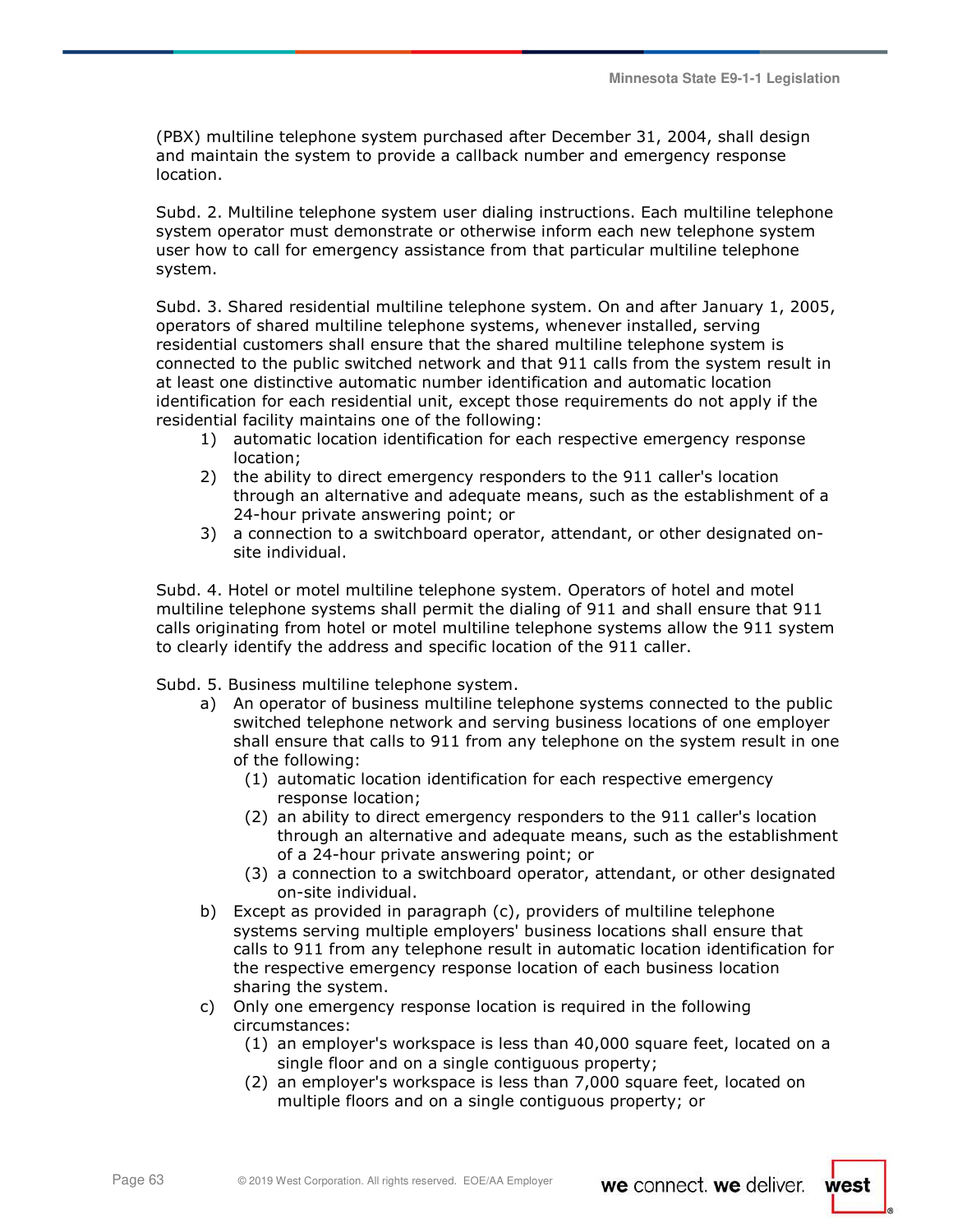(3) an employer's workspace is a single public entrance, single floor facility on a single contiguous property.

Subd. 6. Schools. A multiline telephone system operated by a public or private educational institution, including a system serving dormitories and other residential customers, is subject to this subdivision and is not subject to subdivision 3. The operator of the education institution multiline system connected to the public switched network must ensure that calls to 911 from any telephone on the system result in one of the following:

- 1) automatic location identification for each respective emergency response location;
- 2) an ability to direct emergency responders to the 911 caller's location through an alternative and adequate means, such as the establishment of a 24-hour private answering point; or
- 3) a connection to a switchboard operator, attendant, or other designated onsite individual.
- Subd. 7. Exemptions.
	- a) Multiline telephone systems with a single emergency response location are exempt from subdivisions 1 and 3 to 6 and section 403.07, subdivision 3.
	- b) Multiline telephone system operators that employ alternative methods of enhanced 911 support are exempt from subdivisions 1 and 3 to 6 and section 403.07, subdivision 3.
	- c) A multiline telephone system operator may apply for an exemption from the requirements in this section from the chief officer of each public safety answering point serving that jurisdiction.

Subd. 8. Applicability. The requirements of subdivisions 4, 5, and 6 apply to new multiline telephone systems purchased after December 31, 2004. The requirements of subdivisions 2 and 3 and the exemptions in subdivision 7 apply regardless of when the multiline telephone system was installed.

History: 2004 c 282 s 9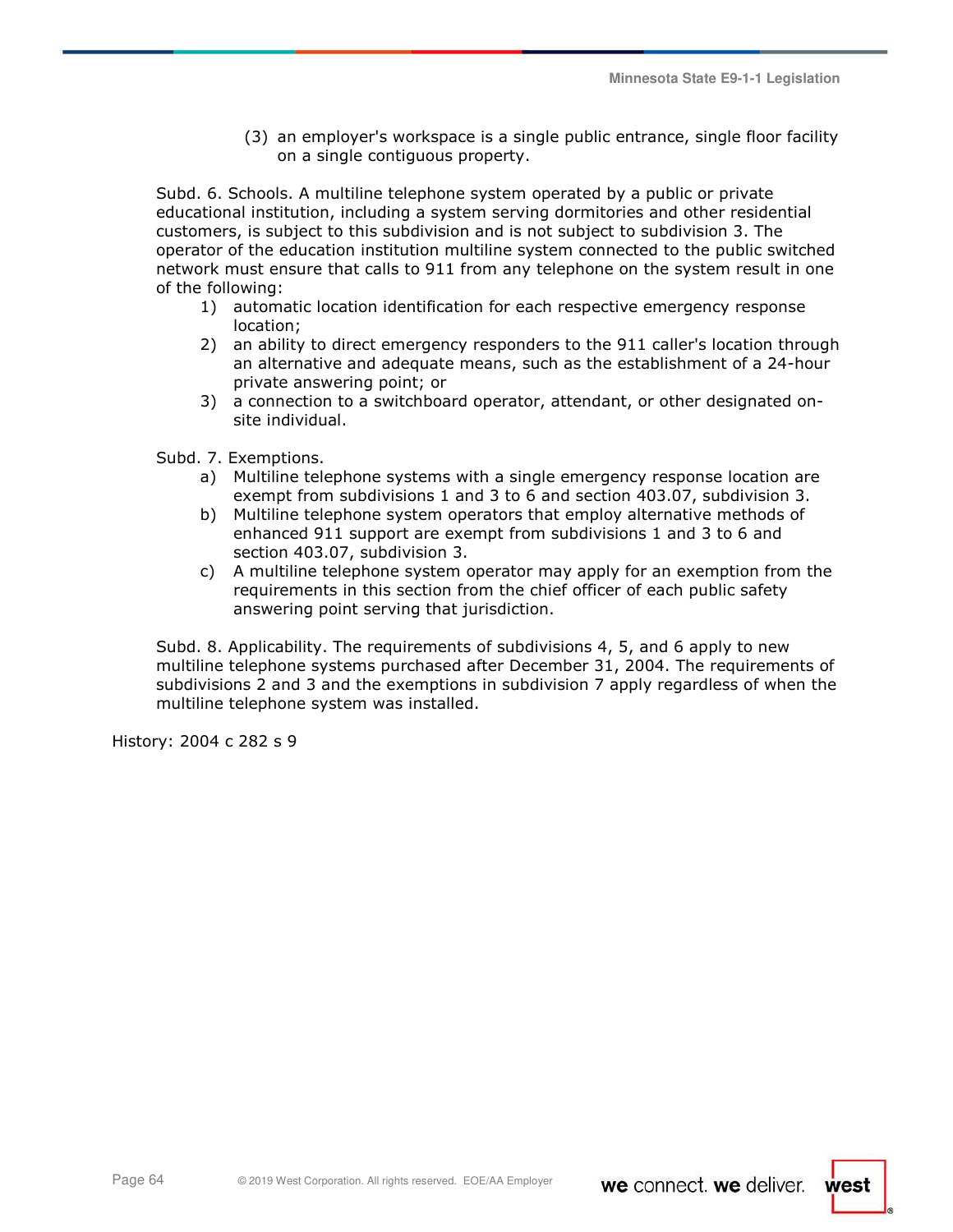**Mississippi State E9-1-1 Legislation** 

# **Mississippi**

# Reference Link:

http://www.lexisnexis.com/hottopics/mscode/

- Click "I agree"
- Search 19-5-359

# 19-5-359.

- 1) Any service supplier operating within the State of Mississippi shall be required to provide access to the locally designated PSAP by dialing the three (3) digits "911" from any telephone subscriber line within such service area. Where technically available, each service supplier shall, at a county's request, provide "Enhanced 911" services. Where this capability does not technically exist, "Basic 911" shall be available as a minimum.
- 2) From and after December 31, 1993, any person, corporation or entity operating a "shared tenant service" type of telephone system shall be required to provide as a minimum the location and telephone number information for each and every extension or user on such "shared tenant" system to the regulated local exchange telephone service provider where the service provider can utilize such information in the delivery of "Enhanced 911" emergency telephone service. This information shall consist of data in a format that is compatible with the service supplier's requirements in order to provide such location and telephone number information automatically in the event a call to 911 is placed from such a system. It shall be the responsibility of the operator or provider of "STS" telephone services to maintain the data pertaining to each extension operating on such system.
- 3) Any CMRS providers operating within the State of Mississippi shall be required to have all trunks or service lines supplying all cellular sites and personal communications network sites contain the word "cellular" in the service supplier listing for each trunk or service line to facilitate operator identification of cellular and PCN telephone calls placed to 911.
- 4) Any service suppliers engaged in the offering or operating of "Centrex" or "ESSX" telephone service within the State of Mississippi shall cause the actual location of all extensions operating in this service to be displayed at the PSAP whenever a 911 call is placed from said extension. This feature shall not be required in areas where Enhanced 911 is not in operation but shall be required should such area upgrade to Enhanced 911 service.
- 5) Any local exchange telephone service suppliers offering "quick-serve" or "soft" dial tone shall provide address location information to the PSAP operating in the area where the "quick-serve" or "soft" dial tone is in operation so that the PSAP may have this address information displayed should a call to 911 be placed from such location. It shall be the responsibility of the service supplier to determine in which emergency service number area the "quick-serve" or "soft" dial tone is located.
- 6) Any service suppliers operating within the State of Mississippi and providing Enhanced 911 telephone service shall have a reasonable time period, not to exceed five (5) years, to comply with data and operational standards as they are set forth by the National Emergency Number Association. This time period shall apply to data format, equipment supplied for PSAP use and for the length of time required for data updates relating to service user address information, emergency service number updates and other data updates as may be required.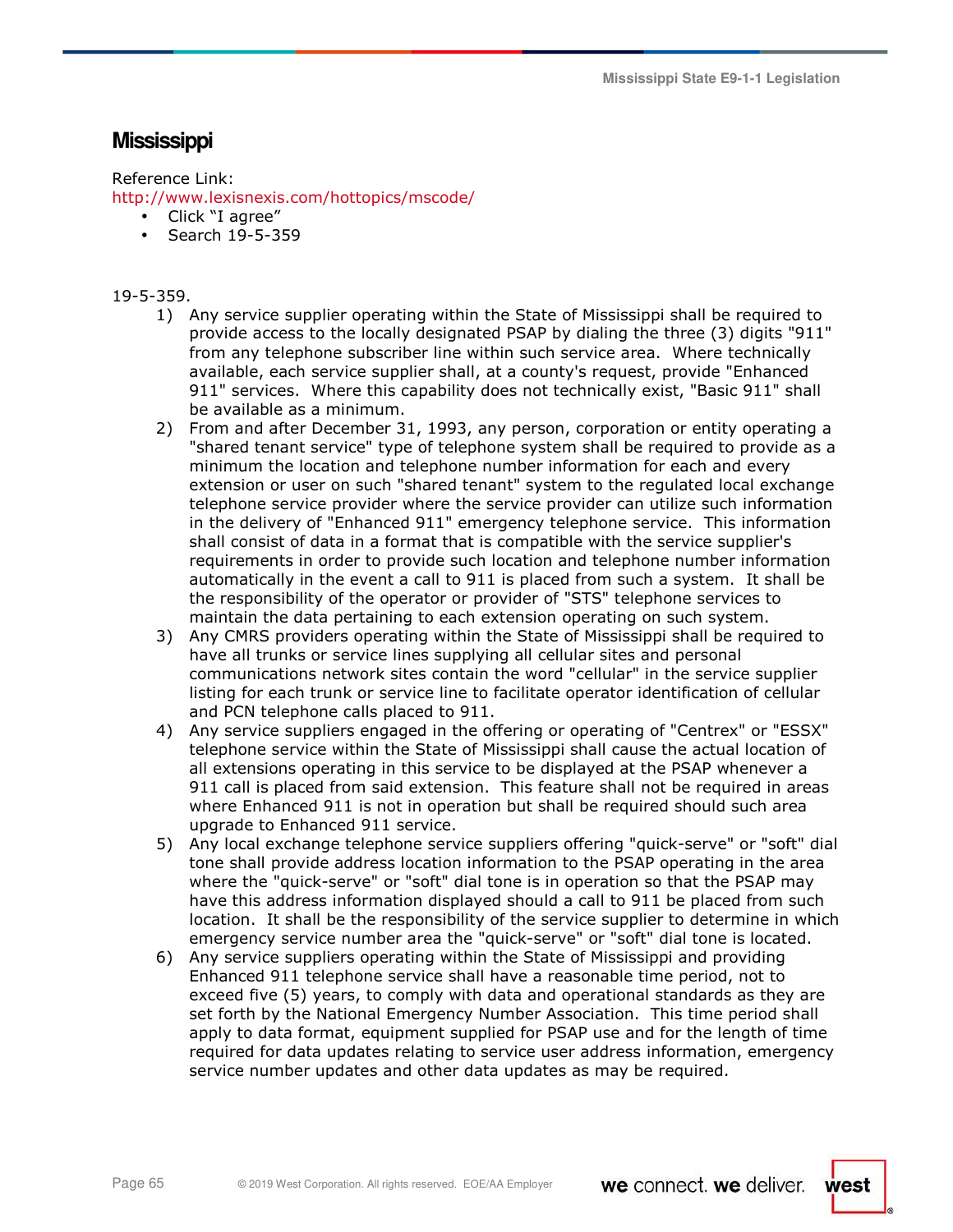# **New Hampshire**

# Reference Links:

http://www.gencourt.state.nh.us/rsa/html/VII/106-H/106-H-mrg.htm http://www.gencourt.state.nh.us/rsa/html/xxxiv/378/378-mrg.htm

# 106-H:2 Definitions

In this chapter:

- I. "Automatic location identification" or "ALI" means the system capability to identify automatically the geographical location of the telephone being used by the caller and to provide a display of that location at the public safety answering point.
- II. "Automatic number identification" or "ANI" means the system capability to identify automatically the calling telephone number and to provide a display of that number at the public safety answering point.
- III. "Bureau" means the bureau of emergency communications within the division of emergency services and communications, in the department of safety, established pursuant to RSA 21-P:36.
- a. "Commercial mobile radio service'' means commercial mobile radio service as defined in 47 C.F.R. section 20.3.
- IV. "Commission" means the enhanced 911 commission established in RSA 106-H:3.
- V. "Commissioner" means the commissioner of the department of safety.
- VI. "Emergency services" means fire, police, ambulance, rescue and other service of an emergency nature identified by the bureau.
- VII. "Enhanced 911 system" and "enhanced 911 services" means a system consisting of selective routing with the capability of automatic number and location identification at a public safety answering point, which enables users of the public telecommunications system to request emergency services by dialing the digits 911.
- VIII. "Enhanced ANI/ALI" means the capability of a municipality or other political subdivision to receive ANI and ALI displays from 911 calls routed from the public safety answering point.
- a. "Master street address guide" or "MSAG" means an alphabetical listing of all streets and house number ranges within a municipality. House number ranges shall consist of the beginning number and highest possible number on each public or private way with multiple structures.
- b. "Prepaid commercial mobile radio service'' means commercial mobile radio service that allows a caller to dial 911 to access the E911 system, which service must be paid for in advance and is either sold in predetermined units or dollars which decline with use in a known amount or is sold for unlimited use during a predetermined period of time.
- IX. "Private safety agency" means a private entity which provides emergency police, fire, ambulance, or medical services.
- X. "Public agency" means the state government and any unit of municipal or county government located within the state which provides or has authority to provide firefighting, law enforcement, ambulance, medical or other emergency services.
- XI. "Public safety agency" means a functional division of a public agency which provides firefighting, law enforcement, ambulance, medical, rescue or other emergency services.
- XII. "Public safety answering point" means a facility with enhanced 911 capability, operated on a 24-hour basis, assigned the responsibility of receiving 911 calls and transferring or relaying emergency 911 calls to other public safety agencies or private safety agencies.
- XIII. "Relay routing" means the method of responding to a telephone request for emergency service whereby a public safety answering point notes pertinent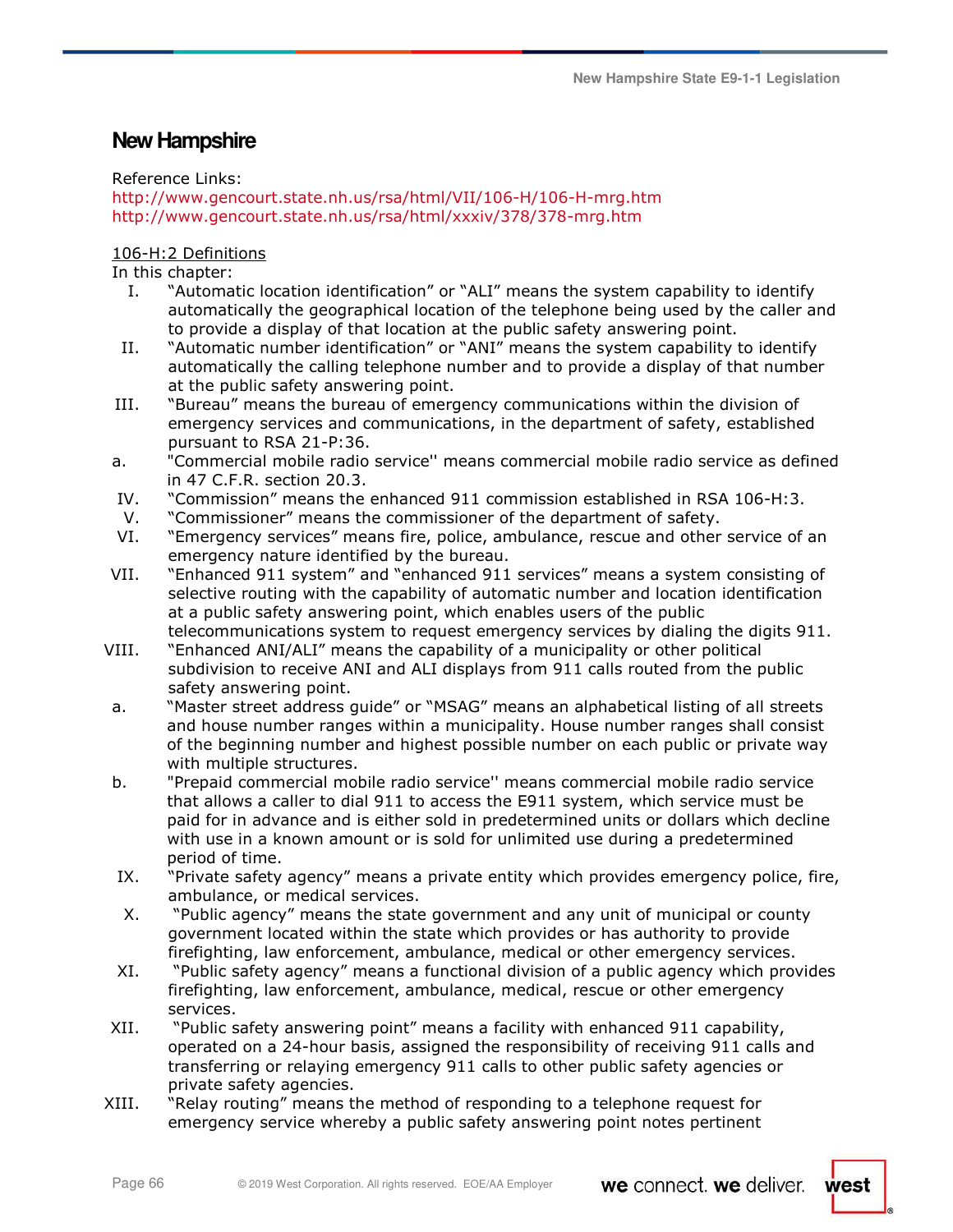information and relays it by telephone to the appropriate public safety agency or private safety agency for dispatch of an emergency service unit.

- a. "Street address guide" or "SAG" means a listing of all numbered structures on each public or private way with multiple structures within the municipality.
- XIV. "Transfer routing" means the method of responding to a telephone request for emergency service whereby a public safety answering point transfers the call directly to the appropriate public safety agency or private safety agency for dispatch of an emergency service unit.
- XV. "Voice over Internet Protocol'' or "VoIP'' means any service that:
	- a) Enables real-time, 2-way voice communications that originate from or terminate to the user's location in Internet Protocol or any successor protocol;
	- b) Requires a broadband connection from the user's location; and
	- c) Permits users generally to receive calls that originate on the public switched telephone network and to terminate calls to the public switched telephone network.

# 106-H:8 Coordination By Provider Of Telephone Service

- I. Every telephone utility authorized to do business in the state pursuant to RSA 374:22, I, every entity which provides commercial mobile radio service, as defined in 47 C.F.R. 20.3, and required by the Federal Communications Commission (FCC) to provide 911 service, and every VoIP provider required by the FCC to provide 911 service shall make available the universal emergency telephone number 911 for use by the public in seeking assistance from fire, police, and other related safety agencies through a single public safety answering point. Each telephone service provider shall assure that all requests for police, fire, medical, or other emergency services received by the provider or the provider's operator services shall be transferred to the public safety answering point. Such transfer shall include the calling party's telephone number in American Standard Code for Information Interchange (ASCII) in a format recommended for data exchange by the National Emergency Number Association (NENA)
- II. For purposes of implementing this chapter, any provider of commercial mobile radio service shall be entitled to reimbursement from the bureau of the reasonable expenses incurred prior to the effective date of this paragraph to accomplish the provision of enhanced 911 service to the extent authorized by the Federal Communications Commission and approved by the enhanced 911 commission. The bureau may utilize the services of any other state agency or a consultant to assist in reviewing the requested reimbursement to insure that it is reasonable and may seek recovery of the expense of that review from the provider.

# 378:17-c Requirements For Nonpublic Utility Providers Of Telephone Services

- I. In this section, "nonpublic utility provider of telephone services" includes, but is not limited to, a hotel, motel, hospital, university, or similar place of temporary accommodation.
- II. Every nonpublic utility provider of telephone services shall display or post on or near the telephone equipment so as to be easily seen by telephone users a notice of the existence of standard and resale charges and the in-room location of information on all of the charges applicable to all of the available telephone services. These charges shall be separately stated, and shall include, but not be limited to, the following information:
	- a) Individual customer telephone service activation deposits or fees, if any.
	- b) Charges for use of telephone services, including any charges for calls not completed.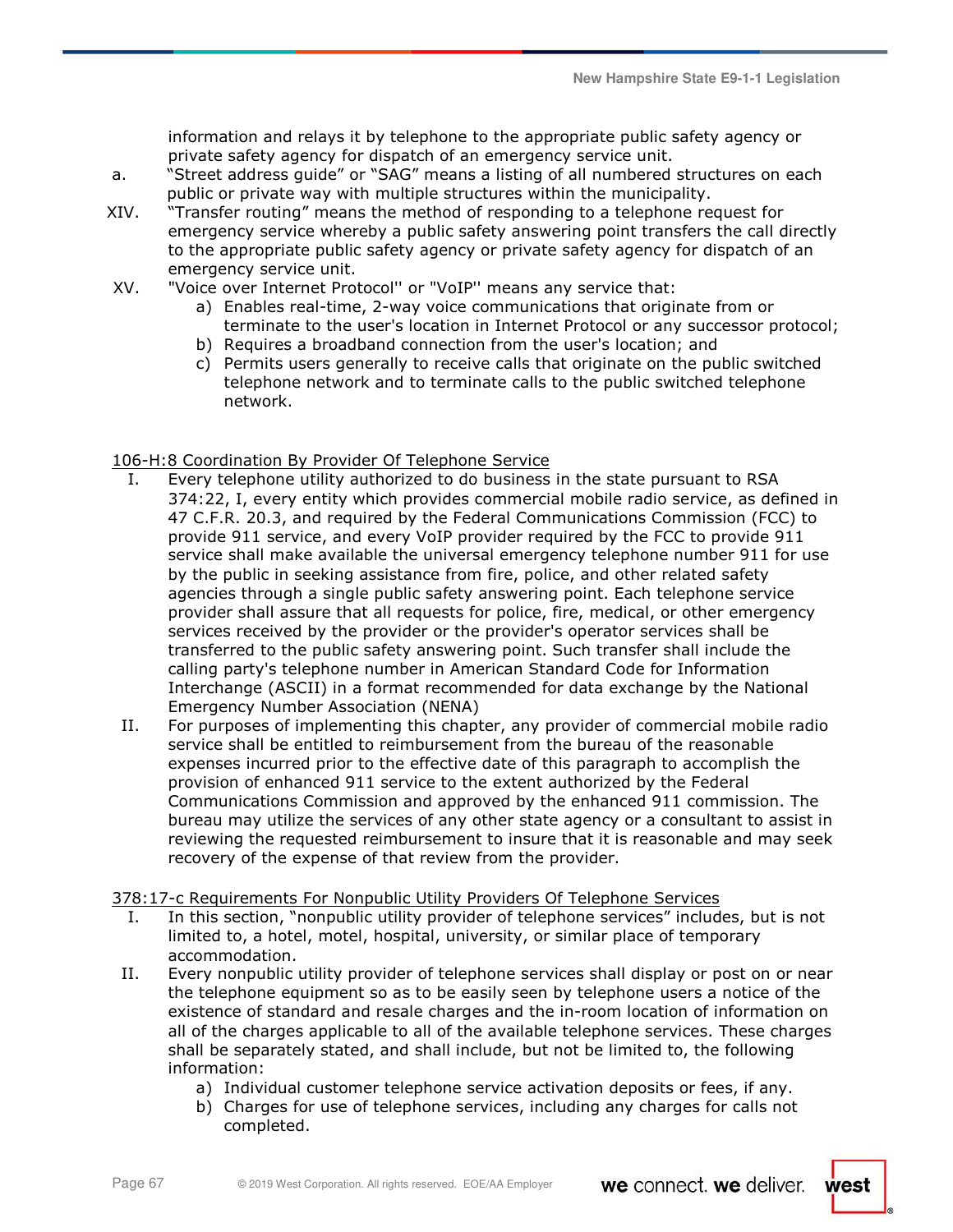- III. The public utilities commission shall, by rule or order, adopt and enforce operating requirements applicable to operator-assisted telephone services, whether furnished by a telephone corporation or other than a telephone corporation, for nonpublic utility providers of telephone services owning or operating message switching or billing equipment solely for the purpose of reselling services provided by a telephone corporation to its patients or guests. These operating requirements shall include, but not be limited to, all of the following:
	- a) That there be displayed or posted on or near the telephone equipment so as to be easily seen by telephone users a notice stating the identity of the nonpublic utility provider of the telephone services and the in-room location of information on: the method for obtaining the rates, terms, or conditions of operator-assisted services; the operator-assisted services provider's procedures for handling complaints; the means by which the telephone user may gain access to other providers of operator-assisted services; and the means by which the telephone user may gain access to the services of the telephone corporation operating within the service area within which the telephone services of the nonpublic utility provider are furnished. The information shall also provide the telephone number of the public utilities commission to which questions or complaints may be directed.
	- b) That, when contacted for service by the telephone user, the operator-assisted services provider orally identify itself by name prior to the connection of the telephone call or the commencement of any charges.
	- c) That the telephone equipment permit access by the telephone user to any other provider of operator-assisted services generally available in the service area.
- IV. Nonpublic utility providers of telephone services using a PBX switch or similar equipment shall be considered telephone utilities for purposes of RSA 106-H:8. Nonpublic utility providers of telephone services shall comply with the telephone utility requirements of RSA 106-H:8 no later than January 1, 2007.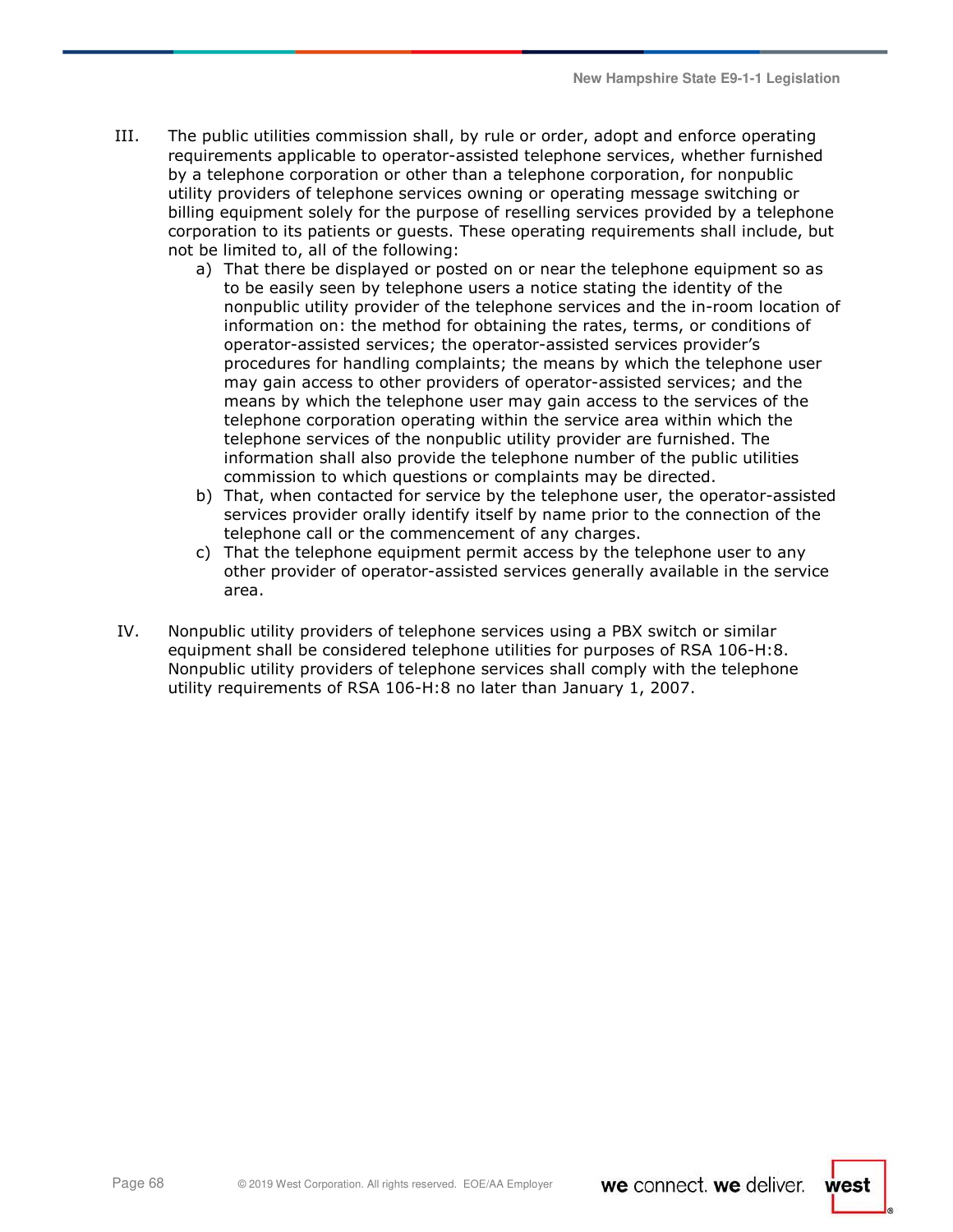# **Oklahoma**

Reference Link:

http://webserver1.lsb.state.ok.us/OK\_Statutes/CompleteTitles/os63.rtf

• Go to section 2855.1 (on page 1124)

Oklahoma Statutes Title 63-2855.1

Article I §63-2855.1. Direct access to 9-1-1 service required

DIRECT ACCESS TO 9-1-1 SERVICE REQUIRED

- A. A business owner or operator that owns or controls a telephone system or equivalent system which utilizes Voice over Internet Protocol (VoIP) enabled service and provides outbound dialing capacity or access shall be required to configure the telephone or equivalent system to allow a person initiating a 9-1- 1 call on the system to directly access 9-1-1 without an additional code, digit, prefix, postfix, or trunk-access code.
- B. A business owner or operator that provides residential or business facilities utilizing a telephone system or equivalent system as described in subsection A, shall configure the telephone or equivalent system to provide a notification to a central location on the site of the residential or business facility when a person within the residential or business facility dials 9-1-1, provided the business owner or operator's system is able to be configured to provide such notification without an improvement to the system's hardware. The requirement of this subsection does not require a business owner or operator to have a person available at the central location to receive such notification.
- C. Telephone service providers and Interconnected VoIP Service providers shall, within sixty (60) days following the enactment of this act, and at least once annually thereafter, provide written notification detailing the provisions of this act to any current commercial customers operating in this state who may be affected by this act. Such providers shall inform any new commercial customers of the requirements of this act at the time service is initiated.
- D. The provisions of this act shall apply to the extent such provisions are not inconsistent with or preempted by federal law.

Added by Laws 2016, c. 146, § 2, eff. Jan. 1, 2017.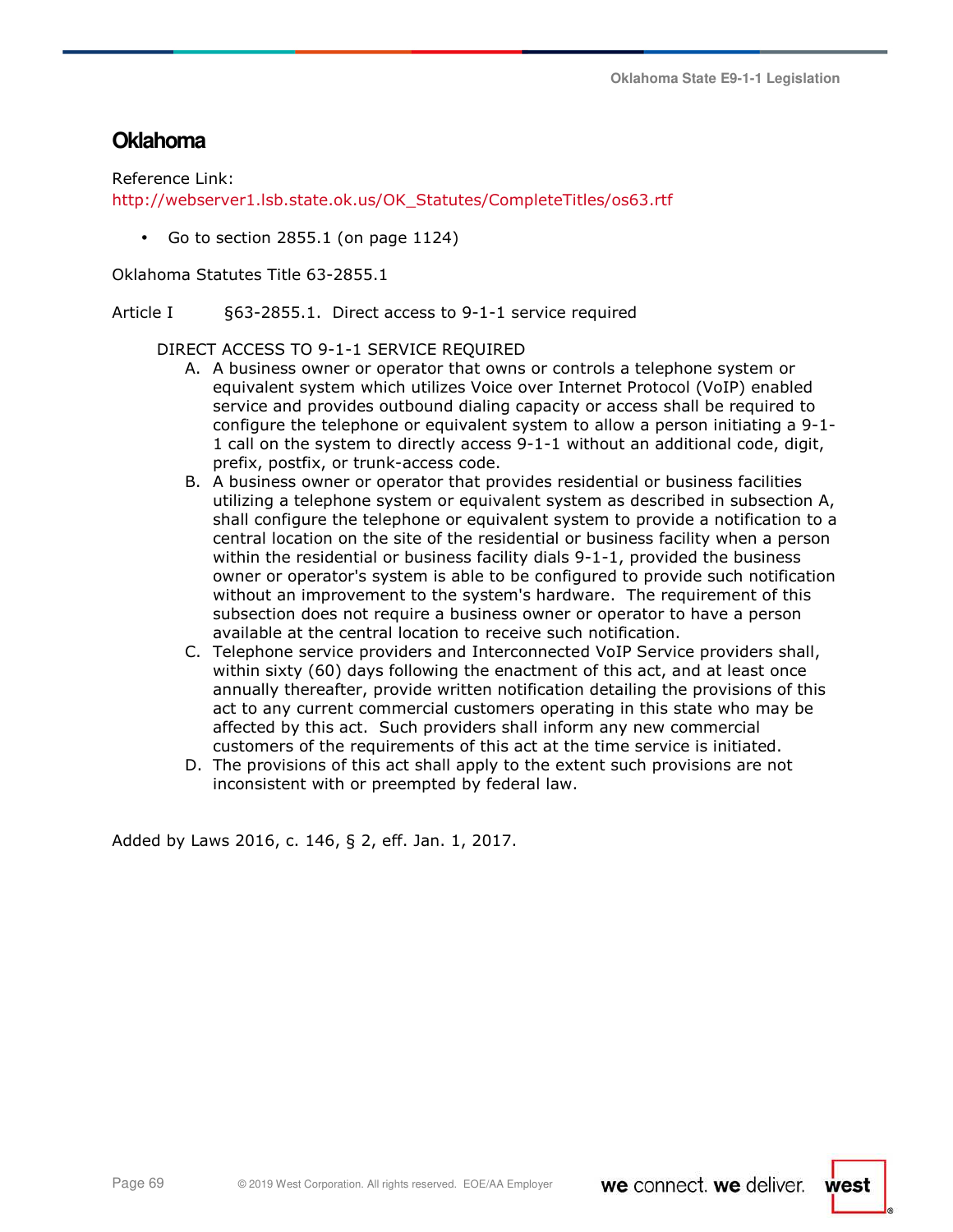# **Pennsylvania**

Reference Link:

http://www.legis.state.pa.us/cfdocs/legis/LI/consCheck.cfm?txtType=HTM&ttl=35

# **Title 35 – Health and Safety**

### **Part III. Public Safety**

Chapter 53. 911 Emergency Communication Services

# *§ 5302. Definitions.*

The following words and phrases when used in this chapter shall have the meanings given to them in this section unless the context clearly indicates otherwise:

**"911 communication."** Transmission of information to a PSAP for the initial reporting of police, fire, medical or other emergency situation.

# **"911 communications service."** As follows:

- 1) A service that allows the two-way transmission, conveyance or routing of voice, data, audio, video or any information of signals, including cable and internet protocol services, to a point or between or among points by or through any electronic, radio, satellite, cable, optical, microwave or other medium or method in existence on or after the effective date of this definition, regardless of protocol used for the transmission or conveyance, only if that service is capable of contacting a PSAP by entering or dialing the digits 911 and is subject to applicable Federal or State requirements to provide the 911 dialing capability.
- 2) The term does not include wireless and Internet-protocol-enabled services that are exempt from Federal Communications Commission regulations for 911 communications service, 911 service and next generation 911 service.

**"911 service provider."** An entity that provides all or parts of the network, software applications, databases, CPE components and operations and management procedures required to support a 911 system.

**"911 system."** A system capable of receiving and processing a 911 communication throughout a defined geographic area. The term shall include a city, county, regional 911 system or a PSAP.

**"Agency."** The Pennsylvania Emergency Management Agency.

**"ALI."** Automatic location information.

**"ANI."** Automatic number identification.

**"Automatic location information."** The delivery or receipt of location information, including, but not limited to, the street address or geographic location of a telecommunication device, as specified in the FCC 911 Order, being used to communicate with a 911 system.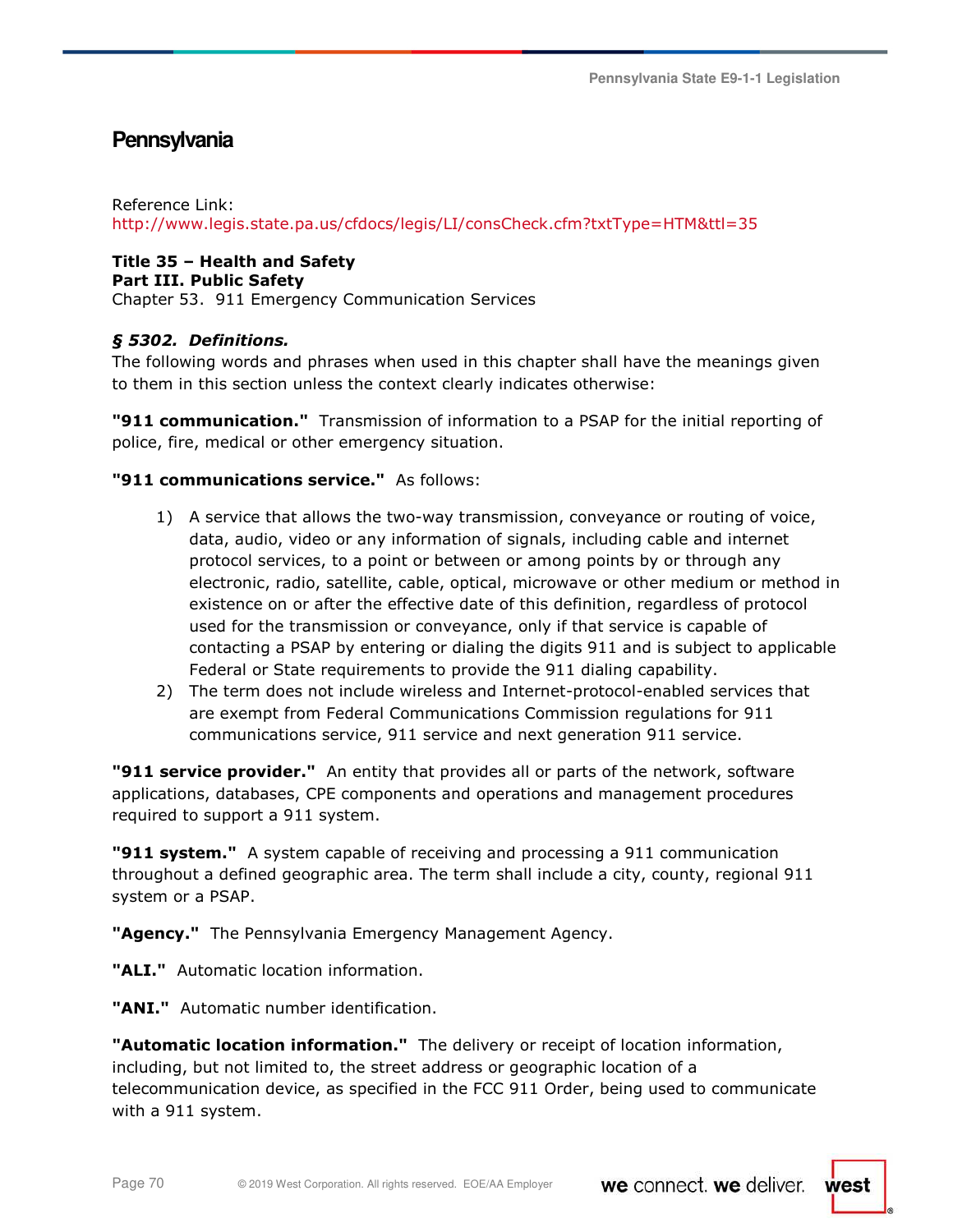**Pennsylvania State E9-1-1 Legislation** 

**"Automatic number identification."** The delivery or receipt of a telephone number assigned to a telecommunication device being used to communicate with a 911 system.

**"Board."** The 911 board established under section 5303(b) (relating to telecommunications management).

**"Call."** A two-way communication established using a 911 communications service.

**"Call-back number."** A number used by a public safety answering point to recontact the location from which a 911 call was placed. This number may or may not be the number of the telephone station used to originate the 911 call.

**"Communication service."** Any service that provides to a subscriber or consumer the capability to initiate, route, transmit or complete a 911 communication from or through any telecommunication device that utilizes telephone numbers, Internet protocol addresses or functional equivalents or technological successors.

**"Consumer."** A person who purchases prepaid wireless telecommunications service or a prepaid wireless device in a retail transaction.

**"Department."** The Department of Revenue of the Commonwealth.

**"Emergency location identification number" or "ELIN."** A valid North American Numbering Plan format telephone number assigned to a multiline telephone system operator by the appropriate authority which is used to route the call to a public safety answering point and is used to retrieve the automatic location information for the public safety answering point. The ELIN may be the same number as the automatic number identification. The North American Numbering Plan number may in some cases not be a dialable number.

**"Emergency notification services."** Services provided by authorized agencies of Federal, State, county or local governments, or by persons authorized by these governments, that notify the public and may use ANI/ALI database information, of emergencies declared by these governments.

**"Emergency support services."** Information or database management services provided by authorized agencies of Federal, State, county or local governments, or by persons authorized by these governments, that are used in support of PSAPs or emergency notification services.

**"Enhanced 911 service" or "911."** Emergency communication service providing for automatic identification of caller location and calling number, which includes network switching, database and PSAP premise elements capable of providing automatic location identification data and a call-back number.

**"FCC 911 Order."** All of the following:

1) All orders or final rules issued by the Federal Communications Commission pursuant to the proceeding entitled "Revision of the Commission's Rules to Ensure Compatibility with Enhanced 911 Emergency Calling Systems" (CC Docket No. 94-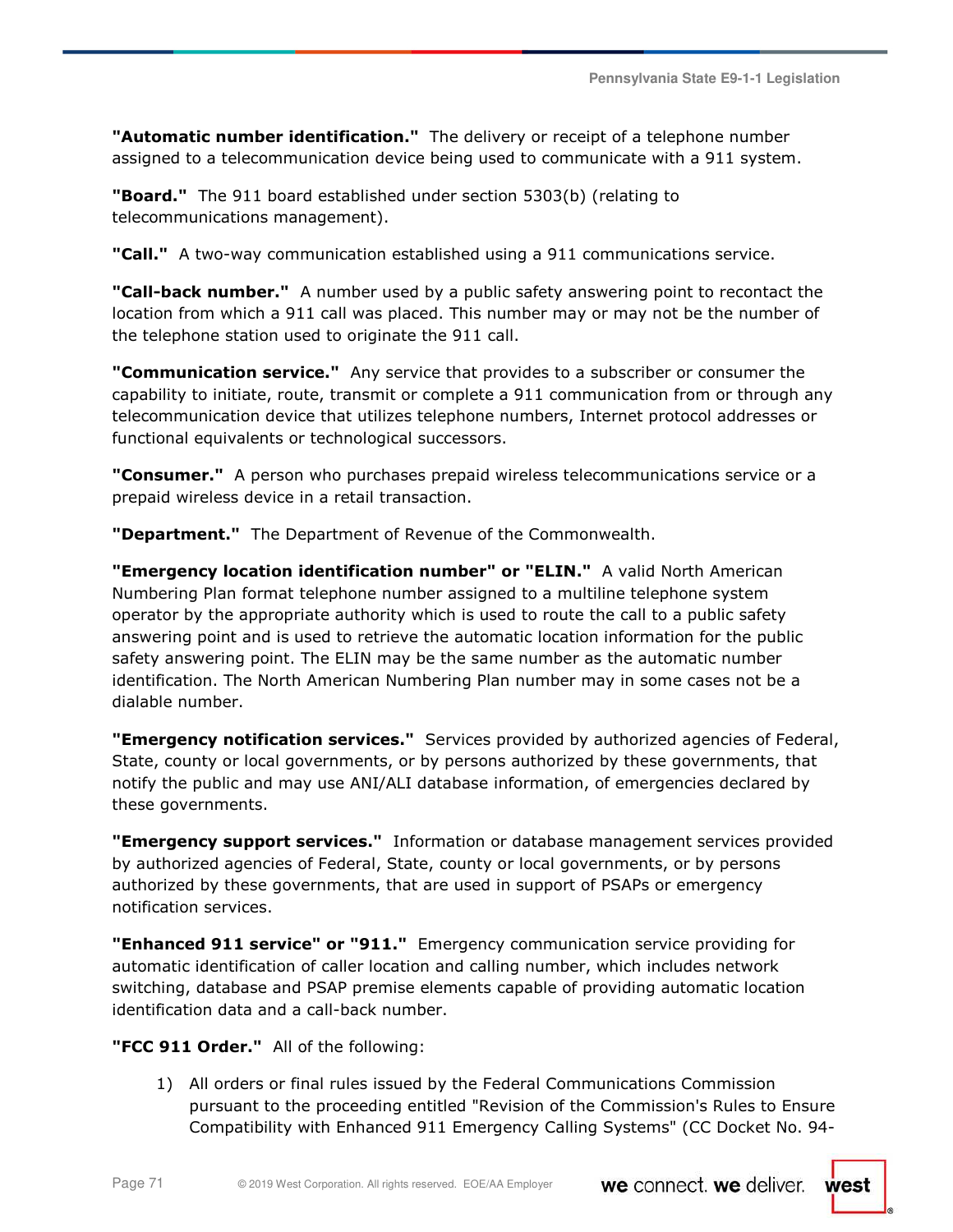102) codified at 47 CFR § 20.18 (relating to 911 service), "Wireless E-911 Location Accuracy Requirements" codified at 47 CFR Pt. 20 (relating to commercial mobile services) and any successor proceeding.

2) Any Federal Communications Commission order that affects the provision of wireless 911 service to wireless service customers.

**"Fund."** The 911 Fund established under section 5306.1 (relating to fund).

"Hybrid system." A system providing both manual and pooled access for outgoing calls. During installation, either pooled or manual access is selected.

**"Industry standards."** Publicly available technical requirements or standards adopted by an emergency communications industry association or standard-setting organization, including, but not limited to, the National Emergency Number Association and the Association of Public Safety Communications Officials International.

**"Interconnected Voice over Internet Protocol provider."** A person engaged in the business of providing interconnected VoIP service to end-use subscribers in this Commonwealth, including resellers.

**"Interconnected Voice over Internet Protocol service."** Service as defined by any of the following:

- 1) All orders issued by the Federal Communications Commission pursuant to the proceeding entitled "IP-Enabled Services" (WC Docket No. 04-36; FCC 05-116), codified at 47 CFR Part 9 (relating to interconnected Voice over Internet Protocol services), and any successor proceeding.
- 2) Any Federal Communications Commission order that affects the provision of 911 service to VoIP service subscribers or further defines interconnected Voice over Internet Protocol service.

**"Interconnected Voice over Internet Protocol service subscriber."** A person who is billed by an interconnected Voice over Internet Protocol provider, who is the end user of VoIP service and has designated a place of primary use within this Commonwealth.

**"Key telephone system."** A type of multiline telephone system which provides shared access to several outside lines through buttons or keys, and which has identified access lines with direct line appearances or terminations on each telephone station.

**"Local exchange carrier."** A person that provides local exchange telecommunications service within this Commonwealth.

**"Local exchange telecommunications service."** The transmission of voice messages that originate and terminate within a prescribed local calling area, including services subject to regulation by the Pennsylvania Public Utility Commission.

**"Local notification."** A system capability that directs a call to 911 from a multiline telephone system extension through the 911 network to a public safety answering point and simultaneously notifies a designated individual to identify the location of the telephone that has dialed 911.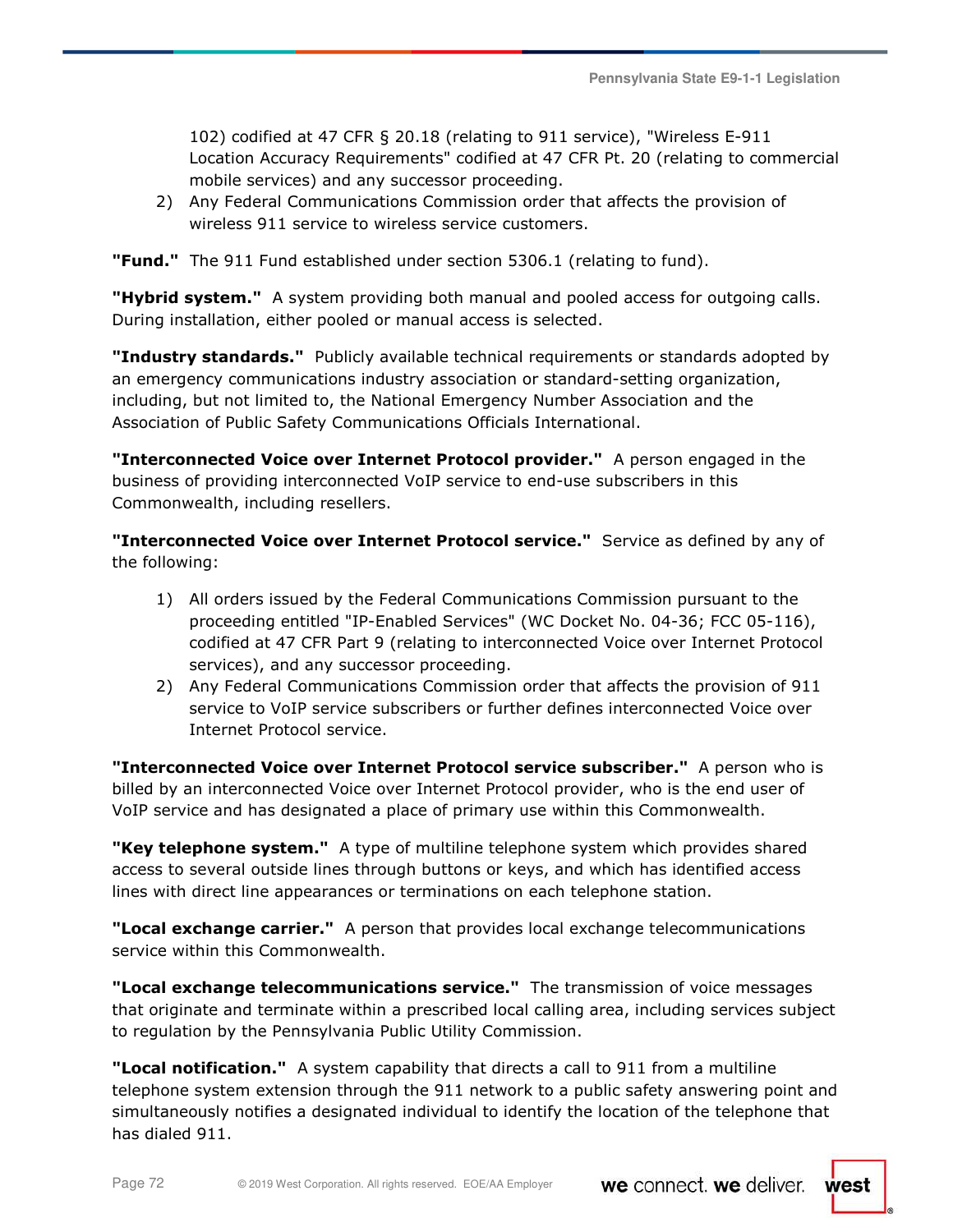**"Master street address guide."** A database of street names and house number ranges within the associated communities defining emergency services zones and their associated emergency services numbers to enable proper routing of 911 calls.

**"Multiline telephone system" or "MLTS."** A system comprised of common control units, telephone sets, control hardware and software and adjunct systems used to support capabilities, including, but not limited to, network and premises-based systems such as Centrex, VoIP, Hybrid and Key Telephone Systems and PBX as classified under 47 CFR § 68.162 (relating to requirements for telecommunication certification bodies), whether owned or leased by private individuals and businesses or by government agencies and nonprofit entities.

**"Multiline telephone system (MLTS) manager."** The person authorized to implement a multiline telephone system, either through purchase or lease of an MLTS or the purchasing of MLTS services, as the means by which to make 911 calls.

**"Multiline telephone system (MLTS) operator."** The person responsible for ensuring that a 911 call placed from a multiline telephone system is transmitted and received in accordance with this chapter regardless of the MLTS technology used to generate the call. The MLTS operator may be the MLTS manager or a third party acting on behalf of the MLTS manager.

**"Next generation 911 service."** 911 service using, in whole or in part, next generation 911 technology.

**"Next generation 911 technology."** Equipment, products or services that enable a PSAP to receive calls for emergency assistance by voice, text, video, Internet protocol or other technology authorized by Federal law, regulation or industry standard. The term includes any new technology with the same or similar functionality.

**"Other emergency communications service."** Services covered by the term as defined in 47 U.S.C. § 615b(8) (relating to definitions).

**"Other emergency communications service provider."** Entities covered by that term as defined in 47 U.S.C. § 615b(9).

**"Person."** The term includes a corporation, an LLC, a partnership, an association, the Federal Government, the State government, a political subdivision, a municipal or other local authority and a natural person.

**"Place of primary use."** The street address where the subscriber's use of the wireless or VoIP service primarily occurs. For the purpose of the surcharge assessed on a VoIP service subscriber, place of primary use is the VoIP service subscriber's registered location on the date the VoIP service subscriber is billed.

**"Prepaid wireless device."** A device that is purchased with a prepaid wireless telecommunications service and is strictly used for that purpose.

**"Prepaid wireless provider."** A person that provides prepaid wireless telecommunications service.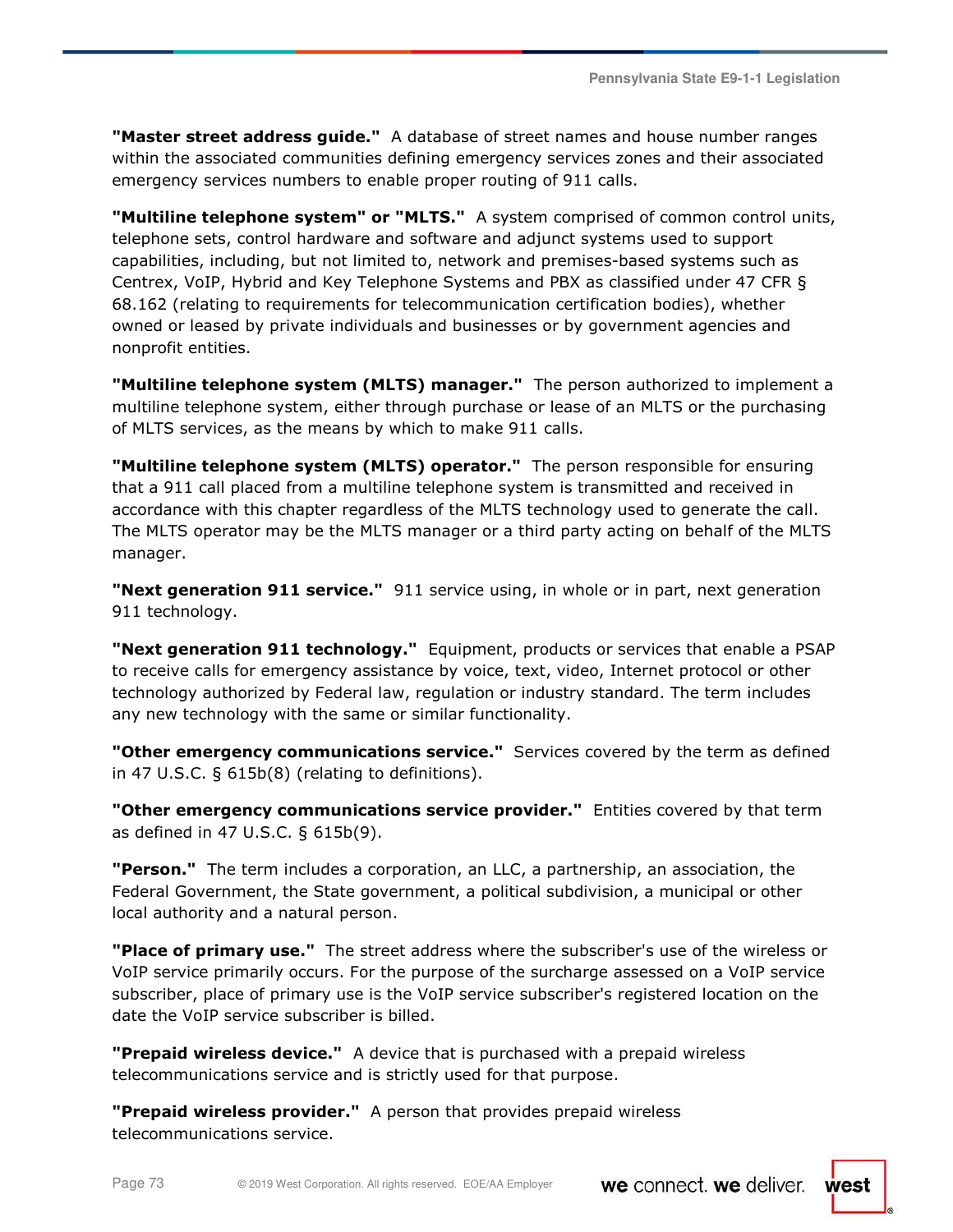**"Prepaid wireless telecommunications service."** A wireless telecommunications service that meets all of the following:

- 1) Allows a caller to transmit the digits 911 to access a 911 system.
- 2) Must be paid for in advance and sold in predetermined units or dollars of which the number may or may not decline with use in a known amount.

**"Private 911 emergency answering point."** An answering point operated by a nonpublic safety entity which:

- 1) Provides functional alternative and adequate means of signaling and directing responses to emergencies as an adjunct to public safety responses.
- 2) Trains individuals intercepting calls for assistance in accordance with applicable local emergency telecommunications requirements.
- 3) Provides incident reporting to the public safety emergency response centers in accordance with State and local requirements.

**"Private branch exchange" or "PBX."** A private telephone network switch that is connected to a publicly switched telephone network.

**"Provider."** A person that provides service to the public for a fee that includes 911 communications service, including, but not limited to, a local exchange carrier, a wireless provider, a prepaid wireless provider, a VoIP provider or a provider of next generation 911 or successor services.

### **"Public agency."** Any of the following:

- 1) The Commonwealth.
- 2) A political subdivision, public authority or municipal authority.
- 3) An organization located in whole or in part within this Commonwealth which provides or has the authority to provide firefighting, law enforcement, ambulance, emergency medical or other emergency services.

**"Public safety answering point" or "PSAP."** The agency-approved entity that receives 911 communications from a defined geographic area and processes those calls according to a specific operational policy.

**"Public switched telephone network."** The network of equipment, lines and controls assembled to establish communication paths between calling and called parties in North America.

**"Regional."** A geographic area that includes more than one county.

**"Regional ESiNET."** An Internet Protocol-based system which consists of managed networks, shared applications and the ability to replicate emergency 911 features and functions.

**"Regionalization of technology."** The adoption of technology that increases the efficiency of a 911 system by allowing multiple PSAPs to use the same equipment or service.

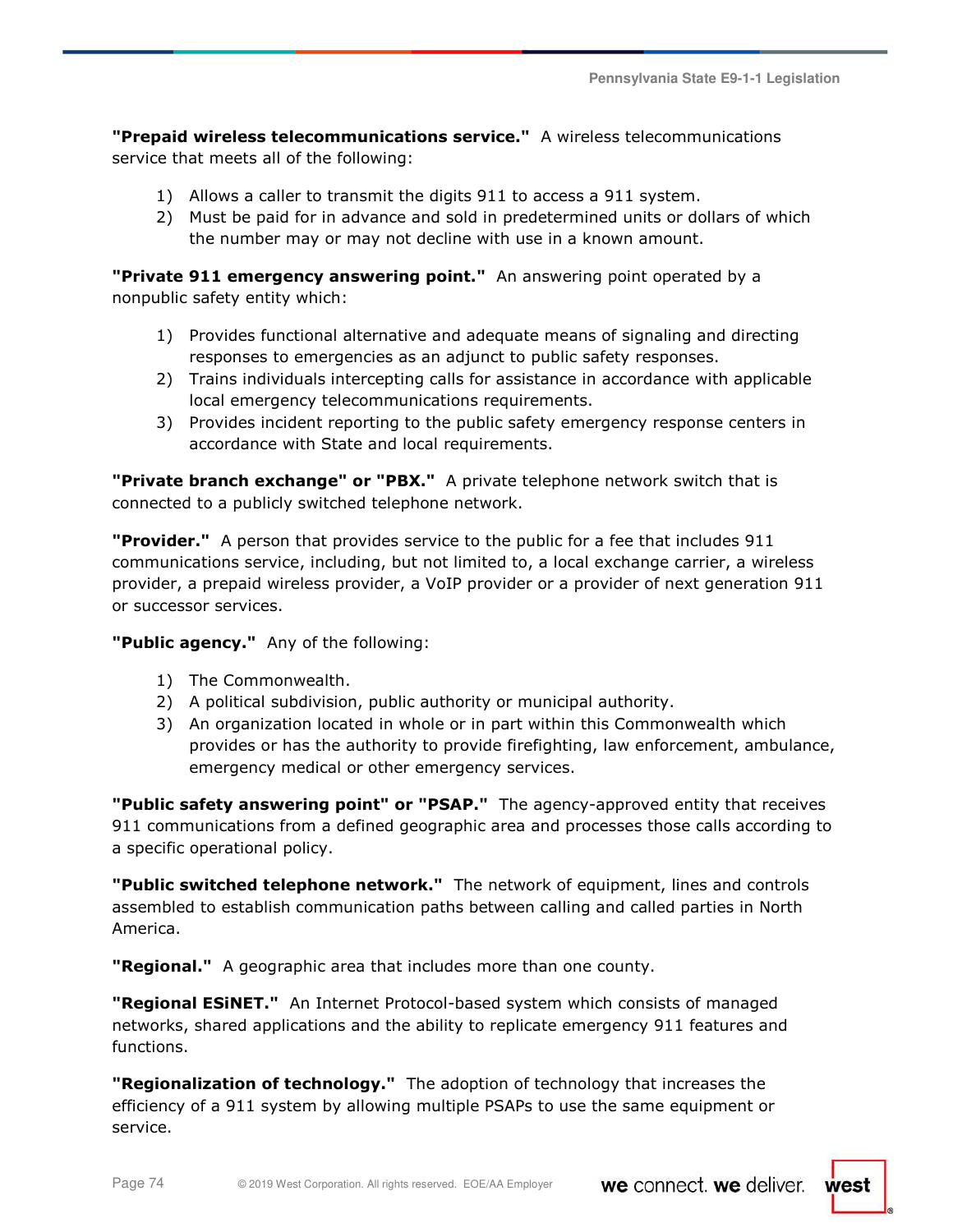**Pennsylvania State E9-1-1 Legislation** 

**"Retail transaction."** The purchase of prepaid wireless telecommunications service or a prepaid wireless device bundled with prepaid wireless telecommunications service from a seller for any purpose other than resale.

**"Seller."** A person who sells prepaid wireless telecommunications service or a prepaid wireless device bundled with prepaid wireless telecommunications service to another person.

**"Shared residential MLTS service."** The use of a multiline telephone system to provide service to residential facilities even if the service is not delineated for purposes of billing. For purposes of this definition, residential facilities shall be liberally construed to mean single family and multifamily facilities.

**"Shared telecommunications services."** The provision of telecommunications and information management services and equipment within a user group located in discrete private premises in building complexes, campuses or high-rise buildings by a commercial shared services provider or by a user association through privately owned subscriber premises equipment and associated data processing and information management services, including the provision of connections to the facilities of a local exchange carrier and to interexchange carriers.

**"Subscriber."** A person who contracts with and is billed by a provider within this Commonwealth for a 911 communications service. In the case of wireless service, the term shall mean a person who contracts with a provider if the person's place of primary use is within this Commonwealth.

**"Telecommunications."** The term shall have the meaning given to it in 47 U.S.C. § 153(50) (relating to definitions).

**"Telecommunications carrier."** Any provider of telecommunications services as defined by the Telecommunications Act of 1996 (Public Law 104-104, 110 Stat. 56).

**"Telecommunication device" or "device."** Any equipment or item made or adapted for use by a subscriber or consumer to initiate, route or transmit 911 communications using a 911 communications service.

**"Temporary facility."** A dormitory, hotel, motel, health care facility, long-term care facility, nursing home or other facility as determined by the agency that provides temporary occupancy to temporary residents and that is served by a multiline telephone system.

**"Uniform 911 surcharge" or "surcharge."** The fee assessed to a subscriber or consumer as provided for under this chapter.

**"Vendor."** A person who supplies 911 system services or equipment to enable the transmission of a 911 communication to a PSAP or to support a 911 system or a consultant representing the person, county or PSAP.

**"VoIP provider."** Interconnected Voice over Internet Protocol provider.

**"VoIP service."** Interconnected Voice over Internet Protocol service.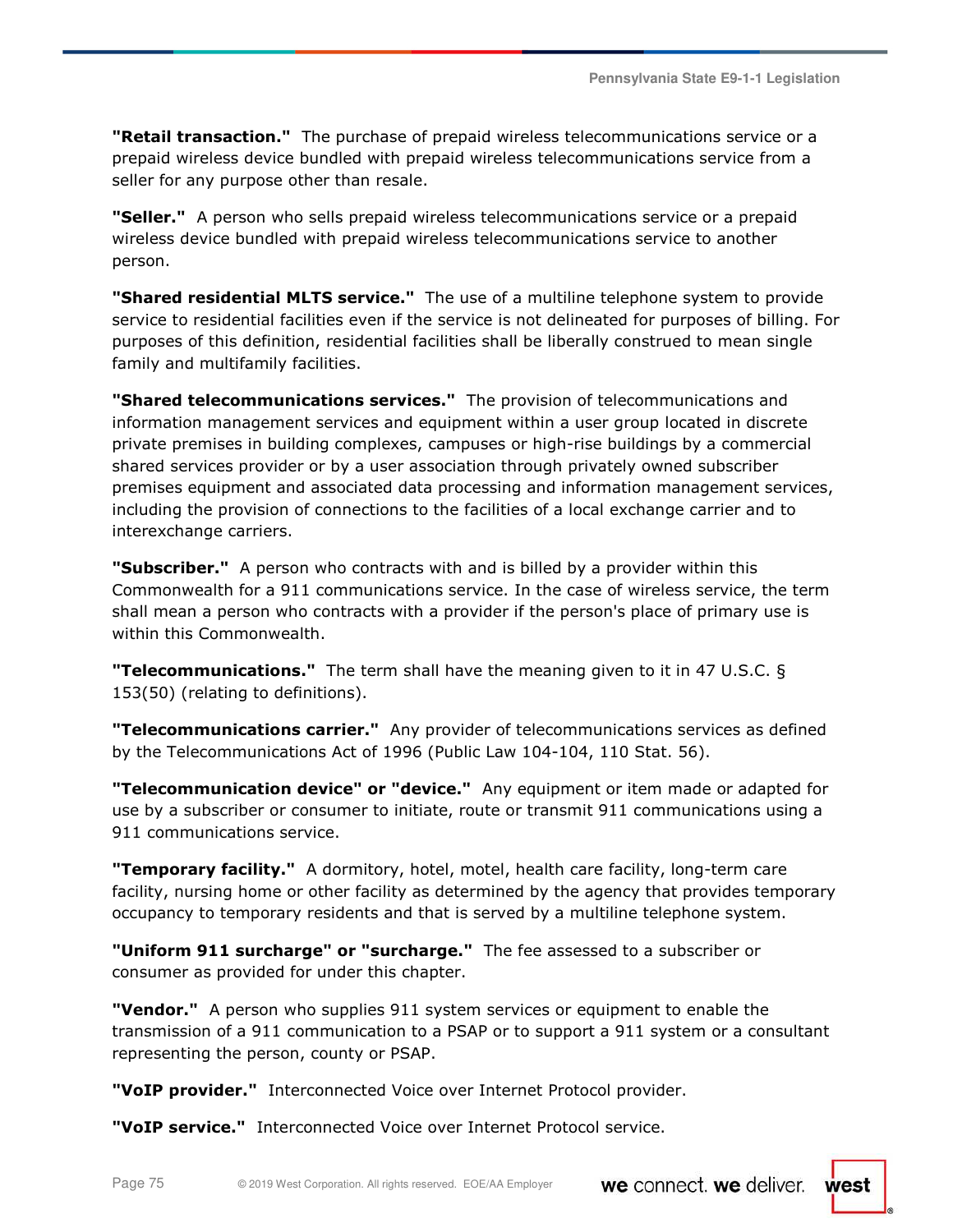**"VoIP service subscriber."** An Interconnected Voice over Internet Protocol service subscriber.

**"Wireless 911 service."** 911 communications service provided by a wireless provider, pursuant to the FCC 911 Order, including text-to-911 or any successor requirements.

**"Wireless provider."** A person engaged in the business of providing wireless service to end-use subscribers in this Commonwealth, including resellers.

**"Wireless service."** Commercial mobile radio service as defined under section 332(d) of the Communications Act of 1934 (48 Stat. 1604, 47 U.S.C. § 332(d)) which provides realtime, two-way voice service that is interconnected with the public switched telephone network. The term does not include prepaid wireless telecommunications service.

**"Wireless service customer."** A person who is billed for wireless service by a wireless provider or who purchases prepaid wireless telecommunications service within this Commonwealth.

(June 29, 2015, P.L.36, No.12, eff. Aug. 1, 2015)

### *§ 5311.15. Shared residential MLTS service.*

Operators of shared residential MLTS serving residential customers shall ensure that a telecommunications system, at least six months after the effective date of this section, is connected to the public switched telephone network such that calls to 911 result in one distinctive ANI and ALI for each living unit.

(June 29, 2015, P.L.36, No.12, eff. Aug. 1, 2015)

### *§ 5311.16. Business MLTS.*

- a) General rule.--For an MLTS serving business locations at least six months after the effective date of this section, the MLTS operator shall deliver the 911 call with an ELIN which shall result in one of the following:
	- 1) An ERL which provides, at a minimum, the building and floor location of a caller.
	- 2) An ability to direct response through an alternative and adequate means of signaling by the establishment of a private 911 emergency answering point.
- b) Reasonable effort.--The MLTS manager must make a reasonable effort to ensure that 911 callers are aware of the proper procedures for calling for emergency assistance.
- c) Exceptions.--Workspaces with less than 7,000 square feet on a single level, and located on a single contiguous property, are not required to provide more than one ERL, and key telephone systems are not required to provide more than one ERL.

(June 29, 2015, P.L.36, No.12, eff. Aug. 1, 2015)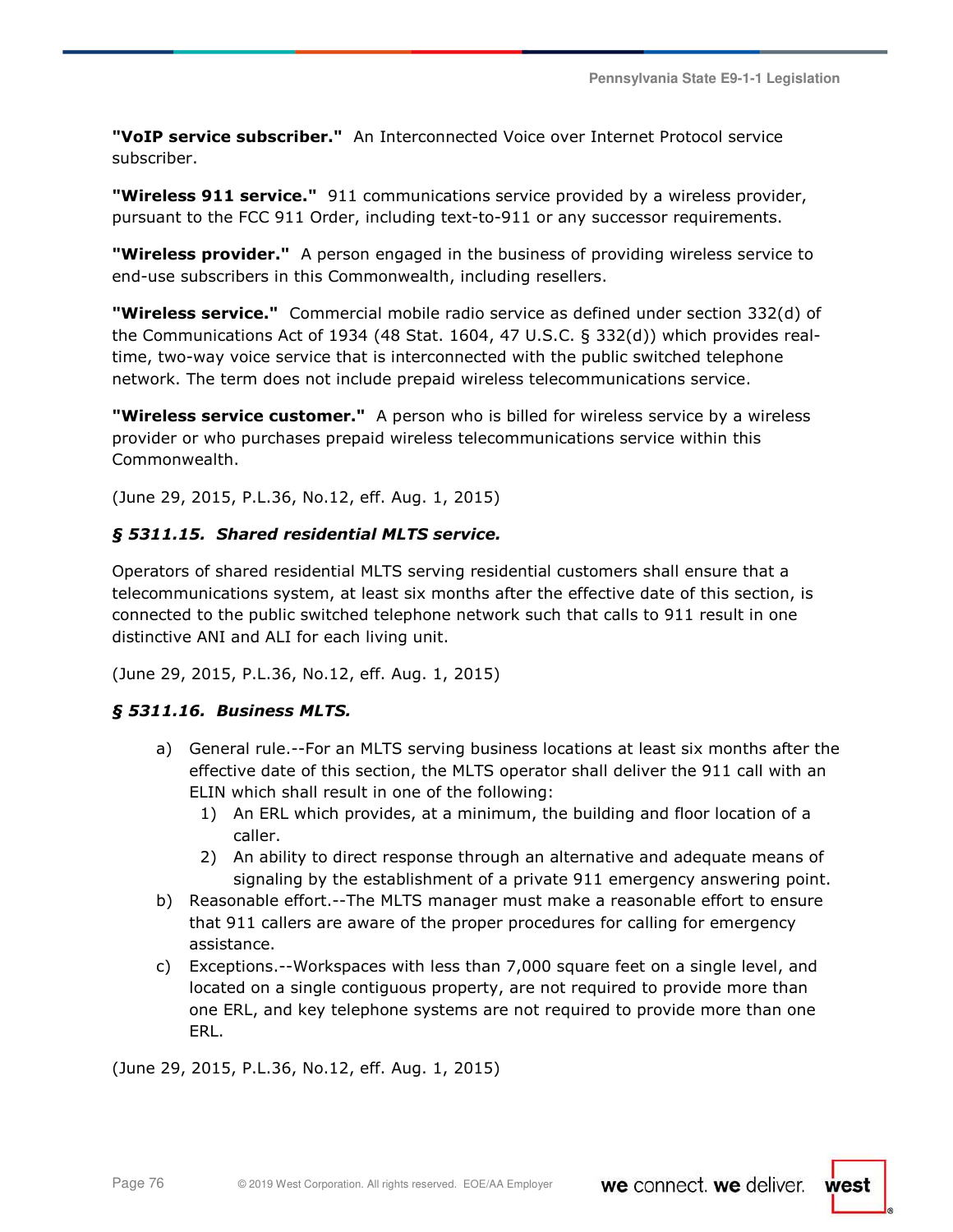# *§ 5311.17. Shared communications services.*

Providers of shared communications services installed at least six months after the effective date of this section shall assure that the MLTS is connected to the public switched telephone network such that calls to 911 from any telephone result in ALI for each respective ERL of each entity sharing the telecommunications services.

(June 29, 2015, P.L.36, No.12, eff. Aug. 1, 2015)

### *§ 5311.18. Temporary residence.*

Businesses providing MLTS service to a temporary residence shall permit the dialing of 911, and the MLTS operator shall ensure that the MLTS is connected to the public switched telephone network. If PBX or other private switch ALI records are not provided for each individual station, the MLTS operator of the temporary residence shall provide specific location information for the caller to the PSAP.

(June 29, 2015, P.L.36, No.12, eff. Aug. 1, 2015)

### *§ 5311.19. Local notification.*

In addition to any other requirement of this chapter, applicable to its type of MLTS service, an MLTS operator:

- 1) Shall implement local notifications if operating an MLTS service installed after the effective date of this section.
- 2) May implement local notification if operating an MLTS service installed before the effective date of this section.

(June 29, 2015, P.L.36, No.12, eff. Aug. 1, 2015)

### *§ 5311.20. ALI database maintenance.*

If applicable, MLTS operators must arrange to update the ALI database with an appropriate master street address guide valid address and call-back information for each MLTS telephone, such that the location information specifies the ERL of the caller. These updates must be downloaded or otherwise made available to the ALI database provider as soon as practicable for a new MLTS installation, or within one business day of record completion of the actual changes for MLTS installed before the effective date of this section. The information is subject to all Federal and State privacy and confidentiality laws. The MLTS operator shall audit accuracy of information contained in the ALI database at least once annually.

(June 29, 2015, P.L.36, No.12, eff. 180 days)

## *§ 5311.21. Industry standards.*

Local exchange carriers and providers shall be responsible for providing 911 call interconnectivity through the use of generally accepted industry standards.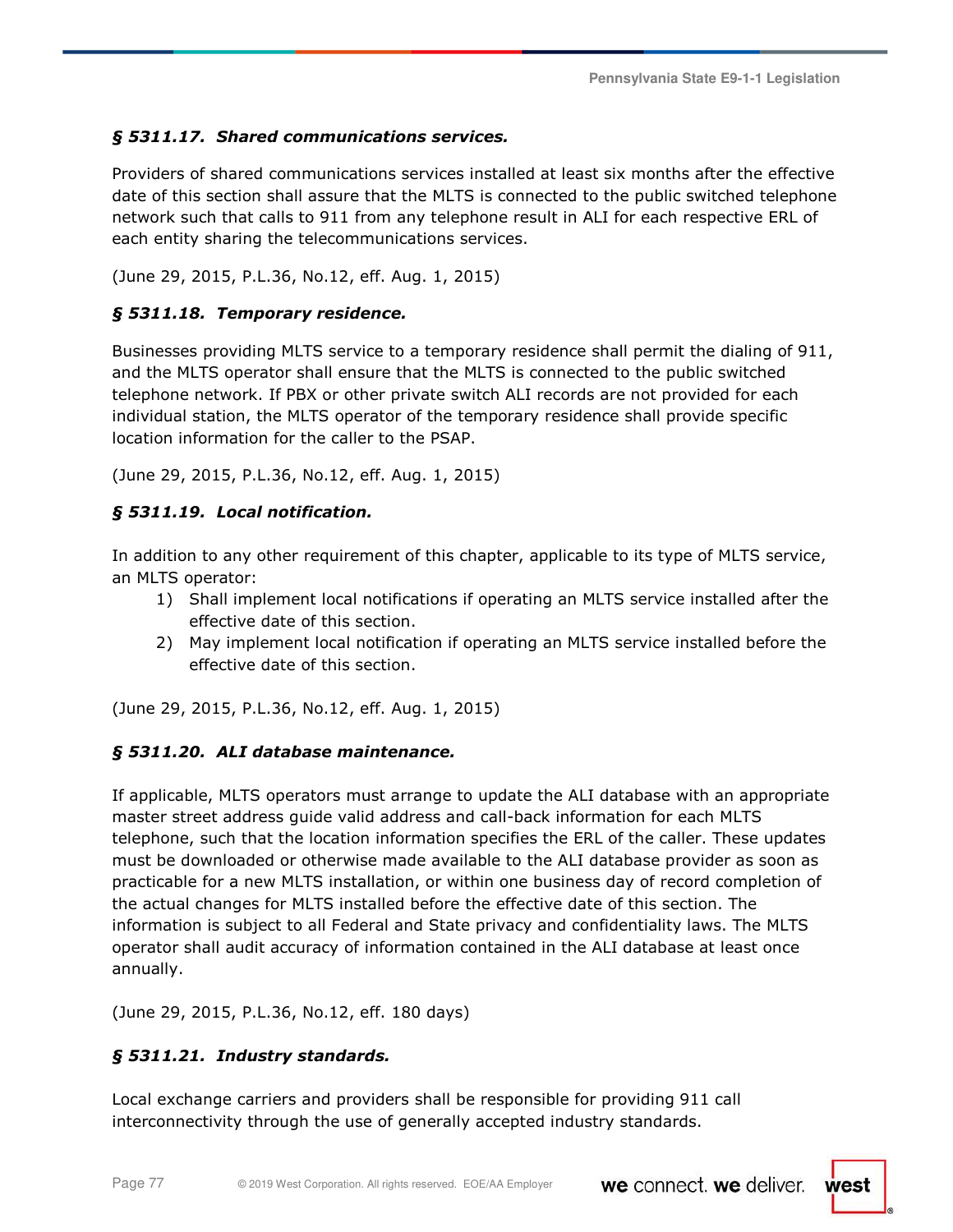(June 29, 2015, P.L.36, No.12, eff. Aug. 1, 2015)

### *§ 5311.22. Dialing instructions.*

An owner or operator of a multiline telephone system installed after the effective date of this section shall ensure that the system is connected to the public switched telephone network in such a manner that when a user dials 911, the emergency call connects directly to the appropriate 911 system:

- 1) without first dialing any numbers or set of numbers; and
- 2) without being intercepted by a switchboard operator, attendant or other designated onsite individual.

(June 29, 2015, P.L.36, No.12, eff. Aug. 1, 2015)

### *§ 5311.23. MLTS signaling.*

An MLTS shall support 911 calling by using any generally accepted industry standard signaling protocol designed to produce an automatic display of caller information on the video terminal of the PSAP call taker unless the MLTS operator is exempt or a waiver has been granted.

(June 29, 2015, P.L.36, No.12, eff. Aug. 1, 2015)

### *§ 5311.24. MLTS operator education.*

Each public agency providing 911 educational programs is encouraged to develop a program to educate MLTS operators related to accessing 911 emergency telephone systems and coordinate adequate testing of the MLTS interface to the 911 system.

(June 29, 2015, P.L.36, No.12, eff. Aug. 1, 2015)

### *§ 5311.25. Limitation of liability.*

A local exchange carrier, Internet service provider, manufacturer or provider of MLTS, MLTS manager, MLTS operator or 911 service provider shall not be liable for civil damages or penalties as a result of any act or omission, except willful or wanton misconduct, in connection with developing, adopting, operating or implementing any plan or system required under this chapter.

(June 29, 2015, P.L.36, No.12, eff. Aug. 1, 2015)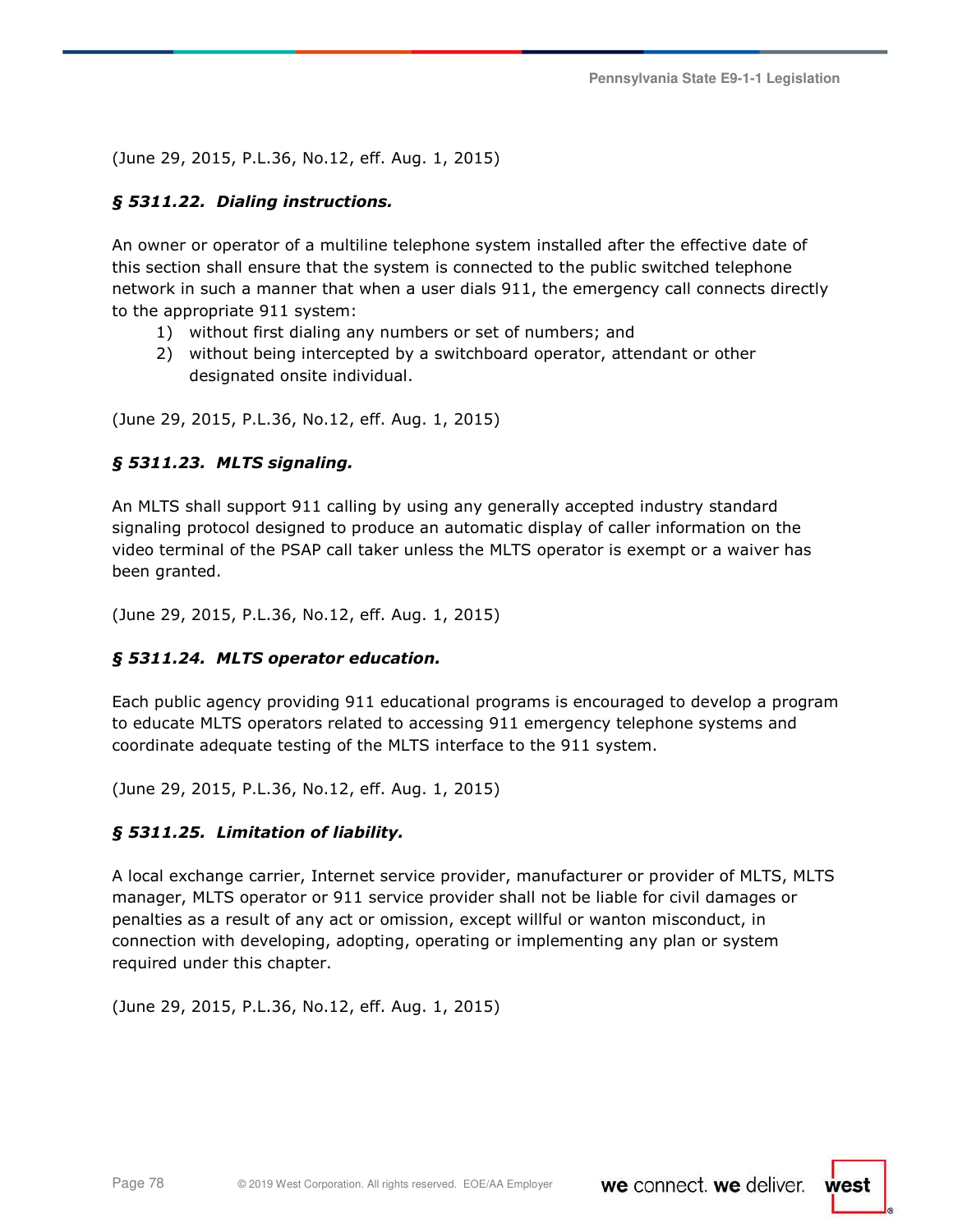**Tennessee State E9-1-1 Legislation** 

# **Tennessee**

Reference link: http://www.lexisnexis.com/hottopics/tncode/

• Title 7, Chapter 86, part 4

Tennessee Title 7 Consolidated Governments and Local Governmental Functions and Entities Special Districts Chapter 86 Emergency Communications Part 4 Kari's Law [Effective on January 1, 2017.]

### **7-86-401. Short title. [Effective on January 1, 2017.]**

This part shall be known and may be cited as "Kari's Law."

**HISTORY:** Acts 2016, ch. 808, § 1.

### **7-86-402. Part definitions. [Effective on January 1, 2017.]**

As used in this part:

"911 service" has the same meaning as defined in § 7-86-103;

"Entity" means an owner or operator of a business, the state, or a local government;

"IP-enabled services" has the same meaning as defined in § 7-86-103; and

 "Telephone system" includes a multiline telephone system and any equivalent system that utilizes IP-enabled services.

**HISTORY:** Acts 2016, ch. 808, § 1.

### **7-86-403. Free access to 911 telephone services -- Upgrades to hardware or software systems -- Liability. [Effective on January 1, 2017.]**

Except as otherwise provided in subsection (b):

An entity that owns or controls a telephone system that is capable of outbound dialing or access shall configure the telephone system to allow a person initiating a 911 call on the telephone system direct access to 911 service without an additional code, digit, prefix, postfix, or trunk access code; and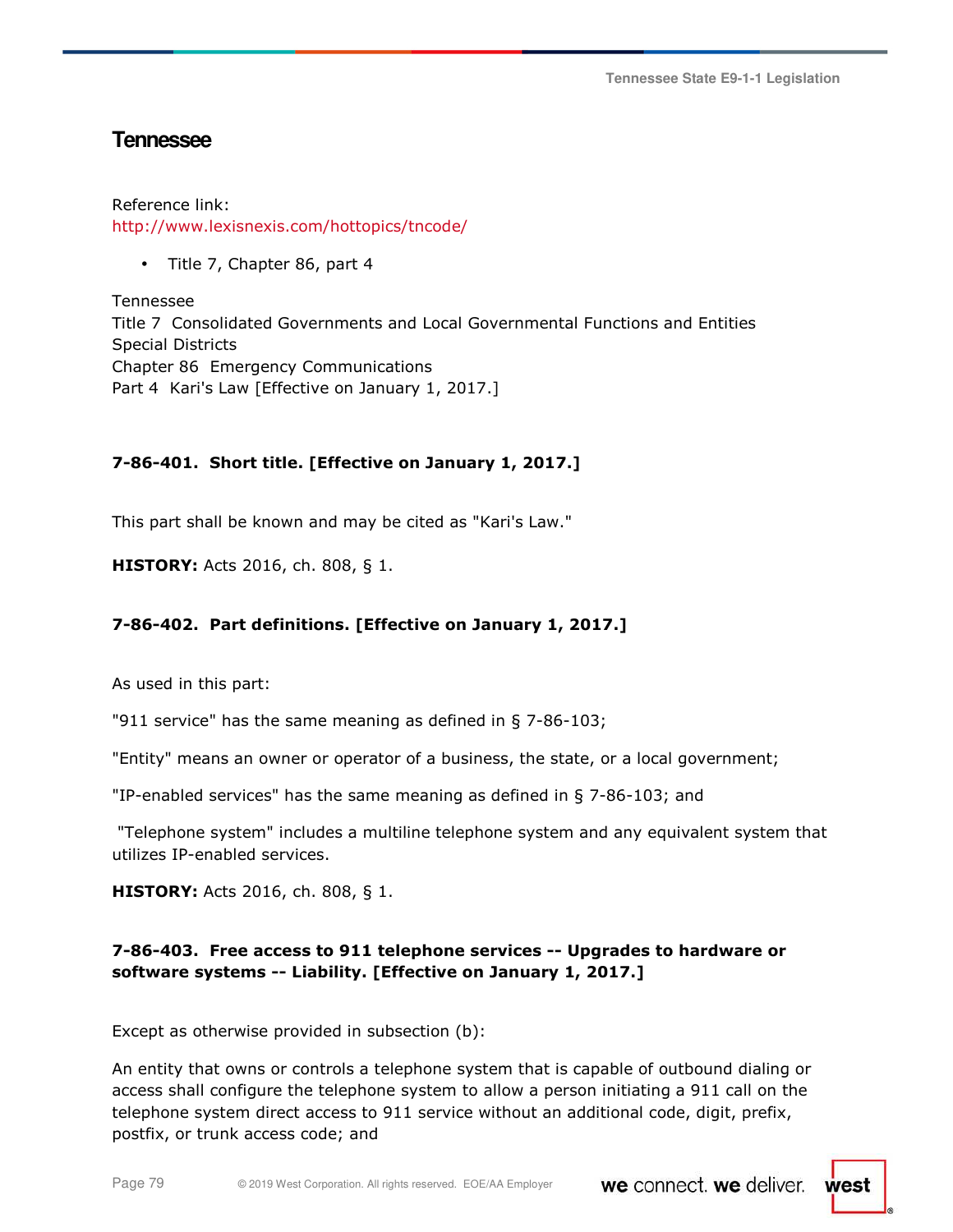An entity that owns or operates a residential or business facility utilizing a telephone system configured in accordance with subdivision  $(a)(1)$  shall configure the telephone system to provide notification to a central location on the site of the residential or business facility when a person within the facility dials  $911$ . This subdivision (a)(2) does not require the entity to have a person available at the central location to receive the notification.

If an entity would be required to replace or upgrade any component of its telephone system, including any hardware or software necessary for the operation of the telephone system, for the purposes of compliance with subsection (a), the entity shall not be required to comply with subsection (a) until the entity utilizes a telephone system that is capable of being configured in accordance with subsection (a).

An entity shall not be liable in any civil or criminal action based solely upon the failure of the entity to configure a telephone system in accordance with subsection (a).

**HISTORY:** Acts 2016, ch. 808, § 1.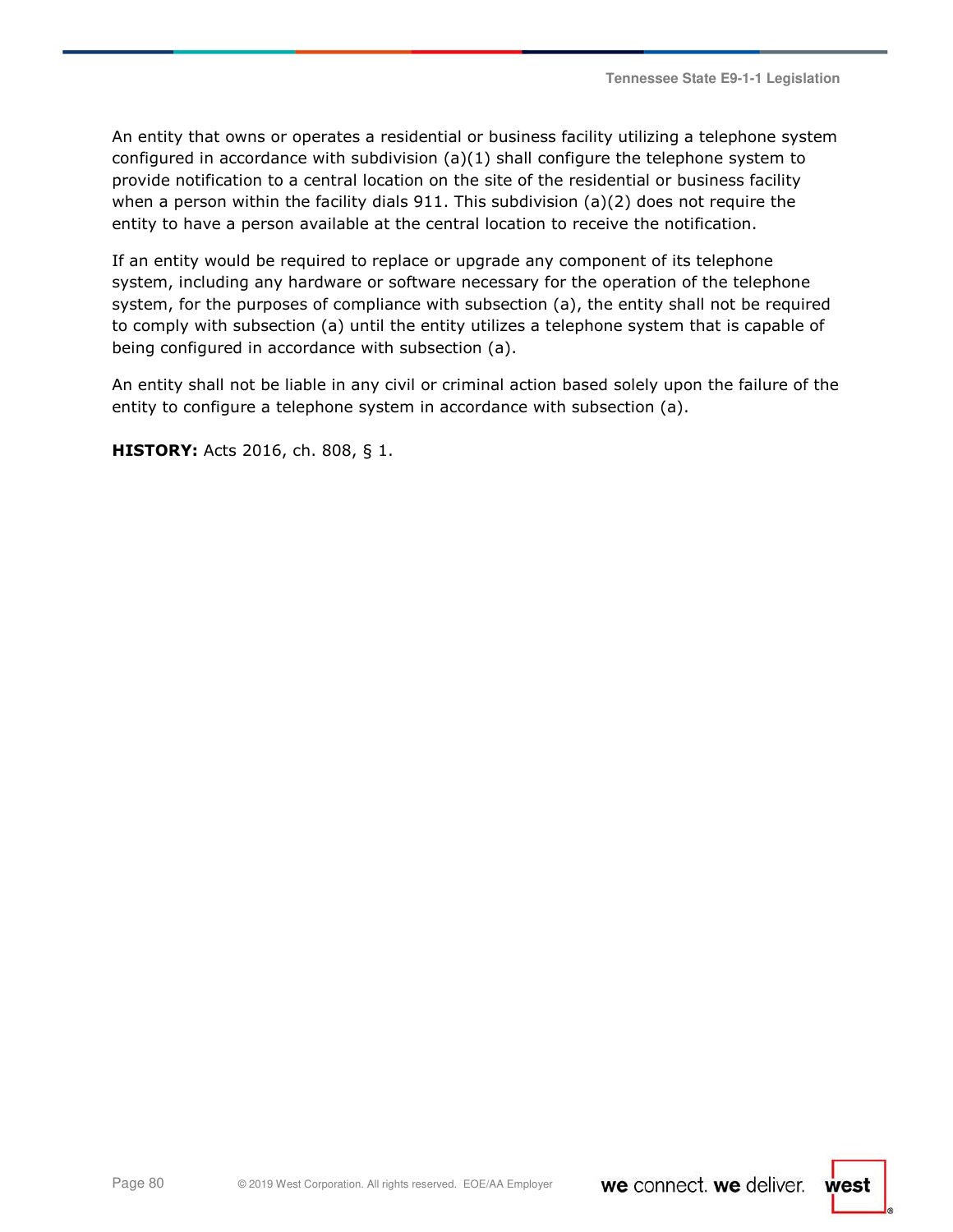# **Texas**

Reference Links: http://www.statutes.legis.state.tx.us/Docs/HS/htm/HS.771.htm http://www.statutes.legis.state.tx.us/Docs/HS/htm/HS.771A.htm

HEALTH & SAFETY CODE SUBTITLE B. EMERGENCIES CHAPTER 771. STATE ADMINISTRATION OF EMERGENCY COMMUNICATIONS SUBCHAPTER A. GENERAL PROVISIONS

### Sec. 771.001. DEFINITIONS.

In this chapter:

- (1) "Commission" means the Commission on State Emergency Communications.
- (2) "Business service user" means a user of business service that provides telecommunications service, including 9-1-1 service, to end users through a publicly or privately owned telephone switch.
- (3) "Emergency communication district" means:
	- (A) a public agency or group of public agencies acting jointly that provided 9-1- 1 service before September 1, 1987, or that had voted or contracted before that date to provide that service; or
	- (B) a district created under Subchapter B, C, D, F, G, or H, Chapter 772.
- (4) Repealed by Acts 2011, 82nd Leg., 1st C.S., Ch. 4, Sec. 73.01, eff. September 28, 2011.
- (5) "Local exchange service provider" means a telecommunications carrier providing telecommunications service in a local exchange service area under a certificate of public convenience and necessity issued by the Public Utility Commission of Texas.
- (6) "9-1-1 service" means a communications service that connects users to a public safety answering point through a 9-1-1 system.
- (7) "Public agency" means the state, a municipality, a county, an emergency communication district, a regional planning commission, an appraisal district, or any other political subdivision or district that provides, participates in the provision of, or has authority to provide fire-fighting, law enforcement, ambulance, medical, 9-1-1, or other emergency services.
- (8) "Public safety agency" means the division of a public agency that provides firefighting, police, medical, or other emergency services, or a private entity that provides emergency medical or ambulance services.
- (9) "Public safety answering point" means a continuously operated communications facility that is assigned the responsibility to receive 9-1-1 calls and, as appropriate, to dispatch public safety services or to extend, transfer, or relay 9- 1-1 calls to appropriate public safety agencies.
- (10) "Regional planning commission" means a planning commission established under Chapter 391, Local Government Code.
- (11) "Business service" means a telecommunications service classified as a business service under rules adopted by the Public Utility Commission of Texas or under the applicable tariffs of the principal service supplier.
- (12) "Wireless service provider" means a provider of commercial mobile service under Section 332(d), Federal Telecommunications Act of 1996 (47 U.S.C. Section 151 et seq.), Federal Communications Commission rules, and the Omnibus Budget Reconciliation Act of 1993 (Pub. L. No. 103-66), and includes a provider of wireless two-way communication service, radio-telephone communications related to cellular telephone service, network radio access lines or the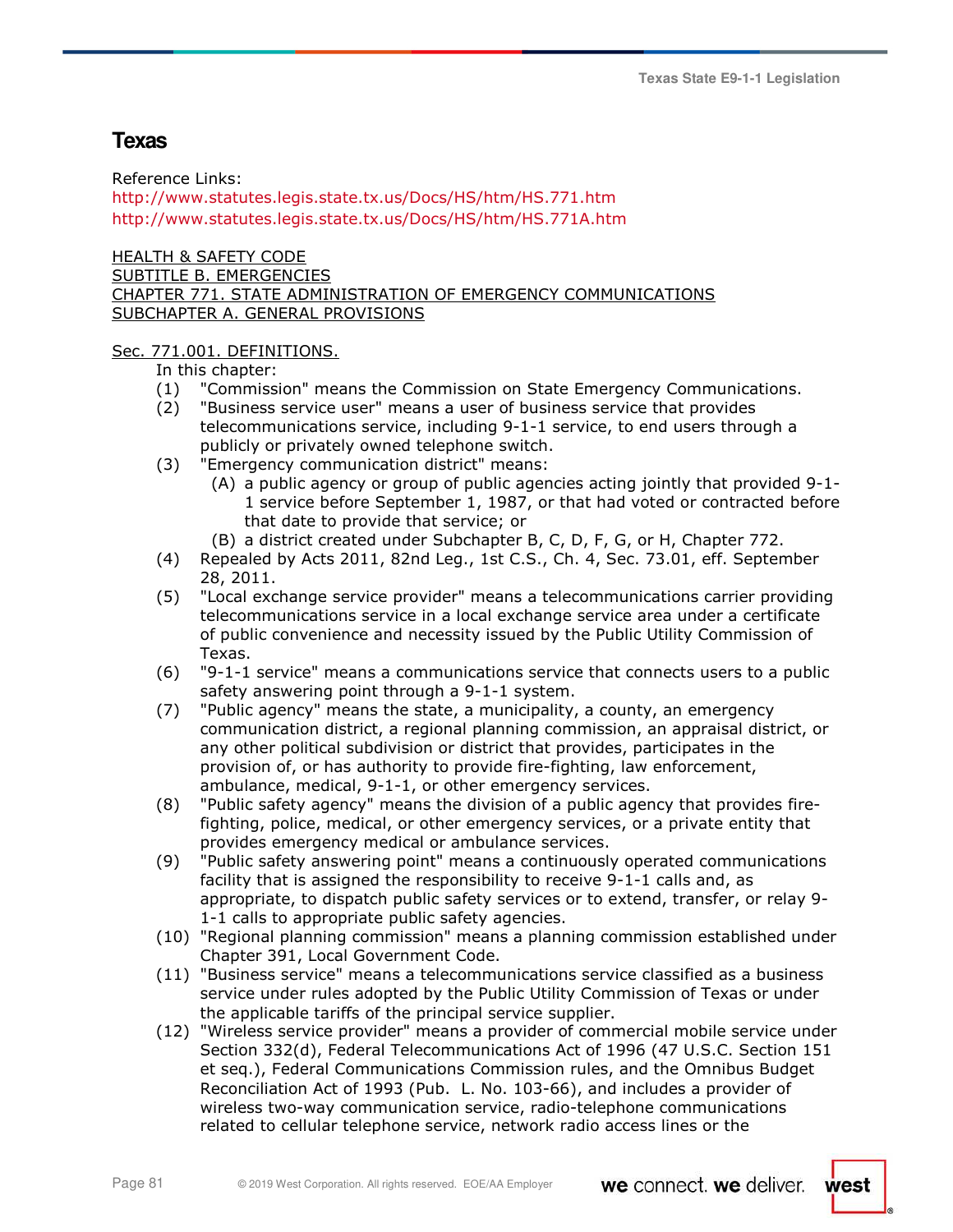equivalent, and personal communication service. The term does not include a provider of:

- (A) a service whose users do not have access to 9-1-1 service;
- (B) a communication channel used only for data transmission;
- (C) a wireless roaming service or other nonlocal radio access line service; or
- (D) a private telecommunications service.
- (13) "Wireless telecommunications connection" means any voice-capable wireless communication mobile station that is provided to a customer by a wireless service provider.
- (14) "Service provider" means a local exchange service provider, a wireless service provider, and any other provider of local exchange access lines or equivalent local exchange access lines.

### Sec. 771.060. BUSINESS PROVIDING RESIDENTIAL TELEPHONE SWITCHES.

A business service user that provides residential facilities and owns or leases a private telephone switch used to provide telephone service to facility residents shall provide to those residential end users the same level of 9-1-1 service that a service supplier is providing to other residential end users in the area participating in the regional plan under Section 771.051(2).

### CHAPTER 771A. ACCESS TO EMERGENCY COMMUNICATIONS SERVICES IN GENERAL

### Sec. 771A.001. DIRECT ACCESS TO 9-1-1 SERVICE REQUIRED.

- a) In this chapter:
	- 1) "9-1-1 service" means a communications service that connects users to a public safety answering point through a 9-1-1 system.
	- 2) "Business service user" means a user of business service that provides telecommunications service, including 9-1-1 service, to end users through a publicly or privately owned or controlled telephone switch.
	- 3) "Commission" means the Commission on State Emergency Communications.
	- 4) "Emergency communication district" means:
		- A. a public agency or group of public agencies acting jointly that provided 9-1-1 service before September 1, 1987, or that had voted or contracted before that date to provide that service; or
		- B. a district created under Subchapter B, C, D, F, or G, Chapter 772.
	- 5) "Internet Protocol enabled service" has the meaning assigned by Section 51.002, Utilities Code.
	- 6) "Telephone system" includes a multiline telephone system.
- b) This section applies to the extent the section is not inconsistent with or preempted by federal law.
- c) Notwithstanding any other law, a business service user that owns or controls a telephone system or an equivalent system that uses Internet Protocol enabled service and provides outbound dialing capacity or access shall configure the telephone system or equivalent system to allow a person initiating a 9-1-1 call on the system to directly access 9-1-1 service by dialing the digits 9-1-1 without an additional code, digit, prefix, postfix, or trunk-access code.
- d) A business service user that provides residential or business facilities, owns or controls a telephone system or an equivalent system that uses Internet Protocol enabled service, and provides outbound dialing capacity or access shall configure the telephone system or equivalent system to provide a notification to a central location on the site of the residential or business facility when a person within the residential or business facility dials 9-1-1 if the system is able to be configured to

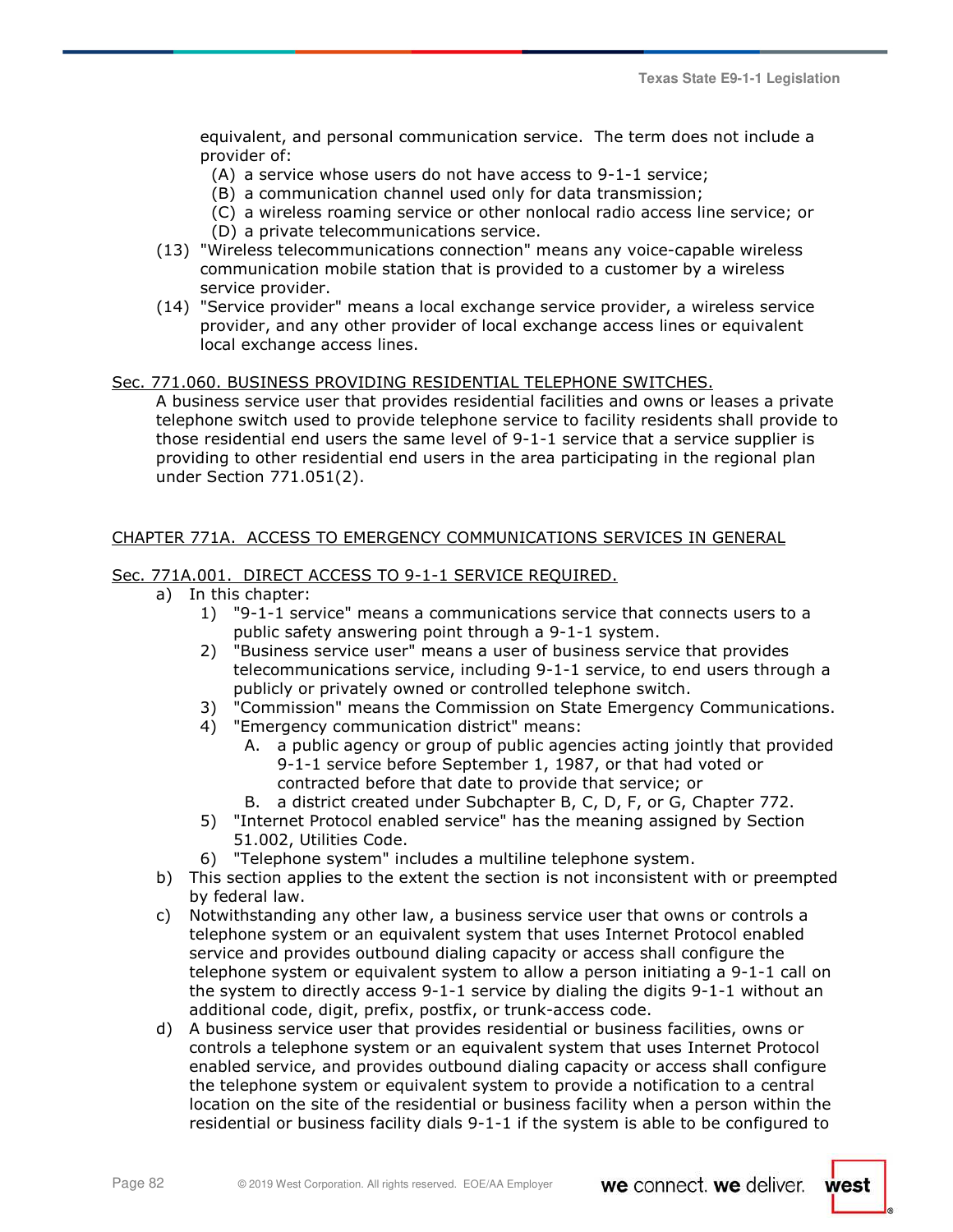provide the notification without an improvement to the system's hardware. This subsection does not require a business service user to have a person available at the central location to receive a notification.

- e) The commission or the applicable emergency communication district shall grant a one-year waiver of the requirements under this section to a business service user if:
	- 1) the requirements would be unduly and unreasonably cost prohibitive for a business service user to comply with; and
	- 2) the business service user provides an affidavit not later than September 1 of each year stating:
		- A. the manufacturer and model number of the telephone system or equivalent system that needs to be reprogrammed or replaced;
		- B. that the business service user made a good faith attempt to reprogram or replace the system; and
		- C. if the telephone system or equivalent system does not comply with Subsection (c), that the business service user agrees to place an instructional sticker immediately adjacent to each telephone that is accessed using the noncompliant system indicating that during the waiver period the telephone is unable to directly dial 9-1-1 and providing instructions for accessing 9-1-1 in case of an emergency. The instructional sticker must be printed in at least 16-point boldface type in a contrasting color using a font that is easily readable.
- f) The commission may adopt rules to implement this section for areas that are governed by a regional plan, and an emergency communication district may adopt those rules in accordance with Section 771.062.
- g) On the request of the business service user, the commission, an emergency communication district, or a home-rule municipality that independently operates a 9-1-1 system shall provide assistance to a business service user that is within the applicable governmental entity's jurisdiction in complying with this section.

Added by Acts 2015, 84th Leg., R.S., Ch. 21 (S.B. 788), Sec. 2, eff. May 15, 2015.

Texas Commission on State Emergency Communications (CSEC) – Administrative rule implementing statute

### Reference link:

http://texreg.sos.state.tx.us/public/readtac\$ext.TacPage?sl=R&app=9&p\_dir=&p\_rloc=&p\_t  $loc=8p$  ploc= $8pq=18p$  tac= $8ti=18pt=128ch=251&rl=16$ 

• Texas Administrative Code Title 1, Part 12, Chapter 251

### Rule §251.16 Direct Access to 9-1-1 Service

- a) Purpose. The purpose of this rule is to facilitate the implementation of Texas Health and Safety Code Chapter 771A ("Kari's Law") requiring telephone systems that provide outbound dialing capacity to be configured to provide direct access to 9-1-1 service and, in instances where no hardware changes are necessary, to provide notification of a 9-1-1 call to a central location on the site of the residential or business facility from which a 9-1-1 call is made using a telephone system.
- b) Definitions. For the purposes of this rule:
	- 1) "9-1-1 service" means a communications service that connects users to a public safety answering point through a 9-1-1 system.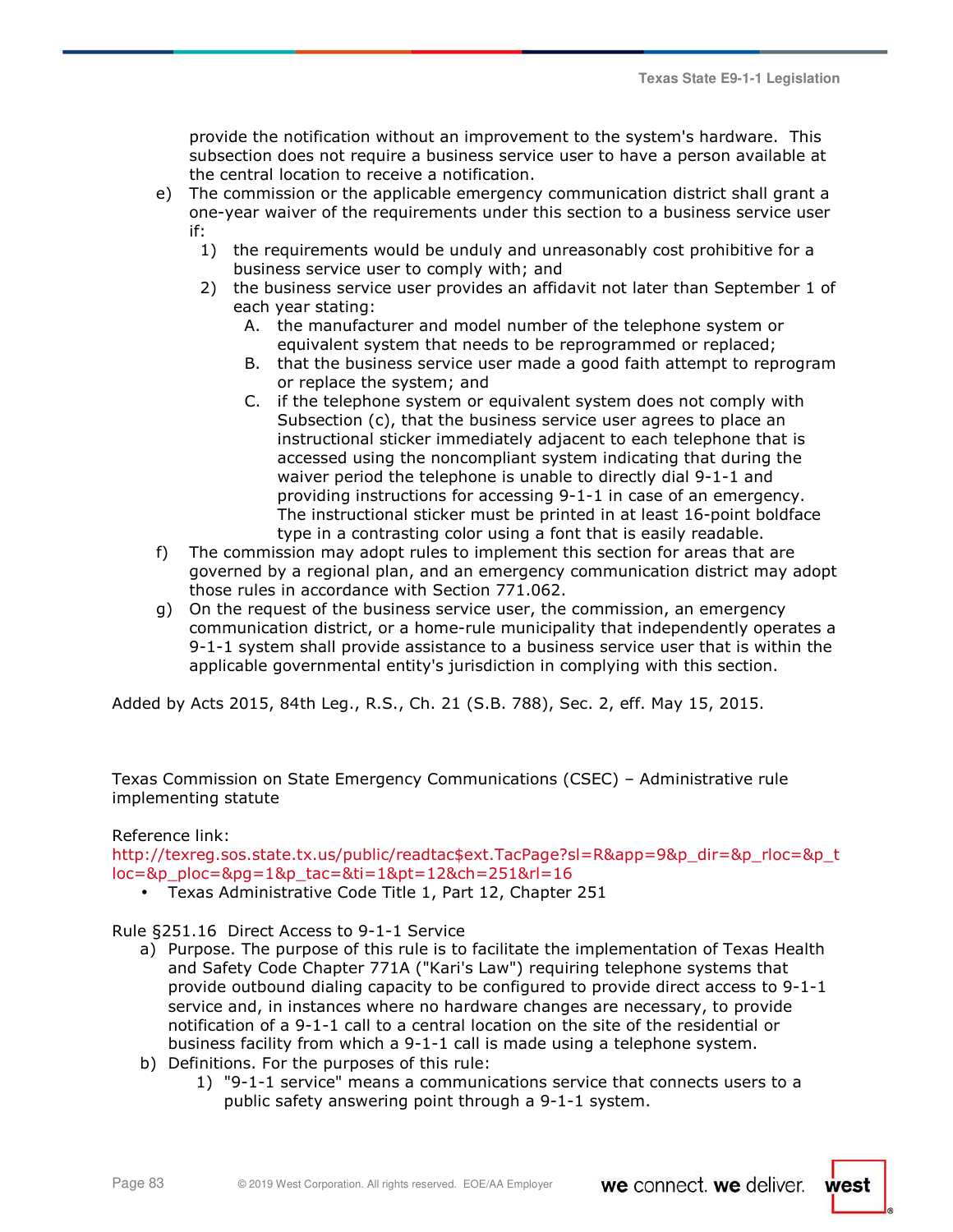- 2) "Additional location" means an optional location, other than a central location, that receives notification of a 9-1-1 call that should be staffed 24x7 with personnel that can assist emergency first responders in accessing the residential or business facility from which a 9-1-1 call is made and determining the location of the 9-1-1 call, e.g., Campus Police, Security Office.
- 3) "Business service" means a telecommunications or communications service provided a customer where the use is primarily of a business, professional, institutional, or otherwise occupational nature.
- 4) "Business service user" means a user of business service that provides telecommunications or communications service, including 9-1-1 service, to end users through a publicly or privately owned or controlled telephone switch. Business service user includes a "governmental body" as defined in §552.003, Government Code, including an institution of higher education.
- 5) "Central location" means a designated location on the site of a residential or business facility from which a 9-1-1 call is made that receives notification of the 9-1-1 call. A central location is not required to have a person available at the location to receive or respond to the notification.
- 6) "Commission" means the Commission on State Emergency Communications.
- 7) "Internet Protocol enabled service" or "IP" has the meaning assigned by §51.002, Texas Utilities Code.
- 8) "Local exchange access line" or "Equivalent local exchange access line" has the meaning assigned in Commission Rule 255.4 (Title 1, Part 12 Texas Admin. Code, §255.4).
- 9) "Notification" refers to a telephone system feature that can send notice to a central location and optional additional location that a 9-1-1 call has been made. Common notifications include "screen pops" with audible alarms for security desk computers using a client application, text messages for smartphones, and email for administrators. Where feasible, notification should provide the telephone number or extension and location information of the telephone system handset from which the 9-1-1 call is made.
- 10)"Telephone switch" refers to the function of switching inbound and outbound calls in order to allow multiple end-users to share a defined number of local exchange access lines or equivalent local exchange access line.
- 11)"Telephone system" refers to a legacy system, or equivalent system using Internet Protocol enabled service, comprised of common control units, interconnected telephone or handsets, control hardware and software, and adjunct systems that allow for advanced features such as call handling and transferring, conference calling, call metering and accounting, private and shared voice message boxes, direct inward/outward dialing. A telephone system, commonly referred to as a "multi-line telephone system" or MLTS, includes network and premises based systems such as Centrex and VoIP, as well as private branch exchange (PBX), Hybrid, and Key Telephone Systems (as classified by the Federal Communications Commission under Part 68 of Title 47, Code of Federal Regulations) and includes systems used, owned, or leased by governmental agencies and political subdivisions, for-profit businesses, and non-profit entities.
- 12)Any term not expressly defined in this rule, has the meaning assigned in Commission Rule 252.7, Definitions.
- c) A business service user that owns or controls a telephone system that provides outbound dialing capacity or access shall configure the telephone system to allow a person initiating a 9-1-1 call on the system to directly access 9-1-1 service by dialing in order the digits 9, 1, and 1 without an additional code, digit, prefix, postfix, or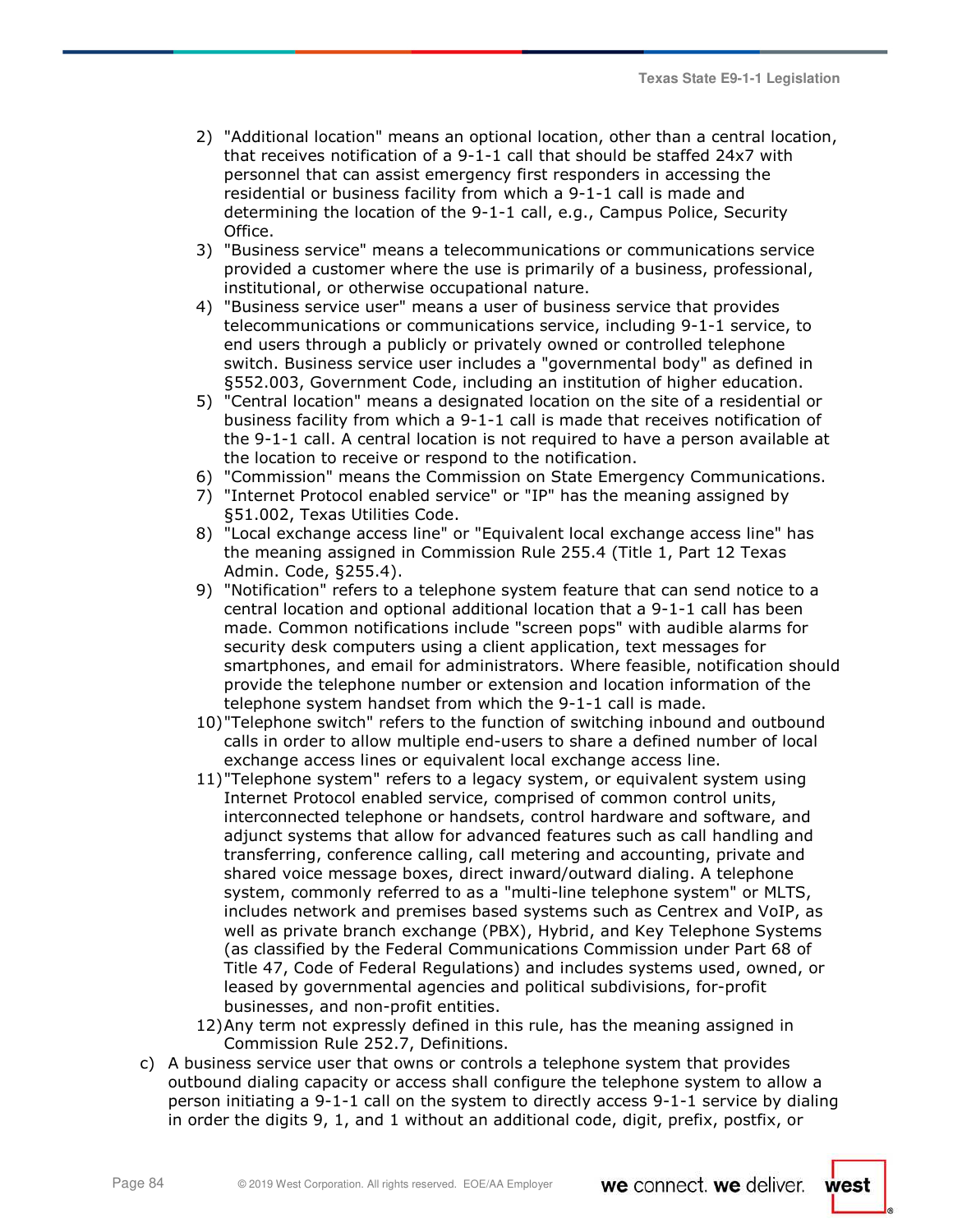west

trunk-access code. All non-compliant telephone handsets that provide outbound dialing capacity or access must have immediately adjacent to, and optionally on, the telephone the instructional sticker required in subsection (d)(7).

- d) A business service user shall be granted a one-year waiver (September 1 August 31) of the requirements of Kari's Law and this rule upon submission of an affidavit
	- not later than September 1 of each year that provides:
		- 1) name (legal and any D/B/A), address, and contact information of the business service user;
		- 2) address of all locations within Texas served by a non-complaint telephone system;
		- 3) a narrative of efforts demonstrating a good faith attempt to reprogram or replace non-compliant telephone systems;
		- 4) a statement that compliance with this rule is unduly and unreasonably cost prohibitive;
		- 5) the manufacturer and model number of each non-compliant telephone system and the estimated costs to reprogram or replace each system;
		- 6) a projected date for compliance with Kari's Law and this rule; and
		- 7) confirmation that the business service user agrees to or has placed an instructional sticker immediately adjacent to, and optionally on, each noncompliant telephone handset instructing the user how to access 9-1-1 service. The instructional sticker must be printed in at least 16-point boldface type, in a contrasting color using a font that is easily readable, and is written in English and Spanish.
- e) A business service user's waiver request affidavit may be submitted electronically to http://texas911.org/karislaw/ or mailed to the appropriate address provided in the website link.
- f) A business service user that provides residential or business facilities and owns or controls a telephone system that provides outbound dialing capacity or access shall configure the telephone system to provide notification when a person within a residential or business facility dials 9-1-1 if the telephone system is able to be configured to provide the notification without an improvement to the system's hardware. The notification requirement is separate from and in addition to the requirement in Texas law that "9-1-1 service" connects a 9-1-1 caller to the public safety answering point designated for the area from which the call is made.
- g) A business service user in compliance with this rule is deemed a "third party or other entity involved in the providing of 9-1-1 service" as that term is used to limit liability in §771.053, Texas Health and Safety Code.

**Source Note:** The provisions of this §251.16 adopted to be effective March 1, 2016, 41 TexReg 1439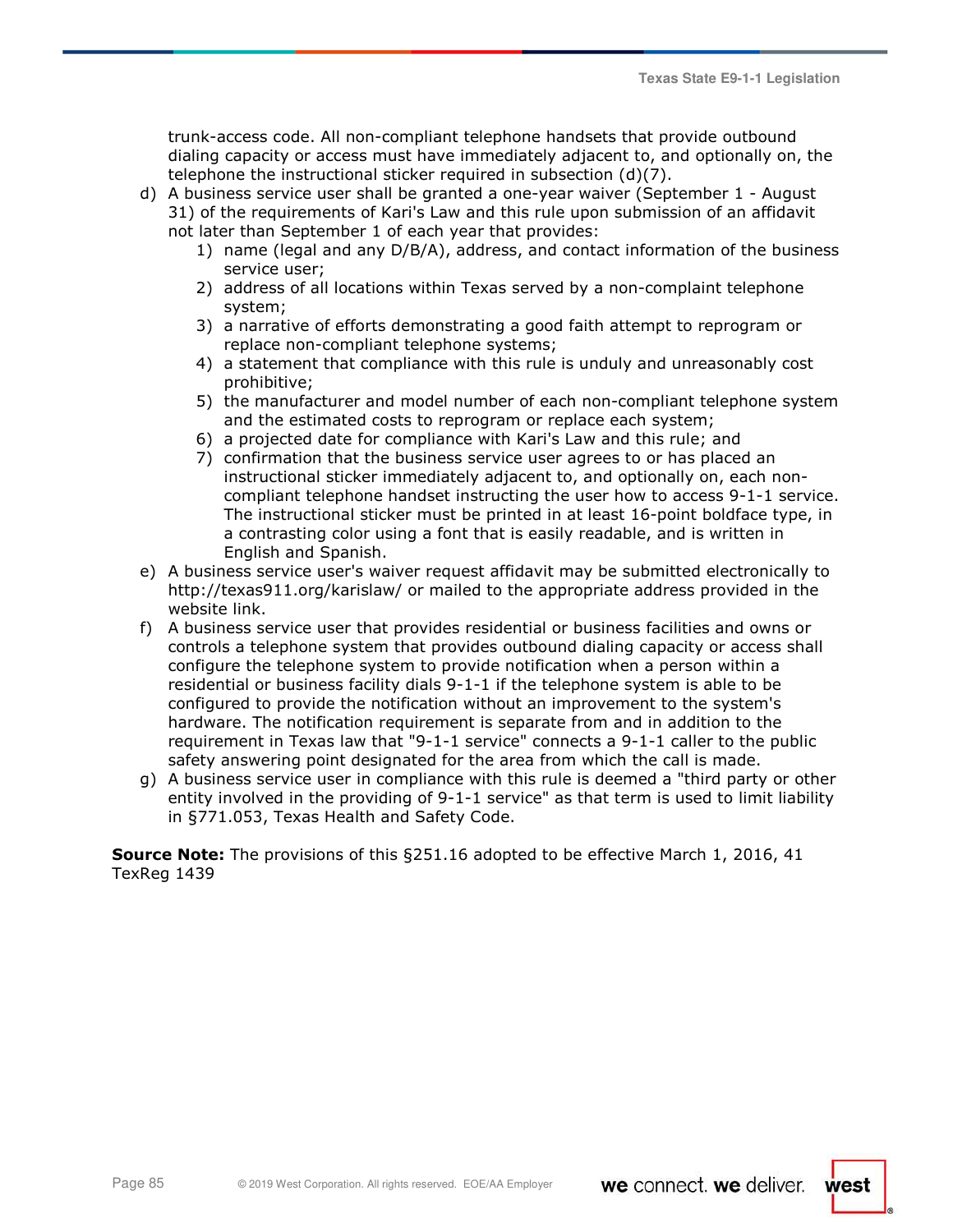# **Tarrant County, Texas**

Reference Link:

http://www.tc911.org/wp-content/uploads/2012/04/Excerpt-from-Texas-Health-and-Safety-Code-772-218.pdf

### § 772.218. NUMBER AND LOCATION IDENTIFICATION.

- a) As part of computerized 9-1-1 service, a service supplier shall furnish for each call the telephone number of the subscriber and the address associated with the number.
- b) A business service user that provides residential facilities and owns or leases a publicly or privately owned telephone switch used to provide telephone service to facility residents shall provide to those residential end users the same level of 9-1- 1 service that a service supplier is required to provide under Subsection (a) to other residential end users in the district.
- c) Information furnished under this section is confidential and is not available for public inspection.
- d) A business service user that owns or leases a publicly or privately owned telephone switch used to provide telephone services to nonaffiliated businesses shall provide to those business end users the same level of 9-1-1 service that a service supplier is required to provide under Subsection (a) to other business end users in the district.
- e) A business service user that owns or leases a publicly or privately owned telephone switch used to consolidate telephone services at two or more physical addresses shall provide a level of 9-1-1 service that identifies an accurate physical address and telephone number for each 9-1-1 call. For purposes of this section, each floor of a multi-tenant building is a different physical address.
- f) A hotel, motel, or similar lodging facility that does not operate with a 24-hour, seven-day on-site telephone operator must use a system that furnishes the telephone number and location of the individual unit from which a 9-1-1 call is placed.
- g) A service supplier, business service user, or lodging facility that implements the network and database enhancements necessary to provide a service described in Subsection (b), (d), (e), or (f), including a supplier, user, or facility that is not required to provide the service, is not liable to a person who uses a 9-1-1 system created under this subchapter for the release to the district of the information specified in this section.
- h) Subsections (d) and (e) do not apply to a telecommunications system installed by a public school district or a state agency.
- i) Subsections (d), (e), and (f) apply only to a telecommunications system installed on or after September 1, 2003.

Acts 1989, 71st Leg., ch. 678, § 1, eff. Sept. 1, 1989. Amended by Acts 1993, 73rd Leg., ch. 936, § 13, eff. Aug. 30, 1993; Acts 1995, 74th Leg., ch. 638, § 14, eff. Sept. 1, 1995; Acts 2003, 78th Leg., ch. 84, § 1, eff. Sept. 1, 2003.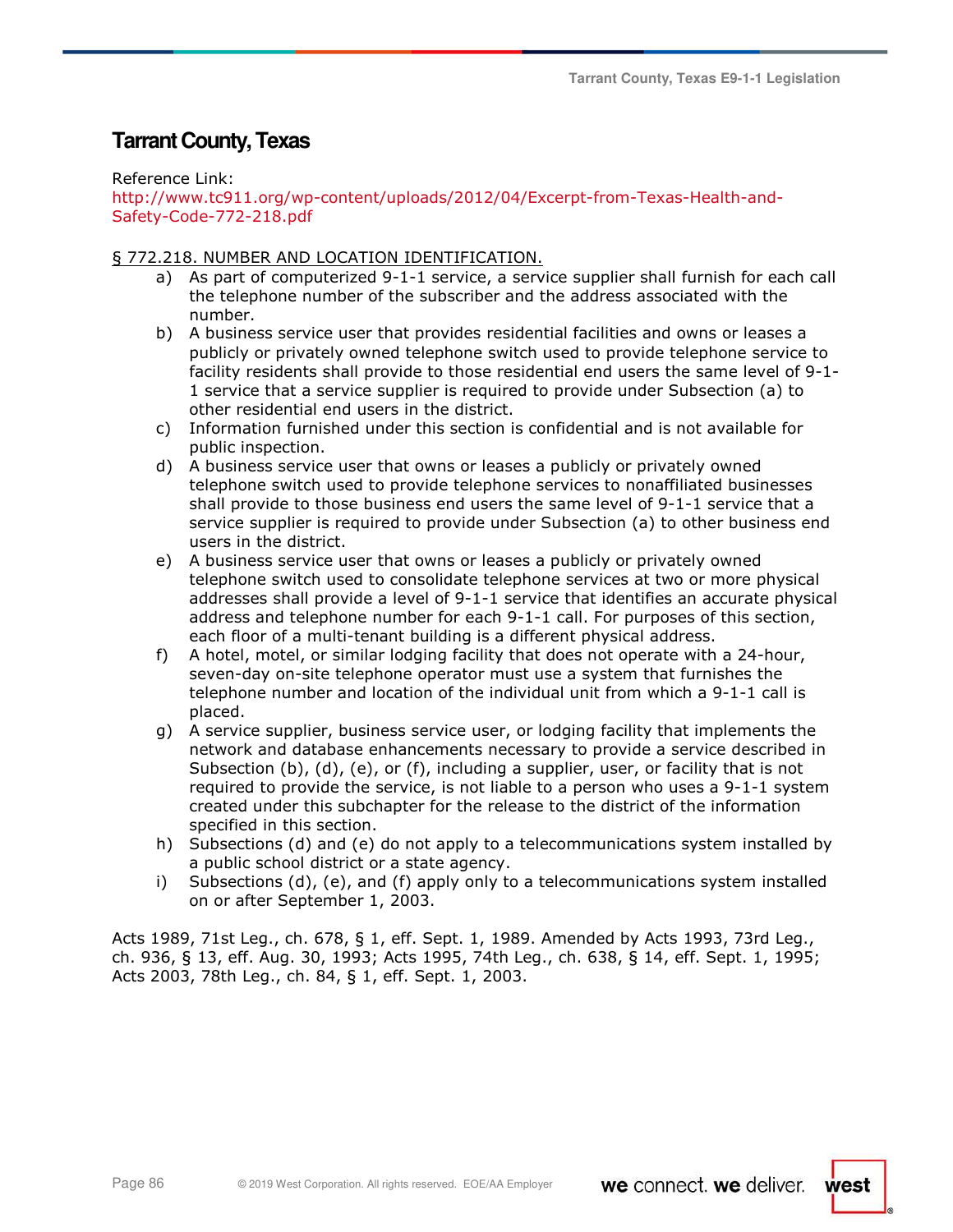# **Utah**

Reference Link: http://le.utah.gov/~2017/bills/sbillenr/SB0014.pdf

### CHAPTER 5. ENHANCED 911 FOR MULTI-LINE TELEPHONES

69-5-101. Title.

This chapter is known as "Enhanced 911 for Multi-Line Telephones."

### 69-5-102. Definitions.

As used in this chapter:

- (1) "Lodging establishment" means the same as that term is defined in Section 29-2-102
- (2) "Multi-line telephone system" means a network- or premises-based telephone system installed at an end-use location that uses common control units, common telephones, and common control hardware and software to provide a connection to the public switched network to multiple end-users at the end-use location.

69-5-201. Applicability.

An owner or operator of a multi-line telephone system is required to comply with this chapter if, after July 1, 2017, the owner:

- (1) upgrades an existing multi-line telephone system; or
- (2) installs a new multi-line telephone system.

69-5-202. Location identification information shared with public safety answering point. An owner or operator of a multi-line telephone system shall configure the multi-line telephone system in such a manner that, when an individual makes a 911 call using the multi-line telephone system, the multi-line telephone system automatically provides the public safety answering point that receives the call verified automated number information and automated location information that includes:

- (1) the street address, and, if applicable, the business name, of the location of the communications device from which the call is made;
- (2) the direct call-back telephone number for the location from which the call is made;
- (3) any applicable office, unit, or building number of the location from which the call is made;
- (4) the room number, or other equivalent designation, of the location from which the call is made; and
- (5)
	- (a) if the multi-line telephone system operates for a multi-story building, the building floor from which the call is made; and
	- (b) if the multi-line telephone system operates for two or more buildings:
		- (i) the building number, or other equivalent designation, of the location from which the call is made; and
		- (ii) the building floor from which the call is made.

69-5-203. Emergency location information and lodging establishment.

A lodging establishment that owns or operates a multi-line telephone system shall configure the multi-line telephone system in such a manner that, when an individual makes a 911 call through the multi-line telephone system, the multi-line telephone system will automatically:

- (1) send the public safety answering point that receives the call:
	- (a) if the lodging establishment contains more than one occupied building, the building number, or other equivalent designation, of the location from which the call is made; and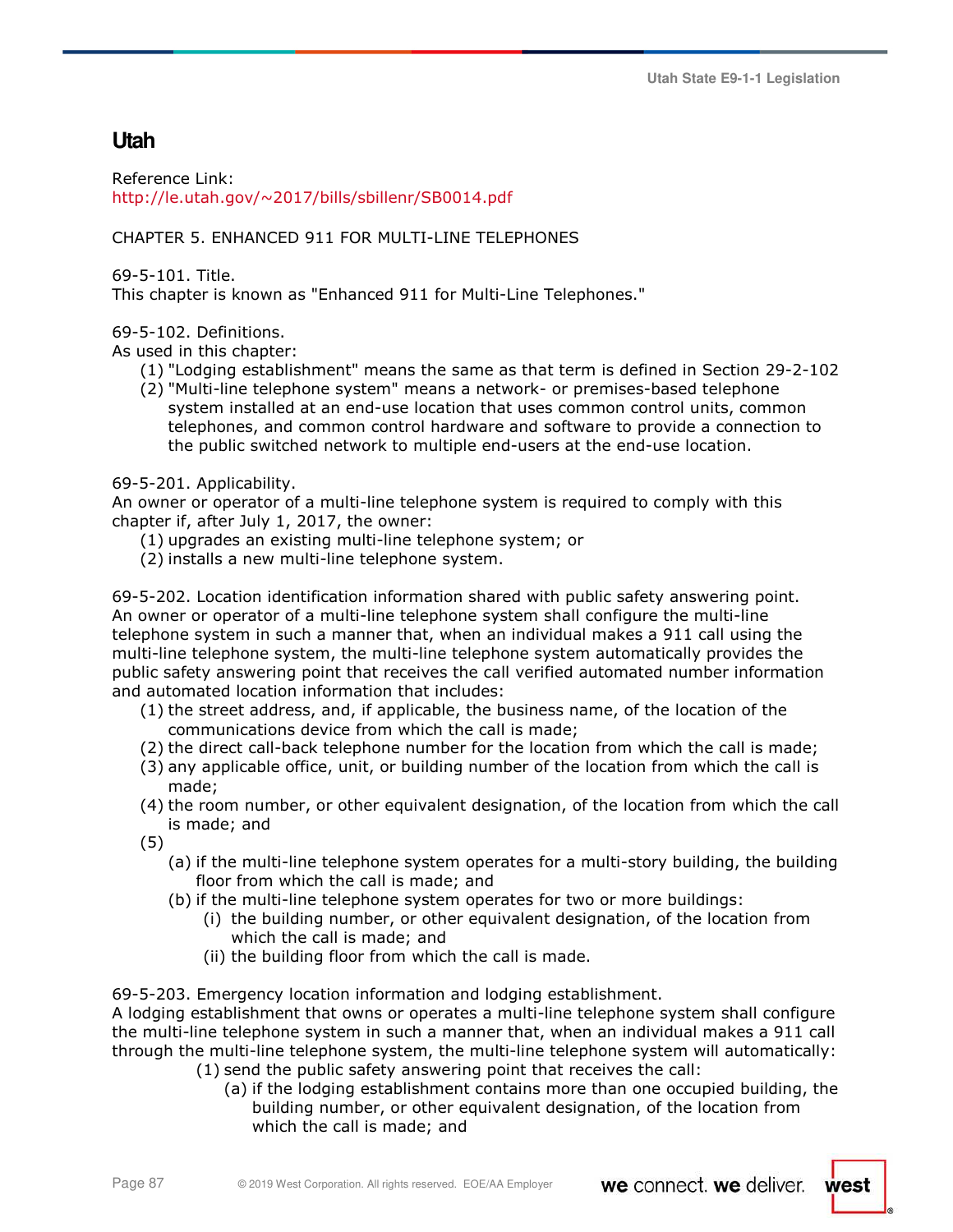- (b) the room number, or other equivalent designation, from which the call is made; or
- (2) connect the individual, the public safety answering point, and an individual that is designated by the lodging establishment to provide the public safety answering point:
	- (a) if the lodging establishment contains more than one occupied building, the building number, or other equivalent designation, of the location from which the call is made; and
	- (b) the room number, or other equivalent designation, of the location from which the call is made.
- 69-5-204. Maintenance of address information.
	- (1) An owner or operator of a multi-line telephone system shall ensure that the multi-line telephone system has a location database that stores the information a multi-line telephone system is required to provide to a public safety answering point under this chapter that is accurately updated:
		- (a) as soon as practicable after the multi-line telephone system is installed; or
		- (b) within one business day of the completion of any changes to the physical characteristics of the facility where the multi-line telephone system is used or changes to the multi-line telephone system, not including changes incurred during an installation described in Subsection (1)(a).
	- (2) The information in a location database described in Subsection (1):
		- (a) is owned by the multi-line telephone system owner or operator that supplied the information; and
		- (b) except as required by state law, is not required to be shared with another person.
	- (3) A public safety answering point may not use the information supplied from a database described in Subsection (1) for a purpose other than to facilitate an emergency response to a 911 call.
- 69-5-205. Direct 911 dial for multi-line telephone systems.
	- (1) An owner or operator of a multi-line telephone system shall configure a multiline telephone system in a manner that allows an individual to place a 911 call by dialing the digits 9-1-1 without an additional code, digit, prefix, postfix, or trunk-access code.
	- (2) A person that is exempt from this chapter under Section 69-5-201 that has not complied with Subsection (1) shall post, in a visible place within five feet of each telephone that is connected to the multi-line telephone system, a notice that:
		- (a) states that the phone may not be used to directly access 911 services by dialing 9-1-1;
		- (b) indicates how an individual may access 911 services through the telephone;
		- (c) is printed in contrasting colors in at least 16-point boldface type; and
		- (d) includes the following information for the location of the telephone: (i) the street address, and, if applicable, the business name, of the
			- location of the telephone; (ii) any applicable office, unit, or building number of the location of the
			- telephone; and (iii)an applicable room number, or other equivalent designation, of the location of the telephone.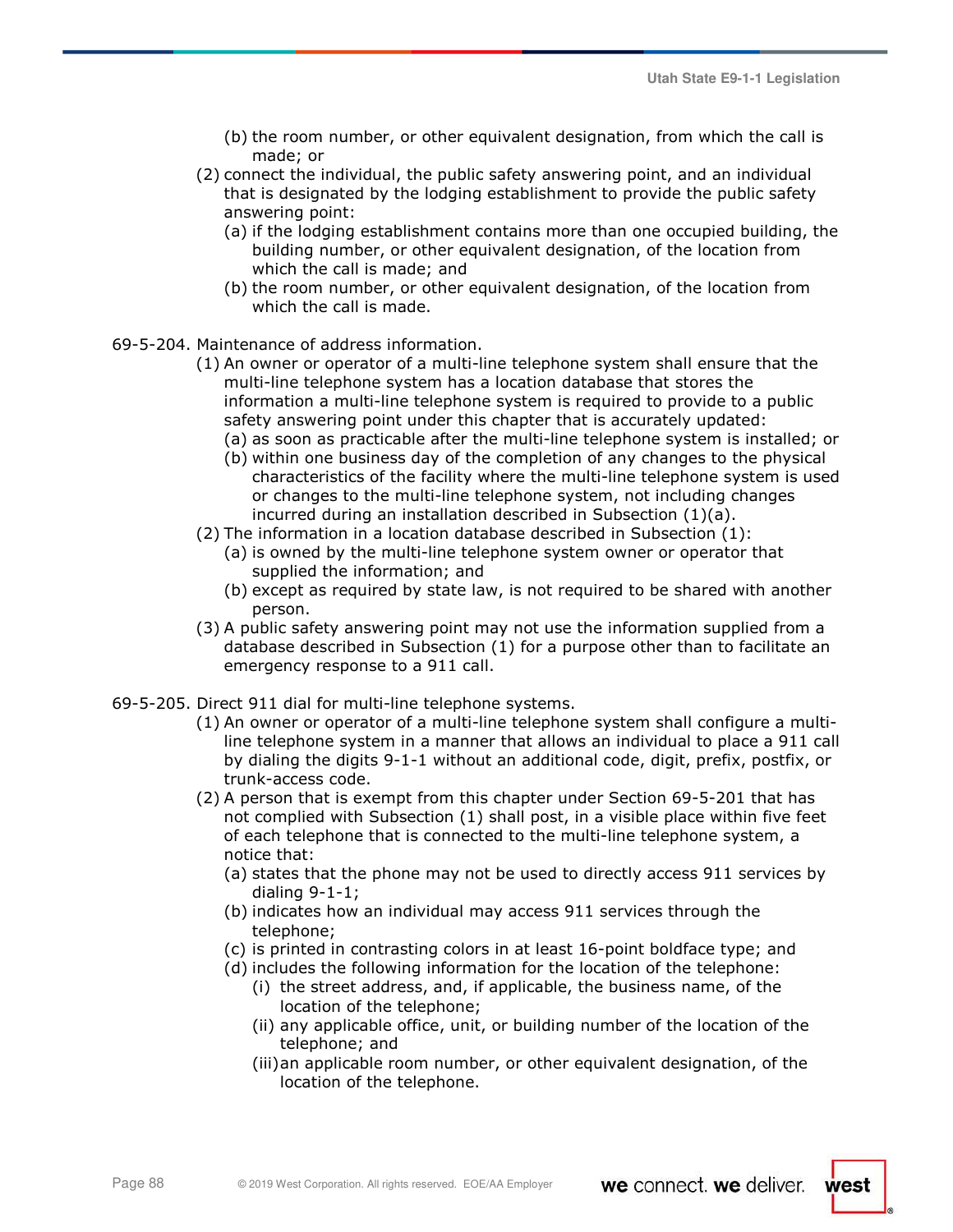# **Vermont**

Reference Links: https://legislature.vermont.gov/statutes/section/30/087/07051 http://legislature.vermont.gov/statutes/section/30/087/07057 https://e911.vermont.gov/sites/e911/files/pdf/E911-ECSRule\_FINAL\_May2019.pdf

Title 30: Public Service Chapter 87: ENHANCED 911; EMERGENCY SERVICES

### § 7051. Definitions

As used in this chapter:

(1) "Automatic location identification" or "ALI" means the system capability to identify automatically the geographical location of the electronic device being used by the caller to summon assistance and to provide that location information to an appropriate device located at any public safety answering point for the purpose of sending emergency assistance.

(2) ALI "database" means a derivative, verified set of records which contain at a minimum a telephone number and location identification for each unique building or publicly used facility within a defined geographic area in Vermont.

(3) "Automatic number identification" or "ANI" means the system capability to identify automatically the calling telephone number and to provide a display of that number at any public safety answering point.

(4) "Board" means the Vermont Enhanced 911 Board established under section 7053 of this title.

(5) "Caller" means a person or an automated device calling on behalf of a person.

(6) "Director" means the Director for statewide Enhanced 911.

(7) "Emergency call system" or "Enhanced 911 system" means a system consisting of devices with the capability to determine the location and identity of a caller that initiates communication for the purpose of summoning assistance in the case of an emergency. In most cases summoning assistance will occur when a caller dials the digits 9-1-1 on a telephone, mobile phone, or other IP-enabled service, or by a communication technology designed for the purpose of summoning assistance in the case of an emergency.

(8) "Emergency services" means fire, police, medical, and other services of an emergency nature as identified by the Board.

(9) "IP-enabled service" means a service, device, or application that makes use of Internet protocol, or IP, and which is capable of entering the digits 9-1-1 or otherwise contacting the emergency 911 system. IP-enabled service includes voiceover IP and other services, devices, or applications provided through or using wire line, cable, wireless, or satellite or other facilities.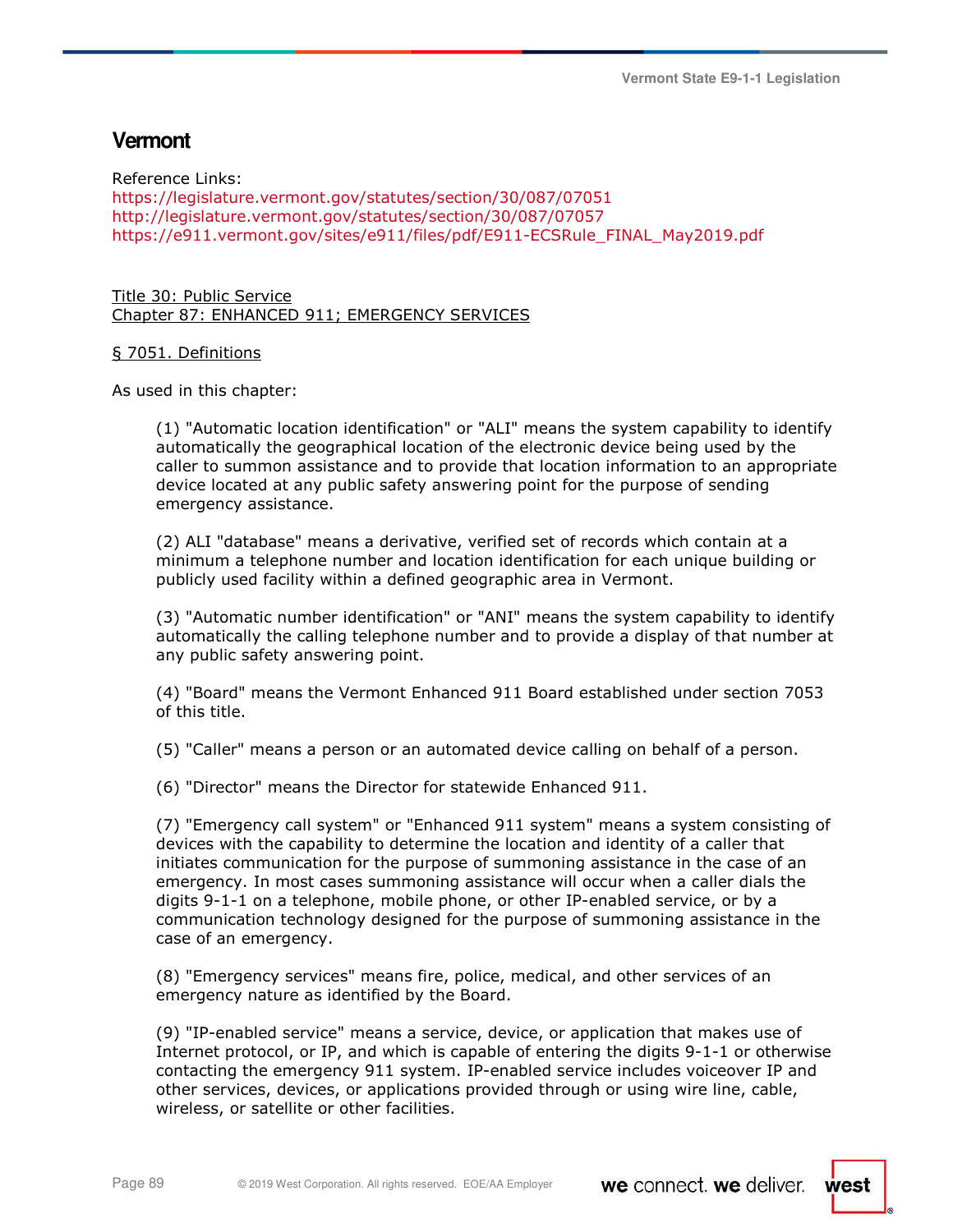(10) "Municipality" means any city, town, incorporated village, unorganized town, gore, grant, or other political subdivision of the State.

(11) "Other methods of locating caller" means those commercially available technologies designed to provide the location information of callers when a call is initiated to access emergency 911 services regardless of the type of device that is used.

(12) "Public safety answering point" means a facility with the capability to receive emergency calls, operated on a 24-hour basis, assigned the responsibility of receiving 911 calls and dispatching, transferring, or relaying emergency 911 calls to other public safety agencies or private safety agencies.

(13) "Selective routing" means a telecommunications switching system that enables all 911 calls originating from within a defined geographical region to be answered at a predesignated public service answering point.

(14) "Dispatchable Location" means the location information delivered to the public safety answering point with a 911 call.

(15) "Enterprise Communications Systems (ECS)" means any networked communication system serving two or more stations, or living units, within an enterprise. ECS includes circuit-switched networks, such as multi-line telephone systems or legacy ECS, IP-enabled service, and cloud-based technology.

(16) "Station" means a telephone handset, customer premise equipment (CPE), or calling device that is capable of initiating a call to 911.

(Added 1993, No. 197 (Adj. Sess.), § 2; amended 1995, No. 182 (Adj. Sess.), § 10, eff. May 22, 1996; 2011, No. 64, § 1, eff. June 2, 2011; 2017, No. 190 (Adj. Sess.), § 24, eff. May 28, 2018.)

### § 7057. Enterprise Communications Systems

Any enterprise communications system shall provide to those end users the same level of 911 service that other end users receive and shall provide ANI signaling, station identification data, including dispatchable location, and updates to Enhanced 911 databases under rules adopted by the Board. The Board may waive the provisions of this section for any enterprise communications system, provided that in the judgment of the Board, the owner of the system is actively engaged in becoming compliant with this section, is likely to comply with this section in a reasonable amount of time, and will do so in accordance with standards and procedures adopted by the Board by rule.

(Added 1993, No. 197 (Adj. Sess.), § 2; amended 2011, No. 64, § 1, eff. June 2, 2011; 2017, No. 190 (Adj. Sess.), § 25, eff. May 28, 2018.)

Vermont Enhanced 9-1-1 Board's Rule (to implement § 7057. Enterprise Communications Systems)

Enterprise Communication Systems (ECS) - Effective July 1st, 2019

1) Authority

This rule is adopted pursuant to 30 V.S.A. § 7057.

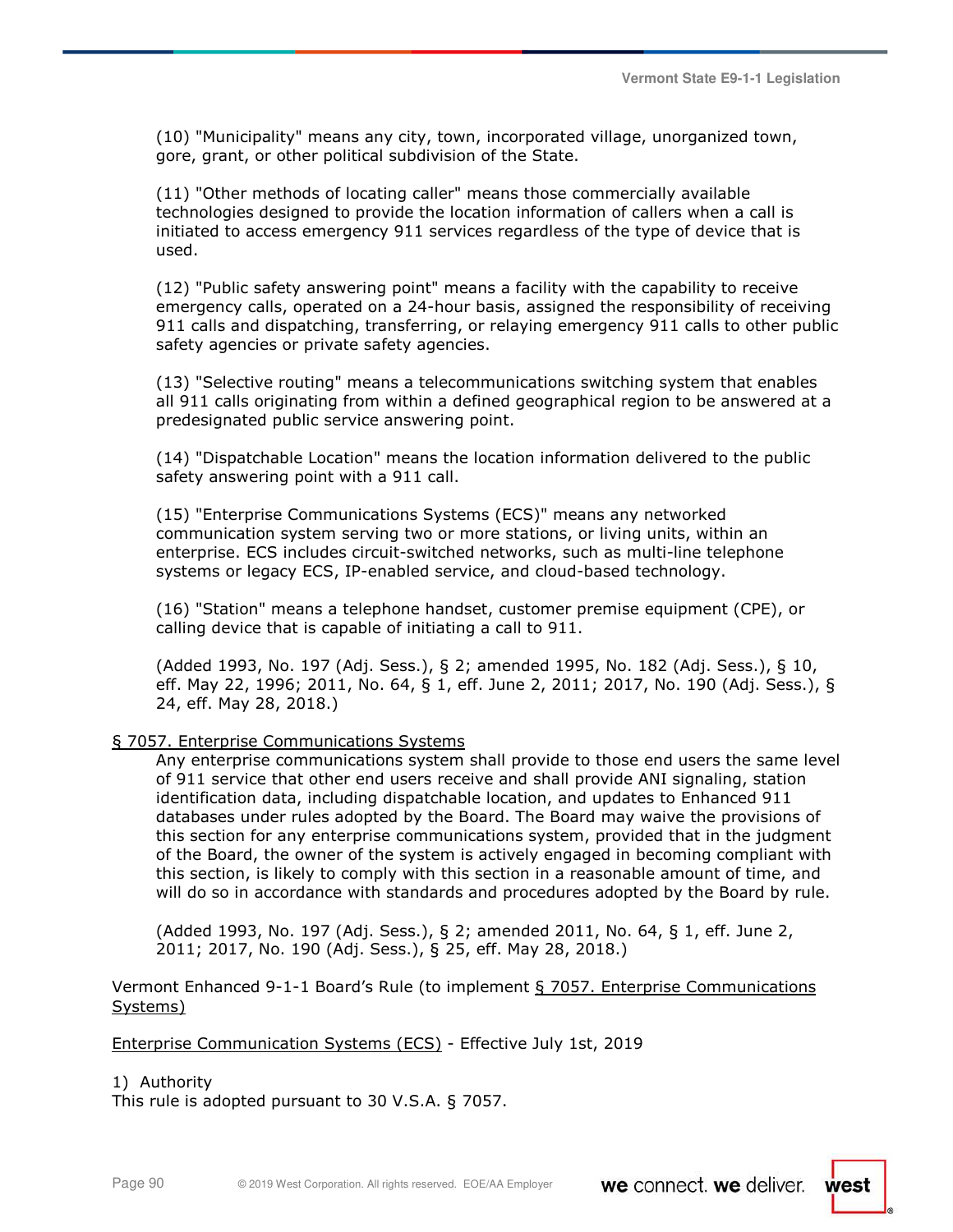2) Purpose

The public expects that a 9-1-1 call made from any device anywhere in the state will be routed to the appropriate Public Safety Answering Point (PSAP) with accurate location information so that a dispatchable location can be provided to emergency responders.

The purpose of this rule is to define the 9-1-1 requirements for all Enterprise Communications Systems (ECS), also referred to as privately owned telephone systems or multi-line telephone systems, that provide access to the Public Switched Telephone Network (PSTN) for end users within the State of Vermont.

- 3) Definitions
	- a) Automatic Location Identification (ALI) An enhanced 9-1-1 service capability that allows for the automatic display of information relating to the geographical location of the communication device used to place a 9-1-1 call.
	- b) Automatic Number Identification (ANI) The telephone number associated with the access line from which a call originates.
	- c) Enterprise Communications Systems (ECS) any networked communication system serving two or more stations, or living units, within an enterprise. ECS includes, but is not necessarily limited to, circuit-switched networks (Multi-Line Telephone Systems (MLTS) or Legacy ECS), IP-based systems and cloud-based technology. An enterprise may include, but is not limited to, business entities, governmental agencies or facilities, shared residential facilities, and educational institutions.
	- d) Call Back Number (CBN) a unique telephone number that can be dialed to reconnect with the originator of a 9-1-1 call.
	- e) Dispatchable Location the location information delivered to the PSAP by the ECS provider with a 9-1-1 call. The location information must consist of the verified street address and community name, plus additional information to adequately identify the location of the calling party. The additional location information must include floor level (if applicable) and the more granular of suite, apartment, or room identifier. Any single room larger than 10,000 square feet must include additional granular information such as number, cubicle number, visible signage, or other logical landmark or physical information to identify the location of the calling party.
	- f) Location Information Server (LIS) a functional element in an IP-capable originating network that provides locations of endpoints (i.e., calling device). A LIS can provide Location by-Reference, or Location-by-Value, and, if the latter, in geo or civic forms. A LIS can be queried by an endpoint for its own location, or by another entity for the location of an endpoint. In either case, the LIS receives a unique identifier that represents the endpoint, for example an IP address, circuit-ID or Media Access Control (MAC) address and returns the location (value or reference) associated with that identifier. The LIS is also the entity that provides the dereferencing service, exchanging a location reference for a location value.
	- g) Location Validation Function (LVF) a functional element that is part of a Next Generation Core Services (NGCS) that provides validation of a civic address against the authoritative 9-1-1 GIS database.
	- h) Multi-Line Telephone System (MLTS) A system comprised of common control unit(s), telephone sets, control hardware and software and adjunct systems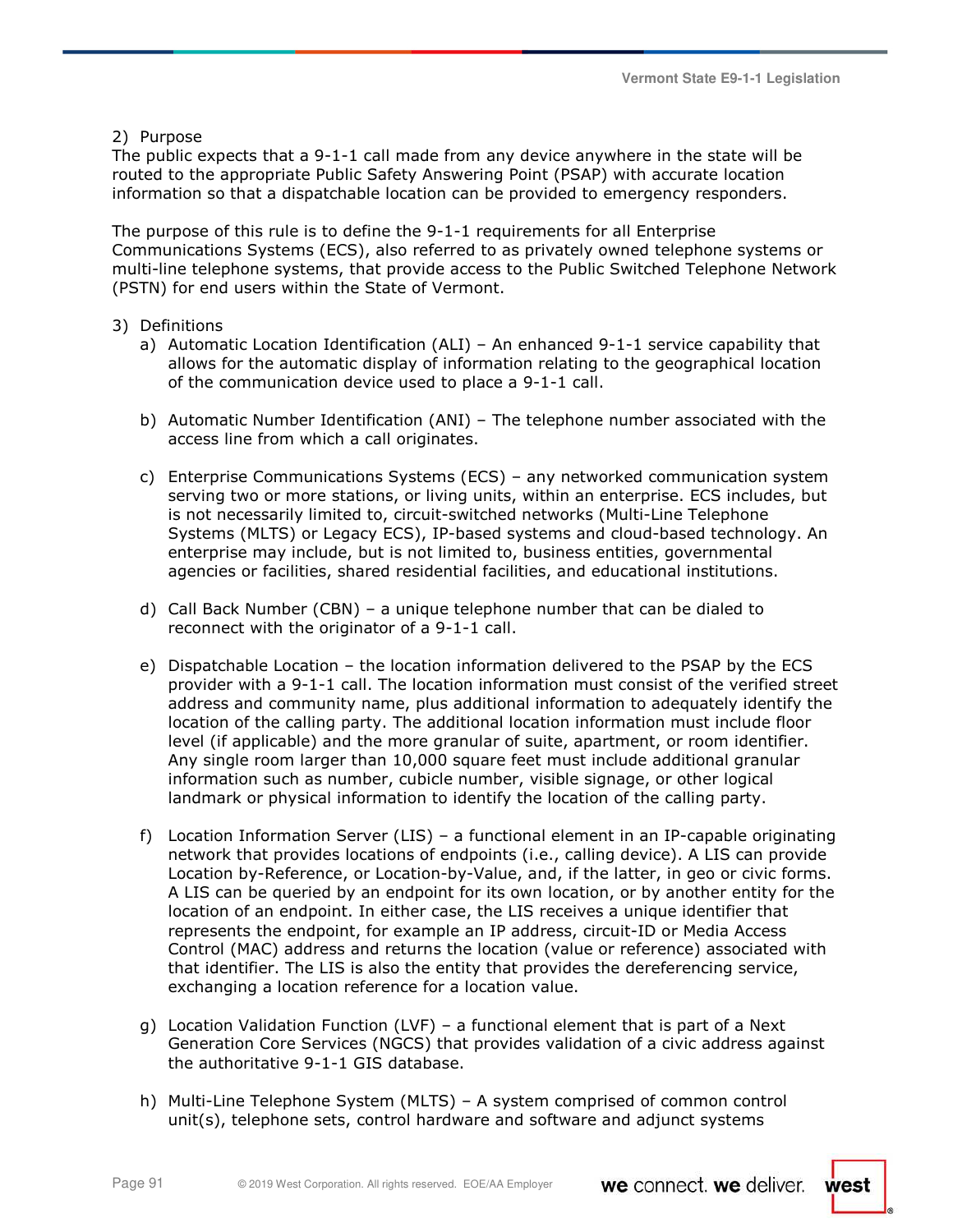providing telephone service to multiple end-use customers in businesses, apartments, townhouses, condominiums, schools, dormitories, hotels, motels, resorts, extended care facilities, or similar entities. This includes network and premises-based systems. e.g., Centrex, VoIP, as well as PBX, Hybrid, and Key Telephone Systems (as classified by the FCC under Part 68 Requirements) and includes systems owned or leased by governmental agencies and non-profit entities, as well as for profit businesses.

- i) National Emergency Number Association (NENA) professional organization focused on 9-1-1 policy, technology, operations, and education issues.
- j) Public Safety Answering Point (PSAP) an emergency communications center capable of processing 9-1-1 calls.
- k) Public Switch Telephone Network (PSTN) The interconnected set of telecommunications networks that use analog or Time Division Multiplexing (TDM) format to transmit voice calls between end-user customers and the telecommunications network.
- l) Station a telephone handset, customer premise equipment (CPE) or calling device that is capable of initiating a call to 9-1-1.
- m) Shared Residential ECS an ECS serving two or more living units.
- 4) General Requirements
	- a) ECS end users shall have the ability to directly initiate a call to 9-1-1 without dialing any additional digit, code, prefix or post-fix.
	- b) The ECS shall provide ANI for every station or living unit with a station.
	- c) The ECS shall provide a unique Call Back Number (CBN) for every station or living unit with a station. The CBN will allow the Vermont 9-1-1 system to dial back the originating station or living unit.
	- d) The ECS shall provide ALI to include a CBN and a dispatchable location for every station or living unit with a station. The location information must correlate to a physically posted dispatchable location in the facility.
	- e) The ALI shall be provided by a third-party database provider, a LIS, or a future technology recognized and accepted by NENA standards and the Vermont Enhanced 9-1-1 Board.
	- f) The ECS shall route 9-1-1 calls to the appropriate Public Safety Answering Point (PSAP) based upon the caller's physical location.
	- g) An ECS with remote and/or mobile users must allow the user to connect using the native phone application and the mobile network of the device when dialing 9-1-1, if capable. If the mobile or remote user can only contact 9-1-1 through the ECS then an accurate dispatchable location of the remote/mobile user must be provided.
	- h) Compliance with this rule will be assessed through a 9-1-1 test call procedure coordinated and authorized by the Vermont Enhanced 9-1-1 Board.

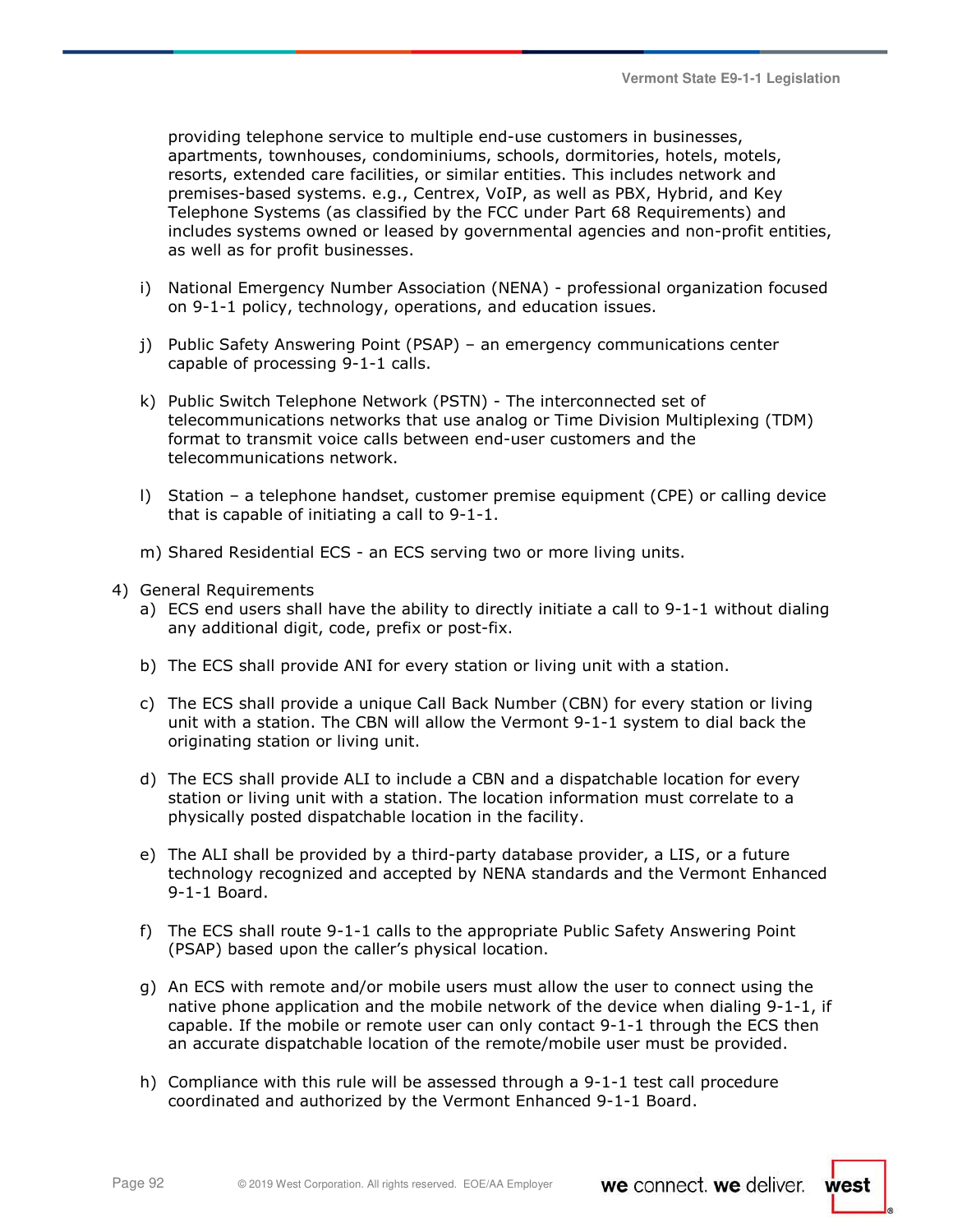- i) No test calls to 9-1-1 are permitted unless authorized in advance by the Vermont Enhanced 9-1-1 Board.
- 5) ALI/Location Provider Maintenance
	- a) ECS ALI information must be validated using the Vermont LVF or a Board approved GIS validation process to confirm the accuracy of house number, street address, and community name in the ALI.
	- b) ECS ANI, ALI, CBN and dispatchable location must be accurately maintained for each station or living unit equipped with a station in the system.
	- c) ALI or other reported database discrepancies must be resolved within two (2) business days.
	- d) All ALI and dispatchable location information shall be audited at least once annually and any errors corrected.
	- e) The Vermont 9-1-1 Board may request, review and/or test the location data of any ECS at any time and require that corrections be made to any errors within a Boarddetermined time frame.
- 6) Data Exchange Format for the ECS Database
	- a) ECS database systems must comply with the data exchange format currently in use by the Vermont Enhanced 9-1-1 Board's Database Management Service Provider.
- 7) Service Provider Customer Education Requirements
	- a) Ninety (90) days after the approval of this rule, all dial tone service providers providing equipment or services capable of multi-line PSTN access and terminating in an ECS, and all vendors providing ECS solutions or equipment must:
		- i) Direct existing customers to the customer advisory brochure (ECS 9-1-1 Advisory Brochure) on the Vermont Enhanced 9-1-1 Board website.
		- ii) Direct their prospective customers the customer advisory brochure (ECS 9-1-1 Advisory Brochure) on the Vermont Enhanced 9-1-1 Board website when those customers initiate ECS services, request information on Enterprise Communication Systems; and/or purchase equipment or services capable of multi-line PSTN access terminating in an ECS.
- 8) Waivers and Enforcement
	- a) The Vermont Enhanced 9-1-1 Board may grant a waiver to these requirements if, in the judgment of the Board, the ECS is actively engaged in becoming compliant with this rule, is likely to comply with this rule in a reasonable amount of time and will do so in accordance with standards and procedures adopted by the Board by rule.
	- b) Any ECS seeking a waiver to any provision of this rule must contact the Enhanced 9- 1-1 Board, and provide, in writing,
		- i) The provision for which the waiver is sought;
		- ii) The reason the waiver is sought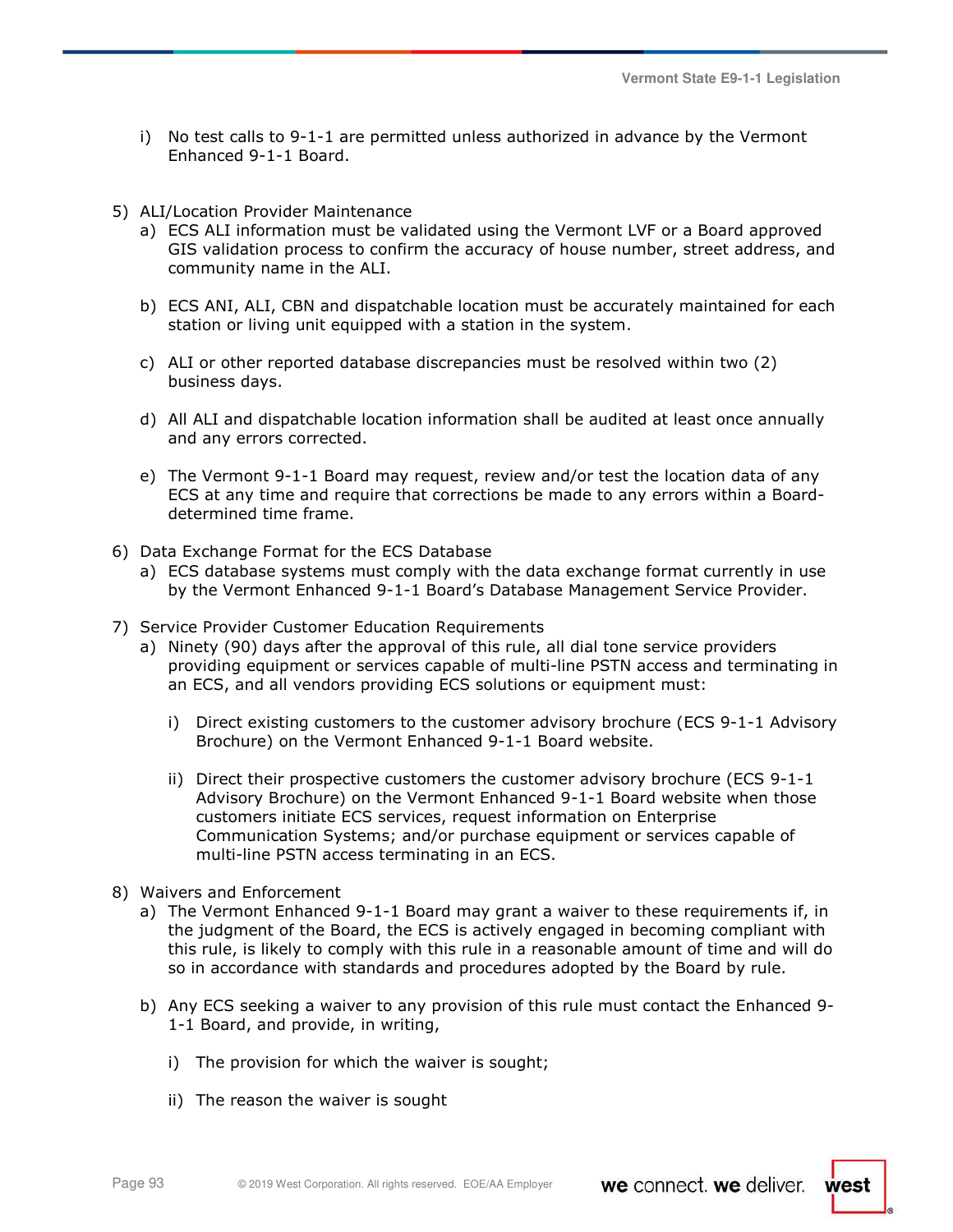- iii) The plan to remedy the violation.
- c) If a waiver is granted, the ECS must comply with any interim requirements imposed by the Board to mitigate the impact of system limitations on end users. Such requirements may include, but are not limited to, end user education, posting of location information, or other similar requirements.
- d) Pursuant to section 30 V.S.A. § 7061(a), the Enhanced 9-1-1 Board may file a civil action for injunctive relief in Washington county superior court to enforce this rule. The court shall award the board its costs and reasonable attorneys' fees in the event that the board prevails in an action under this subsection.

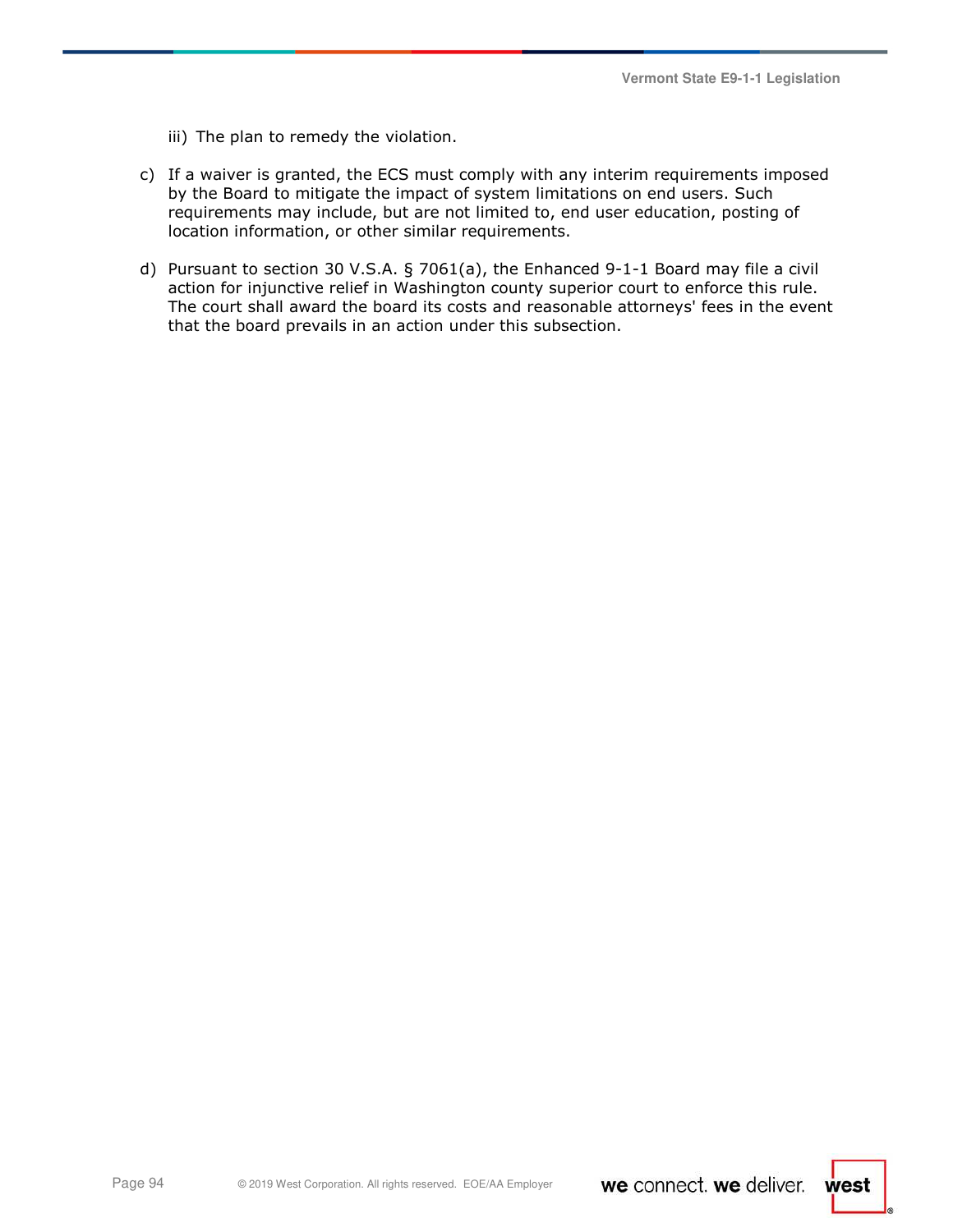# **Virginia**

Reference Links:

http://law.lis.virginia.gov/vacode/56-484.19 http://law.lis.virginia.gov/vacode/title56/chapter15/section56-484.20/ http://law.lis.virginia.gov/vacode/title56/chapter15/section56-484.21/ http://law.lis.virginia.gov/vacode/title56/chapter15/section56-484.22/ http://law.lis.virginia.gov/vacode/title56/chapter15/section56-484.23/ http://law.lis.virginia.gov/vacode/title56/chapter15/section56-484.25/

### § 56-484.19. Definitions.

As used in this article:

"Alternative method of providing call location information" means a method of maintaining and operating a multiline telephone system that ensures that:

- 1. Emergency calls from a telephone station provide the PSAP with sufficient location identification information to ensure that emergency responders are dispatched to a location at the facility from which the emergency call was placed, from which location emergency responders will be able to ascertain the telephone station where the emergency call was placed (i) by being able to view all of the telephone stations in the area contiguous to the telephone station from which the emergency call was placed or (ii) by the activation of an alerting system at the facility, which activation is triggered by the placing of the emergency call, and which readily allows arriving emergency responders to determine the physical location of the telephone station from which the emergency call was placed. A light or alarm located near the telephone station is an example of such an alerting system;
- 2. Emergency calls from a telephone station, in addition to reaching a PSAP, connect to or otherwise notify a switchboard operator, attendant, or other designated on-site individual who is capable of giving the PSAP the location of the telephone station from which the emergency call was placed; or
- 3. Calls to the digits "9-1-1" from a telephone station connect to a private emergency answering point.

An alternative method of providing call location information shall also be deemed to be provided, as a result of the imputed ability of emergency responders to readily locate all telephone stations from which the emergency call could have been placed, when emergency calls provide calling party information corresponding to a contiguous area containing the telephone from which the emergency call was placed, of fewer than 7,000 square feet, located on one or more floors.

"Automatic location identification" or "ALI" means the automatic display at a PSAP of information defining the emergency call location, which information shall identify the floor name or number, room name or number, building name or number, cubicle name or number, and office name or number, as applicable, or imparts other information that is sufficiently specific to provide the emergency responders with the ability to locate the telephone station from which the emergency call was placed.

"Automatic number identification" or "ANI" means the automatic display at a PSAP of a telephone number that a PSAP may use to call the telephone station from which the emergency call was placed.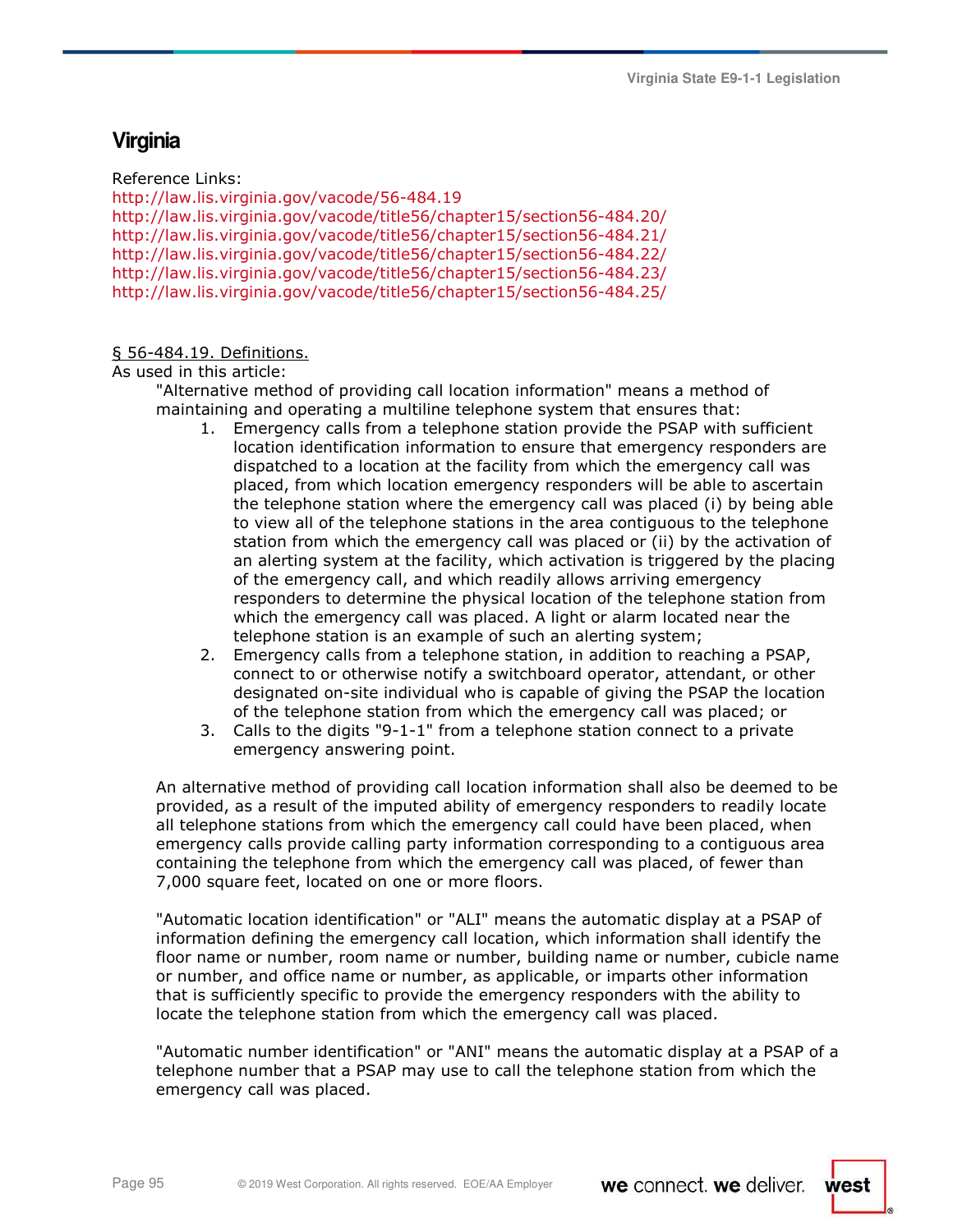"Calling party information" means information that is delivered by the MLTS provider to the PSAP that is used to provide the ANI and ALI function.

"Central office system" means a business telephone service offered by a provider of communications services that provides features similar to a private branch exchange by transmitting data over telecommunications equipment or cable lines.

"Emergency call" means a telephone call that enables the user to reach a PSAP by dialing the digits "9-1-1" and, if applicable, any additional digit or digits that must be dialed in order to permit the user to access the public switched telephone network.

"Emergency call location" means the location of the telephone station on an MLTS from which an emergency call is placed and to which a PSAP may dispatch emergency responders based upon ALI provided via the emergency call.

"Emergency responders" means fire services, law enforcement, emergency medical services, and other public services or agencies that may be dispatched by a PSAP in response to an emergency call.

"Enhanced 9-1-1 service" means a service consisting of telephone network features and PSAPs that (i) enables users of telephone systems to reach a PSAP by making an emergency call; (ii) automatically directs emergency calls to the appropriate PSAPs by selective routing based on the geographical location from which the emergency call originated; and (iii) provides the capability for ANI and ALI features.

"Facility" means real estate and improvements used principally for or as a (i) hotel as defined in § 35.1-1, (ii) college or university dormitory, (iii) medical care facility as defined in § 32.1-102.1, (iv) group home or other residential facility licensed by the Department of Behavioral Health and Developmental Services or Department of Social Services, (v) assisted living facility as defined in § 63.2-100, (vi) apartment complex or condominium where shared tenant telephone service is provided, (vii) commercial or government office building, (viii) manufacturing, processing, assembly, warehouse, or distribution establishment, or (ix) retail establishment.

"MLTS provider" means a person who operates a facility at which telephone service is provided, with or without compensation, through a multiline telephone system.

"MLTS service provider" means a person offering or operating third party services that combine communications services, private branch exchange or central office systems, and multiline telephone systems where such services are provided to an MLTS provider on a fee-for-service basis.

"Multiline telephone system" or "MLTS" means a telephone system, including networkbased or premises-based systems, whether owned or leased by a public or private entity, operated in the Commonwealth, that serves a facility, has more than one telephone station, and is comprised of common control units, telephones, and control hardware and software that share a common interface to the public switched telephone network, whether by a private branch exchange or central office system, without regard to whether the system utilizes VoIP technology.

"Person" includes any individual, corporation, partnership, association, cooperative, limited liability company, trust, joint venture, government, political subdivision, or any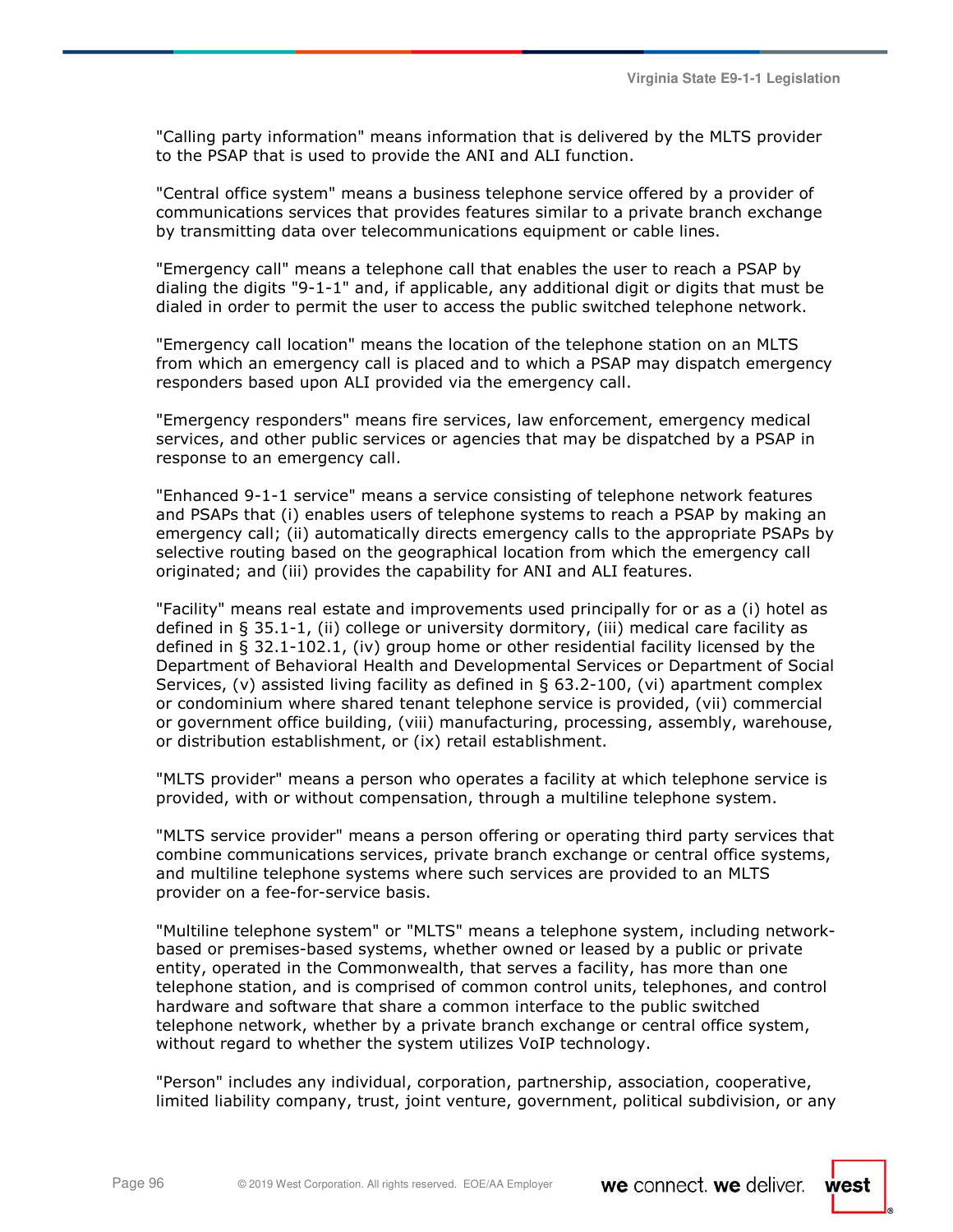other legal or commercial entity and any successor, representative, agent, agency, or instrumentality thereof.

 "Portable VoIP services" includes any MLTS utilizing a VoIP service and providing an end user with the capability to use the service at a location independent of the original physical location of telephone stations on the MLTS.

"Private emergency answering point" means an answering point that is equipped and staffed during all hours that the facility is occupied to provide adequate means of responding to calls to the digits "9-1-1" from telephones on a multiline telephone system by reporting incidents to a PSAP in a manner that identifies the emergency response location from which the call to the answering point was placed.

"Public safety answering point" or "PSAP" means a communications operation operated by or on behalf of a governmental entity that is equipped and staffed on a 24-hour basis to receive and process telephone calls for emergency assistance from an individual by dialing, in addition to any digits required to obtain an outside line, the digits "9-1-1."

"Public switched telephone network" means the worldwide, interconnected networks of equipment, lines, and controls assembled to establish circuit-switched voice communication paths between calling and called parties.

"Retail establishment" means any establishment selling goods or services to the ultimate user or consumer of those goods or services, not for the purpose of resale, but for that user's or consumer's personal rather than business use.

"Telephone call" means the use of a telephone to initiate an ordinary voice transmission placed through the public switched telephone network.

"Telephone station" means a telephone on a multiline telephone system, from which a call may be placed to a PSAP by dialing, in addition to any digits required to access the public switched telephone network, the digits "9-1-1." However, in any medical care facility or licensed assisted living facility, "telephone station" includes any telephone on a multiline telephone system located in an administrative office, nursing station, lobby, waiting area, or other area accessible to the general public but does not include a telephone located in the room of a patient or resident.

"VoIP service" has the same meaning ascribed to it in § 56-484.12.

### § 56-484.20. Charges for emergency calls.

The MLTS provider of any multiline telephone system shall maintain and operate the MLTS in such manner that an individual placing an emergency call from a telephone station on the MLTS is not charged for the call.

### § 56-484.21. Instructions for emergency calling.

Commencing July 1, 2009, the MLTS provider of any multiline telephone system shall either (i) demonstrate or provide written instructions to each new user of the MLTS how to place an emergency call from a telephone station or (ii) provide written instructions at each telephone station that inform an individual how to place an emergency call from the telephone station. Written instructions provided to a new user or provided at a telephone station shall include the telephone station's street address and such additional information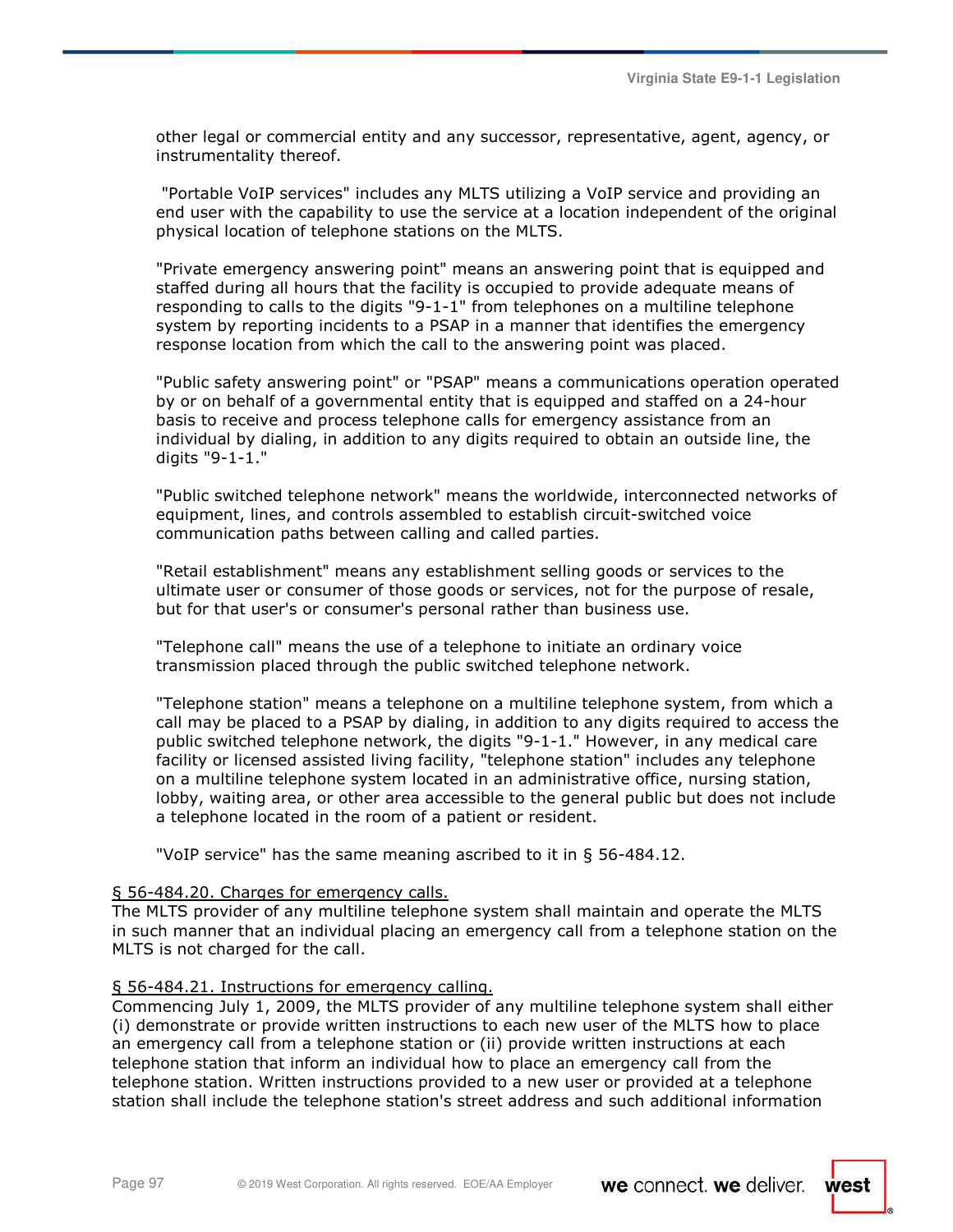regarding the location of the telephone station that is sufficiently specific to permit an emergency responder with the information to locate the telephone station.

#### § 56-484.22. Access to PSAPs from telephone stations on MLTS.

Commencing July 1, 2009, the MLTS provider of any multiline telephone system shall maintain and operate the MLTS in such manner that a telephone call made by dialing the digits "9-1-1" and, if applicable, any additional digit or digits that must be dialed in order to permit the user to access the public switched telephone network, from any telephone on the MLTS is routed to a PSAP.

#### § 56-484.23. Provision of emergency call information.

A. The MLTS provider of any multiline telephone system that is acquired or installed on or after July 1, 2009, commencing on the date of its installation, shall maintain and operate the MLTS in a manner that ensures that each emergency call placed from any telephone station on the MLTS provides either (i) calling party information to the 9-1-1 network that connects to the PSAP or (ii) an alternative method of providing call location information.

B. Notwithstanding the requirements of subsection A, the MLTS provider of any multiline telephone system using portable VoIP services that is acquired or installed on or after July 1, 2009, commencing on the date of its installation, shall make all reasonable efforts to maintain and operate the MLTS in a manner that ensures that each emergency call placed from any telephone station on the MLTS provides either: (i) calling party information to the 9-1-1 network that connects to the PSAP or (ii) an alternative method of providing call location information.

C. The MLTS provider shall arrange to update the automatic location identification database with appropriate master street address guide, valid address and callback information corresponding to the calling party information for each telephone station. Such updates shall be provided as soon as practicable for new MLTS installations or within one business day of record completion of the actual changes for previously installed systems. When an MLTS provider obtains service through a MLTS service provider, the MLTS service provider shall be responsible for meeting this requirement.§ 56-484.24. Liability.

- A. An MLTS provider, its employees or agents shall not be liable to any person for damages incurred as a result of any act or omission by it, except gross negligence or intentional, willful or wanton misconduct, in connection with maintaining or operating the MLTS in a manner required by this article.
- B. A telecommunications service provider, its employees or agents shall not be liable to any person for damages incurred as the result of the release of information not in the public record, including, but not limited to, unpublished or unlisted telephone numbers, to a PSAP, its employees or agents, or to emergency responders, made in connection with an emergency call.

#### § 56-484.25. Exemption for certain counties.

Notwithstanding any provision of this article to the contrary, the provisions of §§ 56-484.22 and 56-484.23 shall not apply with respect to any multiline telephone system located in a county that is not served by an enhanced 9-1-1 service system, until the later to occur of (i) 120 days after the date an enhanced 9-1-1 service system for the county commences operating or (ii) July 1, 2009.

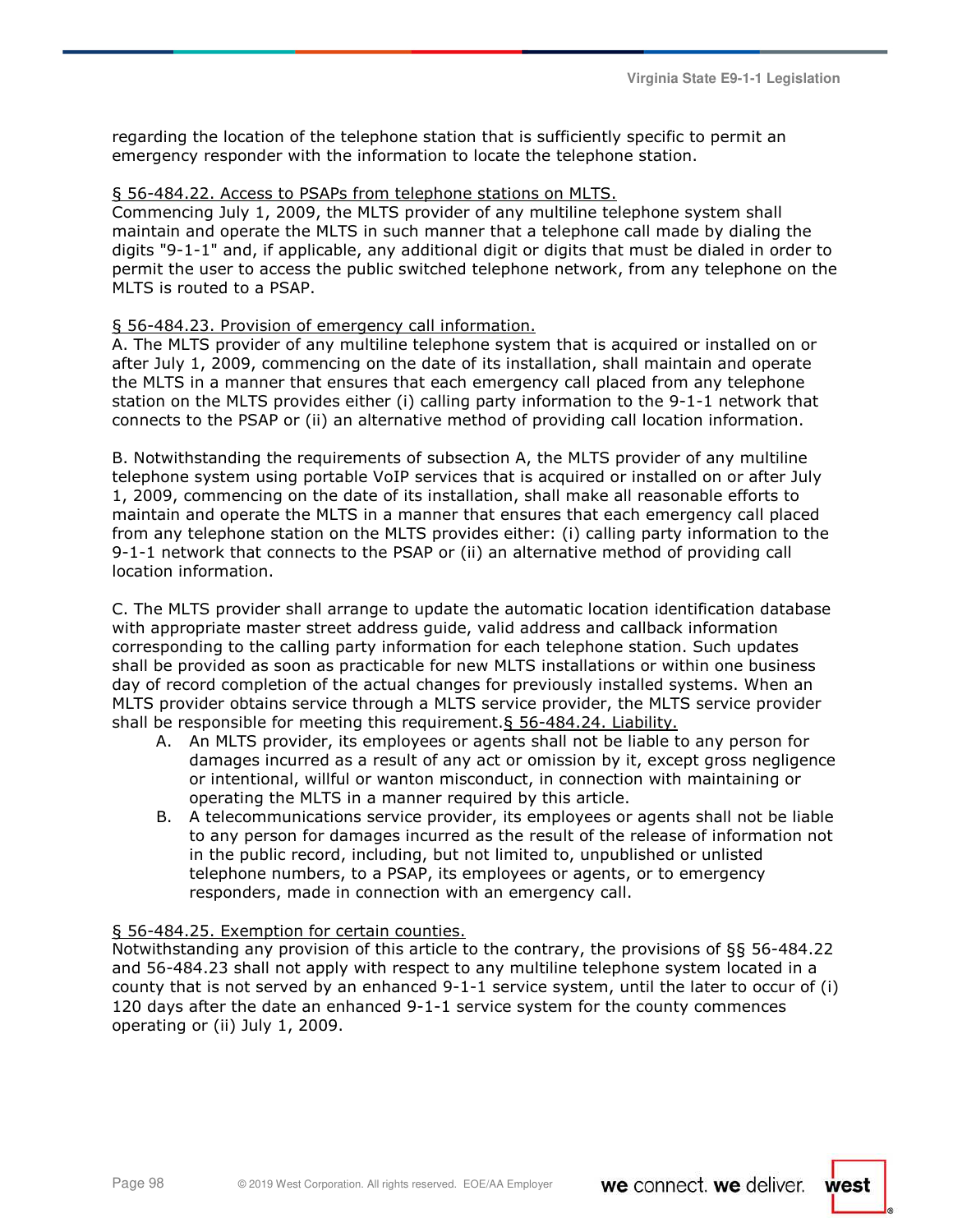## **Washington**

Reference Links:

http://apps.leg.wa.gov/RCW/default.aspx?cite=80.36.555 http://apps.leg.wa.gov/RCW/default.aspx?cite=80.36.560

#### RCW 80.36.555

Enhanced 911 service — Residential service required.

By January 1, 1997, or one year after enhanced 911 service becomes available or a private switch automatic location identification service approved by the Washington utilities and transportation commission is available from the serving local exchange telecommunications company, whichever is later, any private shared telecommunications services provider that provides service to residential customers shall assure that the telecommunications system is connected to the public switched network such that calls to 911 result in automatic location identification for each residential unit in a format that is compatible with the existing or planned county enhanced 911 system.

[1995 c 243 § 3.]

#### RCW 80.36.560

Enhanced 911 service — Business service required.

By January 1, 1997, or one year after enhanced 911 service becomes available or a private switch automatic location identification service approved by the Washington utilities and transportation commission is available from the serving local exchange telecommunications company, whichever is later, any commercial shared services provider of private shared telecommunications services for hire or resale to the general public to multiple unaffiliated business users from a single system shall assure that such a system is connected to the public switched network such that calls to 911 result in automatic location identification for each telephone in a format that is compatible with the existing or planned county enhanced 911 system. This section shall apply only to providers of service to businesses containing a physical area exceeding twenty-five thousand square feet, or businesses on more than one floor of a building, or businesses in multiple buildings.

[1995 c 243 § 5.]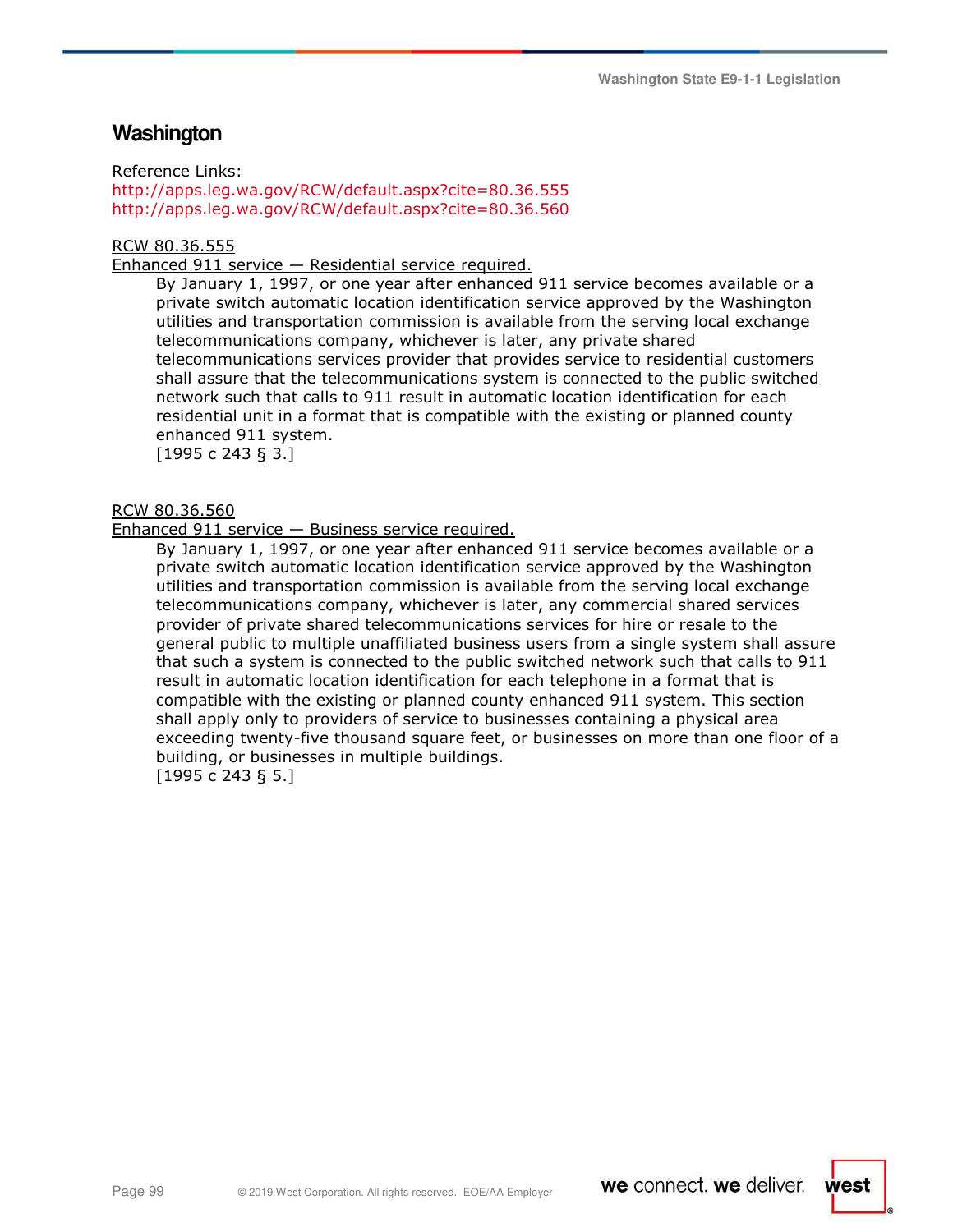Reference Link:

https://c.ymcdn.com/sites/www.nena.org/resource/resmgr/Standards/NENA\_06- 750\_v3\_Model\_Legisla.pdf

| <b>Enhanced 9-1-1 for Multi-Line Telephone</b>      | <b>Supporting Information Explanation</b>     |
|-----------------------------------------------------|-----------------------------------------------|
|                                                     |                                               |
| <b>Systems</b>                                      |                                               |
| The digits 9-1-1 are designated as the              | This right-hand column provides supporting    |
| emergency telephone number. Enhancements to         | information for the rules in the left-hand    |
| the 9-1-1 system typically enable the caller's      | column to assist regulators in understanding  |
| telephone number and service address to be          | the rationale for the proposed model          |
| displayed to the Public Safety Answering Point      | legislation (i.e., why a particular rule is   |
| (PSAP). As a result, when the caller is calling     | required and/or the logic behind its          |
| from a single-line telephone or a MLTS serving a    | provisions), and the implications of such     |
| compact area, the address associated with the       | model legislation (i.e., what outcome will    |
| caller's telephone number can be retrieved and      | result or action will need to be taken as a   |
| usually provides a reasonably precise               | result of implementing this provision). It is |
| identification of the caller's location. Public     | not intended that the commentary in this      |
| safety agencies increasingly rely on the            | column become part of the final legislation.  |
| Enhanced 9-1-1 system to provide dependable         |                                               |
| and precise information about the caller's          |                                               |
| location and a reliable number to call back in      |                                               |
| order to reach the caller. However, in some         |                                               |
| cases 9-1-1 calls made from telephones              |                                               |
| connected to a MLTS may not be precisely            |                                               |
| located by the 9-1-1 system, eliminating some       |                                               |
| of the benefit of Enhanced 9-1-1. This lack of      |                                               |
| adequate location information can be life           |                                               |
| threatening if the caller cannot supply the         |                                               |
| correct location. The nature of 9-1-1 calls is      |                                               |
| such that the likelihood for the need to respond    |                                               |
| directly to the caller with minimal delay           |                                               |
| increases with the type of calls where the caller   |                                               |
| for some reason cannot provide information to       |                                               |
| the PSAP. Related problems occur when the           |                                               |
| caller is remote from the location supplied to the  |                                               |
| 9-1-1 system. In this instance not only is          |                                               |
| response delayed but limited public safety          |                                               |
| resources are dispatched where they are not         |                                               |
| needed. There may also be considerable              |                                               |
| disruption in business operations as the            |                                               |
| response units attempt to locate the caller.        | The FCC should also take action to            |
|                                                     | incorporate into Part 68 requirements for     |
| The purpose of this model legislation is to         | MLTS that will facilitate the implementation  |
| require MLTSs to provide a sufficiently precise     | of Enhanced 9-1-1 on MLTS i.e. PBX, Key,      |
| indication of the caller's location, while avoiding | Hybrid, VoIP and Centrex systems.             |
| the imposition of undue burdens on system           |                                               |
| manufacturers, providers and operators of           |                                               |
| MLTS.                                               |                                               |
| <b>Section 1. Definitions</b>                       |                                               |
| "Alternative Methods of Notification" -             |                                               |
| Having the ability to locate the emergency caller   |                                               |
| and initiate emergency response. The adequacy       |                                               |
| of alternative methods of notification and          |                                               |
| responding to emergencies would be determined       |                                               |
| by appropriate governmental authorities             |                                               |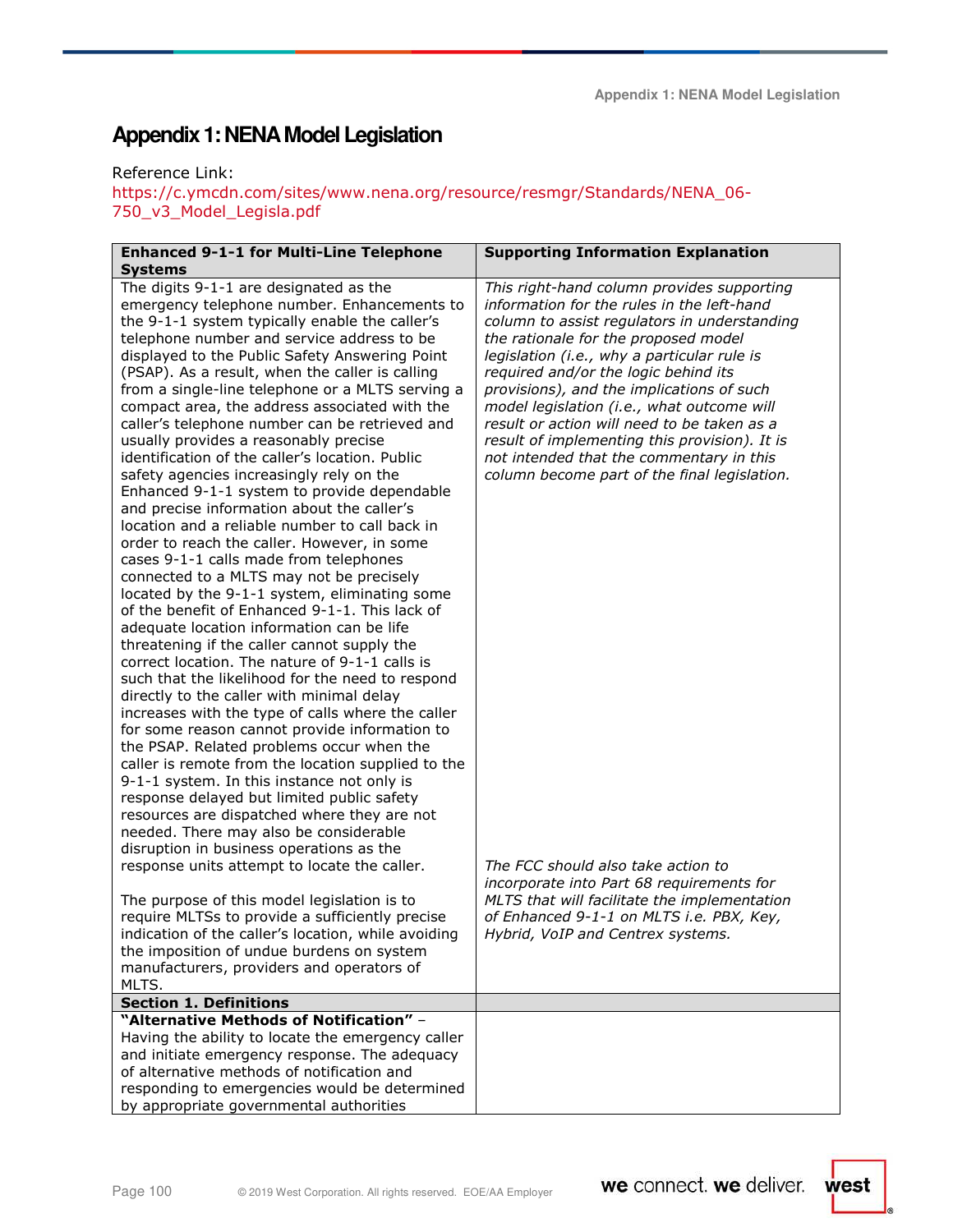| operating pursuant to applicable legal |  |
|----------------------------------------|--|
| requirements.                          |  |
|                                        |  |

| "Automatic Location Identification (ALI)" -        |                                                    |
|----------------------------------------------------|----------------------------------------------------|
| The automatic display at the PSAP of the caller's  |                                                    |
| telephone number, the address/location of the      |                                                    |
| telephone and supplementary emergency              |                                                    |
| services information of a location from which a    |                                                    |
| call originates.                                   |                                                    |
| "Automatic Number Identification (ANI)" -          |                                                    |
| The telephone number associated with the           |                                                    |
| access line from which a call originates. The      |                                                    |
| North American Numbering Plan number must          |                                                    |
| be a routable and dialable number.                 |                                                    |
| "Building Unit Identifier (BUI)" - A room          |                                                    |
| number or equivalent designation of a portion of   |                                                    |
| a structure/building.                              |                                                    |
| "Call Back Number" - A number used by the          | Although a call back number to the originating     |
| PSAP to re-contact the location from which the     | station is not required by this model legislation, |
| 9-1-1 call was placed. The number may or may       | the completion of a return call to the originating |
| not be the number of the station used to           | station by the PSAP is feasible for many MLTS      |
| originate the 9-1-1 call.                          | configurations and is helpful in assisting         |
|                                                    | emergency response.                                |
| "Emergency Location Identification                 | <b>Rationale:</b>                                  |
| Number" (ELIN) - A valid North American            | To differentiate from ANI which is the telecom     |
| Numbering Plan format telephone number,            | industry term that has a specific meaning.         |
| assigned to the MLTS Operator by the               |                                                    |
| appropriate authority, that is used to route the   | <b>Implications:</b>                               |
| call to a PSAP and is used to retrieve the ALI for | The NENA Database Committee will complete          |
| the PSAP. An ELIN may be the same number as        | work to ensure that the Emergency Location         |
| a related station ANI. The North American          | Identification Number (ELIN) is incorporated into  |
| Numbering Plan number must be a routable and       | the Calling Telephone Number field of the Data     |
| dialable number.                                   | Exchange Format Standard.                          |
| "Emergency Response Location (ERL)" - A            | If a MLTS has all of its telephones confined to a  |
| location to which a 9-1-1 emergency response       | small building, the street address of that         |
| team may be dispatched. The location should be     | building is sufficient caller location information |
| specific enough to provide a reasonable            | for the purposes of 9-1-1 calling. The MLTS        |
| opportunity for the emergency response team to     | telephones are said to be in a single Emergency    |
| quickly locate a caller anywhere within it.        | Response Location (ERL), defined by the street     |
|                                                    | address. But this street address is the location   |
|                                                    | information that would normally appear on the      |
|                                                    | 9-1-1 calltaker's terminal. So, there is no need   |
|                                                    | for the MLTS to be modified to transmit caller     |
|                                                    | ELIN, and for more precise caller location         |
|                                                    | information to be loaded into the ALI database.    |
| "Internet Service Provider (ISP)" - Company        |                                                    |
| that provides Internet access to other companies   |                                                    |
| and individuals.                                   |                                                    |
| "Key Telephone System" - A type of Multiple-       |                                                    |
| line Telephone System designed to provide          |                                                    |
| shared access to several outside lines through     |                                                    |
| buttons, or keys, typically offering identified    |                                                    |
| access lines with direct line appearance or        |                                                    |
| termination on a given telephone set.              |                                                    |
| "Local Notification" - A system capability         |                                                    |
| whereby a call to 9-1-1 from a MLTS extension      |                                                    |
| is directed through the 9-1-1 Network to a Public  |                                                    |
|                                                    |                                                    |
| Safety Answering Point and simultaneously          |                                                    |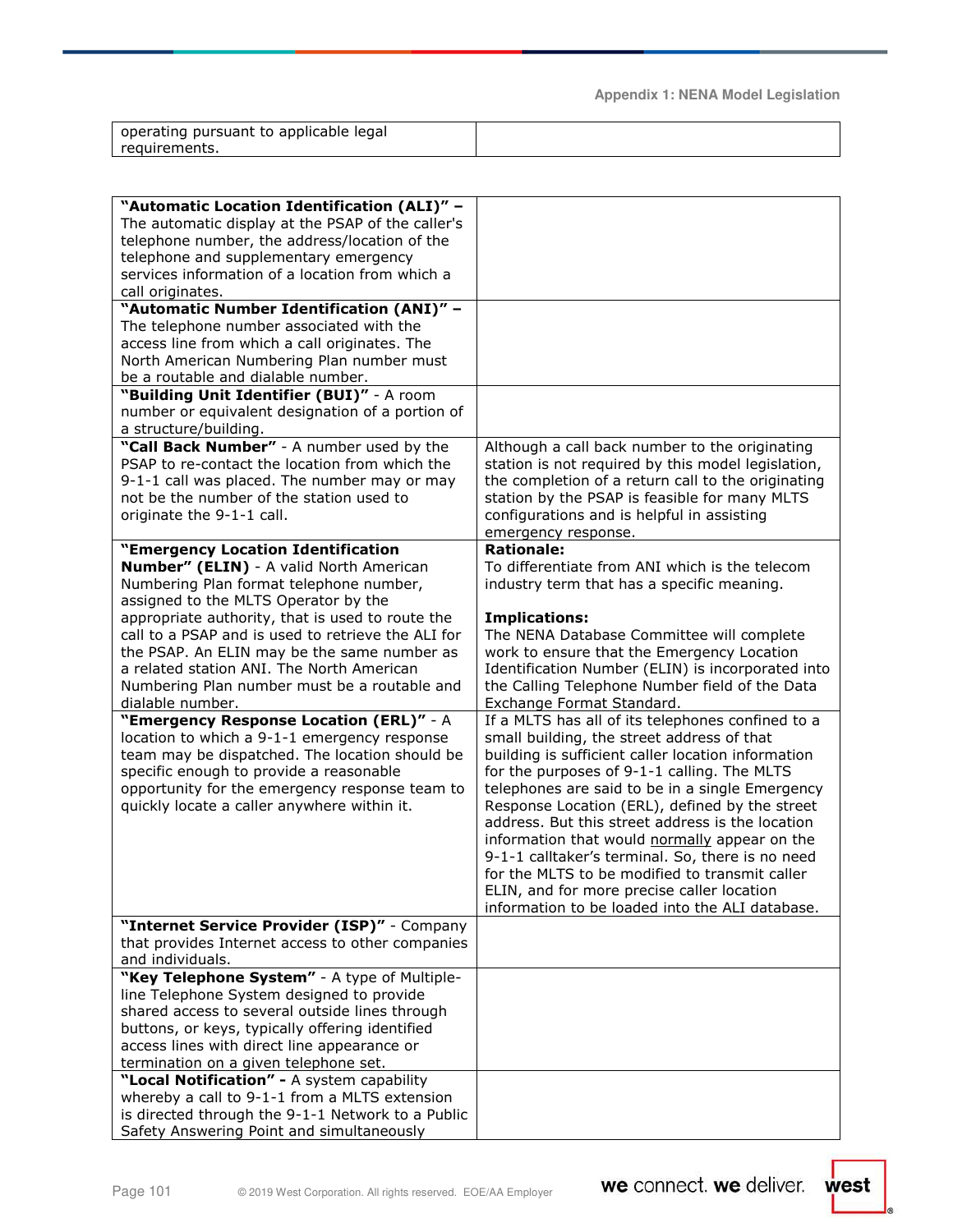| notifies an attendant or designated personnel to |  |
|--------------------------------------------------|--|
| identify the location of the telephone that has  |  |
| dialed $9-1-1$ .                                 |  |

| "Multi-Line Telephone System (MLTS)"- A<br>system comprised of common control unit(s),             |                                                 |
|----------------------------------------------------------------------------------------------------|-------------------------------------------------|
| telephone sets, control hardware and software                                                      |                                                 |
| and adjunct systems used to support the                                                            |                                                 |
| capabilities outlined herein. This includes                                                        |                                                 |
|                                                                                                    |                                                 |
| network and premises based systems. e.g.,                                                          |                                                 |
| Centrex, VoIP, as well as PBX, Hybrid, and Key                                                     |                                                 |
| Telephone Systems (as classified by the FCC                                                        |                                                 |
| under Part 68 Requirements) and includes                                                           |                                                 |
| systems owned or leased by governmental                                                            |                                                 |
| agencies and non-profit entities, as well as for                                                   |                                                 |
| profit businesses.                                                                                 |                                                 |
| "Multi-Line Telephone System (MLTS)                                                                |                                                 |
| <b>Operator"-</b> The entity responsible for ensuring                                              |                                                 |
| that a 9-1-1 call placed from an MLTS is                                                           |                                                 |
| transmitted and received in accordance with this                                                   |                                                 |
| model legislation regardless of the MLTS                                                           |                                                 |
| technology used to generate the call. The MLTS                                                     |                                                 |
| Operator may be the MLTS Manager or a third-                                                       |                                                 |
| party acting on behalf of the MLTS Manager.                                                        |                                                 |
| "Master Street Address Guide (MSAG)" - A                                                           |                                                 |
| database of street names and house number                                                          |                                                 |
| ranges within the associated communities                                                           |                                                 |
| defining Emergency Services Zones (ESZs) and                                                       |                                                 |
| their associated Emergency Services Numbers                                                        |                                                 |
| (ESNs) to enable proper routing of 9-1-1 calls.                                                    |                                                 |
|                                                                                                    |                                                 |
| "Private 9-1-1 Emergency Answering Point"                                                          | Examples of acceptable training for individuals |
| - An authorized answering point operated by                                                        | "intercepting calls for assistance that is in   |
| non-public safety entities with functional                                                         | accordance with applicable local emergency      |
| alternative and adequate means of signaling and                                                    | telecommunications requirements" would include  |
| directing response to emergencies. Includes                                                        | basic telecommunicator training programs        |
| training to individuals intercepting calls for                                                     | provided by recognized public safety            |
| assistance that is in accordance with applicable                                                   | organizations and recognized training           |
| local emergency telecommunications                                                                 | companies.                                      |
| requirements. Private 9-1-1 Emergency                                                              |                                                 |
| Answering Points are an adjunct to public safety                                                   |                                                 |
| response and as such must provide incident                                                         |                                                 |
| reporting to the public safety emergency                                                           |                                                 |
| response centers in accordance with state or                                                       |                                                 |
| local requirements.                                                                                |                                                 |
| "Public Safety Answering Point" - Public                                                           | A PSAP is a locally operated, publicly funded   |
| Safety Answering Point (PSAP): A set of call                                                       | facility where 9-1-1 emergency telephone calls  |
| takers authorized by a governing body and                                                          | are received and then routed to the proper      |
| operating under common management which                                                            | emergency services, such as police, the fire    |
| receives 9-1-1 calls and asynchronous event                                                        | department or EMS.                              |
| notifications for a defined geographic area and                                                    |                                                 |
| processes those calls and events according to a                                                    |                                                 |
| specified operational policy.                                                                      |                                                 |
| "Shared Residential MLTS Service" - The use                                                        |                                                 |
| of a MLTS to provide service to residential                                                        |                                                 |
| facilities even if the service is not delineated for                                               |                                                 |
| purposes of billing. For purposes of this<br>definition, residential facilities shall be liberally |                                                 |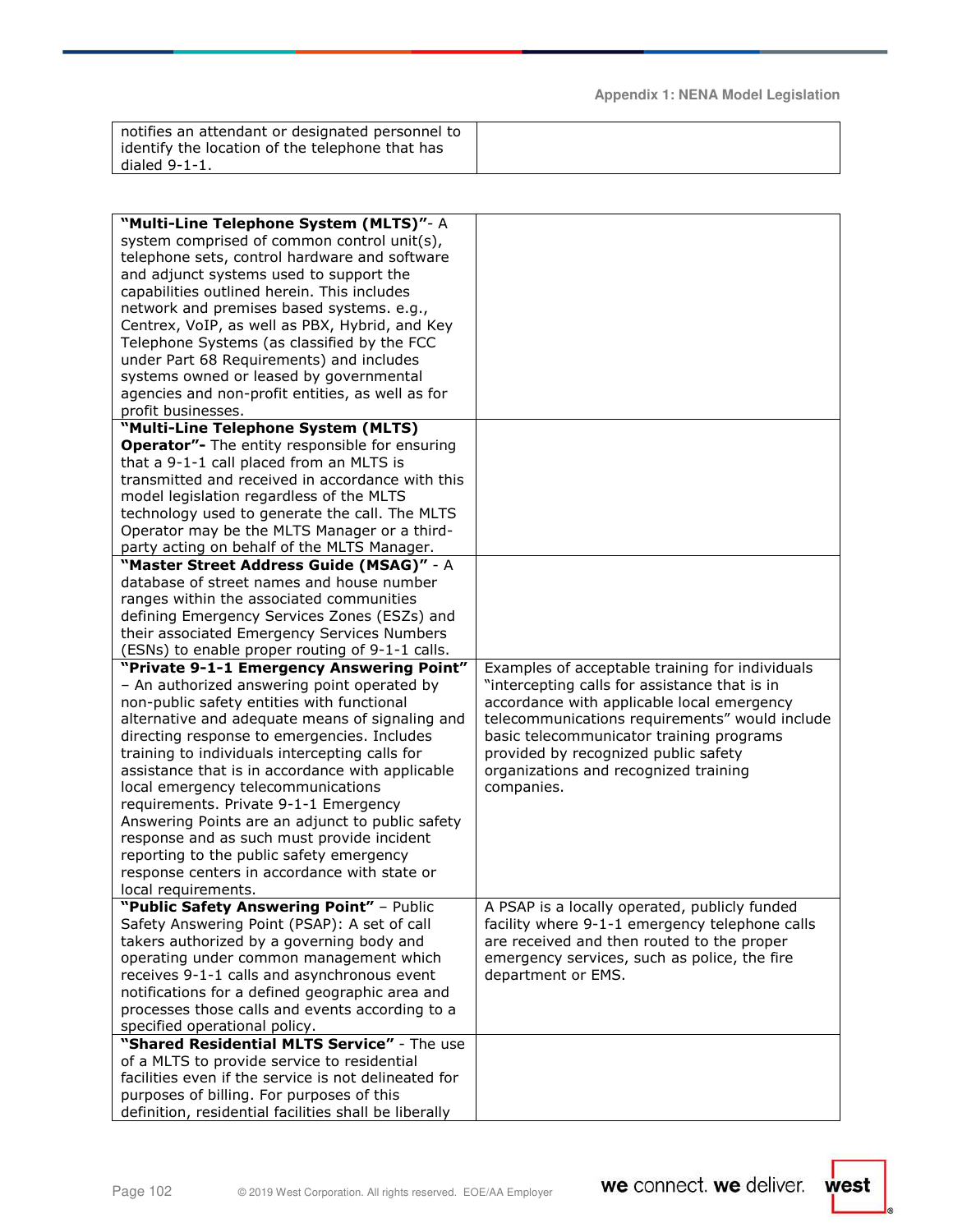| construed to mean single family and multi-<br>family facilities. |  |
|------------------------------------------------------------------|--|
| "Temporary Residence" - The use of MLTS to                       |  |
| provide temporary occupancy in a facility such                   |  |
| asdormitories, hotel/motel, health care and                      |  |
| nursing homes, or other similar facilities.                      |  |

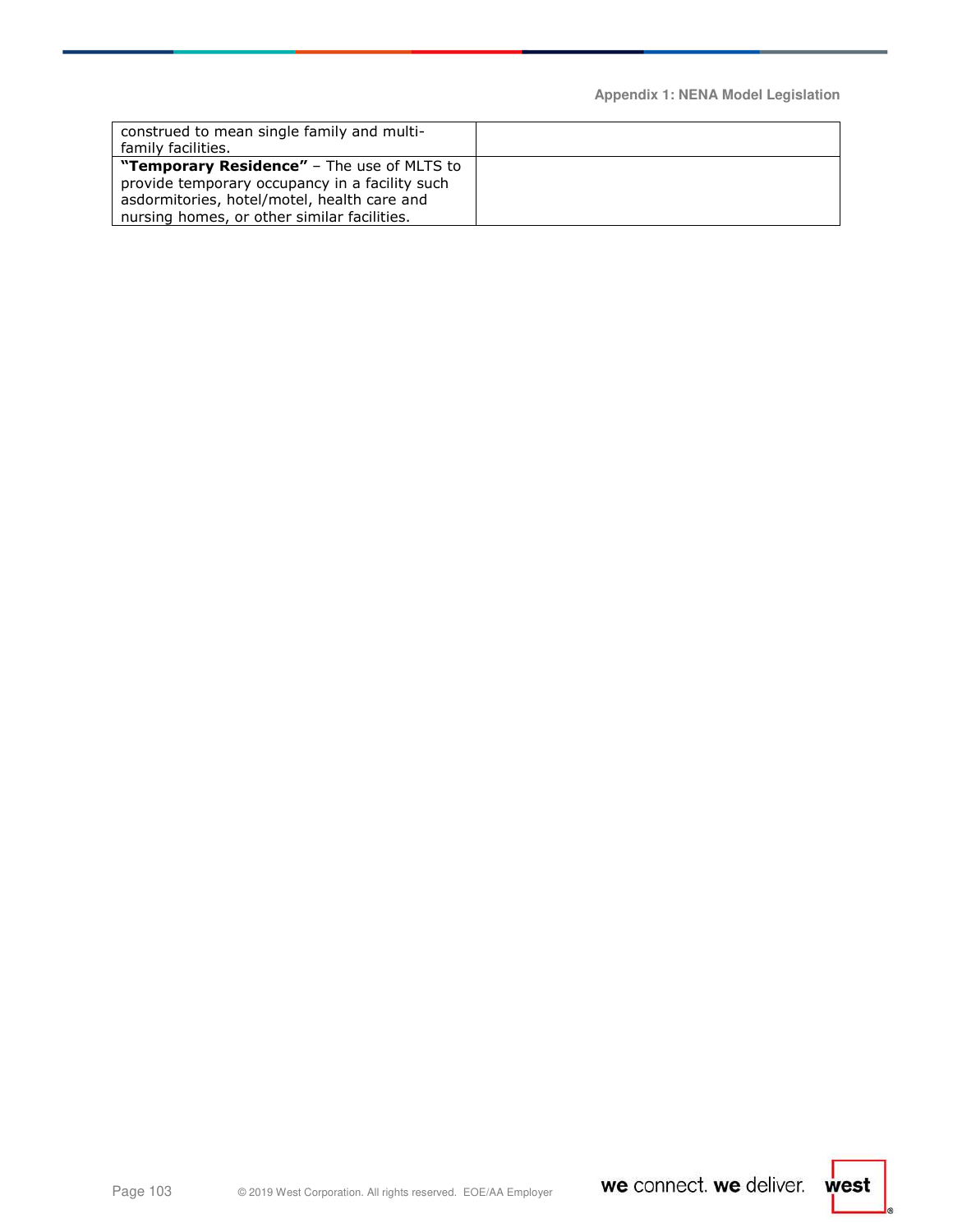| "Shared Telecommunications Services" -<br>Includes the provision of telecommunications<br>and information management services and<br>equipment within a user group located in<br>discrete private premises in building complexes,<br>campuses, or highrise buildings, by a<br>commercial shared services provider or by a<br>user association, through privately owned<br>customer premises equipment and associated<br>data processing and information management<br>services, and includes the provision of<br>connections to the facilities of a local exchange<br>and to interexchange telecommunications<br>companies.<br>"Workspace" - The physical building area | <b>Rationale:</b>                                                                                                                                                                                                                                                                                                                                                                                                                                                                                                                                                                                                                                     |
|-------------------------------------------------------------------------------------------------------------------------------------------------------------------------------------------------------------------------------------------------------------------------------------------------------------------------------------------------------------------------------------------------------------------------------------------------------------------------------------------------------------------------------------------------------------------------------------------------------------------------------------------------------------------------|-------------------------------------------------------------------------------------------------------------------------------------------------------------------------------------------------------------------------------------------------------------------------------------------------------------------------------------------------------------------------------------------------------------------------------------------------------------------------------------------------------------------------------------------------------------------------------------------------------------------------------------------------------|
| where work is normally performed. This is a net<br>square footage measurement which includes<br>hallways, conference rooms, restroom, break<br>rooms but does not include wall thickness,<br>shafts, heating/ventilating/air conditioning<br>equipment spaces, mechanical/electrical spaces<br>or similar areas where employees do not<br>normally have access.                                                                                                                                                                                                                                                                                                         | For situations that are close to the area limits, it<br>needs to be clear for MLTS Operators what<br>constitutes a workspace area.<br><b>Implications:</b><br>Avoids requests for clarification later.                                                                                                                                                                                                                                                                                                                                                                                                                                                |
| <b>Section 2. Shared Residential MLTS Service</b>                                                                                                                                                                                                                                                                                                                                                                                                                                                                                                                                                                                                                       |                                                                                                                                                                                                                                                                                                                                                                                                                                                                                                                                                                                                                                                       |
| Operators of Shared Residential MLTS serving<br>residential customers are required to assure that<br>the telecommunications system is connected to<br>the public switched network such that calls to 9-<br>1-1 result in one distinctive Automatic Number<br>Identification (ANI) and Automatic Location<br>Identification (ALI) for each living unit.                                                                                                                                                                                                                                                                                                                  |                                                                                                                                                                                                                                                                                                                                                                                                                                                                                                                                                                                                                                                       |
| <b>Section 3. Business MLTS</b>                                                                                                                                                                                                                                                                                                                                                                                                                                                                                                                                                                                                                                         |                                                                                                                                                                                                                                                                                                                                                                                                                                                                                                                                                                                                                                                       |
| For a MLTS serving business locations, the MLTS<br>Operator shall deliver the 9-1-1 call with an<br><b>Emergency Location Identification Number</b><br>(ELIN) which will result in one of the following:<br>(a) an ERL which provides a minimum of the<br>building and floor location of the caller,<br>or<br>(b) an ability to direct response through an<br>alternative and adequate means of<br>signaling by the establishment of a<br>private answering point.<br>The MLTS Manager must make reasonable<br>efforts to assure that 9-1-1 callers are aware of<br>the proper procedures for calling for emergency<br>assistance.                                      | In evaluating the acceptability of a proposed<br>alternative method of notification, consideration<br>should be given to whether and how the building<br>is occupied outside normal working hours.<br><b>Rationale:</b><br>The minimum recommended number of ERLs<br>was developed in the interest from being cost<br>efficient and as not to place an undue financial<br>burden on the MLTS Operator or MLTS Manager.<br>Conversely, there is no reason that would<br>preclude an MLTS Operator or MLTS Manager of<br>assigning additional ERLs as deemed sufficient<br>to adequately cover the workspace, regardless<br>of square footage involved. |
| <b>Exceptions to the above requirements are</b><br>as follows:<br>(a) Workspaces with less than 7,000 sq. ft.<br>on a single level, located on a single<br>contiguous property, are not required to<br>provide more than one (1) ERL.<br>(b) Key Telephone Systems are not required<br>to provide more than one (1) ERL.                                                                                                                                                                                                                                                                                                                                                | Examples of logical starting points for ERL<br>boundaries could include fire alarm boundaries,<br>smoke boundaries or sprinkler zones. The<br>creation of ERL boundaries should not exceed<br>fire alarm zones.<br><b>Exceptions:</b><br>(a) This limits the burden on small business<br>most of which will be less than 7,000 sq.<br>ft. In addition, emergency response                                                                                                                                                                                                                                                                             |

 $\frac{1}{2}$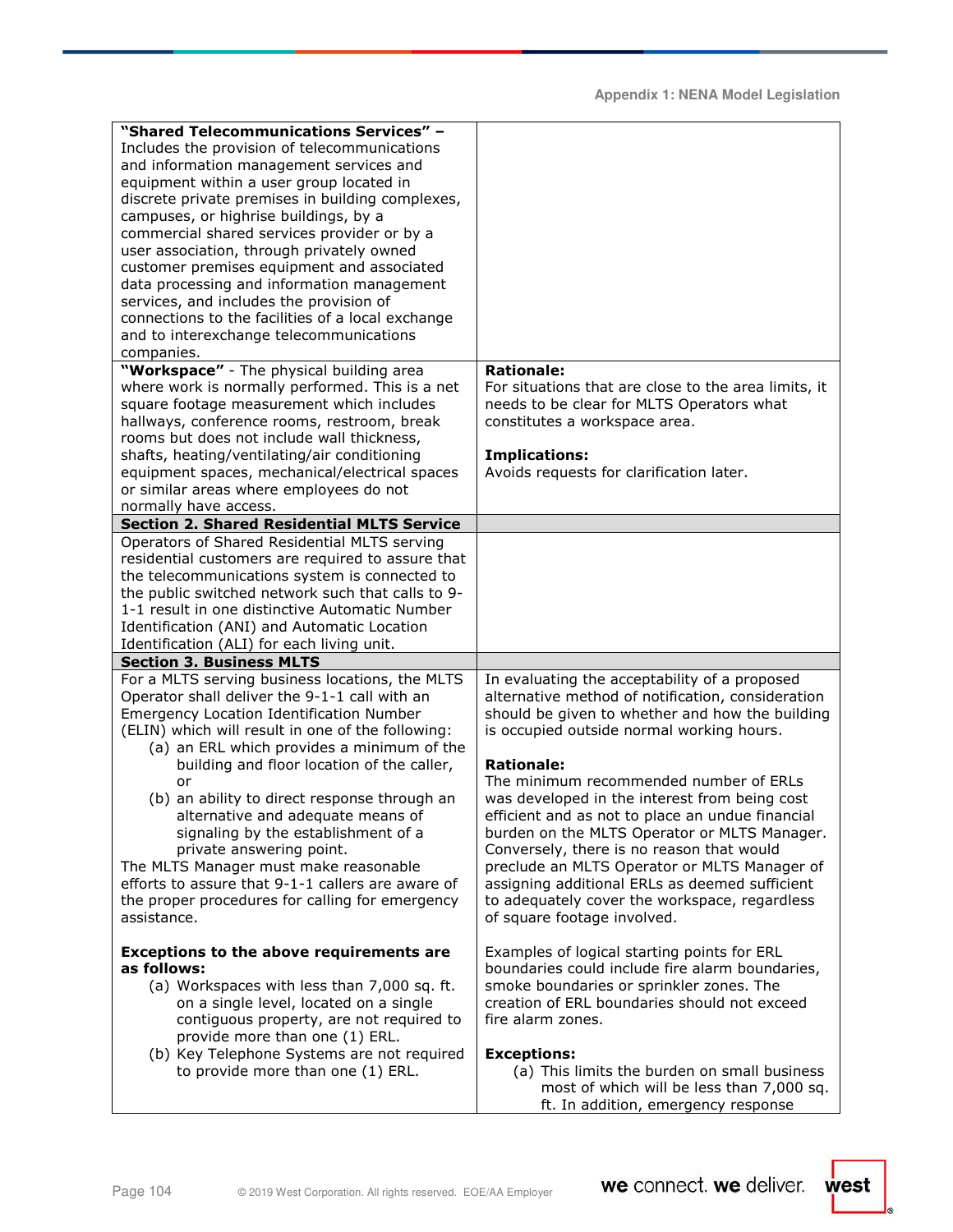|                                                                                                                                                                                                                                                                                                                                                                                                                                                                                                                                                                                                     | teams can generally search areas less<br>than 7,000 square feet quickly.                                                                                                                                                                                                                                                                                                                                                                                                                                                                                                                                                                                                                                                                                                                |
|-----------------------------------------------------------------------------------------------------------------------------------------------------------------------------------------------------------------------------------------------------------------------------------------------------------------------------------------------------------------------------------------------------------------------------------------------------------------------------------------------------------------------------------------------------------------------------------------------------|-----------------------------------------------------------------------------------------------------------------------------------------------------------------------------------------------------------------------------------------------------------------------------------------------------------------------------------------------------------------------------------------------------------------------------------------------------------------------------------------------------------------------------------------------------------------------------------------------------------------------------------------------------------------------------------------------------------------------------------------------------------------------------------------|
|                                                                                                                                                                                                                                                                                                                                                                                                                                                                                                                                                                                                     | Key Telephone Systems (as opposed to<br>Hybrid and PBX) use direct line selection<br>and it is not practical to segment lines in a<br>way that differentiates building floors. Since<br>Key Telephone Systems generally serve only<br>small workspace areas, there will not be<br>many situations where the desired level of ERL<br>information is not provided. Other MLTS, such as<br>PBX's and Hybrids (Systems that incorporate the<br>functionality of both Key Telephone Systems and<br>PBX), are not subject to this exemption even<br>though they may utilize some direct line<br>appearances that appear on more than one<br>station set. The MLTS Operators should inform<br>individual system users of the appropriate 9-1-1<br>dialing procedures for their telephone sets. |
| <b>Section 4. Shared Telecommunications</b><br><b>Services</b>                                                                                                                                                                                                                                                                                                                                                                                                                                                                                                                                      |                                                                                                                                                                                                                                                                                                                                                                                                                                                                                                                                                                                                                                                                                                                                                                                         |
| Providers of Shared Telecommunications<br>Services shall assure that the MLTS is connected<br>to the public switched network such that calls to<br>9-1-1 from any telephone result in ALI for each<br>respective ERL, as defined in this section, of<br>each entity sharing the telecommunication<br>services.                                                                                                                                                                                                                                                                                      |                                                                                                                                                                                                                                                                                                                                                                                                                                                                                                                                                                                                                                                                                                                                                                                         |
| <b>Section 5. Temporary Residence</b>                                                                                                                                                                                                                                                                                                                                                                                                                                                                                                                                                               |                                                                                                                                                                                                                                                                                                                                                                                                                                                                                                                                                                                                                                                                                                                                                                                         |
| Businesses providing Temporary Residence MLTS<br>service shall permit the dialing of 9-1-1 and the<br>MLTS Operator shall ensure that the MLTS is<br>connected to the public switched telephone<br>network. Where PS-ALI records are not provided<br>for each individual station, the MLTS operator of<br>the Temporary Residence shall provide specific<br>location information of the caller to the PSAP.                                                                                                                                                                                         |                                                                                                                                                                                                                                                                                                                                                                                                                                                                                                                                                                                                                                                                                                                                                                                         |
| <b>Section 6. ALI Database Maintenance</b>                                                                                                                                                                                                                                                                                                                                                                                                                                                                                                                                                          |                                                                                                                                                                                                                                                                                                                                                                                                                                                                                                                                                                                                                                                                                                                                                                                         |
| Where applicable, MLTS Operators must arrange<br>to update the ALI database with appropriate<br>MSAG valid address and callback information for<br>each MLTS telephone, such that the location<br>information specifies the ERL of the caller. These<br>updates must be downloaded or made available<br>to the ALI database provider as soon as<br>practicable for new MLTS installation, or within<br>one business day of record completion of the<br>actual changes for previously installed systems.<br>The information is subject to all federal and<br>state privacy and confidentiality laws. | <b>Rationale:</b><br>Database updates are encouraged on a regular<br>basis; however, due to some administrative<br>limitations MLTS Operators may require<br>additional time. Regardless, changes should be<br>completed in accordance with database update<br>standards. NENA Database management<br>standard recommends that all service providers<br>transmit MSAG valid 9-1-1 updates daily to<br>database management and/or selective routing<br>system provider.                                                                                                                                                                                                                                                                                                                  |
| The MLTS Operator should audit accuracy of<br>information contained in the ALI database at<br>least once annually.                                                                                                                                                                                                                                                                                                                                                                                                                                                                                  |                                                                                                                                                                                                                                                                                                                                                                                                                                                                                                                                                                                                                                                                                                                                                                                         |

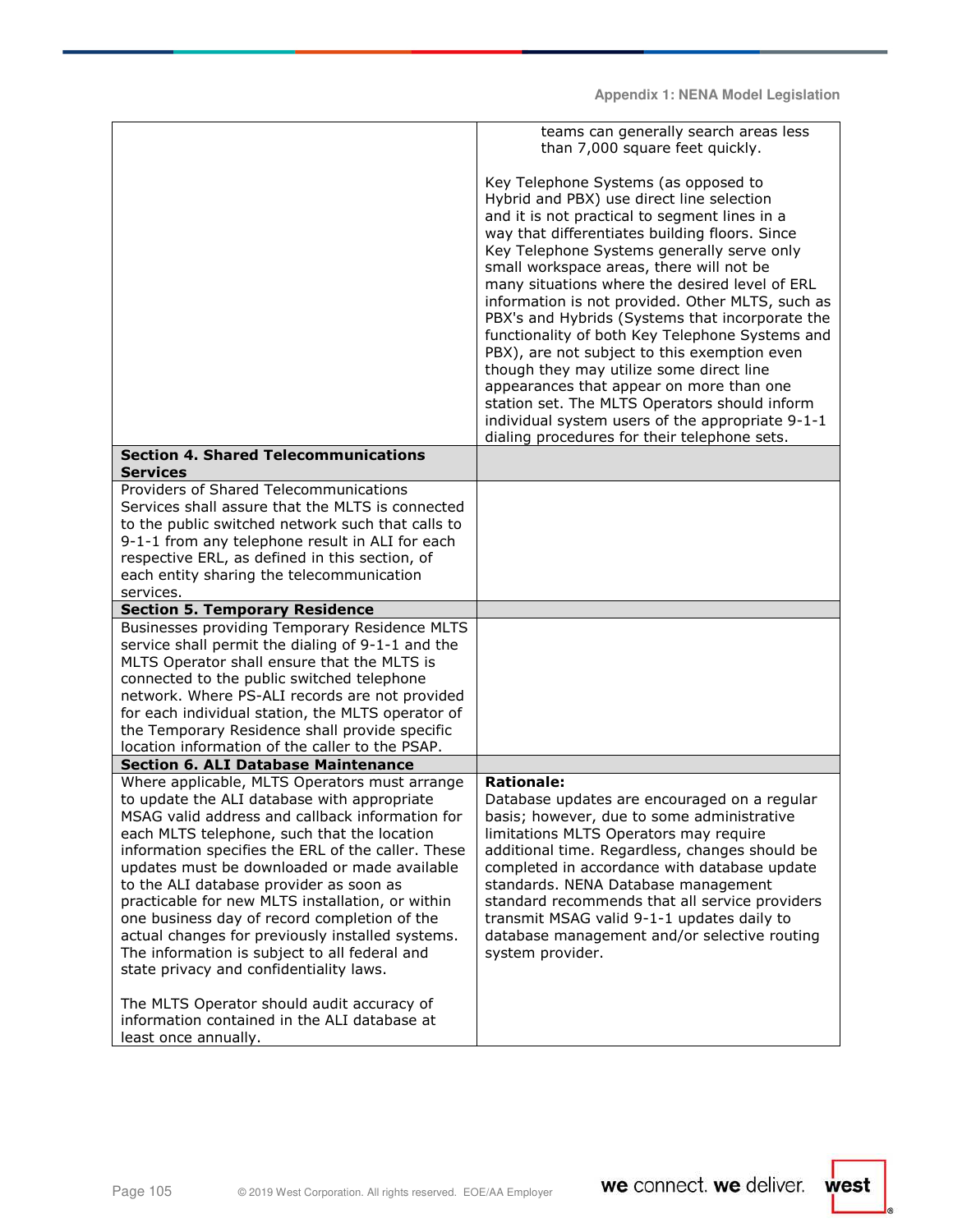| <b>Section 7. Industry Standards</b>                                                               |                                                                                                    |
|----------------------------------------------------------------------------------------------------|----------------------------------------------------------------------------------------------------|
| MLTS Operators shall be considered to be in                                                        | <b>Rationale:</b>                                                                                  |
| compliance when the MLTS complies with E9-1-1                                                      | Rules need to be technology neutral and forward                                                    |
| generally accepted industry standards as                                                           | looking to accommodate the introduction of new                                                     |
| adopted by the Federal Government (specifically                                                    | technologies. Wireless, VoIP telephony, and                                                        |
| the Federal Communications Commission) or as                                                       | small MLTS are known areas needing standards                                                       |
| adopted by the State (agency to be defined by                                                      | work. Tomorrow there will be others. Industry                                                      |
| each State) until such time as there is a<br>nationwide standard. The telecommunication            | standards greatly assist users in purchase<br>decisions and manufacturers regarding product        |
| local exchange carriers and ISPs are responsible                                                   | implementation decisions.                                                                          |
| for providing interconnectivity through the use of                                                 |                                                                                                    |
| generally accepted industry standards.                                                             | Regulators should ensure that interconnection to                                                   |
|                                                                                                    | the 9-1-1 system is made available by 9-1-1                                                        |
|                                                                                                    | Service Providers in accordance with generally<br>accepted industry standards. Competition for     |
|                                                                                                    | database access and 9-1-1 system interface                                                         |
|                                                                                                    | capability should be encouraged.                                                                   |
|                                                                                                    |                                                                                                    |
|                                                                                                    | Specific standards should not be encoded in the                                                    |
|                                                                                                    | rules. Standards change over time and the                                                          |
|                                                                                                    | administrative burden for regulators to keep up<br>with such changes would be excessive.           |
|                                                                                                    |                                                                                                    |
|                                                                                                    | Industry standards are developed by recognized                                                     |
|                                                                                                    | Industry Bodies such as TIA, ATIS, IETF and                                                        |
|                                                                                                    | IEEE and by non-accredited industry such as                                                        |
|                                                                                                    | APCO and NENA.                                                                                     |
|                                                                                                    | <b>Implications:</b>                                                                               |
|                                                                                                    | States need to determine the status of the                                                         |
|                                                                                                    | applicable standards which would permit direct                                                     |
|                                                                                                    | compliance with legislation.                                                                       |
|                                                                                                    | To improve the uniformity of E9-1-1 service,                                                       |
|                                                                                                    | regulators will need to be proactive in                                                            |
|                                                                                                    | encouraging industry to develop needed                                                             |
|                                                                                                    | standards. The FCC should be encouraged to                                                         |
|                                                                                                    | take the lead in this effort.                                                                      |
| <b>Section 8. Dialing Instructions</b><br>Many MLTS require a caller to dial a prefix,             | This is often accomplished by placing stickers or                                                  |
| usually the digit 9, before dialing any outgoing                                                   | cards containing the appropriate 9-1-1 dialing                                                     |
| call. The MLTS Manager should be required to                                                       | instructions on or near each MLTS telephone.                                                       |
| take all reasonable efforts to assure that                                                         |                                                                                                    |
| potential 9-1-1 callers are aware of the proper                                                    | If feasible MLTS Operators should allow both 9-                                                    |
| procedures for calling for emergency assistance.                                                   | 1-1 and trunk access code + 9-1-1 dialing from<br>all MLTS telephones.                             |
| Dialing instruction requirements shall apply to all<br>MLTS Operators whether any other exemptions |                                                                                                    |
| apply.                                                                                             |                                                                                                    |
| <b>Section 9. MLTS Signalling</b>                                                                  |                                                                                                    |
| MLTS shall support 9-1-1 calling by using any                                                      | <b>Rationale:</b>                                                                                  |
| generally accepted industry standard signaling                                                     | ATIS committees that develop digital signaling                                                     |
| protocol, designed to produce an automatic<br>display of caller information on the video           | protocols will make it easier and cheaper for<br>most MLTS installations to support 9-1-1 calling. |
| terminal of the PSAP call-taker, unless the MLTS                                                   | These committees generally seek American                                                           |
| Operator is exempt or a waiver has been                                                            | National Standards Institute (ANSI)                                                                |
| granted in accordance with State rules and                                                         | accreditation of new protocols. The local                                                          |
| regulations.                                                                                       | telephone company and ISP should be                                                                |
|                                                                                                    | responsible for assuring that when the<br>accredited protocols are used by a MLTS, they            |

 $\frac{1}{2}$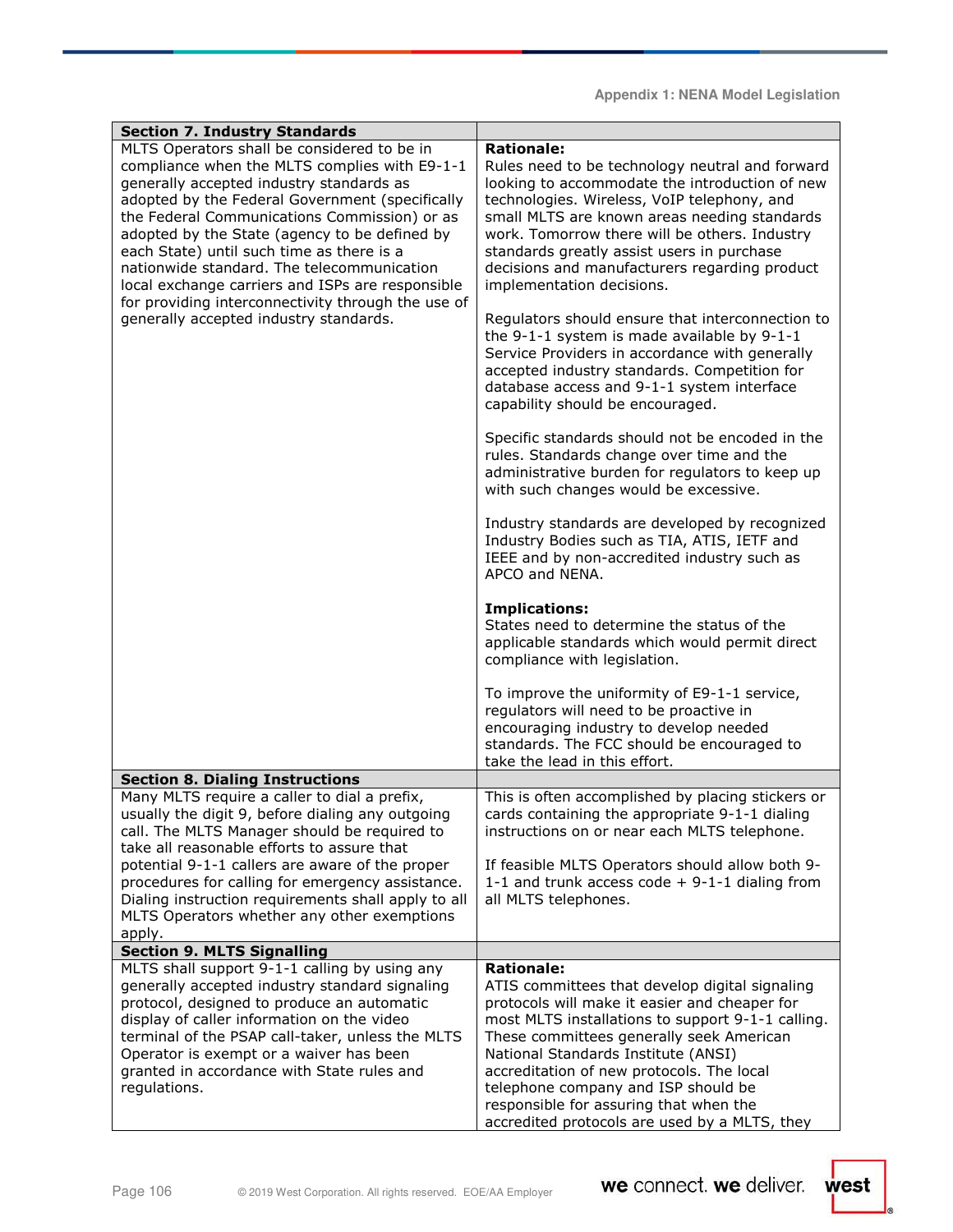|                                                                                      | are supported by the local exchanges and ISP                                                |
|--------------------------------------------------------------------------------------|---------------------------------------------------------------------------------------------|
|                                                                                      | (as applicable) so that ELIN information is                                                 |
|                                                                                      | properly communicated to the PSAP.                                                          |
| <b>Section 10. MLTS Operator Education</b>                                           |                                                                                             |
| Public agencies providing 9-1-1 educational                                          | <b>Rationale:</b>                                                                           |
| programs are encouraged to develop a program                                         | This issue could or should be addressed by                                                  |
| to educate MLTS Operators related to accessing                                       | public agencies as they see fit. This helps ensure                                          |
| 9-1-1 emergency telephone systems and                                                | proper education on the use of 9-1-1. This will                                             |
| coordinate adequate testing of the MLTS                                              | also assist in educating MLTS Operators and                                                 |
| interface to the 9-1-1 system.                                                       | users on laws, rules and requirements on                                                    |
|                                                                                      | providing access to 9-1-1. Governmental 9-1-1                                               |
|                                                                                      | programs are the logical entity to ensure that                                              |
|                                                                                      | MLTS Operators are in compliance with state                                                 |
|                                                                                      | laws/rules affecting these systems.                                                         |
|                                                                                      |                                                                                             |
|                                                                                      |                                                                                             |
|                                                                                      | <b>Implications:</b>                                                                        |
|                                                                                      | Improper education and lack of knowledge can                                                |
|                                                                                      | affect the proper deployment of supporting 9-1-                                             |
|                                                                                      | 1 calling by the MLTS Operator.                                                             |
| <b>Section 11. Limitation of Liability</b>                                           |                                                                                             |
| No manufacturer or provider of MLTS, MLTS                                            |                                                                                             |
| Manager, MLTS Operator or 9-1-1 Service                                              |                                                                                             |
| Provider shall be liable for any civil damages or                                    |                                                                                             |
| penalties as a result of any act or omission,                                        |                                                                                             |
| except willful or wanton misconduct, in                                              |                                                                                             |
| connection with developing, adopting, operating                                      |                                                                                             |
| or implementing any plan or system required by                                       |                                                                                             |
| this act.                                                                            |                                                                                             |
|                                                                                      |                                                                                             |
| <b>Section 12. Exemptions</b>                                                        |                                                                                             |
| In facilities that are authorized by law, that offer                                 | The local or state 9-1-1 governing body should                                              |
| alternative and adequate means of intercepting                                       |                                                                                             |
|                                                                                      | define minimum training requirements for call<br>takers.                                    |
| the emergency calls, those facilities shall provide                                  |                                                                                             |
| training to individuals intercepting the call in                                     |                                                                                             |
| accordance with applicable local emergency                                           |                                                                                             |
| telecommunications requirements.                                                     |                                                                                             |
|                                                                                      |                                                                                             |
| <b>MLTS in Areas Without Enhanced 9-1-1</b>                                          |                                                                                             |
| Service:                                                                             |                                                                                             |
| MLTS Operators in areas without Enhanced 9-1-                                        |                                                                                             |
| 1 service are exempt from the signaling and                                          |                                                                                             |
| database maintenance regulations. Existing                                           |                                                                                             |
| MLTS shall comply within five (5) years after E9-                                    |                                                                                             |
| 1-1 service becomes available or immediately                                         |                                                                                             |
| upon installation of a new MLTS after E9-1-1                                         |                                                                                             |
| service becomes available. If E9-1-1 service                                         |                                                                                             |
| becomes available more than 5 years after the                                        |                                                                                             |
| effective date of this Act, MLTS operators shall                                     |                                                                                             |
| comply with the signaling and database                                               |                                                                                             |
| maintenance regulations within 12 months.                                            |                                                                                             |
| <b>Non-Dispersed MLTS:</b>                                                           | <b>Rationale:</b>                                                                           |
| MLTS with a single ERL are exempt from the                                           | The location information from a single ERL that                                             |
| signaling and database maintenance regulations.                                      | normally appears on the call-takers video                                                   |
| Requirements for MLTS Managers to provide<br>dialing instructions shall still apply. | terminal is (by definition) sufficient to locate a<br>caller quickly at any MLTS telephone. |

Ī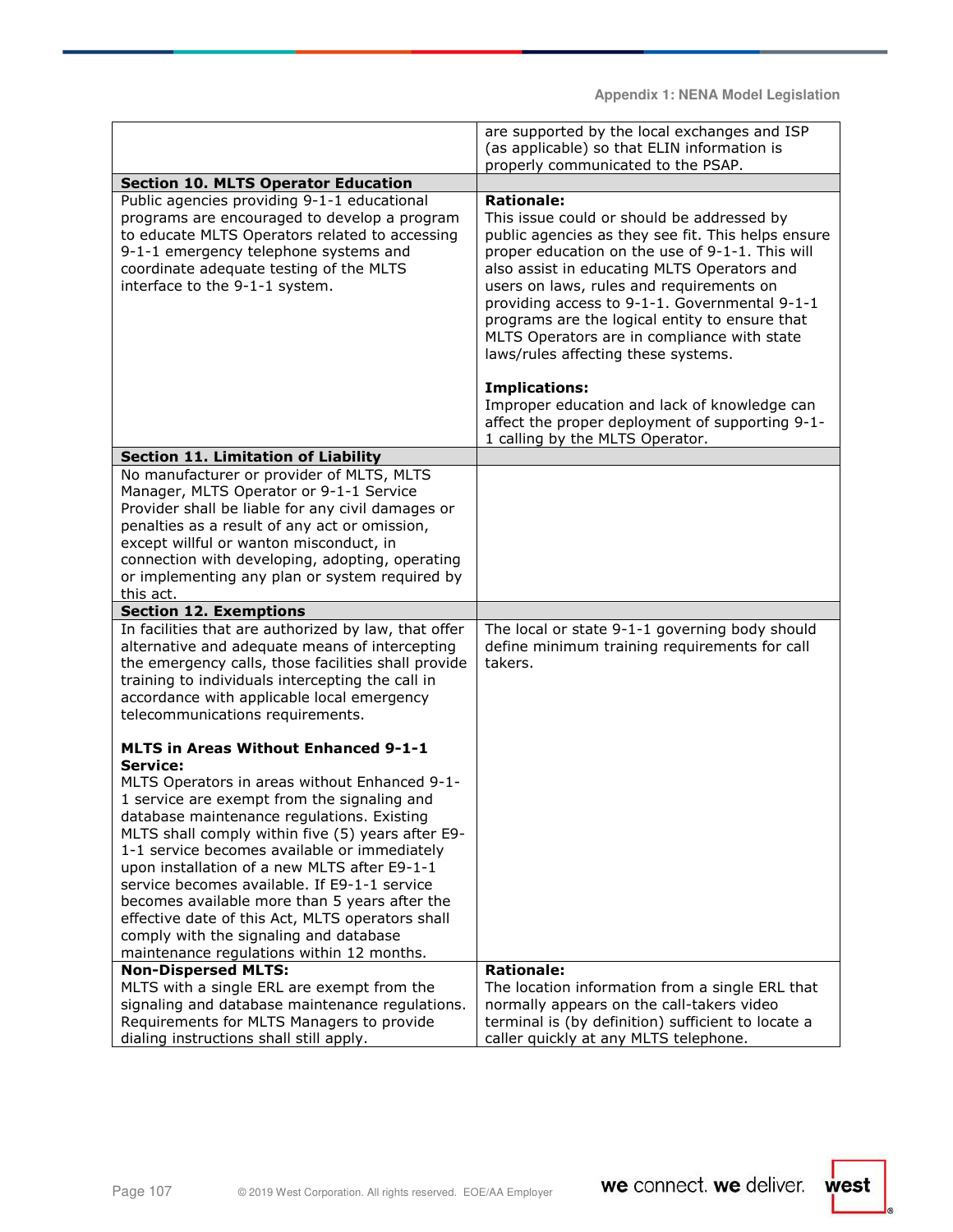| <b>Section 13. Waiver Provisions</b>                                                                                                                                                                                                                                                                                                                                                                     |                                                                                                                                                                                                                                                                                                                                                            |
|----------------------------------------------------------------------------------------------------------------------------------------------------------------------------------------------------------------------------------------------------------------------------------------------------------------------------------------------------------------------------------------------------------|------------------------------------------------------------------------------------------------------------------------------------------------------------------------------------------------------------------------------------------------------------------------------------------------------------------------------------------------------------|
| A designated authority in accordance with State<br>rules and regulations may grant waivers. The<br>local exchange carrier and ISP are not<br>authorized to grant waivers or enforce<br>compliance with this act.<br>Nothing in this section is intended to relieve<br>employers of their obligations under federal and<br>state workplace occupational safety and health<br>statutes and rules.          | <b>Rationale:</b><br>The legislation should identify an agency or<br>entity, such as the, Fire Marshal or other<br>designated agency, for determining whether a<br>waiver is granted. These same agencies should<br>also have the responsibility of ensuring that<br>MLTS Operators are in compliance with local<br>regulations.                           |
| <b>Section 14. Effective Date</b>                                                                                                                                                                                                                                                                                                                                                                        |                                                                                                                                                                                                                                                                                                                                                            |
| The provisions of this act shall take affect 6<br>months after enactment where E9-1-1 MLTS<br>support service is available. MLTS installed<br>twelve (12) months or more after the effective<br>date of this Act shall comply upon installation.<br>Existing systems, or those installed within 12<br>months of the effective date of this act shall<br>comply within five (5) years after the effective | <b>Rationale:</b><br>Uniformity is a key issue in E9-1-1 policy<br>formulation. How uniform do we want the<br>service to be throughout the state? How quickly<br>do we want to reach the desired level of<br>uniformity? Who should bear the cost of<br>mandated uniformity -- E9-1-1 system operators<br>or private system operators?                     |
| date of this Act.<br>E9-1-1 MLTS support service is deemed to be<br>available if:<br>(a) the PSAP can accept ELIN information from<br>the MLTS using generally accepted industry<br>standard interfaces;<br>(b) facilities are in place to accept and store the<br>ERL information provided by the MLTS                                                                                                  | Five (5) years represents a reasonable<br>consensus between the needs of MLTS Operators<br>to amortize their systems and generally<br>accepted replacement cycles.                                                                                                                                                                                         |
|                                                                                                                                                                                                                                                                                                                                                                                                          | MLTS Operators should not be required to equip<br>their systems for E9-1-1 support if the E9-1-1<br>system is not in place and operational.                                                                                                                                                                                                                |
| Operators; and<br>(c) the PSAP is equipped to utilize the ERL<br>information.                                                                                                                                                                                                                                                                                                                            | Regulations need to be forward looking and<br>technology neutral, and not enshrine old<br>technologies, such as analog CAMA trunks,<br>where newer more cost-effective technologies<br>are available.                                                                                                                                                      |
|                                                                                                                                                                                                                                                                                                                                                                                                          | Major population/business centers will adopt<br>new technologies much sooner than rural areas<br>since they tend to have competitive pressures<br>and are better equipped to take advantage of<br>the economies and benefits new technologies<br>offer.                                                                                                    |
|                                                                                                                                                                                                                                                                                                                                                                                                          | MLTS Operators have an economic incentive to<br>comply with E9-1-1 requirements as part of their<br>risk management considerations.                                                                                                                                                                                                                        |
|                                                                                                                                                                                                                                                                                                                                                                                                          | Standard interfaces such as ISDN, where<br>available, are a much more cost-effective<br>solution for the MLTS Operator than CAMA. All<br>central offices are not equipped for ISDN PRI.                                                                                                                                                                    |
|                                                                                                                                                                                                                                                                                                                                                                                                          | A generally accepted industry standard interface<br>will encourage the modernization of MLTS access<br>to the E9-1-1 system. Reporting MLTS not<br>connected to the E9-1-1 system because the<br>chosen E9-1-1 interface standard is not available<br>will provide important market information to (a)<br>regulators as to the state of E9-1-1 uniformity, |

 $\frac{1}{2}$